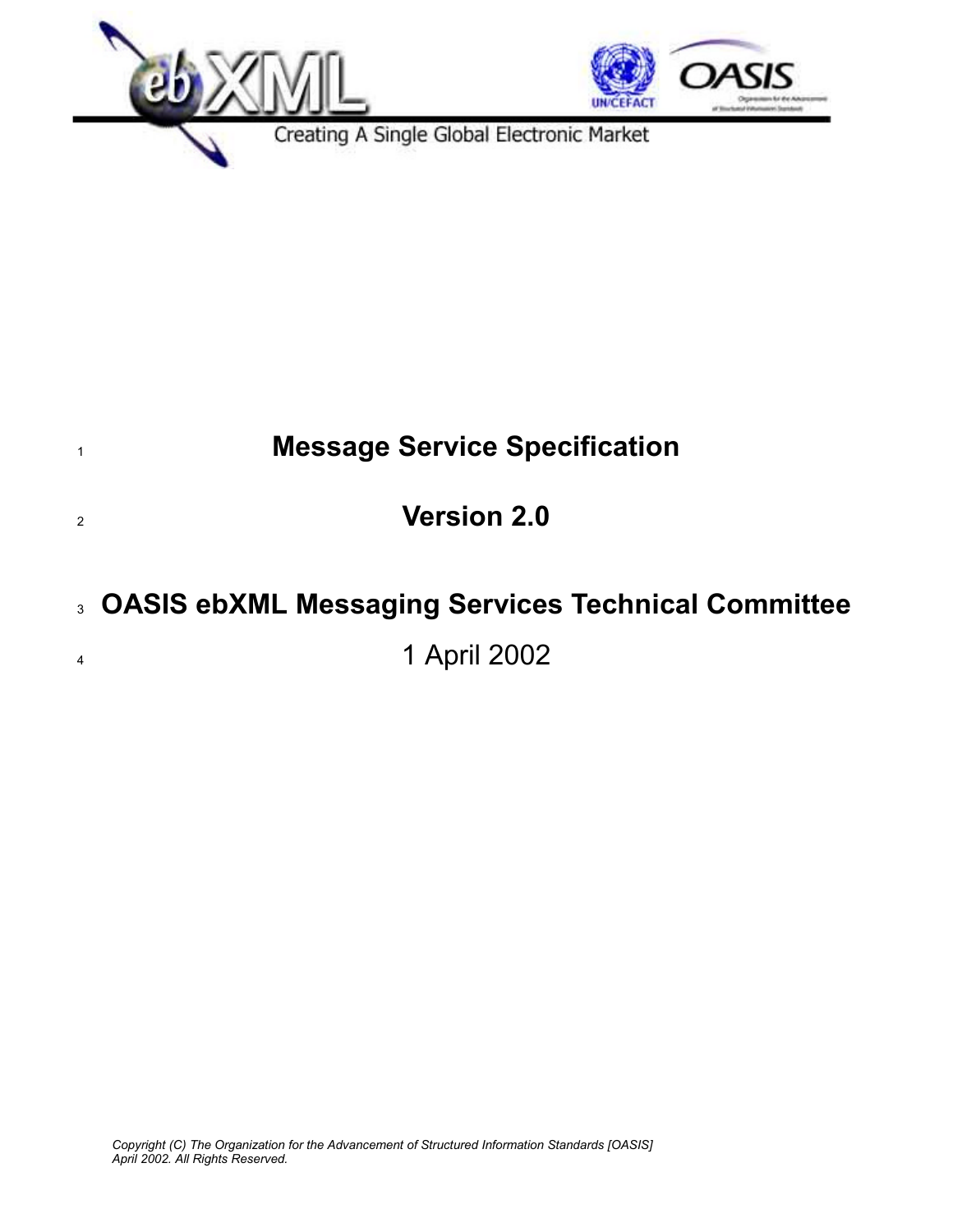# <span id="page-1-0"></span><sup>5</sup>**Status of this Document**

- 6 This document specifies an ebXML Message Specification for the eBusiness community. Distribution of 7 this document is unlimited.
- 8 The document formatting is based on the Internet Society's Standard RFC format converted to Microsoft 9 Word 2000 format.
- 10 Note: Implementers of this specification should consult the OASIS ebXML Messaging Services Technical
- 11 Committee web site for current status and revisions to the specification
- 12 [\(http://www.oasis-open.org/committees/ebxml-msg/](http://www.oasis-open.org/committees/ebxml-msg/) ).
- 13 *Specification*
- 14 Version 1.0 of this Technical Specification document was approved by the ebXML Plenary in May 2001.
- 15 Version 2.0 of this Technical Specification document was approved by the OASIS Messaging Team, as a 16 Technical Committee(TC) Specification, March 1, 2002.
- 17 Version 2.0 of this Technical Specification document is presented to the OASIS membership for
- 18 consideration as an OASIS Technical Specification, April 2002.
- 19 *This version*
- 20 V2.0 *[http://www.oasis-open.org/committees/ebxml-msg/documents/ebMS\\_v2\\_0.pdf](http://www.oasis-open.org/committees/ebxml-msg/documents/ebMS_v2_0.pdf)*
- 21 *Errata to this version*
- 22 V2.0  *[http://www.oasis-open.org/committees/ebxml-msg/documents/ebMS\\_v2\\_0\\_errata.html](http://www.oasis-open.org/committees/ebxml-msg/documents/ebMS_v2_0_errata.html)*
- 23 *Previous version*
- 24 V1.0 *<http://www.ebxml.org/specs/ebMS.doc>*

# <sup>25</sup>**ebXML Participants**

- 26 The authors wish to acknowledge the support of the members of the Messaging Services Team who
- 27 contributed ideas, comments and text to this specification by the group's discussion eMail list, on
- 28 conference calls and during face-to-face meetings.

| Ralph Berwanger  | Individual Member        |    | lan Jones              | Individual Member         |
|------------------|--------------------------|----|------------------------|---------------------------|
| Dick Brooks      | Individual Member        |    | <b>Brad Lund</b>       | Intel™ Corporation        |
| Doug Bunting     | Sun Microsystems, Inc.   |    | <b>Bob Miller</b>      | <b>GE Global eXchange</b> |
| David Burdett    | Commerce One             |    | Dale Moberg            | <b>Cyclone Commerce</b>   |
| Arvola Chan      | <b>TIBCO</b>             |    | Himagiri Mukkamala     | Sybase                    |
| Sanjay Cherian   | <b>Sterling Commerce</b> |    | <b>Bruce Pedretti</b>  | Hewlett-Packard           |
| Cliff Collins    | Sybase                   |    | Yukinori Saito         | Individual Member         |
| Philippe DeSmedt | Individual Member        |    | <b>Martin Sachs</b>    | <b>IBM Research</b>       |
| Colleen Evans    | Sonic Software           |    | Jeff Turpin            | <b>Cyclone Commerce</b>   |
| Chris Ferris     | Sun Microsystems, Inc.   |    | Aynur Unal             | E2Open                    |
| David Fischer    | Drummond Group           |    | Cedrec Vessell         | <b>DISA</b>               |
| Jim Galvin       | Drummond Group           |    | Daniel Weinreb         | eXcelon                   |
| Brian Gibb       | <b>Sterling Commerce</b> |    | Pete Wenzel            | SeeBeyond                 |
| Scott Hinkelman  | IBM                      |    | <b>Prasad Yendluri</b> | WebMethods                |
| Jim Hughes       | <b>Hewlett Packard</b>   |    | Sinisa Zimek           | <b>SAP</b>                |
| Kazunori Iwasa   | Fujitsu Limited          | 29 |                        |                           |
|                  |                          |    |                        |                           |

29 The UN/CEFACT-OASIS v1.0 Team – see Acknowledgments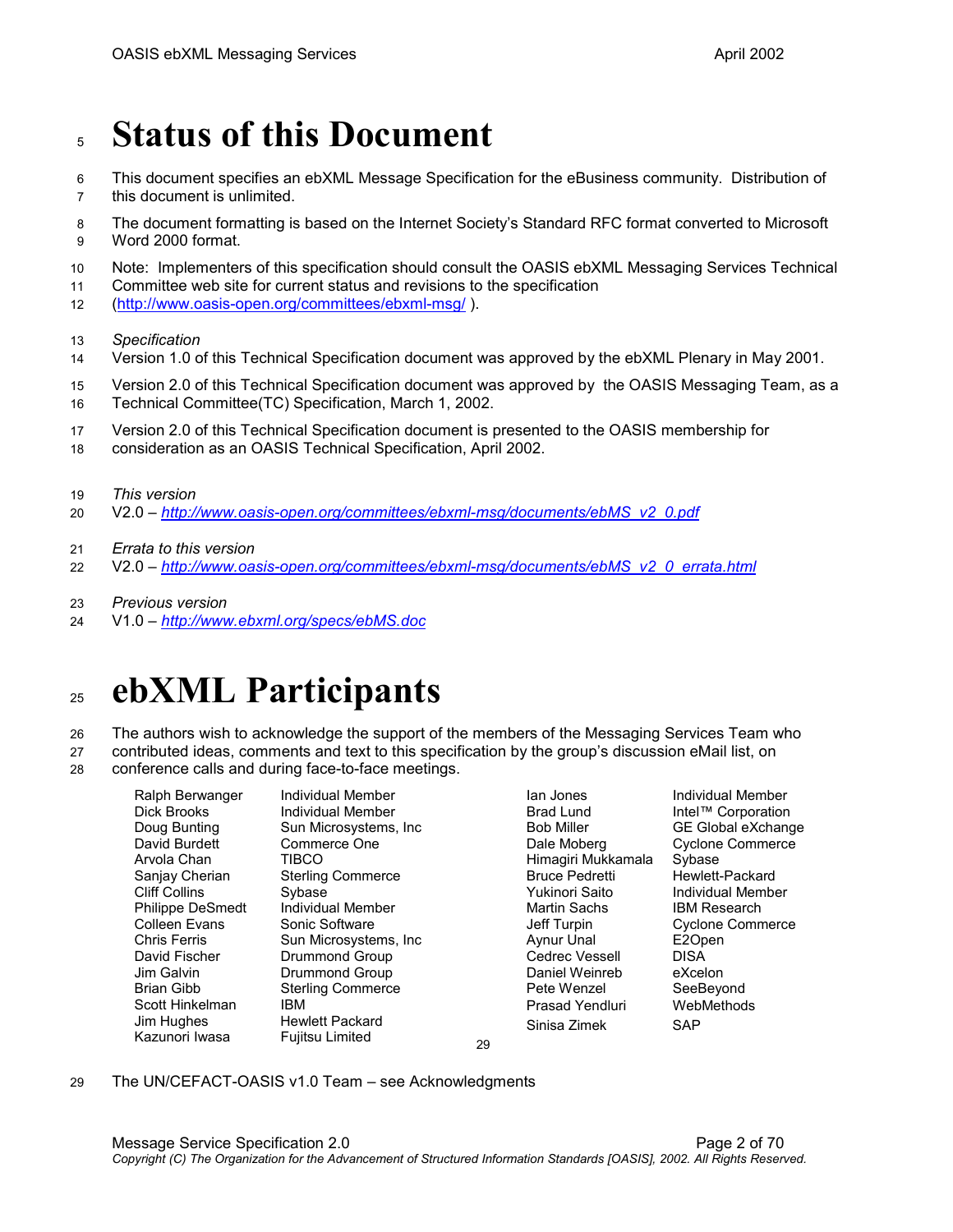### **Table of Contents**  $30<sup>°</sup>$

| 31       |   |                |  |
|----------|---|----------------|--|
| 32       |   |                |  |
| 33       |   |                |  |
| 34       | 1 |                |  |
| 35       |   | 1.1.1          |  |
| 36       |   | 1.1.2          |  |
| 37       |   | 1.1.3          |  |
| 38       |   | 1.1.4          |  |
| 39       |   | 1.2            |  |
| 40       |   | 1.2.1          |  |
| 41<br>42 |   | 1.2.2<br>1.2.3 |  |
| 43       |   | 1.2.4          |  |
| 44       |   | 1.3            |  |
| 45       |   |                |  |
| 46       | 2 |                |  |
| 47       |   | 2.1            |  |
| 48       |   | 2.1.1          |  |
| 49       |   | 2.1.2          |  |
| 50       |   | 2.1.3          |  |
| 51       |   | 2.1.4          |  |
| 52       |   | 2.1.5          |  |
| 53       |   | 2.1.6          |  |
| 54       |   | 2.2            |  |
| 55       |   | 2.2.1          |  |
| 56       |   | 2.2.2          |  |
| 57       |   | 2.3            |  |
| 58<br>59 |   | 2.3.1<br>2.3.2 |  |
| 60       |   | 2.3.3          |  |
| 61       |   | 2.3.4          |  |
| 62       |   | 2.3.5          |  |
| 63       |   | 2.3.6          |  |
| 64       |   | 2.3.7          |  |
| 65       |   | 2.3.8          |  |
| 66       |   | 2.3.9          |  |
| 67       |   | 2.3.10         |  |
| 68       |   | 2.3.11         |  |
| 69       | 3 |                |  |
| 70       |   | 3.1            |  |
| 71       |   | 3.1.1          |  |
| 72       |   | 3.1.2          |  |
| 73       |   |                |  |
| 74       |   | 3.1.4          |  |
| 75<br>76 |   | 3.1.5<br>3.1.6 |  |
| 77       |   | 3.1.7          |  |
| 78       |   | 3.1.8          |  |
| 79       |   | 3.1.9          |  |
| 80       |   | 3.2            |  |
| 81       |   | 3.2.1          |  |
| 82       |   | 3.2.2          |  |
| 83       |   | 3.2.3          |  |
| 84       | 4 |                |  |
| 85       |   | 4.1            |  |
| 86       |   | 4.1.1          |  |
| 87       |   | 4.1.2          |  |
| 88       |   | 4.1.3          |  |
| 89       |   | 4.1.4          |  |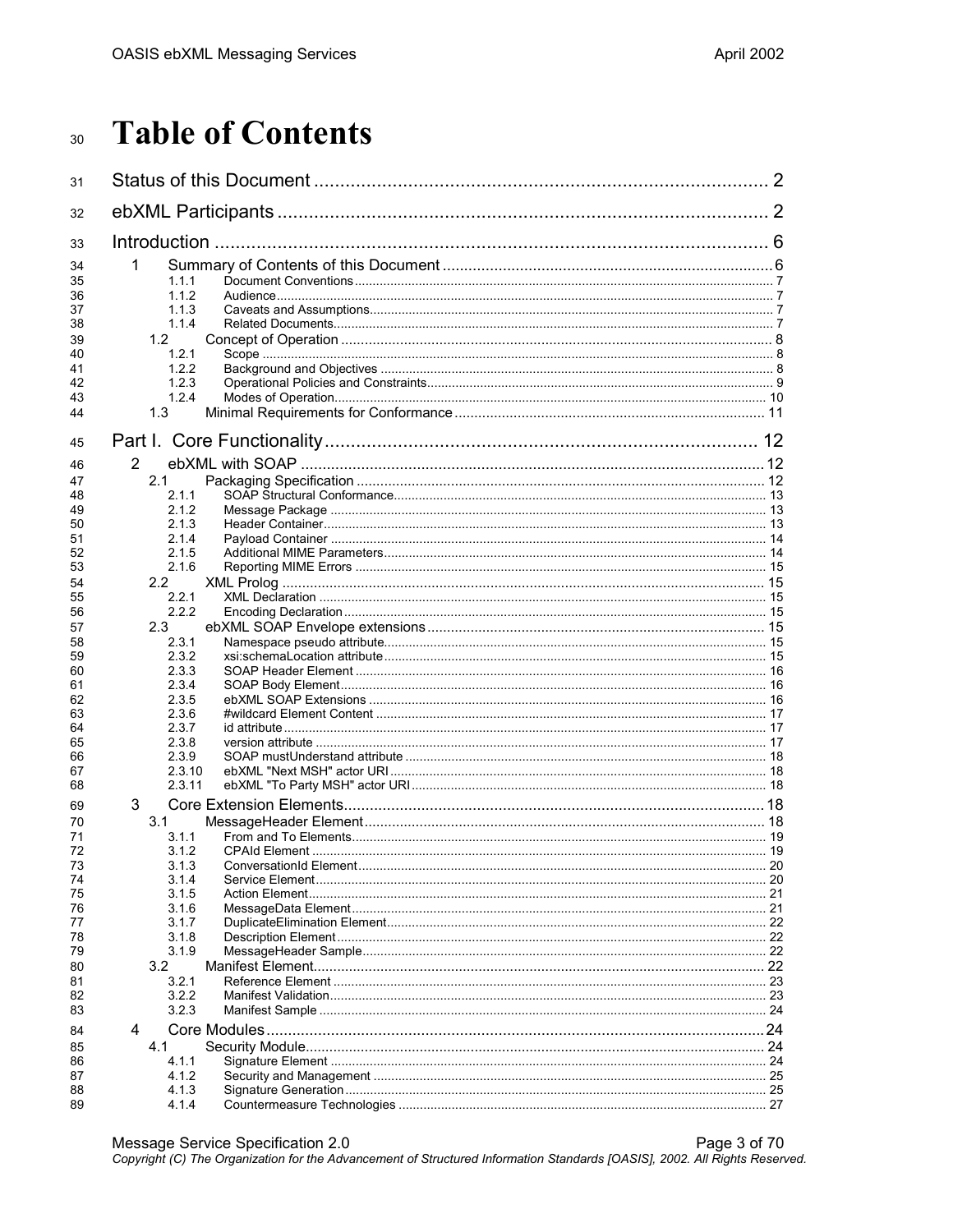| 90<br>91<br>92<br>93<br>94<br>95<br>96<br>97<br>98<br>99<br>100<br>101<br>102 | 4.1.5<br>4.2<br>4.2.2<br>4.2.3<br>4.2.4<br>4.3<br>4.3.1<br>5<br>5.1.1<br>5.1.2<br>5.1.3<br>5.1.4<br>5.1.5 |  |
|-------------------------------------------------------------------------------|-----------------------------------------------------------------------------------------------------------|--|
| 103                                                                           |                                                                                                           |  |
| 104                                                                           | 6                                                                                                         |  |
| 105                                                                           | 6.1                                                                                                       |  |
| 106                                                                           | 6.2                                                                                                       |  |
|                                                                               | 6.3                                                                                                       |  |
| 107                                                                           | 6.3.1                                                                                                     |  |
| 108<br>109                                                                    | 6.3.2                                                                                                     |  |
| 110                                                                           | 6.4                                                                                                       |  |
| 111                                                                           | 6.4.1                                                                                                     |  |
| 112                                                                           | 6.4.2                                                                                                     |  |
| 113                                                                           | 6.4.3                                                                                                     |  |
| 114                                                                           | 6.4.4                                                                                                     |  |
| 115                                                                           | 6.4.5                                                                                                     |  |
| 116                                                                           | 6.4.6                                                                                                     |  |
| 117                                                                           | 6.4.7                                                                                                     |  |
| 118                                                                           | 6.5                                                                                                       |  |
| 119                                                                           | 6.5.1                                                                                                     |  |
| 120                                                                           | 6.5.2                                                                                                     |  |
| 121                                                                           | 6.5.3                                                                                                     |  |
| 122                                                                           | 6.5.4                                                                                                     |  |
| 123                                                                           | 6.5.5                                                                                                     |  |
| 124                                                                           | 6.5.6                                                                                                     |  |
| 125                                                                           | 6.5.7                                                                                                     |  |
| 126                                                                           | 6.6                                                                                                       |  |
| 127                                                                           | 7                                                                                                         |  |
| 128                                                                           | 7.1                                                                                                       |  |
| 129                                                                           | 7.1.1                                                                                                     |  |
| 130                                                                           | 7.1.2                                                                                                     |  |
| 131                                                                           | 7.1.3                                                                                                     |  |
| 132                                                                           | 7.2                                                                                                       |  |
| 133                                                                           | 7.2.1                                                                                                     |  |
| 134                                                                           | 7.2.2                                                                                                     |  |
| 135                                                                           | 7.2.3                                                                                                     |  |
| 136                                                                           | 7.3                                                                                                       |  |
| 137                                                                           | 7.3.1                                                                                                     |  |
| 138                                                                           | 7.3.2                                                                                                     |  |
| 139                                                                           | 7.3.3                                                                                                     |  |
| 140                                                                           | 7.3.4<br>7.3.5                                                                                            |  |
| 141                                                                           |                                                                                                           |  |
| 142                                                                           | 8                                                                                                         |  |
| 143                                                                           | 8.1                                                                                                       |  |
| 144                                                                           | 8.2                                                                                                       |  |
| 145                                                                           | 8.3                                                                                                       |  |
| 146                                                                           | 9                                                                                                         |  |
| 147                                                                           | 9.1                                                                                                       |  |
| 148                                                                           | 9.1.1                                                                                                     |  |
| 149                                                                           | 9.1.2                                                                                                     |  |
| 150                                                                           | 9.2                                                                                                       |  |
|                                                                               |                                                                                                           |  |
| 151                                                                           | 10                                                                                                        |  |
| 152                                                                           | 10.1                                                                                                      |  |
| 153                                                                           | 10.1.1                                                                                                    |  |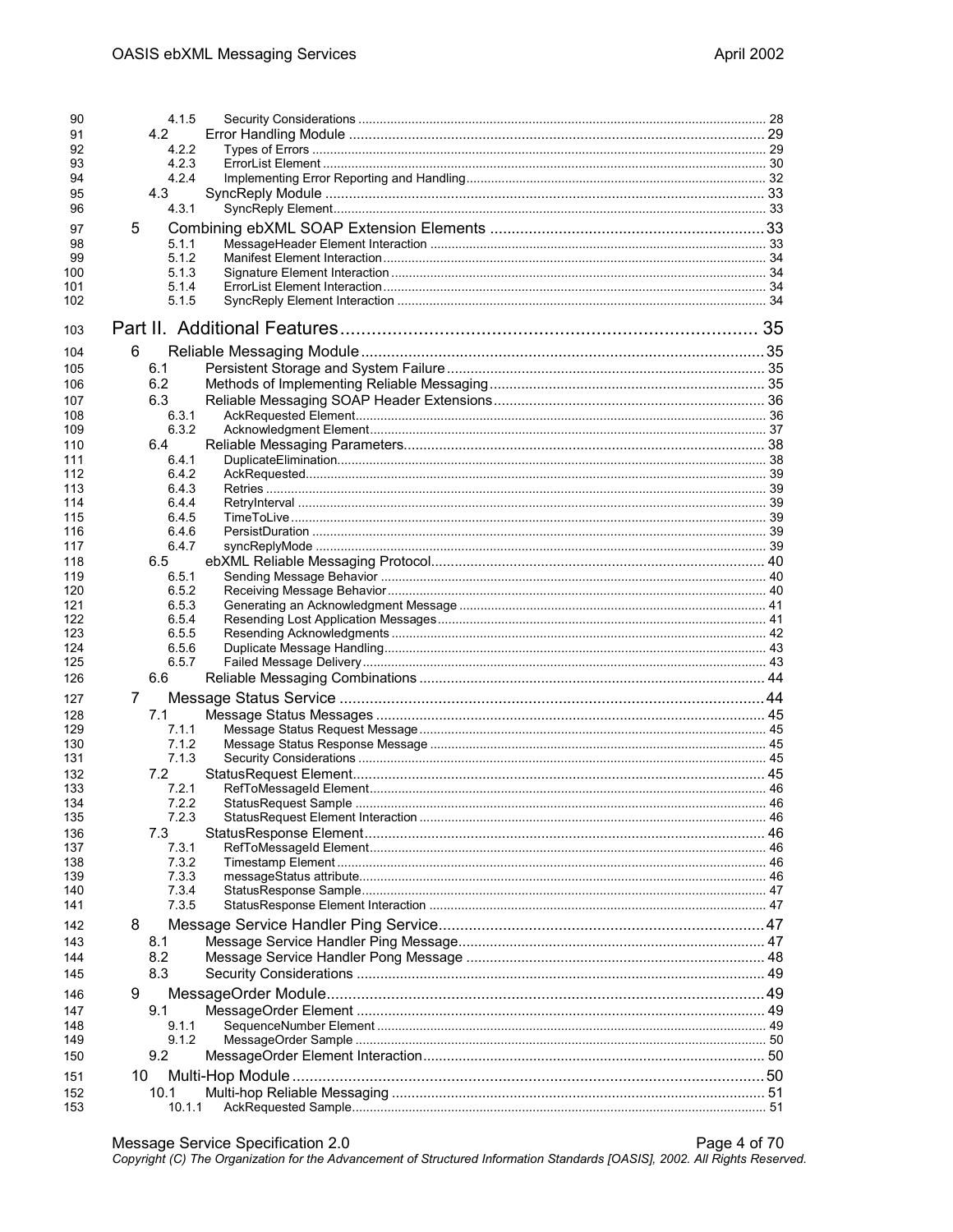| 154        | 10.1.2                |  |
|------------|-----------------------|--|
| 155        | 10.1.3                |  |
| 156        | 10.1.4                |  |
| 157        | 10.1.5                |  |
| 158        | 10.2                  |  |
| 159        |                       |  |
| 160        | Appendix A            |  |
| 161        | Appendix B            |  |
| 162        | B.1                   |  |
| 163        | B.2                   |  |
| 164        | B.2.1                 |  |
| 165        | <b>B22</b>            |  |
| 166        | <b>B.2.3</b>          |  |
| 167        | B.2.4                 |  |
| 168        | <b>B.2.5</b><br>B.2.6 |  |
| 169<br>170 | <b>B.2.7</b>          |  |
| 171        | B.3                   |  |
| 172        | <b>B.3.1</b>          |  |
| 173        | <b>B.3.2</b>          |  |
| 174        | <b>B.3.3</b>          |  |
| 175        | <b>B.3.4</b>          |  |
| 176        | <b>B.3.5</b>          |  |
| 177        | <b>B.3.6</b>          |  |
| 178        | <b>B.4</b>            |  |
| 179        | Appendix C            |  |
| 180        |                       |  |
| 181        |                       |  |
| 182        |                       |  |
| 183        |                       |  |
| 184        |                       |  |
| 185        |                       |  |
| 186        |                       |  |
| 187        |                       |  |
| 188        |                       |  |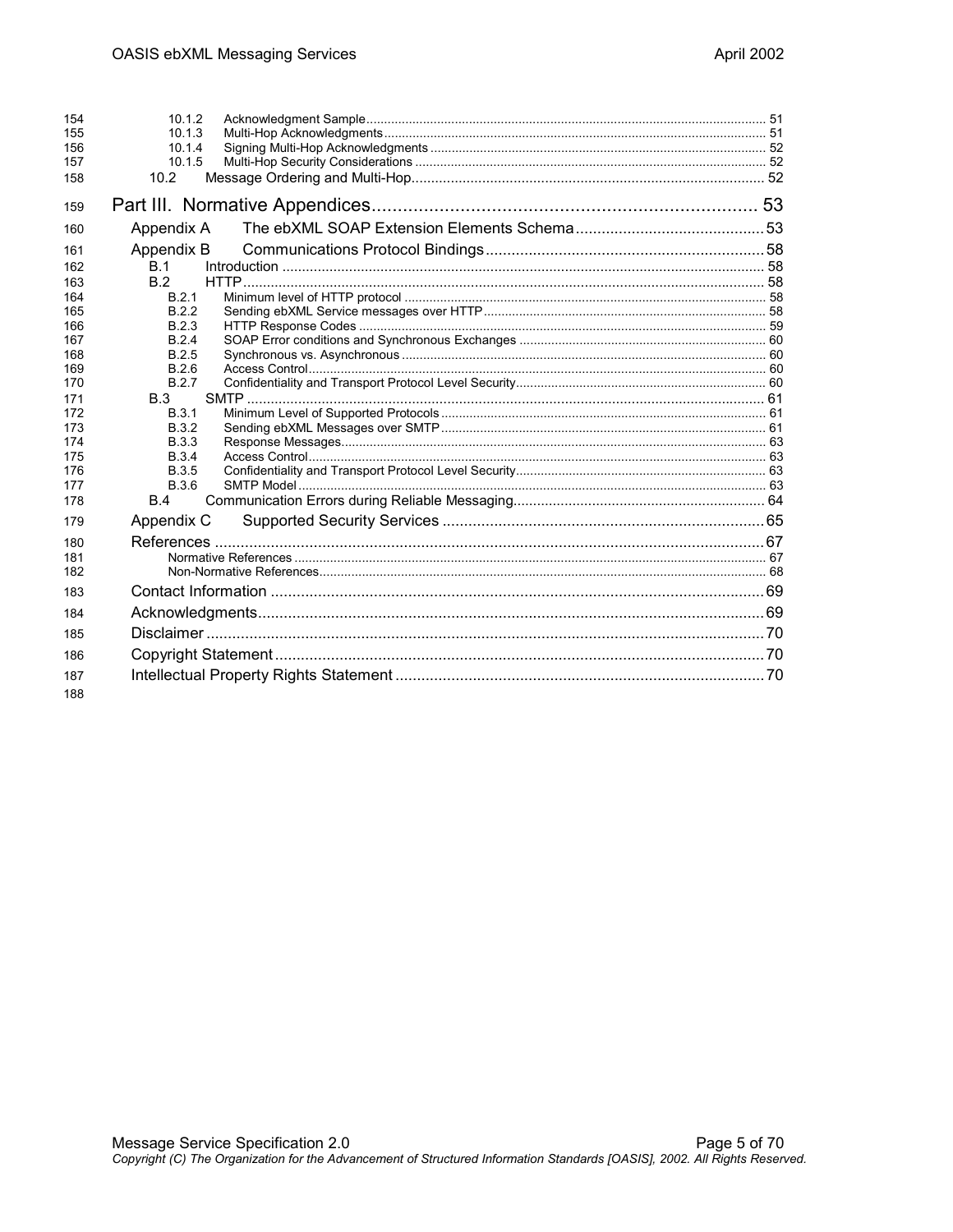# <span id="page-5-0"></span><sup>188</sup>**Introduction**

189 This specification is one of a series of specifications realizing the vision of creating a single global

190 electronic marketplace where enterprises of any size and in any geographical location can meet and 191 conduct business with each other through the exchange of XML based messages. The set of

192 specifications enable a modular, yet complete electronic business framework.

193 This specification focuses on defining a communications-protocol neutral method for exchanging

194 electronic business messages. It defines specific enveloping constructs supporting reliable, secure

195 delivery of business information. Furthermore, the specification defines a flexible enveloping technique,

196 permitting messages to contain payloads of any format type. This versatility ensures legacy electronic 197 business systems employing traditional syntaxes (i.e. UN/EDIFACT, ASC X12, or HL7) can leverage the

198 advantages of the ebXML infrastructure along with users of emerging technologies.

# <sup>199</sup>**1 Summary of Contents of this Document**

200 This specification defines the *ebXML Message Service Protocol* enabling the secure and reliable 201 exchange of messages between two parties. It includes descriptions of:

- 202 the ebXML Message structure used to package payload data for transport between parties,
- 203 the behavior of the Message Service Handler sending and receiving those messages over a data 204 communications protocol.
- 205 This specification is independent of both the payload and the communications protocol used. Appendices 206 to this specification describe how to use this specification with HTTP [RFC2616] and SMTP [RFC2821].
- 207 This specification is organized around the following topics:
- 208 **Core Functionality**
- 209 **Packaging Specification** A description of how to package an ebXML Message and its associated parts 210 into a form that can be sent using a communications protocol such as HTTP or SMTP (section [2.1\)](#page-11-0),
- 211 **ebXML SOAP Envelope Extensions** A specification of the structure and composition of the information 212 necessary for an *ebXML Message Service* to generate or process an ebXML Message (section [2.3\),](#page-14-0)
- 213 **Error Handling** A description of how one *ebXML Message Service* reports errors it detects to another 214 ebXML Message Service Handler (section [4.2\)](#page-28-0),
- 215 **Security** Provides a specification of the security semantics for ebXML Messages (section [4.1\)](#page-23-0),
- 216 **SyncReply**  Indicates to the Next MSH whether or not replies are to be returned synchronously 217 (section [4.3\)](#page-32-0).

### 218 **Additional Features**

- 219 **Reliable Messaging** The Reliable Messaging function defines an interoperable protocol where any two 220 Message Service implementations can reliably exchange messages sent using once-and-only-once delivery 221 semantics (section [6\)](#page-34-0),
- 222 **Message Status Service** A description of services enabling one service to discover the status of another 223 Message Service Handler (MSH) or an individual message (section [7 a](#page-43-0)nd [8\)](#page-46-0),
- 224 **Message Order**  The Order of message receipt by the *To Party MSH* can be guaranteed (section [9\),](#page-48-0)
- 225 **Multi-Hop** Messages may be sent through intermediary MSH nodes (section [10\)](#page-49-0).
- 226 **Appendices to this specification cover the following:**
- 227 **Appendix A Schema**  This normative appendix contains XML schema definition [XMLSchema] for the 228 ebXML SOAP *Header* and *Body* Extensions,
- 229 **Appendix B Communications Protocol Envelope Mappings** This normative appendix describes how to 230 transport *ebXML Message Service* compliant messages over HTTP and SMTP,
- 231 **Appendix C Security Profiles**  a discussion concerning Security Service Profiles.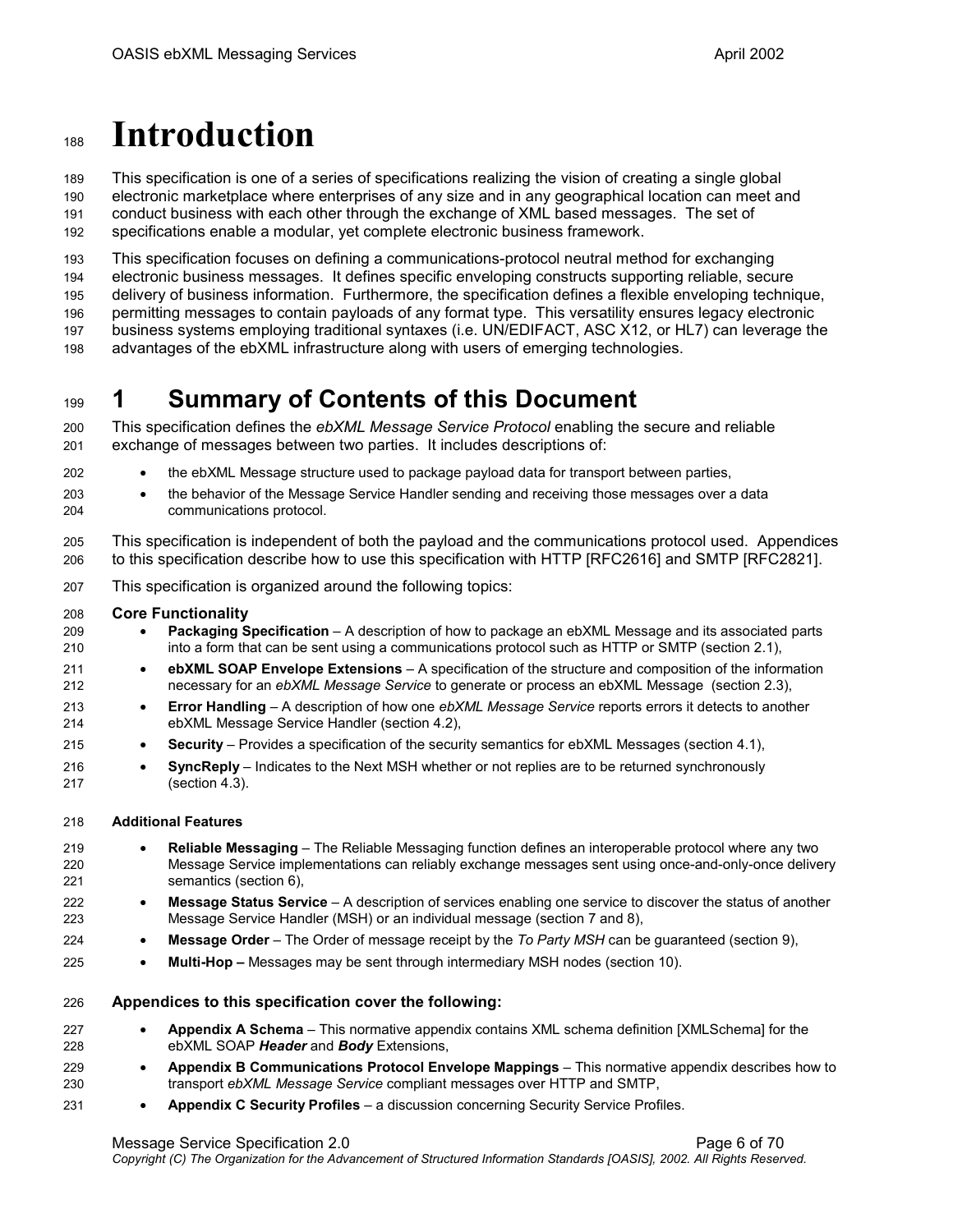## <span id="page-6-0"></span><sup>232</sup>**1.1.1 Document Conventions**

233 Terms in *Italics* are defined in the ebXML Glossary of Terms [ebGLOSS]. Terms listed in *Bold Italics* 234 represent the element and/or attribute content. Terms listed in Courier font relate to MIME

235 components. Notes are listed in Times New Roman font and are informative (non-normative). Attribute 236 names begin with lowercase. Element names begin with Uppercase.

237 The keywords MUST, MUST NOT, REQUIRED, SHALL, SHALL NOT, SHOULD, SHOULD NOT, 238 RECOMMENDED, MAY and OPTIONAL, when they appear in this document, are to be interpreted as 239 described in [RFC2119] as quoted here:

- 240 *MUST: This word, or the terms "REQUIRED" or "SHALL", means that the definition is an absolute*  241 *requirement of the specification.*
- 242 *MUST NOT: This phrase, or the phrase "SHALL NOT", means that the definition is an absolute prohibition of*  243 *the specification.*
- 244 *SHOULD: This word, or the adjective "RECOMMENDED", means that there may exist valid reasons in*  245 *particular circumstances to ignore a particular item, but the full implications must be understood and*  246 *carefully weighed before choosing a different course.*
- 247 *SHOULD NOT: This phrase, or the phrase "NOT RECOMMENDED", means that there may exist valid*  248 *reasons in particular circumstances when the particular behavior is acceptable or even useful, but the full*  249 *implications should be understood and the case carefully weighed before implementing any behavior*  250 *described with this label.*
- 251 *MAY: This word, or the adjective "OPTIONAL", mean that an item is truly optional. One vendor may choose*  252 *to include the item because a particular marketplace requires it or because the vendor feels that it enhances*  253 *the product while another vendor may omit the same item. An implementation which does not include a*  254 *particular option MUST be prepared to interoperate with another implementation which does include the*  255 *option, though perhaps with reduced functionality. In the same vein an implementation which does include a*  256 *particular option MUST be prepared to interoperate with another implementation which does not include the*  257 *option (except, of course, for the feature the option provides).*

### <sup>258</sup>**1.1.2 Audience**

259 The target audience for this specification is the community of software developers who will implement the 260 *ebXML Message Service*.

## <sup>261</sup>**1.1.3 Caveats and Assumptions**

- 262 It is assumed the reader has an understanding of communications protocols, MIME, XML, SOAP, SOAP 263 Messages with Attachments and security technologies.
- 264 All examples are to be considered non-normative. If inconsistencies exist between the specification and 265 the examples, the specification supersedes the examples.
- 266 It is strongly RECOMMENDED implementors read and understand the Collaboration Protocol Profile/ 267 Agreement [ebCPP] specification and its implications prior to implementation.

## <sup>268</sup>**1.1.4 Related Documents**

- 269 The following set of related specifications are developed independent of this specification as part of the 270 ebXML initiative:
- 271 **ebXML Technical Architecture Specification** [ebTA] defines the overall technical architecture for ebXML
- 272 **ebXML Technical Architecture Risk Assessment Technical Report** [secRISK] defines the security 273 mechanisms necessary to negate anticipated, selected threats
- 274 **ebXML Collaboration Protocol Profile and Agreement Specification** [ebCPP] defines how one party 275 can discover and/or agree upon the information the party needs to know about another party prior to sending 276 them a message that complies with this specification
- 277 **ebXML Registry/Repository Services Specification** [ebRS] defines a registry service for the ebXML 278 environment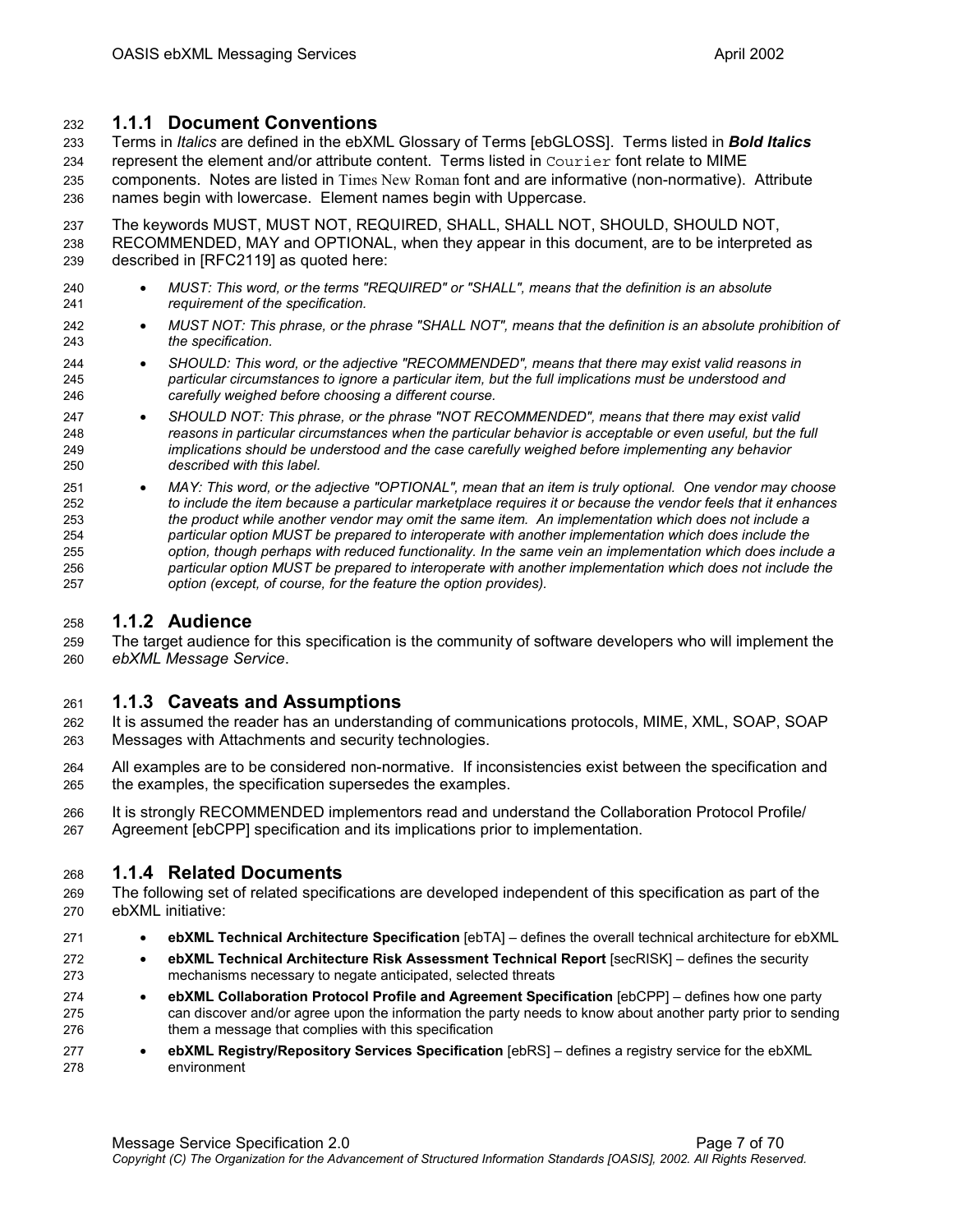# <span id="page-7-0"></span><sup>279</sup>**1.2 Concept of Operation**

### <sup>280</sup>**1.2.1 Scope**

281 The ebXML Message Service(ebMS) defines the message enveloping and header document schema 282 used to transfer ebXML messages over a communications protocol such as HTTP or SMTP and the 283 behavior of software sending and receiving ebXML messages. The ebMS is defined as a set of layered 284 extensions to the base Simple Object Access Protocol [SOAP] and SOAP Messages with Attachments 285 [SOAPAttach] specifications. This document provides security and reliability features necessary to 286 support international electronic business. These security and reliability features are not provided in the 287 SOAP or SOAP with Attachments specifications.

288 The ebXML infrastructure is composed of several independent, but related, components. Specifications 289 for the individual components are fashioned as stand-alone documents. The specifications are totally 290 self-contained; nevertheless, design decisions within one document can and do impact the other 291 documents. Considering this, the ebMS is a closely coordinated definition for an ebXML message service 292 handler (MSH).

293 The ebMS provides the message packaging, routing and transport facilities for the ebXML infrastructure. 294 The ebMS is not defined as a physical component, but rather as an abstraction of a process. An 295 implementation of this specification could be delivered as a wholly independent software application or an

296 integrated component of some larger business process.

## <sup>297</sup>**1.2.2 Background and Objectives**

298 Traditional business information exchanges have conformed to a variety of standards-based syntaxes. 299 These exchanges were largely based on electronic data interchange (EDI) standards born out of 300 mainframe and batch processing. Some of the standards defined bindings to specific communications 301 protocols. These EDI techniques worked well; however, they were difficult and expensive to implement. 302 Therefore, use of these systems was normally limited to large enterprises possessing mature information 303 technology capabilities.

304 The proliferation of XML-based business interchanges served as the catalyst for defining a new global 305 paradigm that ensured all business activities, regardless of size, could engage in electronic business 306 activities. The prime objective of ebMS is to facilitate the exchange of electronic business messages 307 within an XML framework. Business messages, identified as the 'payloads' of the ebXML messages, are 308 not necessarily expressed in XML. XML-based messages, as well as traditional EDI formats, are 309 transported by the ebMS. Actually, the ebMS payload can take any digital form—XML, ASC X12, HL7, 310 AIAG E5, database tables, binary image files, etc.

311 The ebXML architecture requires that the ebXML Message Service protocol be capable of being carried 312 over any available communications protocol. Therefore, this document does not mandate use of a 313 specific communications protocol. This version of the specification provides bindings to HTTP and SMTP, 314 but other protocols can, and reasonably will, be used.

- 315 The ebXML Requirements Specification [ebREQ] mandates the need for secure, reliable
- 316 communications. The ebXML work focuses on leveraging existing and emerging technology—attempts to
- 317 create new protocols are discouraged. Therefore, this document defines security within the context of
- 318 existing security standards and protocols. Those requirements satisfied with existing standards are
- 319 specified in the ebMS, others must be deferred until new technologies or standards are available, for
- 320 example encryption of individual message header elements.
- 321 Reliability requirements defined in the ebREQ relate to delivery of ebXML messages over the
- 322 communications channels. The ebMS provides mechanisms to satisfy the ebREQ requirements. The
- 323 reliable messaging elements of the ebMS supply reliability to the communications layer; they are not
- 324 intended as business-level acknowledgments to the applications supported by the ebMS. This is an
- 325 important distinction. Business processes often anticipate responses to messages they generate. The
- 326 responses may take the form of a simple acknowledgment of message receipt by the application 327 receiving the message or a companion message reflecting action on the original message. Those
- 328 messages are outside of the MSH scope. The acknowledgment defined in this specification does not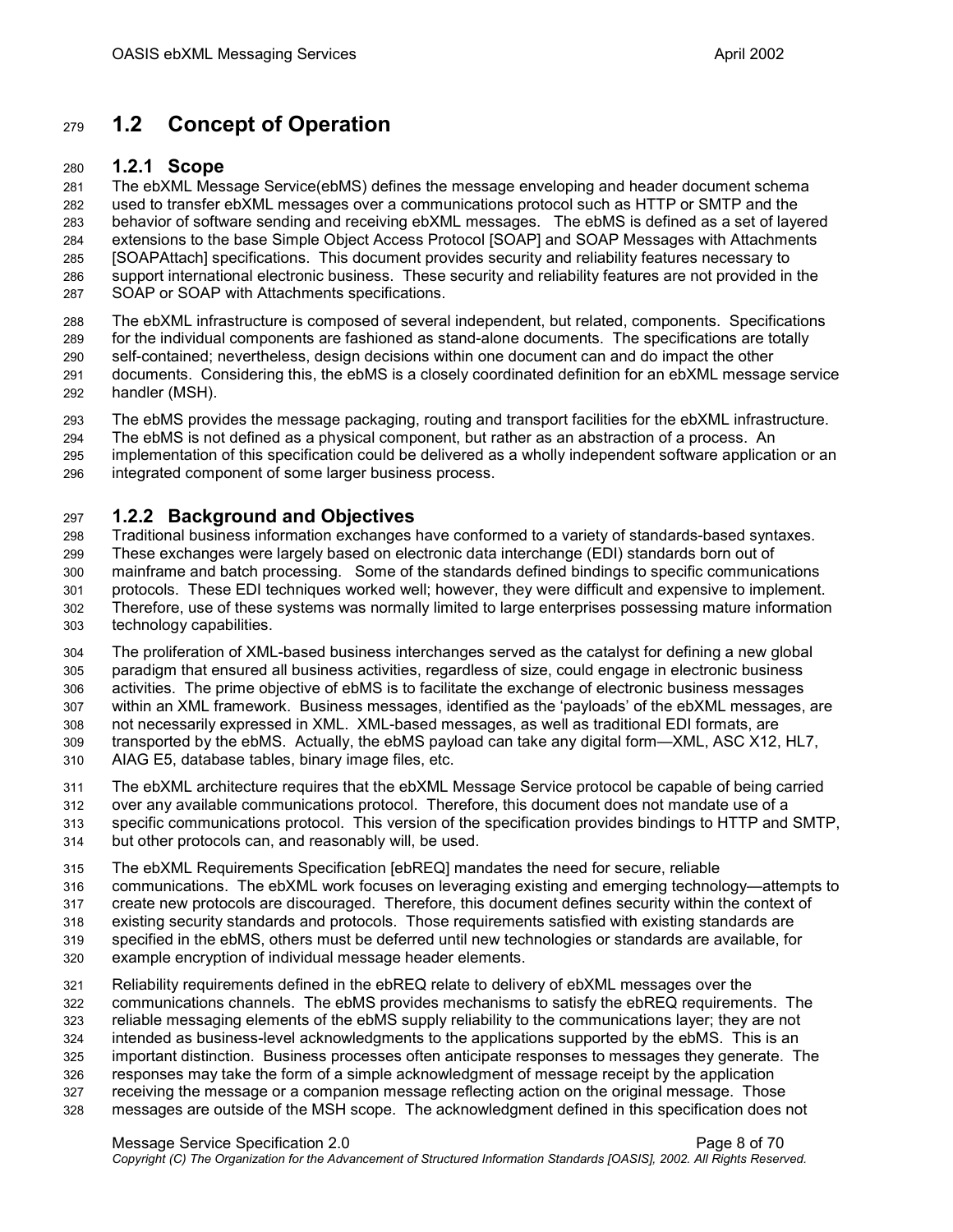<span id="page-8-0"></span>329 indicate the payload of the ebXML message was syntactically correct. It does not acknowledge the

330 accuracy of the payload information. It does not indicate business acceptance of the information or 331 agreement with the content of the payload. The ebMS is designed to provide the sender with the 332 confidence the receiving MSH has received the message securely and intact.

333 The underlying architecture of the MSH assumes messages are exchanged between two ebMS-334 compliant MSH nodes. This pair of MSH nodes provides a hop-to-hop model extended as required to 335 support a multi-hop environment. The multi-hop environment allows the next destination of the message 336 to be an intermediary MSH other than the 'receiving MSH' identified by the original sending MSH. The 337 ebMS architecture assumes the sender of the message MAY be unaware of the specific path used to 338 deliver a message. However, it MUST be assumed the original sender has knowledge of the final 339 recipient of the message and the first of one or more intermediary hops.

340 The MSH supports the concept of 'quality of service.' The degree of service quality is controlled by an 341 agreement existing between the parties directly involved in the message exchange. In practice, multiple 342 agreements may be required between the two parties. The agreements might be tailored to the particular 343 needs of the business exchanges. For instance, business partners may have a contract defining the 344 message exchanges related to buying products from a domestic facility and another defining the 345 message exchanges for buying from an overseas facility. Alternatively, the partners might agree to follow 346 the agreements developed by their trade association. Multiple agreements may also exist between the 347 various parties handling the message from the original sender to the final recipient. These agreements 348 could include:

- 349 an agreement between the MSH at the message origination site and the MSH at the final destination; and
- 350 agreement between the MSH at the message origination site and the MSH acting as an intermediary; and
- 351 an agreement between the MSH at the final destination and the MSH acting as an intermediary. There 352 would, of course, be agreements between any additional intermediaries; however, the originating site MSH 353 and final destination MSH MAY have no knowledge of these agreements.

354 An ebMS-compliant MSH shall respect the in-force agreements between itself and any other ebMS-355 compliant MSH with which it communicates. In broad terms, these agreements are expressed as 356 Collaboration Protocol Agreements (CPA). This specification identifies the information that must be 357 agreed. It does not specify the method or form used to create and maintain these agreements. It is 358 assumed, in practice, the actual content of the contracts may be contained in initialization/configuration 359 files, databases, or XML documents complying with the ebXML Collaboration Protocol Profile and 360 Agreement Specification [ebCPP].

# <sup>361</sup>**1.2.3 Operational Policies and Constraints**

362 The ebMS is a service logically positioned between one or more business applications and a 363 communications service. This requires the definition of an abstract service interface between the 364 business applications and the MSH. This document acknowledges the interface, but does not provide a 365 definition for the interface. Future versions of the ebMS MAY define the service interface structure.

366 Bindings to two communications protocols are defined in this document; however, the MSH is specified 367 independent of any communications protocols. While early work focuses on HTTP for transport, no 368 preference is being provided to this protocol. Other protocols may be used and future versions of the 369 specification may provide details related to those protocols.

370 The ebMS relies on external configuration information. This information is determined either through 371 defined business processes or trading partner agreements. These data are captured for use within a 372 Collaboration Protocol Profile (CPP) or Collaboration Protocol Agreement (CPA). The ebXML

373 Collaboration Protocol Profile and Agreement Specification [ebCPP] provides definitions for the

374 information constituting the agreements. The ebXML architecture defines the relationship between this

375 component of the infrastructure and the ebMS. As regards the MSH, the information composing a 376 CPP/CPA must be available to support normal operation. However, the method used by a specific

377 implementation of the MSH does not mandate the existence of a discrete instance of a CPA. The CPA is

- 378 expressed as an XML document. Some implementations may elect to populate a database with the
- 379 information from the CPA and then use the database. This specification does not prescribe how the CPA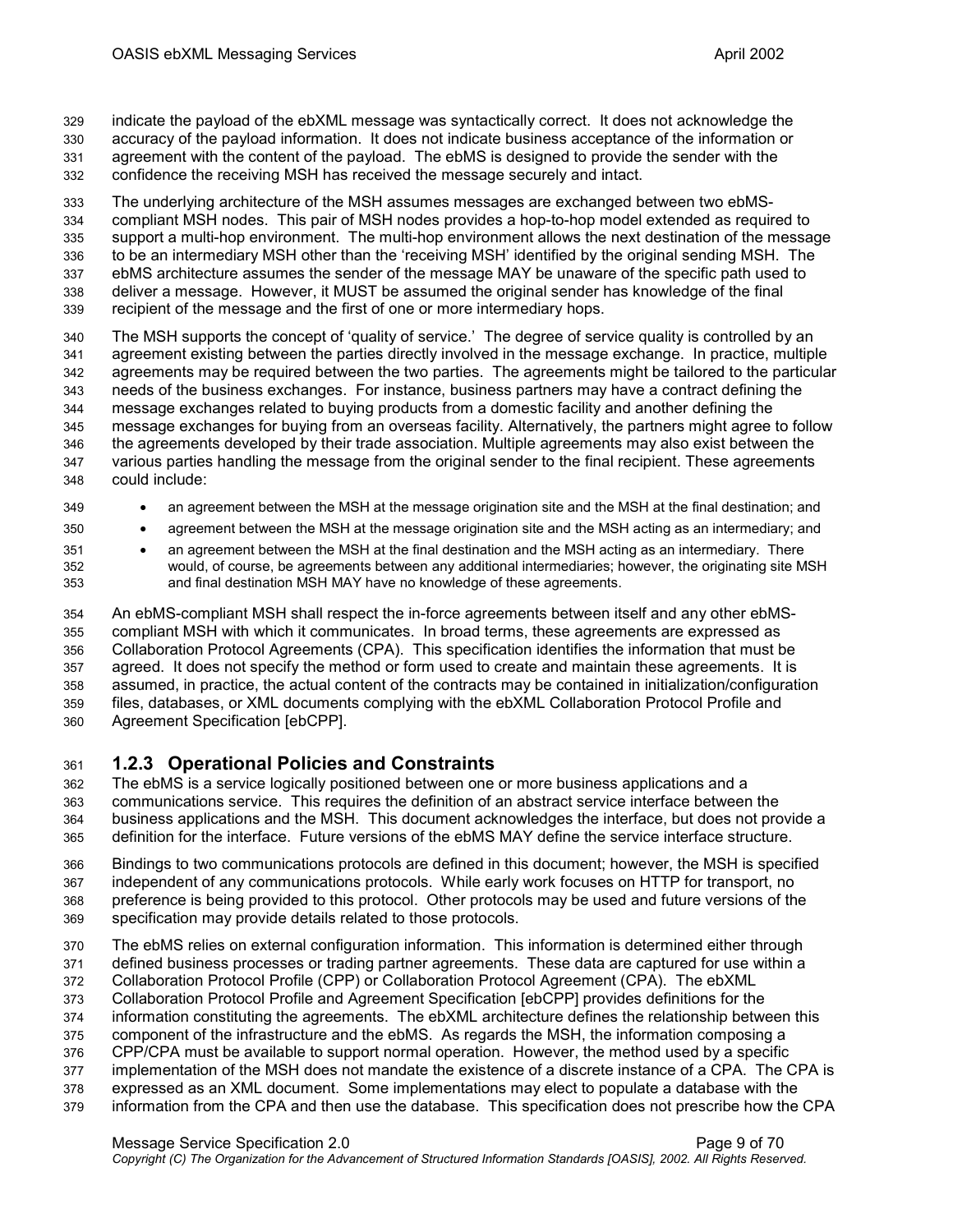<span id="page-9-0"></span>380 information is derived, stored, or used: it only states specific information items must be available for the 381 MSH to achieve successful operations.

## <sup>382</sup>**1.2.4 Modes of Operation**

383 This specification does not mandate how the MSH will be installed within the overall ebXML framework. It 384 is assumed some MSH implementations will not implement all functionality defined in this specification. 385 For instance, a set of trading partners may not require reliable messaging services; therefore, no reliable 386 messaging capabilities exist within their MSH. But, all MSH implementations shall comply with the 387 specification with regard to the functions supported in the specific implementation and provide error 388 notifications for functionality requested but not supported. Documentation for a MSH implementation 389 SHALL identify all ebMS features not satisfied in the implementation.

- 390 The *ebXML Message Service* may be conceptually broken down into the following three parts:
- 391 (1) an abstract *Service Interface*, (2) functions provided by the MSH and (3) the mapping to underlying 392 transport service(s).
- 393 *Figure 1* depicts a logical arrangement of the functional 394 modules existing within one possible implementation of the 395 *ebXML Message Services* architecture. These modules are 396 arranged in a manner to indicate their inter-relationships
- 397 and dependencies.
- 398 **Header Processing** the creation of the ebXML Header
- 399 elements for the *ebXML Message* uses input from the
- 400 application, passed through the Message Service Interface,
- 401 information from the *Collaboration Protocol Agreement*
- 402 governing the message, and generated information such as
- 403 digital signature, timestamps and unique identifiers.
- 404 **Header Parsing** extracting or transforming information 405 from a received ebXML Header element into a form suitable 406 for processing by the MSH implementation.
- 407 **Security Services** digital signature creation and
- 408 verification, encryption, authentication and authorization.
- 409 These services MAY be used by other components of the
- 410 MSH including the Header Processing and Header Parsing 411 components.
- 412 **Reliable Messaging Services** handles the delivery and
- 413 acknowledgment of ebXML Messages. The service
- 414 includes handling for persistence, retry, error notification
- 415 and acknowledgment of messages requiring reliable
- 416 delivery.
- 417 **Message Packaging** the final enveloping of an *ebXML*  418 *Message* (ebXML header elements and payload) into its
- 419 SOAP Messages with Attachments [SOAPAttach] container.
- 420 **Error Handling** this component handles the reporting of 421 errors encountered during MSH or Application processing of 422 a message.

423 **Message Service Interface** – an abstract service interface 424 applications use to interact with the MSH to send and 425 receive messages and which the MSH uses to interface 426 with applications handling received messages (Delivery 427 Module).



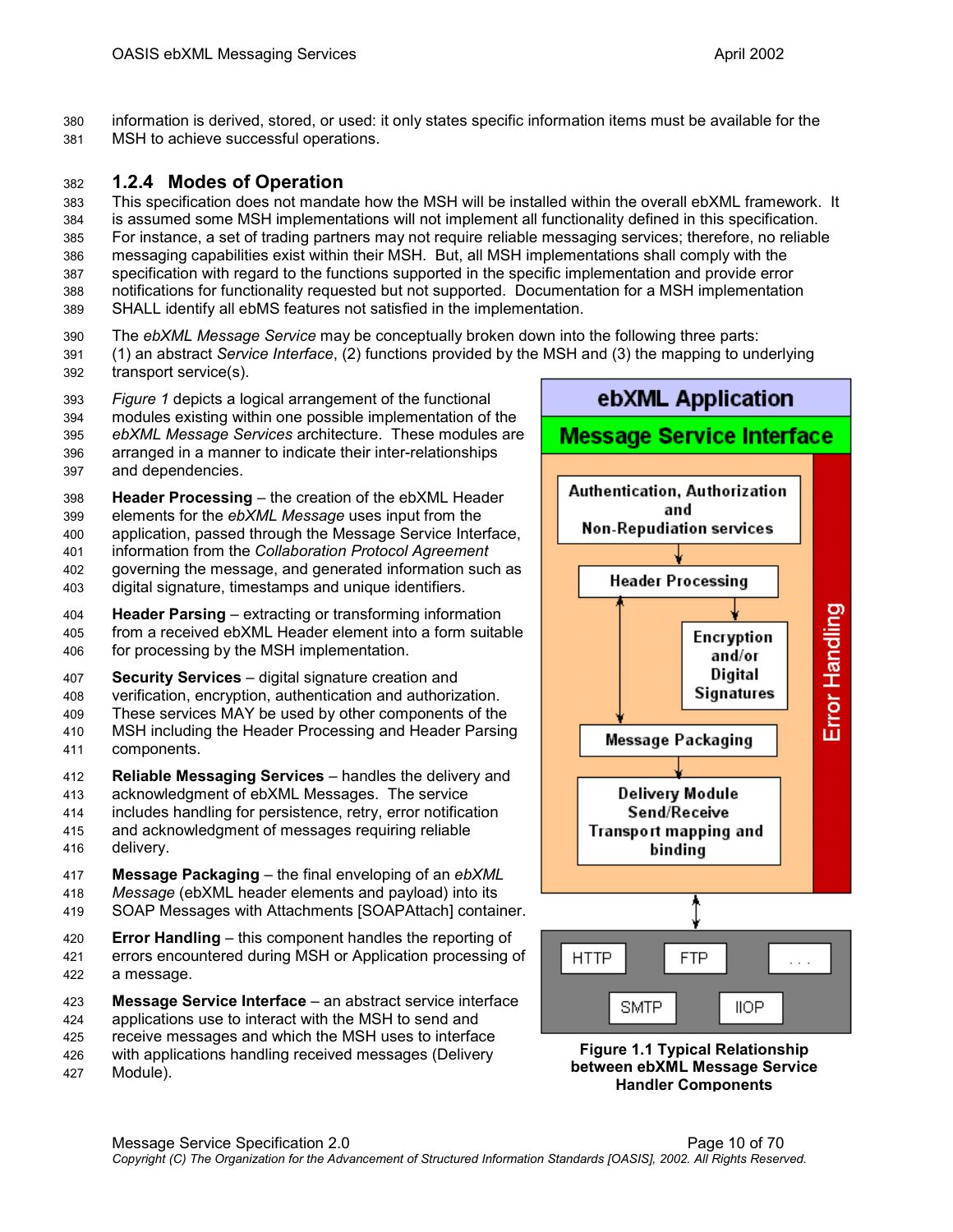# <span id="page-10-0"></span><sup>428</sup>**1.3 Minimal Requirements for Conformance**

429 An implementation of this specification MUST satisfy ALL of the following conditions to be considered a 430 conforming implementation:

- 431 It supports all the mandatory syntax, features and behavior (as identified by the [RFC2119] key words 432 MUST, MUST NOT, REQUIRED, SHALL and SHALL NOT) defined in Part I – Core Functionality.
- 433 It supports all the mandatory syntax, features and behavior defined for each of the additional module(s), 434 defined in Part II – Additional Features, the implementation has chosen to implement.
- 435 It complies with the following interpretation of the keywords OPTIONAL and MAY: When these keywords 436 apply to the behavior of the implementation, the implementation is free to support these behaviors or not, as 437 meant in [RFC2119]. When these keywords apply to message contents relevant to a module of features, a 438 conforming implementation of such a module MUST be capable of processing these optional message 439 contents according to the described ebXML semantics.
- 440 If it has implemented optional syntax, features and/or behavior defined in this specification, it MUST be 441 capable of interoperating with another implementation that has not implemented the optional syntax, 442 features and/or behavior. It MUST be capable of processing the prescribed failure mechanism for those 443 optional features it has chosen to implement.
- 444 It is capable of interoperating with another implementation that has chosen to implement optional syntax, 445 features and/or behavior, defined in this specification, it has chosen not to implement. Handling of 446 unsupported features SHALL be implemented in accordance with the prescribed failure mechanism defined 447 for the feature.
- 448 More details on Conformance to this specification conformance levels or profiles and on their
- 449 recommended implementation are described in a companion document, "*Message Service*
- 450 *Implementation Guidelines*" from the OASIS ebXML Implementation, Interoperability and Conformance
- 451 (IIC) Technical Committee.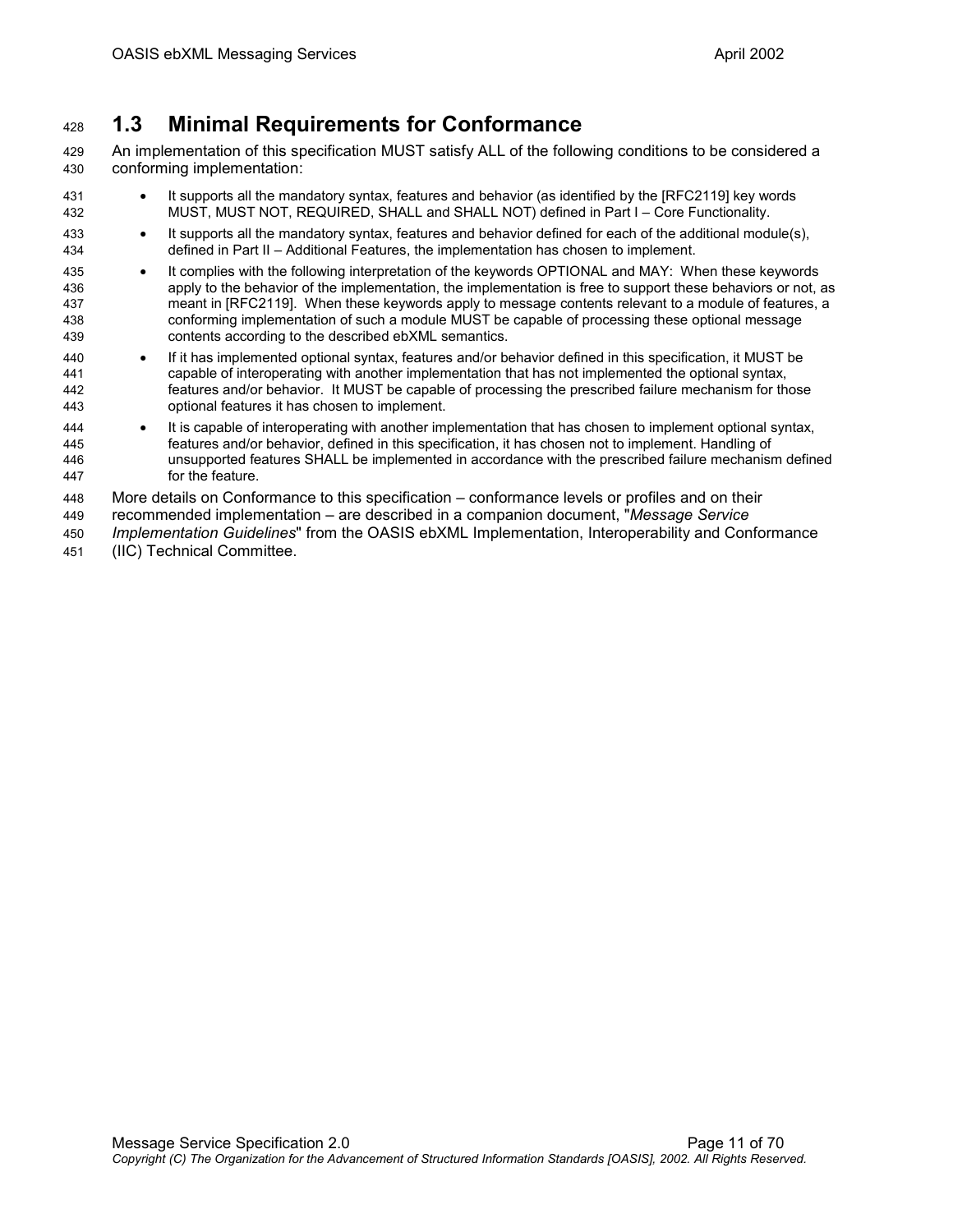# <span id="page-11-0"></span><sup>452</sup>**Part I. Core Functionality**

# <sup>453</sup>**2 ebXML with SOAP**

454 The ebXML Message Service Specification defines a set of namespace-qualified SOAP *Header* and 455 *Body* element extensions within the SOAP *Envelope*. These are packaged within a MIME multipart to 456 allow payloads or attachments to be included with the SOAP extension elements. In general, separate 457 ebXML SOAP extension elements are used where:

- 458 different software components may be used to generate ebXML SOAP extension elements,
- 459 an ebXML SOAP extension element is not always present or,
- 460 the data contained in the ebXML SOAP extension element MAY be digitally signed separately from the other 461 ebXML SOAP extension elements.

# <sup>462</sup>**2.1 Packaging Specification**

463 An ebXML Message is a communications protocol independent MIME/Multipart message envelope, 464 structured in compliance with the SOAP Messages with Attachments [SOAPAttach] specification, referred 465 to as a *Message Package*.

466 There are two logical MIME parts within the *Message Package*:

| 467 | $\bullet$ | The first MIME part, referred to as the Header |
|-----|-----------|------------------------------------------------|
| 468 |           | Container, containing one SOAP 1.1 compliant   |
| 469 |           | message. This XML document is referred to as a |
| 470 |           | SOAP Message for the remainder of this         |
| 471 |           | specification.                                 |
|     |           |                                                |

- 472 zero or more additional MIME parts, referred to 473 as *Payload Containers*, containing application 474 level payloads.
- 475 The general structure and composition of an ebXML
- 476 Message is described in the following figure (2.1).
- 477
- 478 The *SOAP Message* is an XML document consisting 479 of a SOAP *Envelope* element. This is the root 480 element of the XML document representing a *SOAP*  481 *Message*. The SOAP *Envelope* element consists of:
- 482 One SOAP *Header* element. This is a generic 483 mechanism for adding features to a *SOAP*  484 *Message*, including ebXML specific header 485 elements.
- 486 One SOAP *Body* element. This is a container for 487 message service handler control data and 488 information related to the payload parts of the 489 message.



**Figure 2.1 ebXML Message Structure**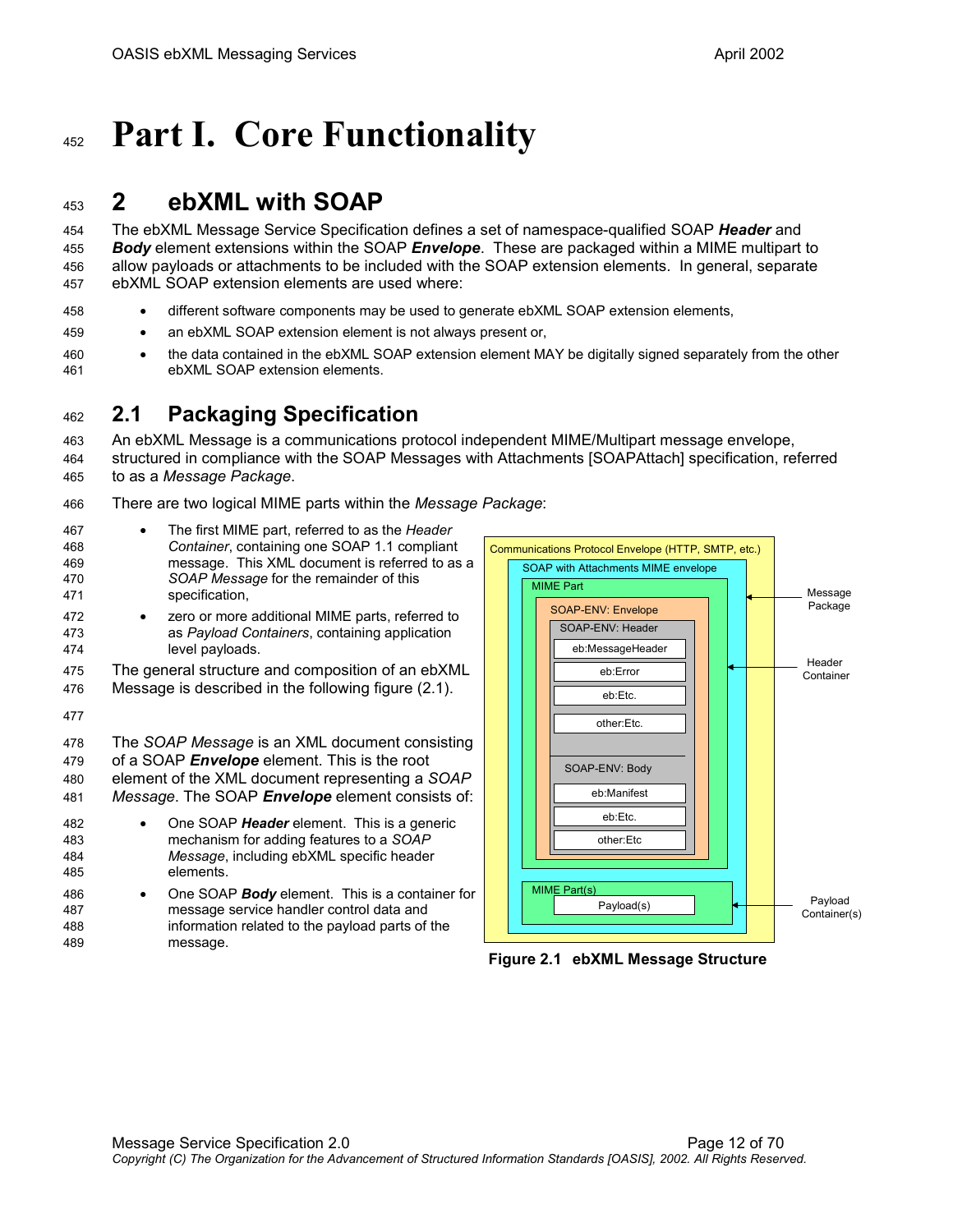## <span id="page-12-0"></span><sup>490</sup>**2.1.1 SOAP Structural Conformance**

- 491 The *ebXML Message* packaging complies with the following specifications:
- 492 Simple Object Access Protocol (SOAP) 1.1 [SOAP]
- 493 SOAP Messages with Attachments [SOAPAttach]

494 Carrying ebXML headers in *SOAP Messages* does not mean ebXML overrides existing semantics of 495 SOAP, but rather the semantics of ebXML over SOAP maps directly onto SOAP semantics.

# <sup>496</sup>**2.1.2 Message Package**

497 All MIME header elements of the *Message Package* are in conformance with the SOAP Messages with 498 Attachments [SOAPAttach] specification. In addition, the Content-Type MIME header in the *Message*  499 *Package* contain a type attribute matching the MIME media type of the MIME body part containing the 500 *SOAP Message* document. In accordance with the [SOAP] specification, the MIME media type of the 501 *SOAP Message* has the value "text/xml".

502 It is strongly RECOMMENDED the initial headers contain a Content-ID MIME header structured in 503 accordance with MIME [RFC2045], and in addition to the required parameters for the Multipart/Related 504 media type, the start parameter (OPTIONAL in MIME Multipart/Related [RFC2387]) always be present. 505 This permits more robust error detection. The following fragment is an example of the MIME headers for 506 the multipart/related Message Package:

| 507<br>508<br>509 | Content-Type: multipart/related; type="text/xml"; boundary="boundaryValue";<br>start=messagepackage-123@example.com |
|-------------------|---------------------------------------------------------------------------------------------------------------------|
| 510<br>511        | --boundaryValue<br>Content-ID: <messagepackage-123@example.com></messagepackage-123@example.com>                    |
|                   |                                                                                                                     |

512 Implementations MUST support non-multipart messages, which may occur when there are no ebXML 513 payloads. An ebXML message with no payload may be sent either as a plain SOAP message or as a 514 [SOAPAttach] multipart message with only one body part.

# <sup>515</sup>**2.1.3 Header Container**

516 The root body part of the *Message Package* is referred to in this specification as the *Header Container*. 517 The *Header Container* is a MIME body part consisting of one *SOAP Message* as defined in the SOAP

518 Messages with Attachments [SOAPAttach] specification.

# 519 **2.1.3.1 Content-Type**

520 The MIME Content-Type header for the *Header Container* MUST have the value "text/xml" in

521 accordance with the [SOAP] specification. The Content-Type header MAY contain a "charset" 522 attribute. For example:

523 Content-Type: text/xml; charset="UTF-8"

# 524 **2.1.3.2 charset attribute**

525 The MIME charset attribute identifies the character set used to create the *SOAP Message*. The 526 semantics of this attribute are described in the "charset parameter / encoding considerations" of 527 text/xml as specified in XML [XMLMedia]. The list of valid values can be found at [http://www.iana.org/.](http://www.iana.org/)

528 If both are present, the MIME charset attribute SHALL be equivalent to the encoding declaration of the 529 *SOAP Message*. If provided, the MIME charset attribute MUST NOT contain a value conflicting with the 530 encoding used when creating the *SOAP Message*.

531 For maximum interoperability it is RECOMMENDED UTF-8 [UTF-8] be used when encoding this

- 532 document. Due to the processing rules defined for media types derived from text/xml [XMLMedia],
- 533 this MIME attribute has no default.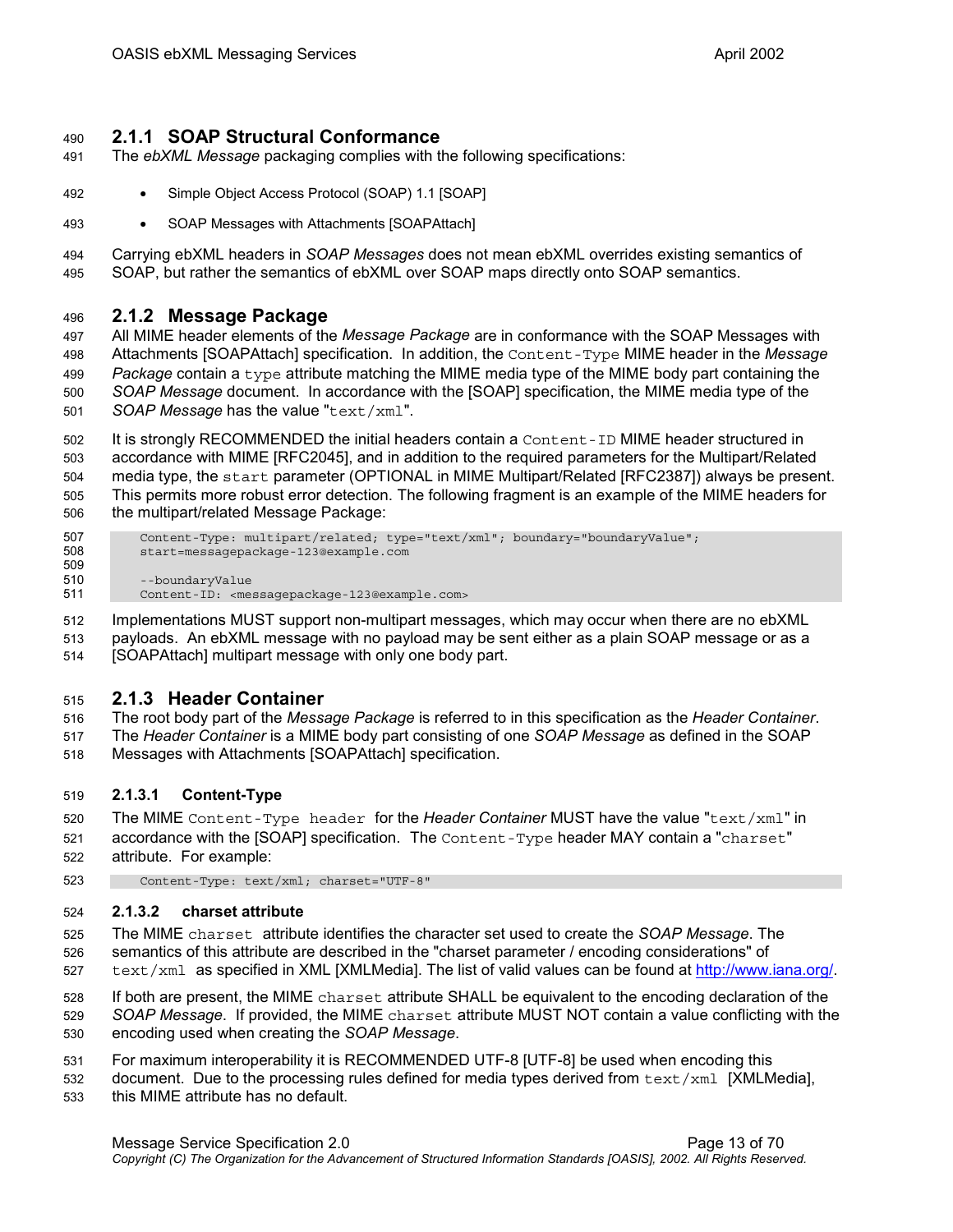### <span id="page-13-0"></span>**2.1.3.3 Header Container Example**

535 The following fragment represents an example of a *Header Container*:

| 536<br>537<br>538 | Content-ID: <messaqepackaqe-123@example.com><br/>Content-Type: text/xml; charset="UTF-8"</messaqepackaqe-123@example.com> | $- - -$         | Header |
|-------------------|---------------------------------------------------------------------------------------------------------------------------|-----------------|--------|
| 539               | <soap:envelope< th=""><th>-- SOAP Message</th><th></th></soap:envelope<>                                                  | -- SOAP Message |        |
| 540               | xmlns:SOAP="http://schemas.xmlsoap.org/soap/envelope/">                                                                   |                 |        |
| 541               | $<$ SOAP: Header>                                                                                                         |                 |        |
| 542               | $\bullet\bullet\bullet$                                                                                                   |                 |        |
| 543               | $\langle$ /SOAP:Header>                                                                                                   |                 |        |
| 544               | $<$ SOAP: Body>                                                                                                           |                 |        |
| 545               |                                                                                                                           |                 |        |
| 546               | $\langle$ /SOAP:Body>                                                                                                     |                 |        |
| 547               | <br>$ -$                                                                                                                  |                 |        |
| 548               |                                                                                                                           |                 |        |
| 549               | --boundaryValue                                                                                                           | $- - -$         |        |

### **2.1.4 Payload Container**

551 Zero or more *Payload Containers* MAY be present within a *Message Package* in conformance with the 552 SOAP Messages with Attachments [SOAPAttach] specification.

- 553 If the *Message Package* contains an application payload, it SHOULD be enclosed within a *Payload Container.*
- 555 If there is no application payload within the *Message Package* then a *Payload Container* MUST NOT be 556 present.
- 557 The contents of each *Payload Container* MUST be identified in the ebXML Message *Manifest* element 558 within the SOAP *Body* (see section [3.2\)](#page-21-0).
- 559 The ebXML Message Service Specification makes no provision, nor limits in any way, the structure or
- 560 content of application payloads. Payloads MAY be simple-plain-text objects or complex nested multipart 561 objects. The specification of the structure and composition of payload objects is the prerogative of the
- 562 organization defining the business process or information exchange using the *ebXML Message Service*.

### **2.1.4.1 Example of a Payload Container**

564 The following fragment represents an example of a *Payload Container* and a payload:

| 565<br>566 | Content-ID: <domainname.example.com><br/>Content-Type: application/xml</domainname.example.com> | ebXML MIME |           |
|------------|-------------------------------------------------------------------------------------------------|------------|-----------|
| 567        |                                                                                                 |            | Payload   |
| 568<br>569 | <invoice><br/><invoicedata></invoicedata></invoice>                                             | Payload    | Container |
| 570<br>571 | $\cdots$<br>                                                                                    |            |           |
| 572        |                                                                                                 |            |           |

Note: It might be noticed the content-type used in the preceding example (application/XML) is different than the content-type in the example SOAP envelope in section [2.1.2](#page-12-0) above (text/XML). The SOAP 1.1 specification states the content-type used for the SOAP envelope MUST be 'text/xml'. However, many MIME experts disagree with the choice of the primary media type designation of 'text/\*' for XML documents as most XML is not "human readable" in the sense the MIME designation of 'text' was meant to infer. They believe XML documents should be

classified as 'application/XML'.

### **2.1.5 Additional MIME Parameters**

- 580 Any MIME part described by this specification MAY contain additional MIME headers in conformance with 581 the MIME [RFC2045] specification. Implementations MAY ignore any MIME header not defined in this
- 582 specification. Implementations MUST ignore any MIME header they do not recognize.
- 583 For example, an implementation could include content-length in a message. However, a recipient of 584 a message with content-length could ignore it.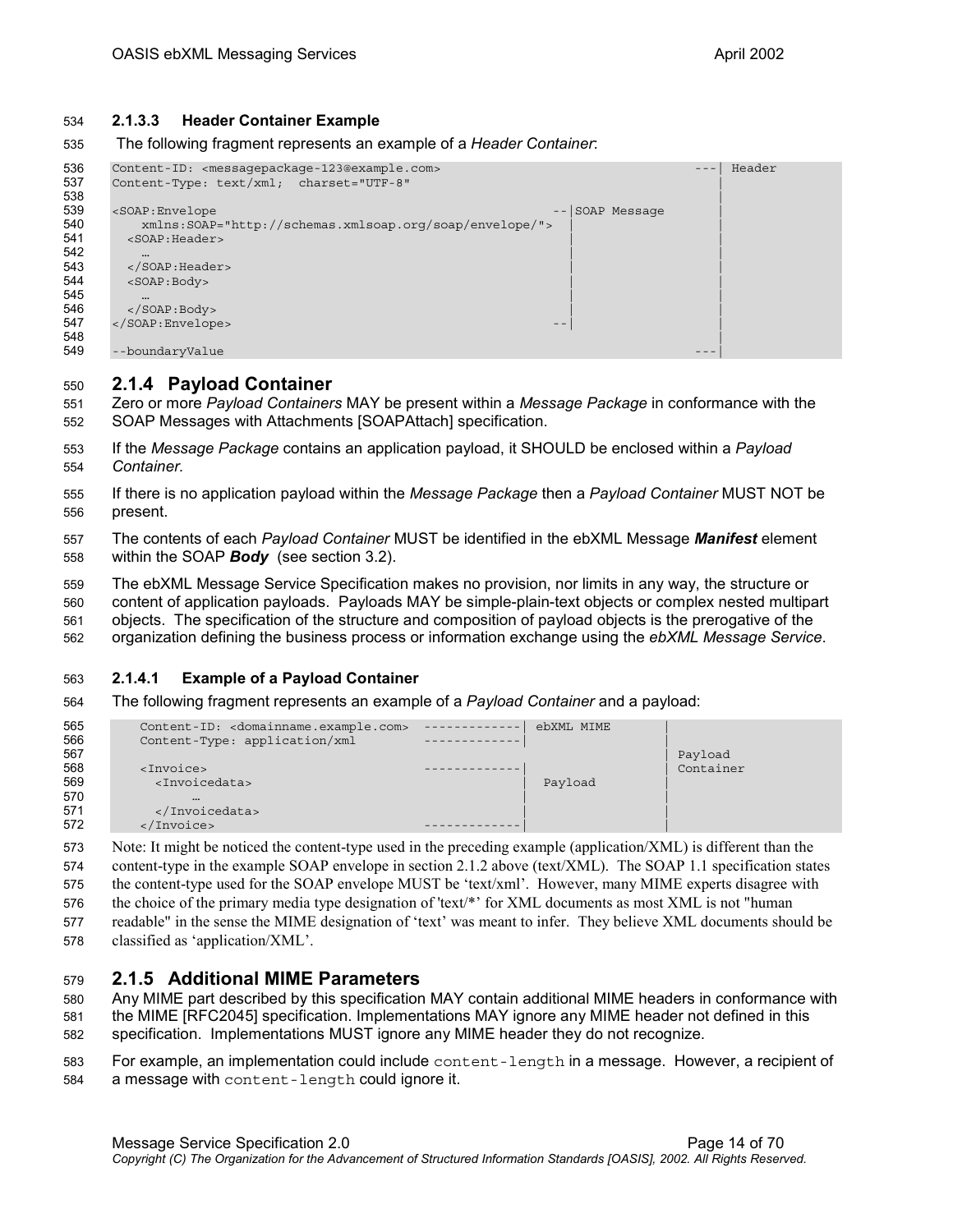### <span id="page-14-0"></span><sup>585</sup>**2.1.6 Reporting MIME Errors**

586 If a MIME error is detected in the *Message Package* then it MUST be reported as specified in SOAP with 587 Attachments [SOAPAttach].

# <sup>588</sup>**2.2 XML Prolog**

589 The SOAP *Message's* XML Prolog, if present, MAY contain an XML declaration. This specification has 590 defined no additional comments or processing instructions appearing in the XML prolog. For example:

591 Content-Type: text/xml; charset="UTF-8" 592

593 <?xml version="1.0" encoding="UTF-8"?>

## <sup>594</sup>**2.2.1 XML Declaration**

- 595 The XML declaration MAY be present in a SOAP *Message*. If present, it MUST contain the version
- 596 specification required by the XML Recommendation [XML] and MAY contain an encoding declaration.
- 597 The semantics described below MUST be implemented by a compliant *ebXML Message Service*.

## <sup>598</sup>**2.2.2 Encoding Declaration**

- 599 If both the encoding declaration and the *Header Container* MIME charset are present, the XML prolog for 600 the SOAP *Message* SHALL contain the encoding declaration SHALL be equivalent to the charset 601 attribute of the MIME Content-Type of the *Header Container* (see section [2.1.3\)](#page-13-0).
- 602 If provided, the encoding declaration MUST NOT contain a value conflicting with the encoding used when 603 creating the SOAP *Message*. It is RECOMMENDED UTF-8 be used when encoding the SOAP *Message*.
- 604 If the character encoding cannot be determined by an XML processor using the rules specified in section
- 605 4.3.3 of XML [XML], the XML declaration and its contained encoding declaration SHALL be provided in 606 the ebXML SOAP *Header* Document.
- 607 Note: the encoding declaration is not required in an XML document according to XML v1.0 specification [XML].

# <sup>608</sup>**2.3 ebXML SOAP Envelope extensions**

- 609 In conformance with the [SOAP] specification, all extension element content is namespace qualified. All of 610 the ebXML SOAP extension element content defined in this specification is namespace qualified to the 611 ebXML SOAP *Envelope* extensions namespace as defined in section 2.2.2.
- 612 Namespace declarations (xmlns psuedo attributes) for the ebXML SOAP extensions may be included in
- 613 the SOAP *Envelope*, *Header* or *Body* elements, or directly in each of the ebXML SOAP extension 614 elements.

## <sup>615</sup>**2.3.1 Namespace pseudo attribute**

- 616 The namespace declaration for the ebXML SOAP *Envelope* extensions (*xmlns* pseudo attribute) (see 617 [XMLNS]) has a REQUIRED value of:
- 

### 618 http://www.oasis-open.org/committees/ebxml-msg/schema/msg-header-2\_0.xsd

## <sup>619</sup>**2.3.2 xsi:schemaLocation attribute**

- 620 The SOAP namespace:
- 621 http://schemas.xmlsoap.org/soap/envelope/

622 resolves to a W3C XML Schema specification. The ebXML OASIS ebXML Messaging TC has provided 623 an equivalent version of the SOAP schema conforming to the W3C Recommendation version of the XML

- 624 Schema specification [XMLSchema].
- 625 http://www.oasis-open.org/committees/ebxml-msg/schema/envelope.xsd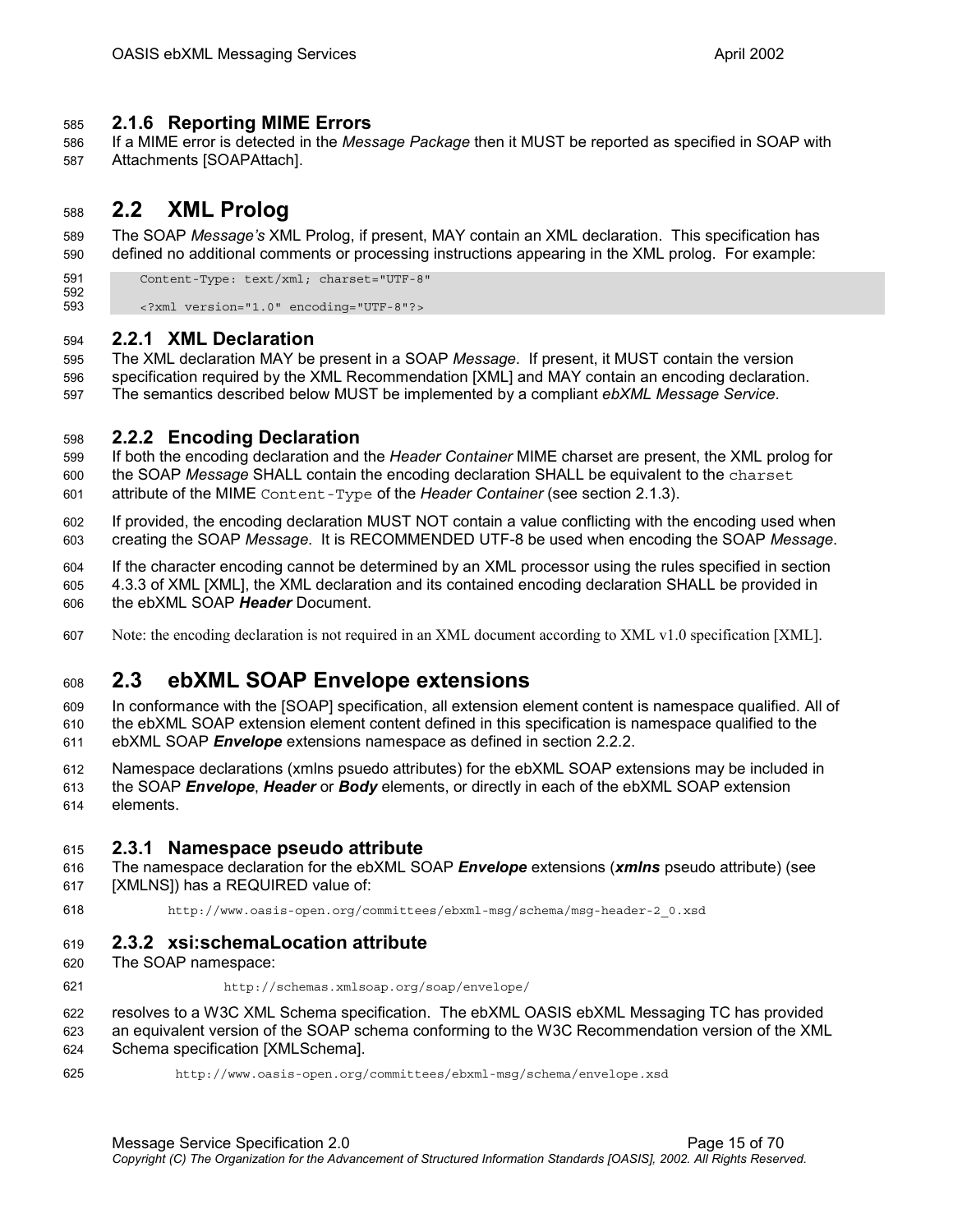<span id="page-15-0"></span>626 All ebXML MSH implementations are strongly RECOMMENDED to include the XMLSchema-instance

627 namespace qualified *schemaLocation* attribute in the SOAP *Envelope* element to indicate to validating

628 parsers a location of the schema document that should be used to validate the document. Failure to

629 include the *schemaLocation* attribute could prevent XML schema validation of received messages.

630 For example:

631 <SOAP:Envelope xmlns:SOAP="http://schemas.xmlsoap.org/soap/envelope/" 632 xmlns:xsi="http://www.w3.org/2001/XMLSchema-instance"<br>633 xsi:schemaLocation="http://schemas.xmlsoap.org/soap/envelope/

633 xsi:schemaLocation="http://schemas.xmlsoap.org/soap/envelope/

634 http://www.oasis-open.org/committees/ebxml-msg/schema/envelope.xsd"> 635 In addition, ebXML SOAP *Header* and *Body* extension element content may be similarly qualified so as 636 to identify the location where validating parsers can find the schema document containing the ebXML 637 namespace qualified SOAP extension element definitions. The ebXML SOAP extension element schema 638 has been defined using the W3C Recommendation version of the XML Schema specification 639 [XMLSchema] (see [Appendix A\)](#page-52-0). The XMLSchema-instance namespace qualified *schemaLocation* 640 attribute should include a mapping of the ebXML SOAP *Envelope* extensions namespace to its schema 641 document in the same element that declares the ebXML SOAP *Envelope* extensions namespace.

- 642 The *schemaLocation* for the namespace described above in section [2.3.1](#page-14-0) is:
- 643 http://www.oasis-open.org/committees/ebxml-msg/schema/msg-header-2\_0.xsd

644 Separate *schemaLocation* attribute are RECOMMENDED so tools, which may not correctly use the 645 *schemaLocation* attribute to resolve schema for more than one namespace, will still be capable of 646 validating an ebXML SOAP *message*. For example:

```
647 <SOAP:Envelope xmlns:SOAP="http://schemas.xmlsoap.org/soap/envelope/" 
648 xmlns:xsi="http://www.w3.org/2001/XMLSchema-instance" 
                    649 xsi:schemaLocation="http://schemas.xmlsoap.org/soap/envelope/ 
650 http://www.oasis-open.org/committees/ebxml-msg/schema/envelope.xsd"> 
         651 <SOAP:Header 
652 xmlns:eb="http://www.oasis-open.org/committees/ebxml-msg/schema/msg-header-2_0.xsd" 
            653 xsi:schemaLocation="http://www.oasis-open.org/committees/ebxml-msg/schema/msg-header-2_0.xsd 
654 http://www.oasis-open.org/committees/ebxml-msg/schema/msg-header-2_0.xsd"> 
655 <eb:MessageHeader ...> 
656
657 </eb:MessageHeader> 
658 </SOAP:Header> 
659 <SOAP:Body 
660 xmlns:eb="http://www.oasis-open.org/committees/ebxml-msg/schema/msg-header-2_0.xsd" 
661 xsi:schemaLocation="http://www.oasis-open.org/committees/ebxml-msg/schema/msg-header-2_0.xsd 
662 http://www.oasis-open.org/committees/ebxml-msg/schema/msg-header-2_0.xsd"> 
          663 <eb:Manifest eb:version="2.0"> 
664<br>665
          665 </eb:Manifest> 
666 </SOAP:Body> 
667 </SOAP:Envelope>
```
# <sup>668</sup>**2.3.3 SOAP Header Element**

669 The SOAP *Header* element is the first child element of the SOAP *Envelope* element. It MUST have a 670 namespace qualifier that matches the SOAP *Envelope* namespace declaration for the namespace

671 "http://schemas.xmlsoap.org/soap/envelope/".

## <sup>672</sup>**2.3.4 SOAP Body Element**

- 673 The SOAP *Body* element is the second child element of the SOAP *Envelope* element. It MUST have a
- 674 namespace qualifier that matches the SOAP *Envelope* namespace declaration for the namespace 675 "http://schemas.xmlsoap.org/soap/envelope/".

## <sup>676</sup>**2.3.5 ebXML SOAP Extensions**

677 An ebXML Message extends the SOAP *Message* with the following principal extension elements: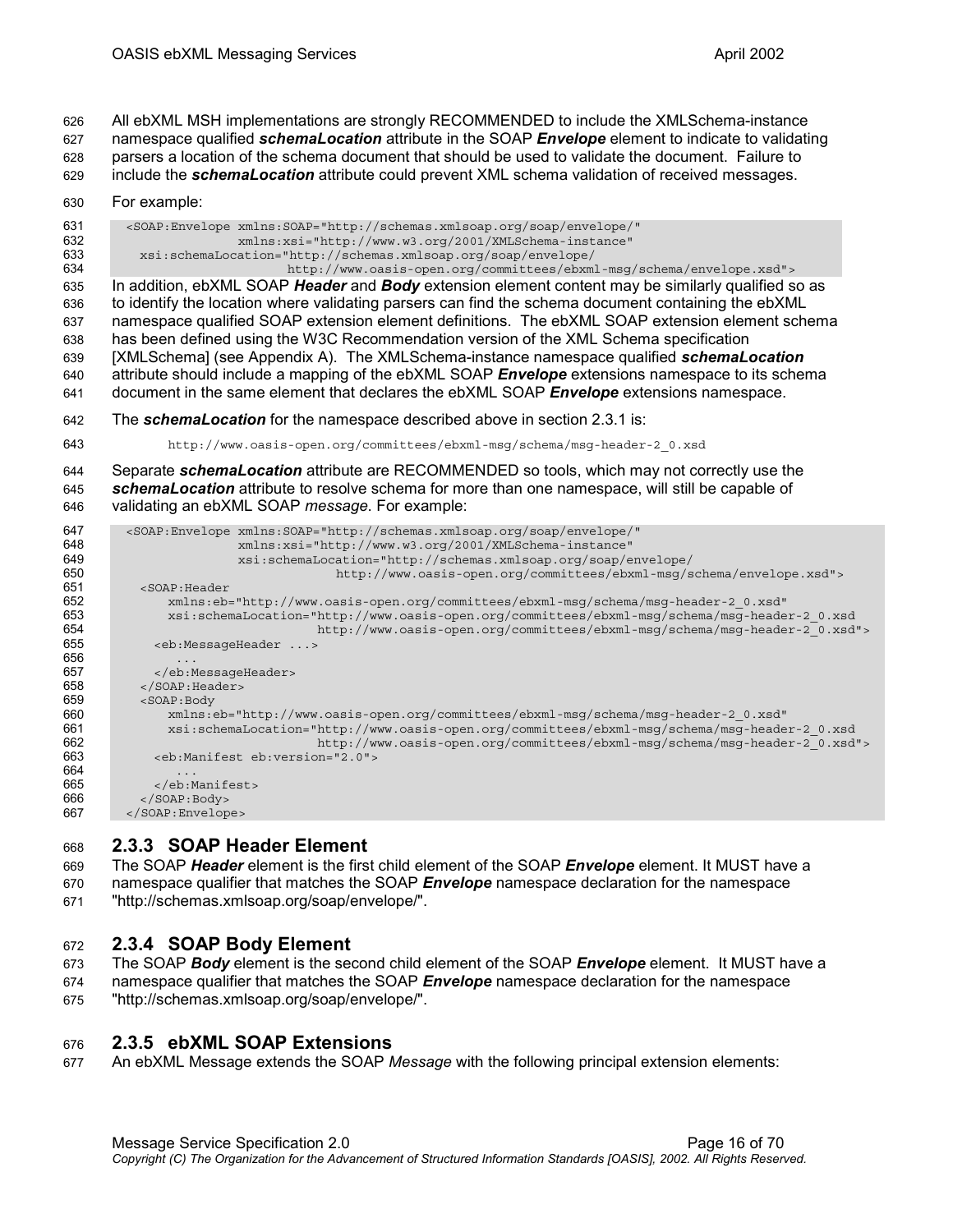- <span id="page-16-0"></span>678 **2.3.5.1 SOAP Header extensions:**
- 679 *MessageHeader*  a REQUIRED element containing routing information for the message (To/From, etc.) as 680 well as other context information about the message.
- 681 *SyncReply*  an element indicating the required transport state to the next SOAP node.

### 682 **2.3.5.2 SOAP Body extension:**

- 
- 683 *Manifest*  an element pointing to any data present either in the *Payload Container*(s) or elsewhere, e.g. on 684 the web. This element MAY be omitted.

### 685 **2.3.5.3 Core ebXML Modules:**

- 686 Error Handling Module
- 687 *ErrorList a SOAP Header element containing a list of the errors being reported against a previous* 688 message. The *ErrorList* element is only used if reporting an error or warning on a previous message. 689 This element MAY be omitted.
- 690 Security Module
- 691 *Signature*  an element that contains a digital signature that conforms to [XMLDSIG] that signs data 692 associated with the message. This element MAY be omitted.

### <sup>693</sup>**2.3.6 #wildcard Element Content**

- 694 Some ebXML SOAP extension elements, as indicated in the schema, allow for foreign namespace-
- 695 qualified element content to be added for extensibility. The extension element content MUST be

696 namespace-qualified in accordance with XMLNS [XMLNS] and MUST belong to a foreign namespace. A

- 697 foreign namespace is one that is NOT http://www.oasis-open.org/committees/ebxml-
- 698 msg/schema/msg-header-2\_0.xsd. The wildcard elements are provided wherever extensions might be 699 required for private extensions or future expansions to the protocol.
- 700 An implementation of the MSH MAY ignore the namespace-qualified element and its content.

## <sup>701</sup>**2.3.7 id attribute**

- 702 Each of the ebXML SOAP extension elements defined in this specification has an *id* attribute which is an
- 703 XML ID that MAY be added to provide for the ability to uniquely identify the element within the SOAP
- 704 *Message*. This MAY be used when applying a digital signature to the ebXML SOAP *Message* as
- 705 individual ebXML SOAP extension elements can be targeted for inclusion or exclusion by specifying a
- 706 URI of "#<idvalue>" in the *Reference* element.

## <sup>707</sup>**2.3.8 version attribute**

- 708 The REQUIRED *version* attribute indicates the version of the ebXML Message Service Header
- 709 Specification to which the ebXML *SOAP Header* extensions conform. Its purpose is to provide future
- 710 versioning capabilities. For conformance to this specification, all of the version attributes on any SOAP
- 711 extension elements defined in this specification MUST have a value of "2.0". An ebXML message MAY
- 712 contain SOAP header extension elements that have a value other than "2.0". An implementation 713 conforming to this specification that receives a message with ebXML SOAP extensions qualified with a
- 714 version other than "2.0" MAY process the message if it recognizes the version identified and is capable of
- 715 processing it. It MUST respond with an error (details TBD) if it does not recognize the identified version.
- 716 The *version* attribute MUST be namespace qualified for the ebXML SOAP *Envelope* extensions
- 717 namespace defined above.
- 718 Use of multiple versions of ebXML SOAP extensions elements within the same ebXML SOAP document,
- 719 while supported, should only be used in extreme cases where it becomes necessary to semantically
- 720 change an element, which cannot wait for the next ebXML Message Service Specification version
- 721 release.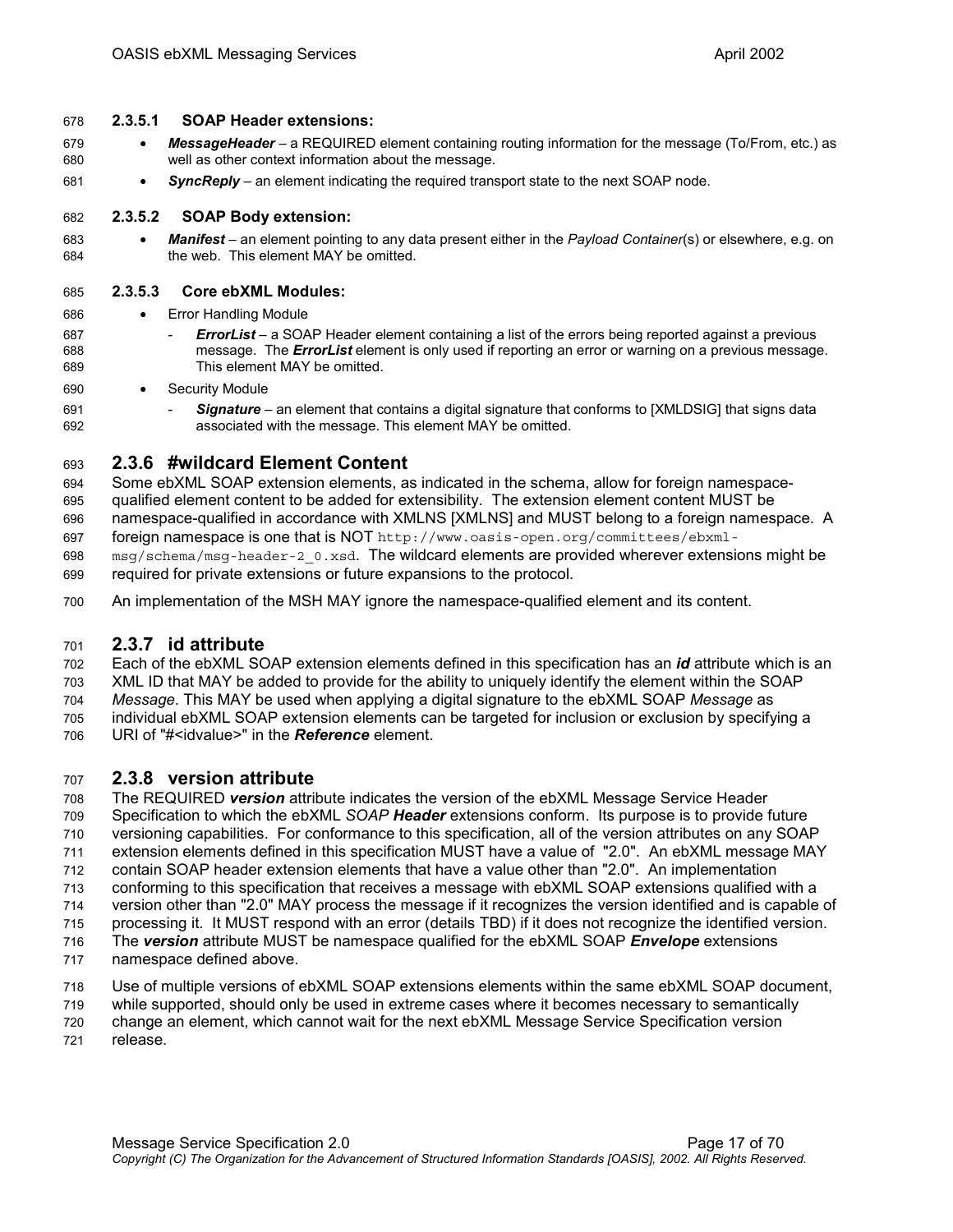## <span id="page-17-0"></span><sup>722</sup>**2.3.9 SOAP mustUnderstand attribute**

723 The REQUIRED SOAP *mustUnderstand* attribute on SOAP *Header* extensions, namespace qualified to 724 the SOAP namespace (http://schemas.xmlsoap.org/soap/envelope/), indicates whether the contents of 725 the element MUST be understood by a receiving process or else the message MUST be rejected in 726 accordance with SOAP [SOAP]. This attribute with a value of '1' (true) indicates the element MUST be 727 understood or rejected. This attribute with a value of '0' (false), the default, indicates the element may be 728 ignored if not understood.

## <sup>729</sup>**2.3.10 ebXML "Next MSH" actor URI**

730 The URI *urn:oasis:names:tc:ebxml-msg:actor:nextMSH* when used in the context of the SOAP *actor* 731 attribute value SHALL be interpreted to mean an entity that acts in the role of an instance of the ebXML 732 MSH conforming to this specification.

- 733 This *actor* URI has been established to allow for the possibility that SOAP nodes that are NOT ebXML
- 734 MSH nodes MAY participate in the message path of an *ebXML Message*. An example might be a SOAP 735 node that digitally signs or encrypts a message.
- 736 All ebXML MSH nodes MUST act in this role.

## <sup>737</sup>**2.3.11 ebXML "To Party MSH" actor URI**

738 The URI *urn:oasis:names:tc:ebxml-msg:actor:toPartyMSH* when used in the context of the SOAP 739 *actor* attribute value SHALL be interpreted to mean an instance of an ebXML MSH node, conforming to 740 this specification, acting in the role of the Party identified in the *MessageHeader/To/PartyId* element of 741 the same message. An ebXML MSH MAY be configured to act in this role. How this is done is outside

- 742 the scope of this specification.
- 743 The MSH that is the ultimate destination of ebXML messages MUST act in the role of the *To Party MSH* 744 actor URI in addition to acting in the default actor as defined by SOAP.

# <sup>745</sup>**3 Core Extension Elements**

# <sup>746</sup>**3.1 MessageHeader Element**

747 The *MessageHeader* element is REQUIRED in all ebXML Messages. It MUST be present as a child 748 element of the SOAP *Header* element.

- 749 The *MessageHeader* element is a composite element comprised of the following subordinate elements:
- 750 an *id* attribute (see section [2.3.7 f](#page-16-0)or details)
- 751 a *version* attribute (see section [2.3.8 f](#page-16-0)or details)
- 752 a SOAP *mustUnderstand* attribute with a value of "1" (see section 2.3.9 for details)
- 753 *From* element
- 754 *To* element
- 755 *CPAId* element
- 756 *ConversationId* element
- 757 *Service* element
- 758 *Action* element
- 759 *MessageData* element
- 760 *DuplicateElimination* element
- 761 *Description* element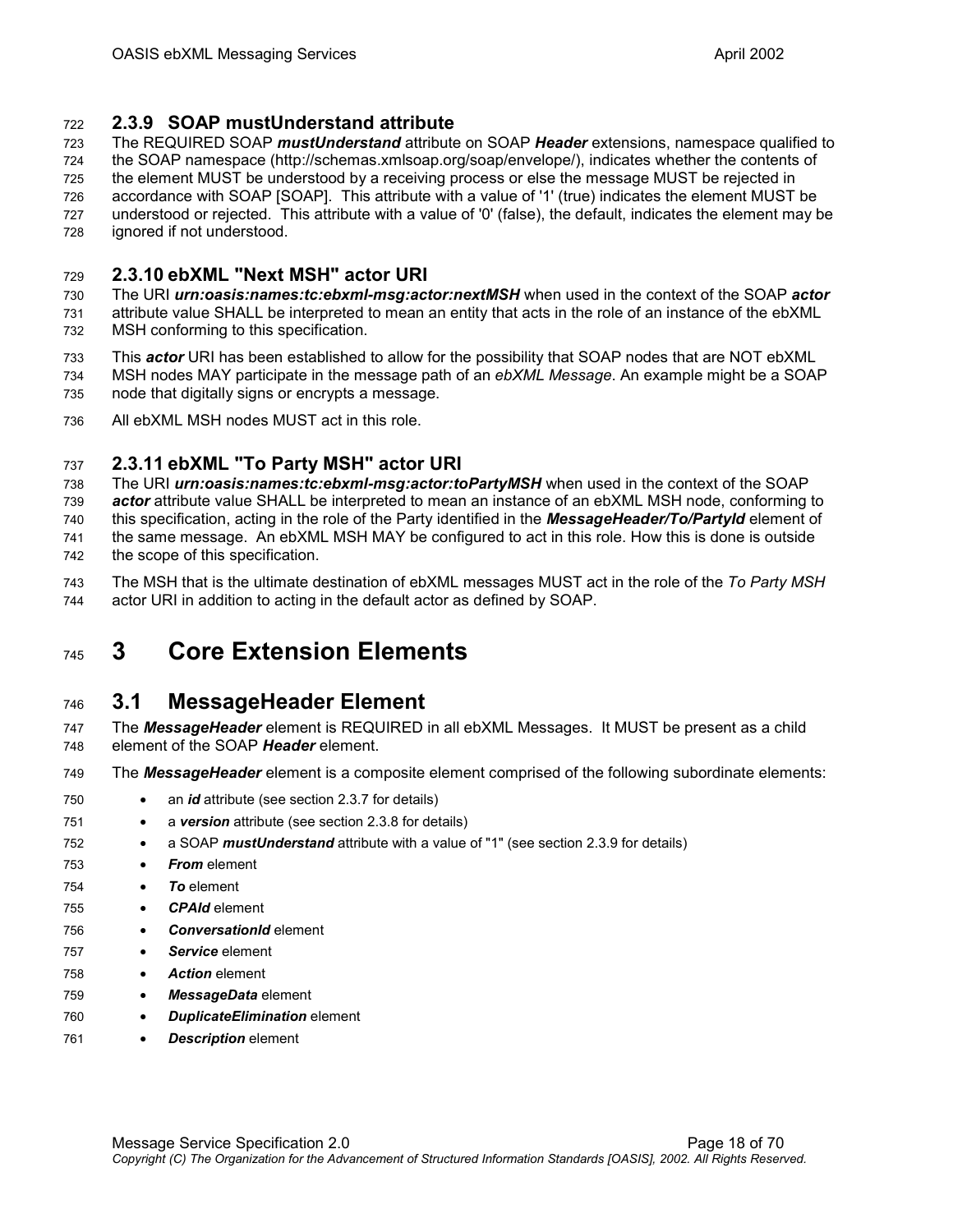## <span id="page-18-0"></span><sup>762</sup>**3.1.1 From and To Elements**

763 The REQUIRED *From* element identifies the *Party* that originated the message. The REQUIRED *To*  764 element identifies the *Party* that is the intended recipient of the message. Both *To* and *From* can contain 765 logical identifiers, such as a DUNS number, or identifiers that also imply a physical location such as an 766 eMail address.

- 767 The *From* and the *To* elements each contains:
- 768 *PartyId* elements occurs one or more times
- 769 *Role* element occurs zero or one times.
- 770 If either the *From* or *To* elements contains multiple *PartyId* elements, all members of the list MUST
- 771 identify the same organization. Unless a single *type* value refers to multiple identification systems, the
- 772 value of any given *type* attribute MUST be unique within the list of *PartyId* elements contained within
- 773 either the From or To element.

774 Note: This mechanism is particularly useful when transport of a message between the parties may involve multiple 775 intermediaries. More generally, the *From Party* should provide identification in all domains it knows in support of 776 intermediaries and destinations that may give preference to particular identification systems.

777 The *From* and *To* elements contain zero or one *Role* child element that, if present, SHALL immediately 778 follow the last *PartyId* child element.

# 779 **3.1.1.1 PartyId Element**

780 The *PartyId* element has a single attribute, *type* and the content is a string value. The *type* attribute 781 indicates the domain of names to which the string in the content of the *PartyId* element belongs. The 782 value of the *type* attribute MUST be mutually agreed and understood by each of the *Parties*. It is

- 783 RECOMMENDED that the value of the *type* attribute be a URI. It is further recommended that these
- 784 values be taken from the EDIRA (ISO 6523), EDIFACT ISO 9735 or ANSI ASC X12 I05 registries.
- 785 If the *PartyId type* attribute is not present, the content of the *PartyId* element MUST be a URI
- 786 [RFC2396], otherwise the *Receiving MSH* SHOULD report an error (see section [4.1.5\)](#page-28-0) with *errorCode*

787 set to *Inconsistent* and *severity* set to *Error*. It is strongly RECOMMENDED that the content of the

788 *PartyId* element be a URI.

# 789 **3.1.1.2 Role Element**

790 The *Role* element identifies the authorized role (*fromAuthorizedRole* or *toAuthorizedRole*) of the *Party* 791 sending (when present as a child of the *From* element) and/or receiving (when present as a child of the 792 *To* element) the message. The value of the *Role* element is a non-empty string, which is specified in the 793 *CPA*.

- 794 Note: Role is better defined as a URI e.g. http://rosettanet.org/roles/buyer.
- 795 The following fragment demonstrates usage of the *From* and *To* elements.

```
796 <eb:From>
797 <eb:PartyId eb:type="urn:duns">123456789</eb:PartyId>
798 <eb:PartyId eb:type="SCAC">RDWY</PartyId> 
799 <eb:Role>http://rosettanet.org/roles/Buyer</eb:Role><br>800 </eb:From>
          </eh: From>
801 <eb:To><br>802 <eb:To>
            802 <eb:PartyId>mailto:joe@example.com</eb:PartyId> 
803 <eb:Role>http://rosettanet.org/roles/Seller</eb:Role><br>804 </eb:To>
          </eb:To>
```
# <sup>805</sup>**3.1.2 CPAId Element**

806 The REQUIRED *CPAId* element is a string that identifies the parameters governing the exchange of 807 messages between the parties. The recipient of a message MUST be able to resolve the *CPAId* to an

808 individual set of parameters, taking into account the sender of the message.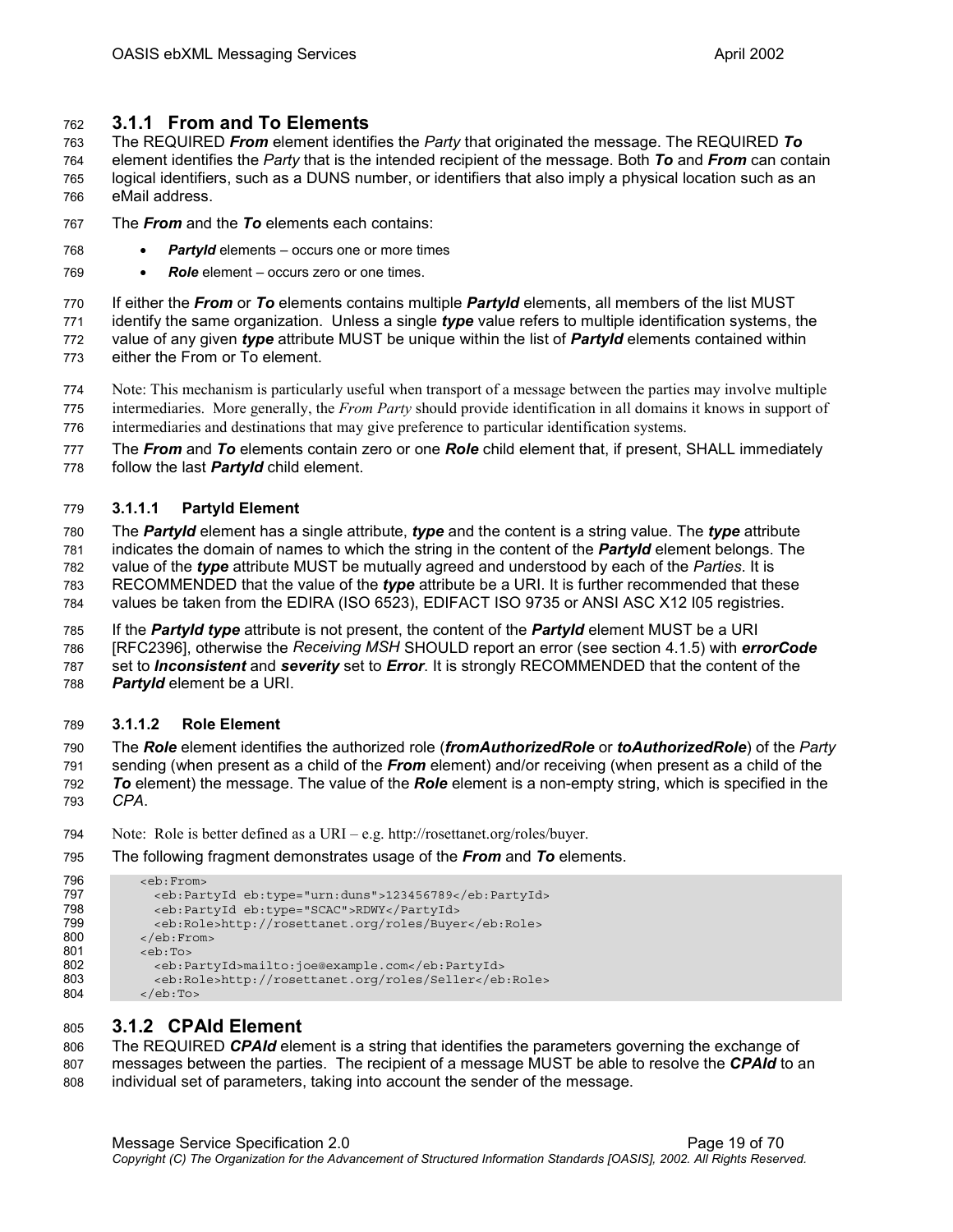- <span id="page-19-0"></span>809 The value of a *CPAId* element MUST be unique within a namespace mutually agreed by the two parties.
- 810 This could be a concatenation of the *From* and *To PartyId* values, a URI prefixed with the Internet
- 811 domain name of one of the parties, or a namespace offered and managed by some other naming or
- 812 registry service. It is RECOMMENDED that the *CPAId* be a URI.
- 813 The *CPAId* MAY reference an instance of a *CPA* as defined in the ebXML Collaboration Protocol Profile 814 and Agreement Specification [ebCPP]. An example of the *CPAId* element follows:
- 815 <eb:CPAId>http://example.com/cpas/ourcpawithyou.xml</eb:CPAId>
- 816 The messaging parameters are determined by the appropriate elements from the *CPA*, as identified by 817 the *CPAId* element.
- 818 If a receiver determines that a message is in conflict with the *CPA*, the appropriate handling of this conflict 819 is undefined by this specification. Therefore, senders SHOULD NOT generate such messages unless 820 they have prior knowledge of the receiver's capability to deal with this conflict.
- 821 If a *Receiving MSH* detects an inconsistency, then it MUST report it with an *errorCode* of *Inconsistent*
- 822 and a *severity* of *Error*. If the *CPAId* is not recognized, then it MUST report it with an *errorCode* of 823 *NotRecognized* and a *severity* of *Error*.

## <sup>824</sup>**3.1.3 ConversationId Element**

- 825 The REQUIRED *ConversationId* element is a string identifying the set of related messages that make up 826 a conversation between two *Parties*. It MUST be unique within the context of the specified *CPAId*. The 827 *Party* initiating a conversation determines the value of the *ConversationId* element that SHALL be
- 828 reflected in all messages pertaining to that conversation.
- 829 The *ConversationId* enables the recipient of a message to identify the instance of an application or 830 process that generated or handled earlier messages within a conversation. It remains constant for all 831 messages within a conversation.
- 832 The value used for a *ConversationId* is implementation dependent. An example of the *ConversationId* 833 element follows:
- 834 <eb:ConversationId>20001209-133003-28572</eb:ConversationId>
- 835 Note: Implementations are free to choose how they will identify and store conversational state related to a specific 836 conversation. Implementations SHOULD provide a facility for mapping between their identification scheme and a
- 837 *ConversationId* generated by another implementation.

# <sup>838</sup>**3.1.4 Service Element**

- 839 The REQUIRED *Service* element identifies the *service* that acts on the message and it is specified by the 840 designer of the *service*. The designer of the *service* may be:
- 841 a standards organization, or
- 842 an individual or enterprise
- 843 Note: In the context of an ebXML business process model, an action equates to the lowest possible role based
- 844 activity in the Business Process [ebBPSS] (requesting or responding role) and a service is a set of related actions for 845 an authorized role within a party.
- 846 An example of the *Service* element follows:
- 847 <eb:Service>urn:services:SupplierOrderProcessing</eb:Service>
- 848 Note: URIs in the *Service* element that start with the namespace *urn:oasis:names:tc:ebxml-msg:service* are
- 849 reserved for use by this specification.
- 850 The *Service* element has a single *type* attribute.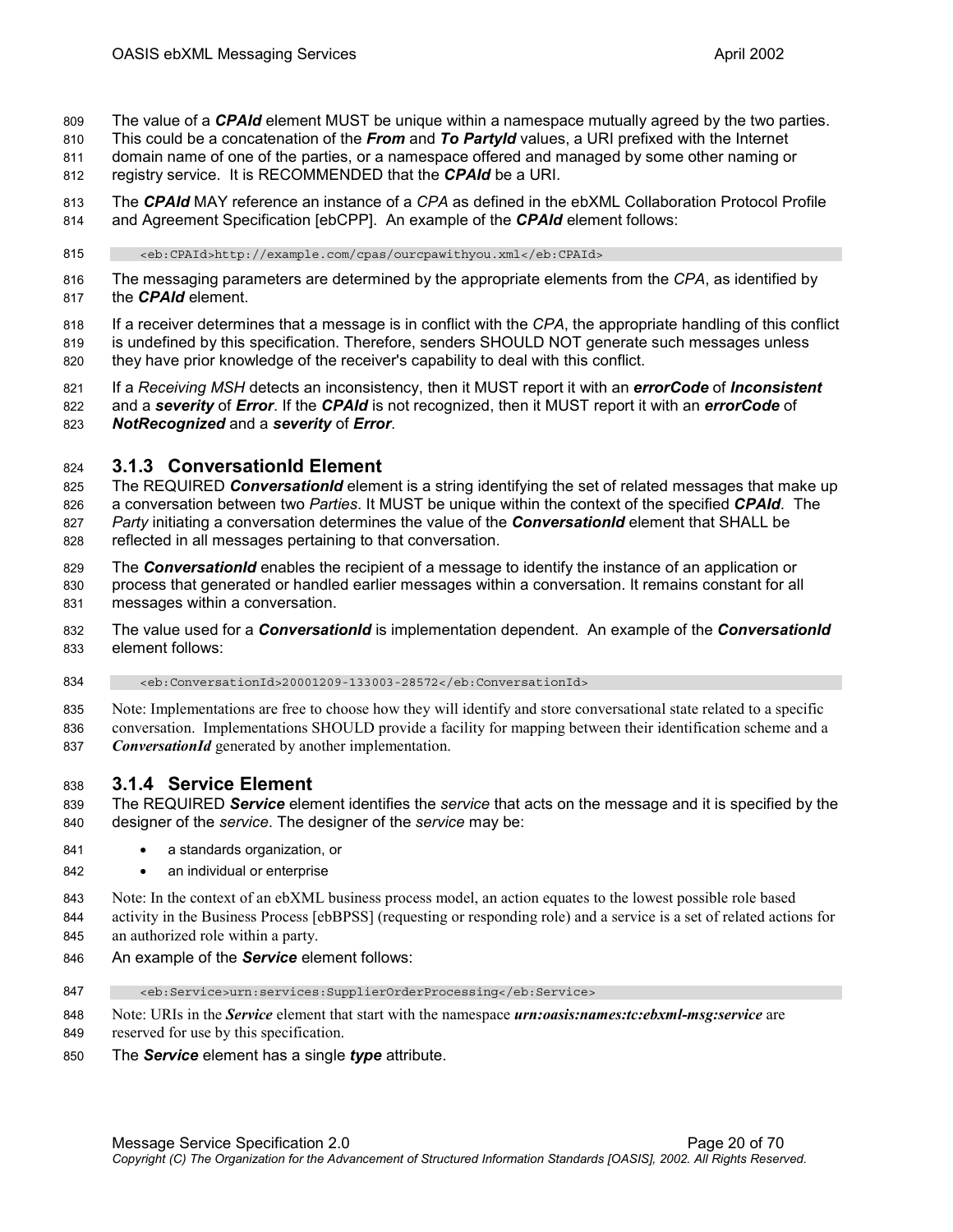### <span id="page-20-0"></span>851 **3.1.4.1 type attribute**

852 If the *type* attribute is present, it indicates the parties sending and receiving the message know, by some 853 other means, how to interpret the content of the *Service* element. The two parties MAY use the value of 854 the *type* attribute to assist in the interpretation.

855 If the *type* attribute is not present, the content of the *Service* element MUST be a URI [RFC2396]. If it is 856 not a URI then report an error with *errorCode* of *Inconsistent* and *severity* of *Error* (see section [4.1.5\)](#page-28-0).

## <sup>857</sup>**3.1.5 Action Element**

858 The REQUIRED *Action* element identifies a process within a *Service* that processes the Message. 859 *Action* SHALL be unique within the *Service* in which it is defined. The value of the *Action* element is 860 specified by the designer of the *service*. An example of the *Action* element follows:

861 <eb:Action>NewOrder</eb:Action>

862 If the value of either the *Service* or *Action* element are unrecognized by the *Receiving MSH*, then it 863 MUST report the error with an *errorCode* of *NotRecognized* and a *severity* of *Error*.

### <sup>864</sup>**3.1.6 MessageData Element**

865 The REQUIRED *MessageData* element provides a means of uniquely identifying an ebXML Message. It 866 contains the following:

- 867 *MessageId* element
- 868 **Timestamp** element
- 869 *RefToMessageId* element
- 870 *TimeToLive* element

871 The following fragment demonstrates the structure of the *MessageData* element:

```
872 <eb:MessageData>
873 <eb:MessageId>20001209-133003-28572@example.com</eb:MessageId><br>874 <eb:Timestamp>2001-02-15T11:12:12</eb:Timestamp>
              874 <eb:Timestamp>2001-02-15T11:12:12</eb:Timestamp> 
875 <eb:RefToMessageId>20001209-133003-28571@example.com</eb:RefToMessageId>
876 </eb:MessageData>
```
### 877 **3.1.6.1 MessageId Element**

- 878 The REQUIRED element *MessageId* is a globally unique identifier for each message conforming to 879 MessageId [RFC2822].
- 880 Note: In the Message-Id and Content-Id MIME headers, values are always surrounded by angle brackets. However
- 881 references in mid: or cid: scheme URI's and the MessageId and RefToMessageId elements MUST NOT include 882 these delimiters.

### 883 **3.1.6.2 Timestamp Element**

884 The REQUIRED *Timestamp* is a value representing the time that the message header was created 885 conforming to a dateTime [XMLSchema] and MUST be expressed as UTC. Indicating UTC in the 886 *Timestamp* element by including the 'Z' identifier is optional.

### 887 **3.1.6.3 RefToMessageId Element**

888 The *RefToMessageId* element has a cardinality of zero or one. When present, it MUST contain the 889 *MessageId* value of an earlier ebXML Message to which this message relates. If there is no earlier

- 890 related message, the element MUST NOT be present.
- 891 For Error messages, the *RefToMessageId* element is REQUIRED and its value MUST be the
- 892 *MessageId* value of the message in error (as defined in section [4.2\)](#page-28-0).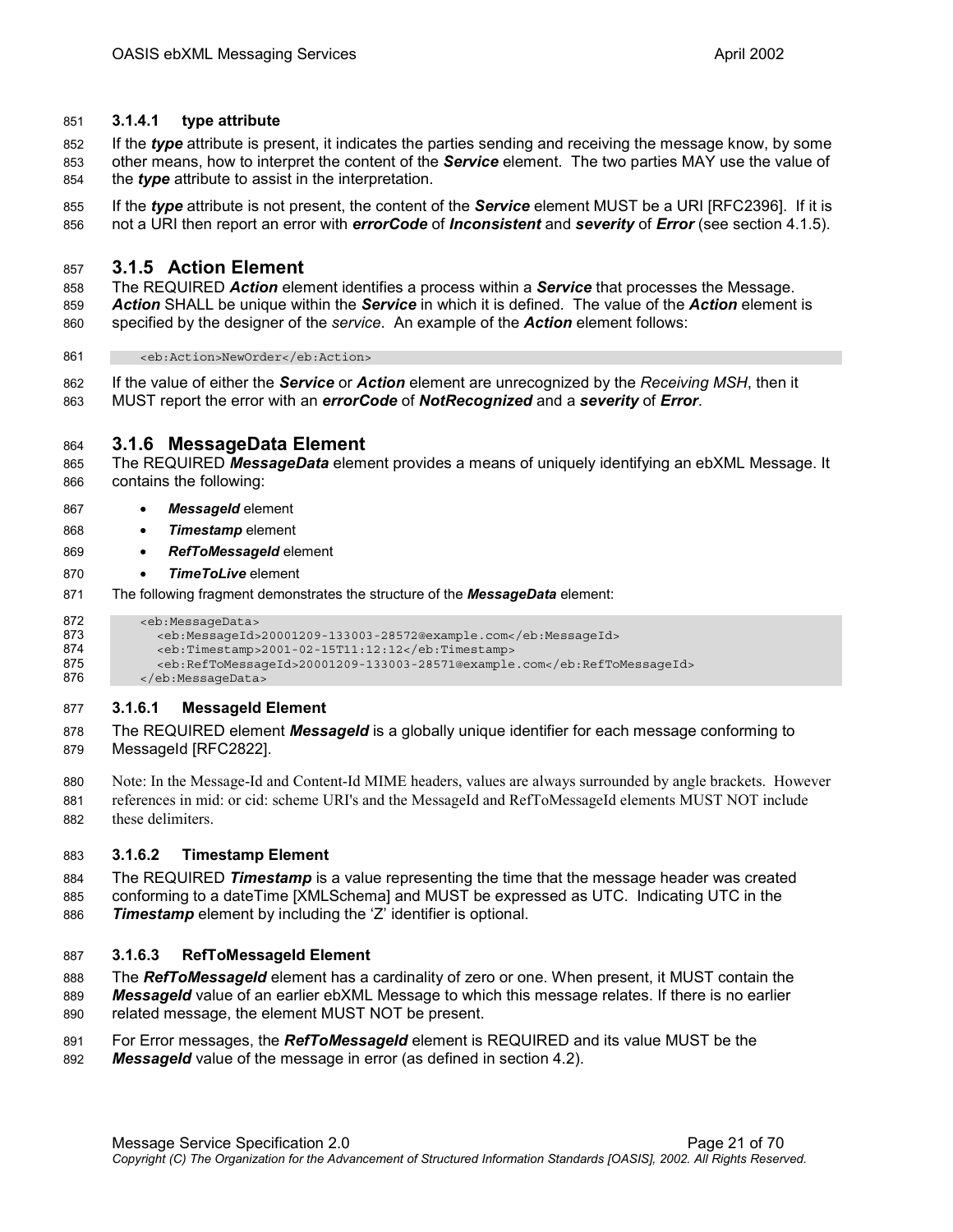### <span id="page-21-0"></span>893 **3.1.6.4 TimeToLive Element**

- 894 If the *TimeToLive* element is present, it MUST be used to indicate the time, expressed as UTC, by which 895 a message should be delivered to the *To Party MSH*. It MUST conform to an XML Schema dateTime.
- 896 In this context, the *TimeToLive* has expired if the time of the internal clock, adjusted for UTC, of the 897 *Receiving MSH* is greater than the value of *TimeToLive* for the message.

898 If the *To Party's MSH* receives a message where *TimeToLive* has expired, it SHALL send a message to 899 the *From Party MSH*, reporting that the *TimeToLive* of the message has expired. This message SHALL 900 be comprised of an *ErrorList* containing an error with the *errorCode* attribute set to *TimeToLiveExpired* 901 and the *severity* attribute set to *Error*.

902 The *TimeToLive* element is discussed further under Reliable Messaging in section [6.4.5.](#page-38-0)

## <sup>903</sup>**3.1.7 DuplicateElimination Element**

- 904 The *DuplicateElimination* element, if present, identifies a request by the sender for the receiving MSH to 905 check for duplicate messages (see section [6.4.1](#page-37-0) for more details).
- 906 Valid values for *DuplicateElimination*:
- 907 *DuplicateElimination* present duplicate messages SHOULD be eliminated.
- 908 *DuplicateElimination* not present this results in a delivery behavior of Best-Effort.
- 909 The *DuplicateElimination* element MUST NOT be present if the CPA has *duplicateElimination* set to 910 *never* (see section [6.4.1](#page-37-0) and section [6.6](#page-43-0) for more details).

### <sup>911</sup>**3.1.8 Description Element**

- 912 The *Description* element may be present zero or more times. Its purpose is to provide a human
- 913 readable description of the purpose or intent of the message. The language of the description is defined
- 914 by a required *xml:lang* attribute. The *xml:lang* attribute MUST comply with the rules for identifying
- 915 languages specified in XML [XML]. Each occurrence SHOULD have a different value for *xml:lang*.

## <sup>916</sup>**3.1.9 MessageHeader Sample**

917 The following fragment demonstrates the structure of the *MessageHeader* element within the SOAP 918 *Header*:

```
919 <eb:MessageHeader eb:id="…" eb:version="2.0" SOAP:mustUnderstand="1"> 
920 <eb:From> 
921 <eb:PartyId>uri:example.com</eb:PartyId> 
922 <eb:Role>http://rosettanet.org/roles/Buyer</eb:Role> 
923 </eb:From> 
924 <eb:To> 
925 <eb:PartyId eb:type="someType">QRS543</eb:PartyId><br>926 <eb:Role>http://rosettanet.org/roles/Seller</eb:Ro
926 <eb:Role>http://rosettanet.org/roles/Seller</eb:Role><br>927 </eb:To>
         \langleeb:To>
928 <eb:CPAId>http://www.oasis-open.org/cpa/123456</eb:CPAId>929 <eb:ConversationId>987654321</eb:ConversationId>
         929 <eb:ConversationId>987654321</eb:ConversationId> 
930 <eb:Service eb:type="myservicetypes">QuoteToCollect</eb:Service>
931 <eb:Action>NewPurchaseOrder</eb:Action> 
932 <eb:MessageData> 
933 <eb:MessageId>UUID-2</eb:MessageId> 
934 <eb:Timestamp>2000-07-25T12:19:05</eb:Timestamp> 
935 <eb:RefToMessageId>UUID-1</eb:RefToMessageId> 
936 </eb:MessageData>
937 <eb:DuplicateElimination/><br>938 </eb:MessageHeader>
       </eb:MessageHeader>
```
# <sup>939</sup>**3.2 Manifest Element**

940 The *Manifest* element MAY be present as a child of the SOAP *Body* element. The *Manifest* element is 941 a composite element consisting of one or more *Reference* elements. Each *Reference* element identifies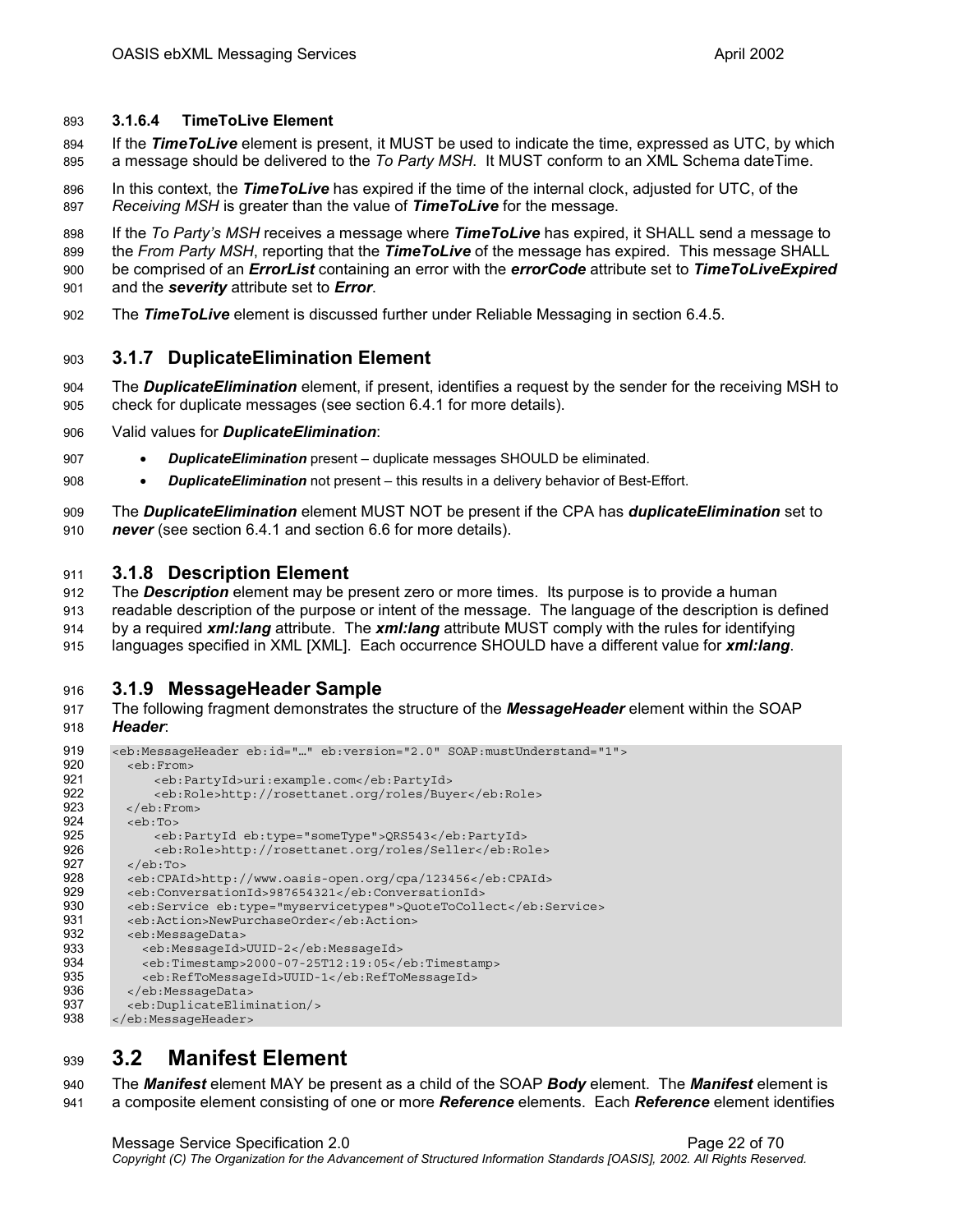- <span id="page-22-0"></span>942 payload data associated with the message, whether included as part of the message as payload
- 943 document(s) contained in a *Payload Container*, or remote resources accessible via a URL. It is
- 944 RECOMMENDED that no payload data be present in the SOAP *Body*. The purpose of the *Manifest* is:
- 945 to make it easier to directly extract a particular payload associated with this ebXML Message,
- 946 to allow an application to determine whether it can process the payload without having to parse it.

### 947 The *Manifest* element is comprised of the following:

- 948 an *id* attribute (see section [2.3.7](#page-16-0) for details)
- 949 a *version* attribute (see section [2.3.8 f](#page-16-0)or details)
- 950 one or more *Reference* elements

## <sup>951</sup>**3.2.1 Reference Element**

952 The *Reference* element is a composite element consisting of the following subordinate elements:

- 953 zero or more *Schema* elements information about the schema(s) that define the instance document 954 identified in the parent *Reference* element
- 955 zero or more *Description* elements a textual description of the payload object referenced by the parent 956 *Reference* element
- 957 The *Reference* element itself is a simple link [XLINK]. It should be noted that the use of XLINK in this 958 context is chosen solely for the purpose of providing a concise vocabulary for describing an association. 959 Use of an XLINK processor or engine is NOT REQUIRED, but may prove useful in certain 960 implementations.
- 961 The *Reference* element has the following attribute content in addition to the element content described 962 above:
- 963 *id*  an XML ID for the *Reference* element,
- 964 *xlink:type*  this attribute defines the element as being an XLINK simple link. It has a fixed value of 'simple',
- 965 *xlink:href*  this REQUIRED attribute has a value that is the URI of the payload object referenced. It SHALL 966 conform to the XLINK [XLINK] specification criteria for a simple link.
- 967 *xlink:role*  this attribute identifies some resource that describes the payload object or its purpose. If 968 present, then it SHALL have a value that is a valid URI in accordance with the [XLINK] specification,
- 969 Any other namespace-qualified attribute MAY be present. A *Receiving MSH* MAY choose to ignore any 970 foreign namespace attributes other than those defined above.

971 The designer of the business process or information exchange using ebXML Messaging decides what 972 payload data is referenced by the *Manifest* and the values to be used for *xlink:role*.

### 973 **3.2.1.1 Schema Element**

974 If the item being referenced has schema(s) of some kind that describe it (e.g. an XML Schema, DTD 975 and/or a database schema), then the *Schema* element SHOULD be present as a child of the *Reference* 976 element. It provides a means of identifying the schema and its version defining the payload object 977 identified by the parent *Reference* element. The *Schema* element contains the following attributes:

- 978 *location* the REQUIRED URI of the schema
- 979 *version* a version identifier of the schema

### 980 **3.2.1.2 Description Element**

- 981 See section [3.1.8](#page-21-0) for more details. An example of a *Description* element follows.
- 982 <eb:Description xml:lang="en-GB">Purchase Order for 100,000 widgets</eb:Description>

## <sup>983</sup>**3.2.2 Manifest Validation**

984 If an *xlink:href* attribute contains a URI that is a content id (URI scheme "cid") then a MIME part with 985 that content-id MUST be present in the corresponding *Payload Container* of the message. If it is not,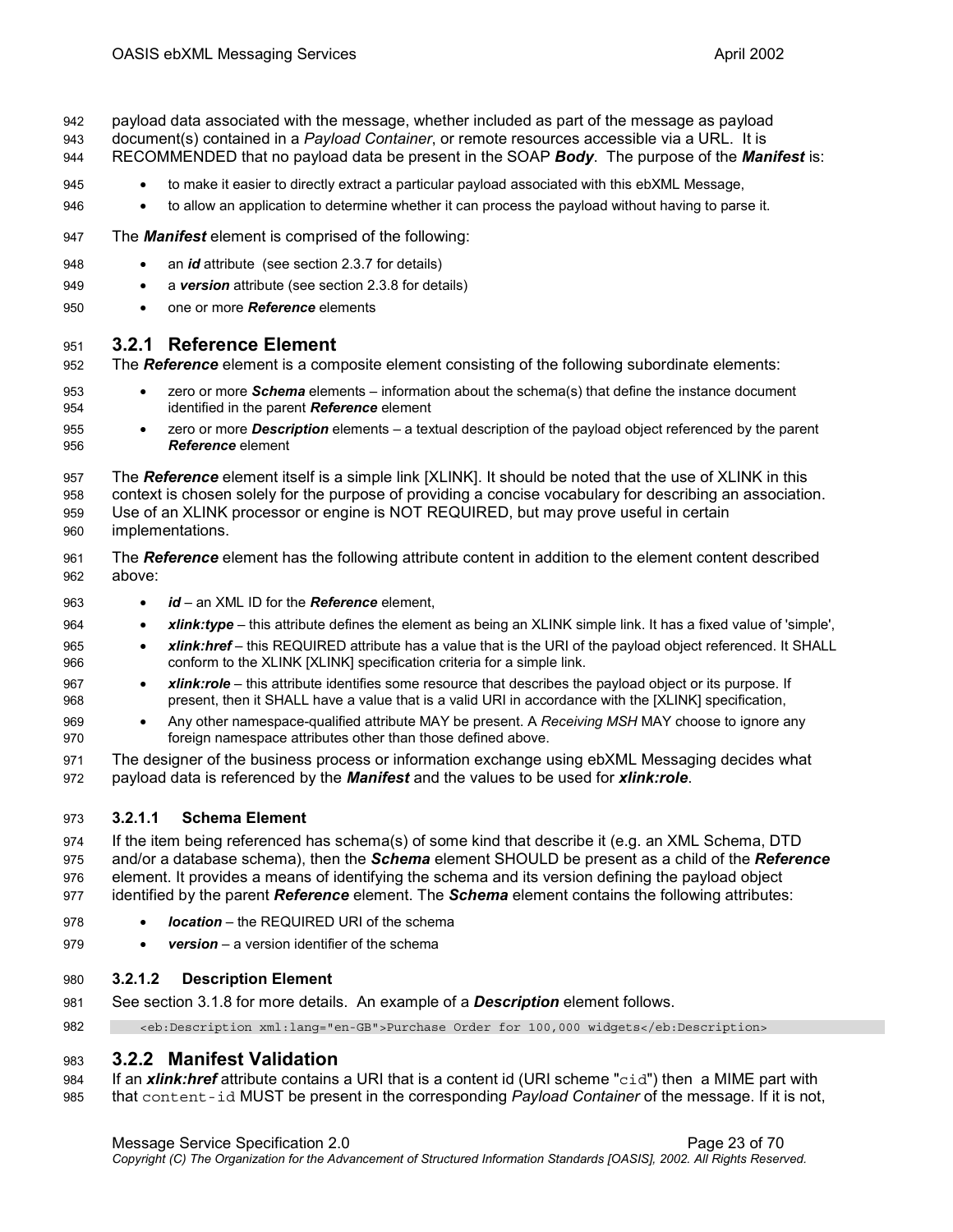<span id="page-23-0"></span>986 then the error SHALL be reported to the *From Party* with an *errorCode* of *MimeProblem* and a *severity*  987 of *Error*.

988 If an *xlink:href* attribute contains a URI, not a content id (URI scheme "cid"), and the URI cannot be 989 resolved, it is an implementation decision whether to report the error. If the error is to be reported, it 990 SHALL be reported to the *From Party* with an *errorCode* of *MimeProblem* and a *severity* of *Error*.

991 Note: If a payload exists, which is not referenced by the *Manifest*, that payload SHOULD be discarded.

# <sup>992</sup>**3.2.3 Manifest Sample**

993 The following fragment demonstrates a typical *Manifest* for a single payload MIME body part:

```
994 <eb:Manifest eb:id="Manifest" eb:version="2.0"> 
995 <eb:Reference eb:id="pay01"
996 xlink:href="cid:payload-1" 
997 xlink:role="http://regrep.org/gci/purchaseOrder"> 
998 <eb:Schema eb:location="http://regrep.org/gci/purchaseOrder/po.xsd" eb:version="2.0"/> 
999 <eb:Description xml:lang="en-US">Purchase Order for 100,000 widgets</eb:Description> 
           </eb:Reference>
1001 </eb:Manifest>
```
# <sup>1002</sup>**4 Core Modules**

# <sup>1003</sup>**4.1 Security Module**

- 1004 The *ebXML Message Service*, by its very nature, presents certain security risks. A Message Service may 1005 be at risk by means of:
- 1006 Unauthorized access
- 1007 Data integrity and/or confidentiality attacks (e.g. through man-in-the-middle attacks)
- 1008 Denial-of-Service and spoofing
- 1009 Each security risk is described in detail in the ebXML Technical Architecture Risk Assessment Technical 1010 Report [secRISK].

1011 Each of these security risks may be addressed in whole, or in part, by the application of one, or a 1012 combination, of the countermeasures described in this section. This specification describes a set of 1013 profiles, or combinations of selected countermeasures, selected to address key risks based upon 1014 commonly available technologies. Each of the specified profiles includes a description of the risks that 1015 are not addressed. See [Appendix C](#page-64-0) for a table of security profiles.

1016 Application of countermeasures SHOULD be balanced against an assessment of the inherent risks and 1017 the value of the asset(s) that might be placed at risk. For this specification, a *Signed Message* is any 1018 message containing a *Signature* element.

# <sup>1019</sup>**4.1.1 Signature Element**

1020 An ebXML Message MAY be digitally signed to provide security countermeasures. Zero or more 1021 *Signature* elements, belonging to the XML Signature [XMLDSIG] defined namespace, MAY be present 1022 as a child of the SOAP *Header*. The *Signature* element MUST be namespace qualified in accordance 1023 with XML Signature [XMLDSIG]. The structure and content of the *Signature* element MUST conform to 1024 the XML Signature [XMLDSIG] specification. If there is more than one *Signature* element contained 1025 within the SOAP *Header*, the first MUST represent the digital signature of the ebXML Message as signed 1026 by the *From Party MSH* in conformance with section 4.1. Additional *Signature* elements MAY be 1027 present, but their purpose is undefined by this specification.

1028 Refer to section [4.1.3](#page-24-0) for a detailed discussion on how to construct the *Signature* element when digitally 1029 signing an ebXML Message.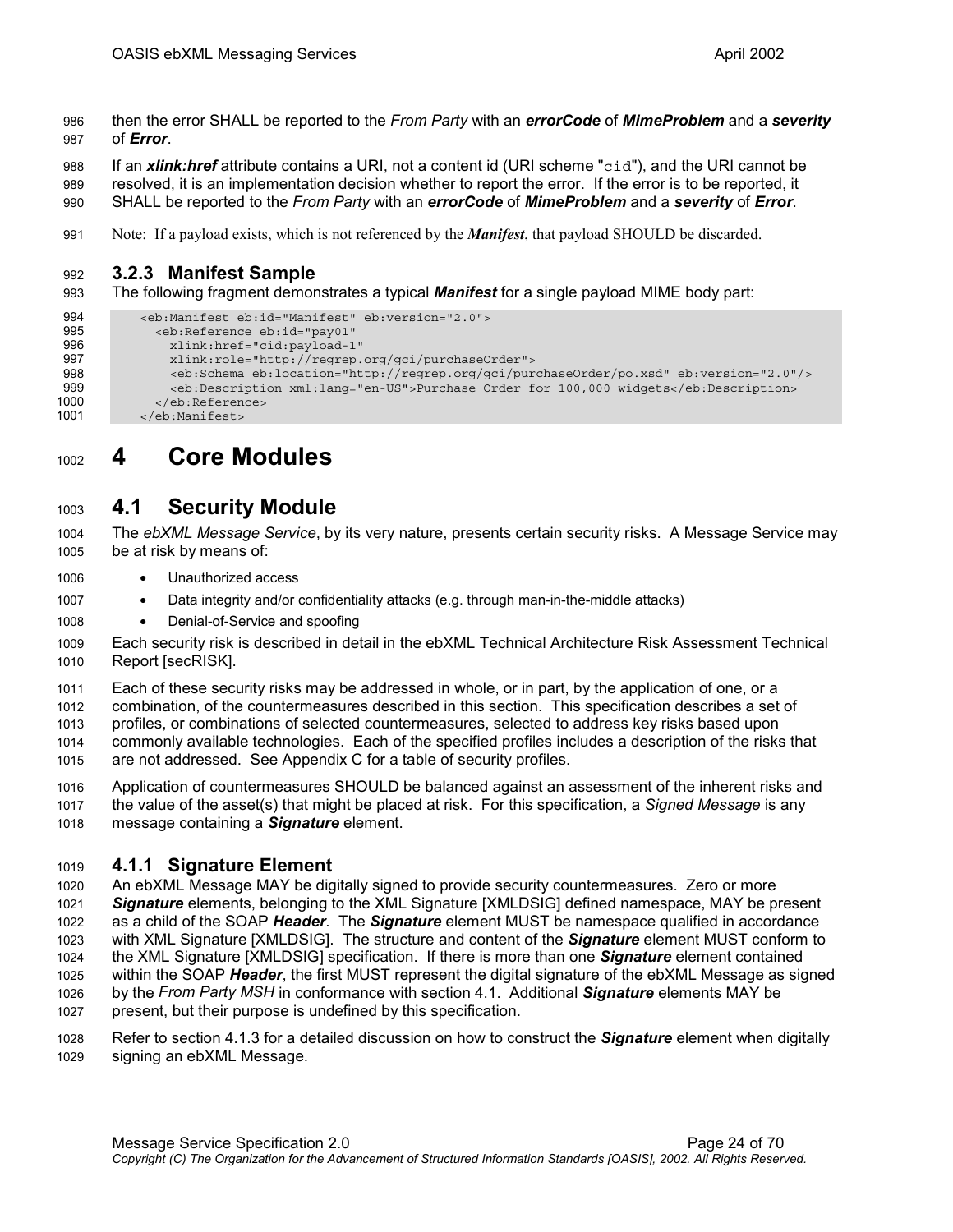### <span id="page-24-0"></span><sup>1030</sup>**4.1.2 Security and Management**

- 1031 No technology, regardless of how advanced it might be, is an adequate substitute to the effective 1032 application of security management policies and practices.
- 1033 It is strongly RECOMMENDED that the site manager of an *ebXML Message Service* apply due diligence
- 1034 to the support and maintenance of its security mechanisms, site (or physical) security procedures,
- 1035 cryptographic protocols, update implementations and apply fixes as appropriate. (See
- 1036 http://www.cert.org/ and http://ciac.llnl.gov/)

### 1037 **4.1.2.1 Collaboration Protocol Agreement**

- 1038 The configuration of Security for MSHs is specified in the *CPA*. Two areas of the *CPA* have security 1039 definitions as follows:
- 1040 The Document Exchange section addresses security to be applied to the payload of the message. The 1041 MSH is not responsible for any security specified at this level but may offer these services to the message 1042 sender.
- 1043 The Transport section addresses security applied to the entire ebXML Document, which includes the header 1044 **and the payload(s)**.

## <sup>1045</sup>**4.1.3 Signature Generation**

- 1046 An ebXML Message is signed using [XMLDSIG] following these steps:
- 1047 1) Create a *SignedInfo* element with *SignatureMethod*, *CanonicalizationMethod* and *Reference* 1048 elements for the SOAP *Envelope* and any required payload objects, as prescribed by XML 1049 Signature [XMLDSIG].
- 1050 2) Canonicalize and then calculate the *SignatureValue* over *SignedInfo* based on algorithms 1051 specified in *SignedInfo* as specified in XML Signature [XMLDSIG].
- 1052 3) Construct the *Signature* element that includes the *SignedInfo*, *KeyInfo* (RECOMMENDED) and 1053 *SignatureValue* elements as specified in XML Signature [XMLDSIG].
- 1054 4) Include the namespace qualified *Signature* element in the SOAP *Header* just signed.

1055 The *SignedInfo* element SHALL have a *CanonicalizationMethod* element, a *SignatureMethod* element 1056 and one or more *Reference* elements, as defined in XML Signature [XMLDSIG].

- 1057 The RECOMMENDED canonicalization method applied to the data to be signed is
- 1058 <CanonicalizationMethod Algorithm="http://www.w3.org/TR/2001/REC-xml-c14n-20010315"/>
- 1059 described in [XMLC14N]. This algorithm excludes comments.
- 1060 The *SignatureMethod* element SHALL be present and SHALL have an *Algorithm* attribute. The 1061 RECOMMENDED value for the *Algorithm* attribute is:
- 1062 <SignatureMethod Algorithm="http://www.w3.org/2000/09/xmldsig#dsa-sha1"/>
- 1063 This RECOMMENDED value SHALL be supported by all compliant *ebXML Message Service* software 1064 implementations.
- 1065 The [XMLDSIG] *Reference* element for the SOAP *Envelope* document SHALL have a URI attribute
- 1066 value of "" to provide for the signature to be applied to the document that contains the *Signature* element.

1067 The [XMLDSIG] *Reference* element for the SOAP *Envelope* MAY include a *Type* attribute that has a 1068 value "http://www.w3.org/2000/09/xmldsig#Object" in accordance with XML Signature [XMLDSIG]. This 1069 attribute is purely informative. It MAY be omitted. Implementations of the ebXML MSH SHALL be 1070 prepared to handle either case. The *Reference* element MAY include the *id* attribute.

- 1071 The [XMLDSIG] *Reference* element for the SOAP *Envelope* SHALL include a child *Transforms* 1072 element. The *Transforms* element SHALL include the following *Transform* child elements.
- 1073 The first *Transform* element has an *Algorithm* attribute with a value of:
- 1074 <Transform Algorithm="http://www.w3.org/2000/09/xmldsig#enveloped-signature"/>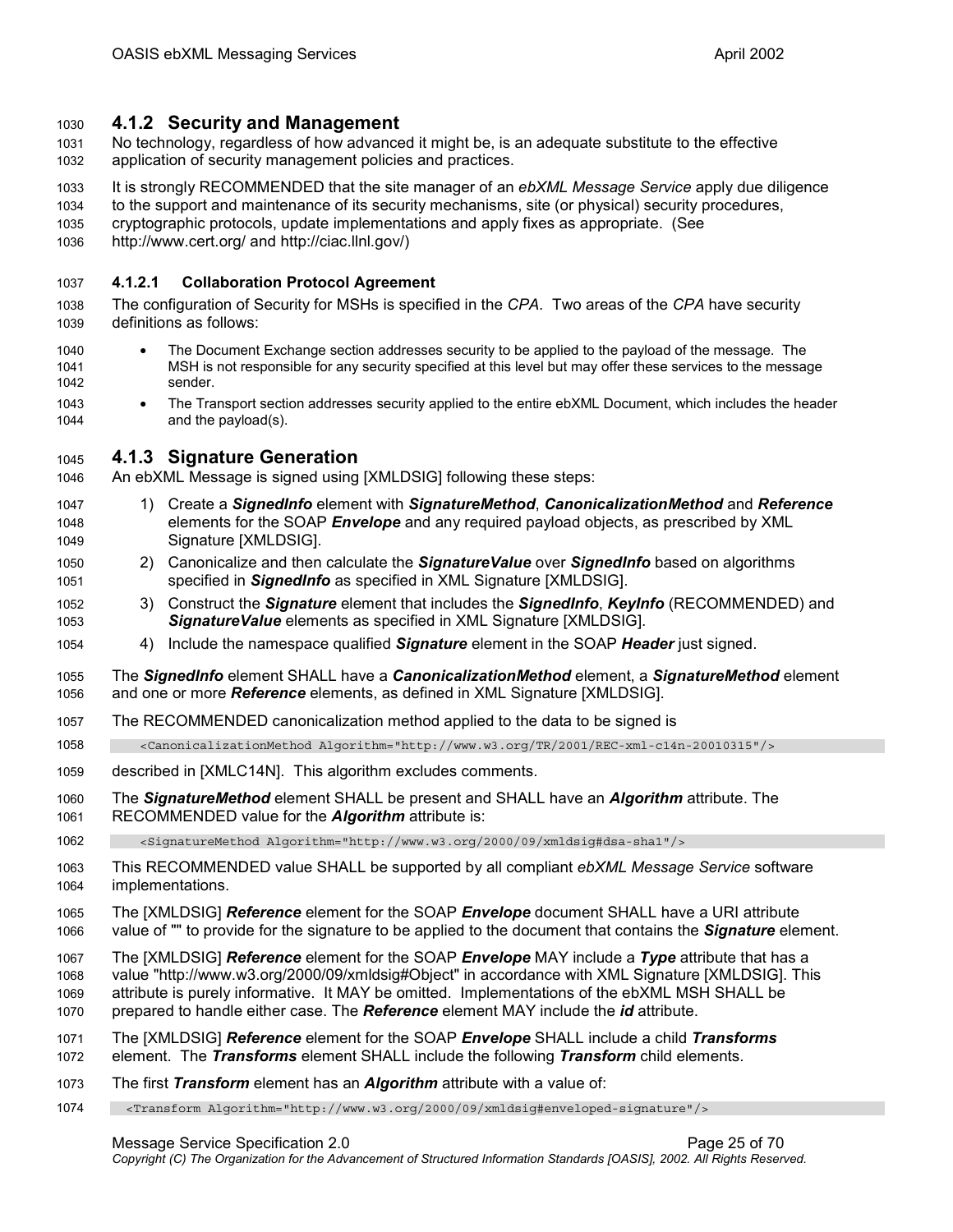- 1075 The result of this statement excludes the parent *Signature* element and all its descendants.
- 1076 The second *Transform* element has a child *XPath* element that has a value of:

| 1077 | <transform algorithm="http://www.w3.org/TR/1999/REC-xpath-19991116"></transform>                             |
|------|--------------------------------------------------------------------------------------------------------------|
| 1078 | <xpath> not (ancestor-or-self::node()[@SOAP:actor="urn:oasis:names:tc:ebxml-msq:actor:nextMSH"]</xpath>      |
| 1079 | $\text{ancestor-or-self:} \text{node}()$ $\text{[@SOR:actor="http://schemas.xmlsoap.org/soap/actor/next"]})$ |
| 1080 | $\langle$ /XPath>                                                                                            |
| 1081 |                                                                                                              |

1082 The result of this [XPath] statement excludes all elements within the SOAP *Envelope* which contain a 1083 SOAP:*actor* attribute targeting the *nextMSH*, and all their descendants. It also excludes all elements 1084 with *actor* attributes targeting the element at the next node (which may change en route). Any 1085 intermediate node or MSH MUST NOT change, format or in any way modify any element not targeted to 1086 the intermediary. Intermediate nodes MUST NOT add or delete white space. Any such change may 1087 invalidate the signature.

- 1088 The last *Transform* element SHOULD have an *Algorithm* attribute with a value of:
- <Transform Algorithm="http://www.w3.org/TR/2001/REC-xml-c14n-20010315"/>
- 1090 The result of this algorithm is to canonicalize the SOAP *Envelope* XML and exclude comments.
- Note: These transforms are intended for the SOAP Envelope and its contents. These transforms are NOT intended for the payload objects. The determination of appropriate transforms for each payload is left to the implementation.

1093 Each payload object requiring signing SHALL be represented by a [XMLDSIG] *Reference* element that 1094 SHALL have a *URI* attribute resolving to the payload object. This can be either the Content-Id URI of 1095 the MIME body part of the payload object, or a URI matching the Content-Location of the MIME body part 1096 of the payload object, or a URI that resolves to a payload object external to the Message Package. It is 1097 strongly RECOMMENDED that the URI attribute value match the xlink:href URI value of the

- 1098 corresponding *Manifest/Reference* element for the payload object.
- Note: When a transfer encoding (e.g. base64) specified by a Content-Transfer-Encoding MIME header is used for the SOAP Envelope or payload objects, the signature generation MUST be executed before the encoding.
- 1101 Example of digitally signed ebXML SOAP *Message*:

| 1102 | xml version="1.0" encoding="utf-8"?                                                                           |
|------|---------------------------------------------------------------------------------------------------------------|
| 1103 | <soap:envelope <="" th="" xmlns:xlink="http://www.w3.org/1999/xlink"></soap:envelope>                         |
| 1104 | xmlns:SOAP="http://schemas.xmlsoap.org/soap/envelope/"                                                        |
| 1105 | xmlns:eb="http://www.oasis-open.org/committees/ebxml-msg/schema/msg-header-2 0.xsd"                           |
| 1106 | xmlns:xsi="http://www.w3.org/2001/XMLSchema-instance"                                                         |
| 1107 | xsi:schemaLocation="http://schemas.xmlsoap.org/soap/envelope/                                                 |
| 1108 | http://www.oasis-open.org/committees/ebxml-msq/schema/envelope.xsd                                            |
| 1109 | http://www.oasis-open.org/committees/ebxml-msq/schema/msq-header-2 0.xsd                                      |
| 1110 | http://www.oasis-open.org/committees/ebxml-msq/schema/msq-header-2 0.xsd">                                    |
| 1111 | $<$ SOAP: Header>                                                                                             |
| 1112 | <eb:messaqeheader eb:id="" eb:version="2.0" soap:mustunderstand="1"></eb:messaqeheader>                       |
| 1113 | $\ddotsc$                                                                                                     |
| 1114 |                                                                                                               |
| 1115 | <signature xmlns="http://www.w3.org/2000/09/xmldsiq#"></signature>                                            |
| 1116 | <signedinfo></signedinfo>                                                                                     |
| 1117 | <canonicalizationmethod algorithm="http://www.w3.org/TR/2001/REC-xml-c14n-20010315"></canonicalizationmethod> |
| 1118 | <signaturemethod algorithm="http://www.w3.org/2000/09/xmldsig#dsa-shal"></signaturemethod>                    |
| 1119 | <reference uri=""></reference>                                                                                |
| 1120 | $<$ Transforms>                                                                                               |
| 1121 | <transform algorithm="http://www.w3.org/2000/09/xmldsig#enveloped-signature"></transform>                     |
| 1122 | <transform algorithm="http://www.w3.org/TR/1999/REC-xpath-19991116"></transform>                              |
| 1123 | <xpath> not(ancestor-or-self::node()[@SOAP:actor=</xpath>                                                     |
| 1124 | "urn:oasis:names:tc:ebxml-msq:actor:nextMSH"]                                                                 |
| 1125 | ancestor-or-self::node() [@SOAP:actor=                                                                        |
| 1126 | $\&$ quot;http://schemas.xmlsoap.org/soap/actor/next"])                                                       |
| 1127 | $\langle$ /XPath>                                                                                             |
| 1128 |                                                                                                               |
| 1129 | <transform algorithm="http://www.w3.org/TR/2001/REC-xml-c14n-20010315"></transform>                           |
| 1130 | $\langle$ /Transforms>                                                                                        |
| 1131 | <digestmethod algorithm="http://www.w3.org/2000/09/xmldsig#shal"></digestmethod>                              |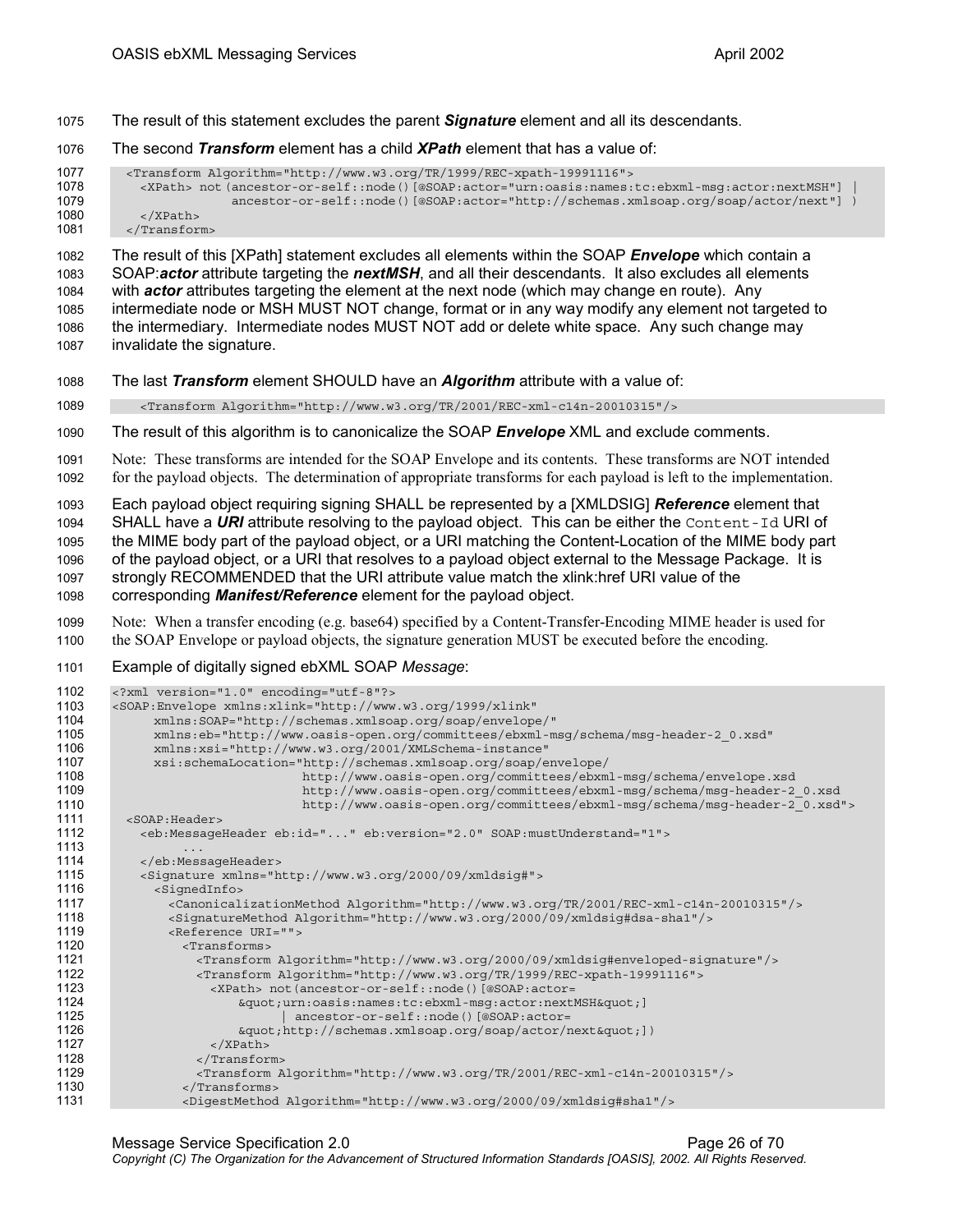<span id="page-26-0"></span>

| 1132 | <digestvalue></digestvalue>                                                                              |
|------|----------------------------------------------------------------------------------------------------------|
| 1133 |                                                                                                          |
| 1134 | <reference uri="cid://blahblahblah/"></reference>                                                        |
| 1135 | <digestmethod algorithm="http://www.w3.org/2000/09/xmldsig#shal"></digestmethod>                         |
| 1136 | <digestvalue></digestvalue>                                                                              |
| 1137 | $\langle$ Reference>                                                                                     |
| 1138 | $\langle$ SiqnedInfo>                                                                                    |
| 1139 | <signaturevalue></signaturevalue>                                                                        |
| 1140 | <keyinfo></keyinfo>                                                                                      |
| 1141 | $\langle$ Signature>                                                                                     |
| 1142 | $\langle$ /SOAP:Header>                                                                                  |
| 1143 | <soap:body></soap:body>                                                                                  |
| 1144 | <eb:manifest eb:id="Mani01" eb:version="2.0"></eb:manifest>                                              |
| 1145 | <eb:reference xlink:href="cid://blahblahblah/" xlink:role="http://ebxml.org/qci/invoice"></eb:reference> |
| 1146 | <eb:schema eb:location="http://ebxml.org/qci/busdocs/invoice.dtd" eb:version="2.0"></eb:schema>          |
| 1147 | $\langle$ /eb:Reference>                                                                                 |
| 1148 | $\langle$ /eb:Manifest>                                                                                  |
| 1149 | $<$ /SOAP:Body>                                                                                          |
| 1150 |                                                                                                          |

## <sup>1151</sup>**4.1.4 Countermeasure Technologies**

### 1152 **4.1.4.1 Persistent Digital Signature**

1153 The only available technology that can be applied to the purpose of digitally signing an ebXML Message 1154 (the ebXML SOAP *Header* and *Body* and its associated payload objects) is provided by technology that 1155 conforms to the W3C/IETF joint XML Signature specification [XMLDSIG]. An XML Signature conforming 1156 to this specification can selectively sign portions of an XML document(s), permitting the documents to be 1157 augmented (new element content added) while preserving the validity of the signature(s).

- 1158 If signatures are being used to digitally sign an ebXML Message then XML Signature [DSIG] MUST be 1159 used to bind the ebXML SOAP *Header* and *Body* to the ebXML Payload Container(s) or data elsewhere 1160 on the web that relate to the message.
- 1161 An ebXML Message requiring a digital signature SHALL be signed following the process defined in this 1162 section of the specification and SHALL be in full compliance with XML Signature [XMLDSIG].

### 1163 **4.1.4.2 Persistent Signed Receipt**

1164 An *ebXML Message* that has been digitally signed MAY be acknowledged with an *Acknowledgment*

1165 *Message* that itself is digitally signed in the manner described in the previous section. The

1166 *Acknowledgment Message* MUST contain a [XMLDSIG] *Reference* element list consistent with those

1167 contained in the [XMLDSIG] *Signature* element of the original message.

### 1168 **4.1.4.3 Non-persistent Authentication**

1169 Non-persistent authentication is provided by the communications channel used to transport the *ebXML*  1170 *Message*. This authentication MAY be either in one direction or bi-directional. The specific method will be

- 1171 determined by the communications protocol used. For instance, the use of a secure network protocol,
- 1172 such as TLS [RFC2246] or IPSEC [RFC2402] provides the sender of an *ebXML Message* with a way to
- 1173 authenticate the destination for the TCP/IP environment.

# 1174 **4.1.4.4 Non-persistent Integrity**

1175 A secure network protocol such as TLS [RFC2246] or IPSEC [RFC2402] MAY be configured to provide 1176 for digests and comparisons of the packets transmitted via the network connection.

# 1177 **4.1.4.5 Persistent Confidentiality**

1178 XML Encryption is a W3C/IETF joint activity actively engaged in the drafting of a specification for the 1179 selective encryption of an XML document(s). It is anticipated that this specification will be completed 1180 within the next year. The ebXML Transport, Routing and Packaging team for v1.0 of this specification 1181 has identified this technology as the only viable means of providing persistent, selective confidentiality of 1182 elements within an *ebXML Message* including the SOAP *Header*.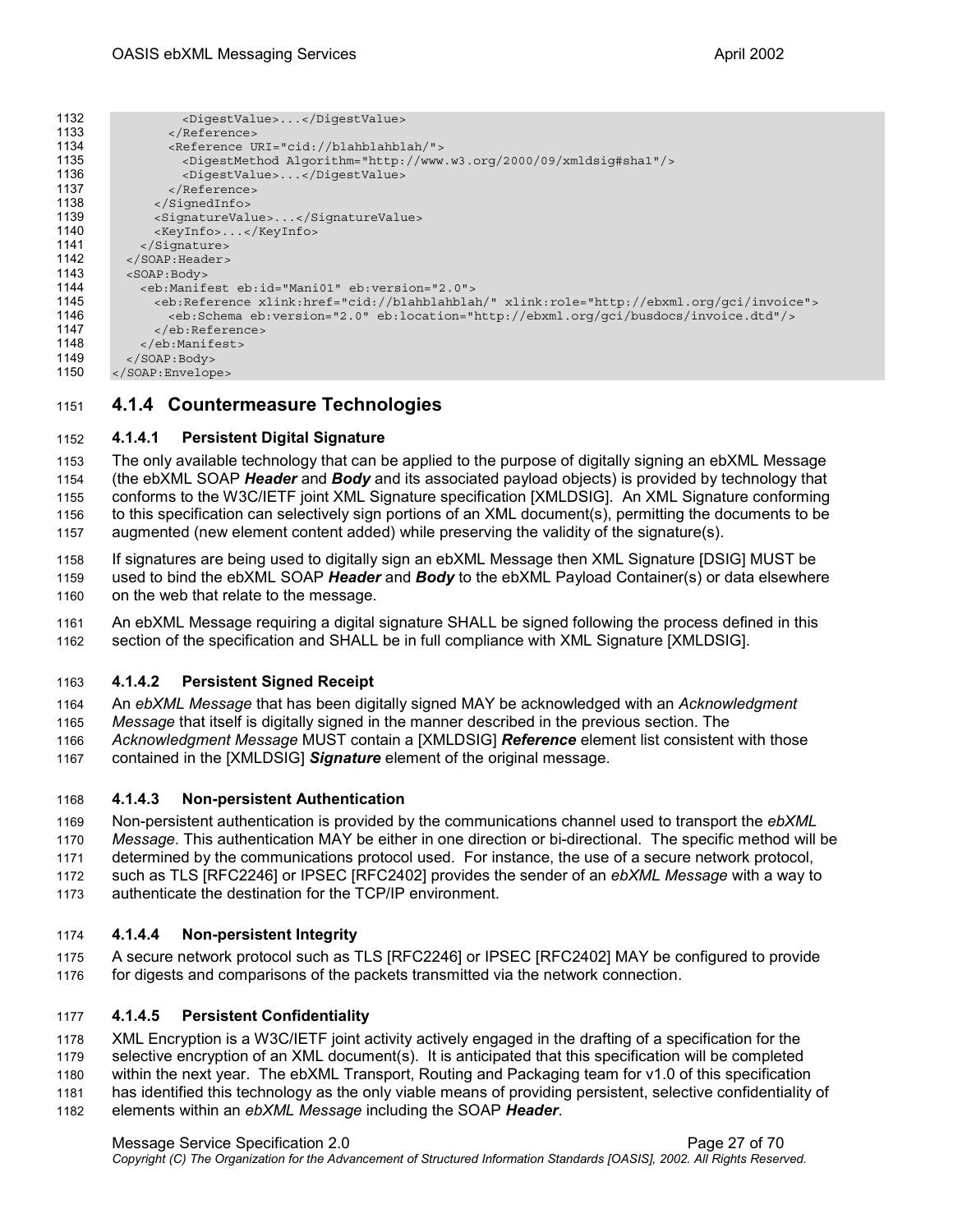- <span id="page-27-0"></span>1183 Confidentiality for ebXML Payload Containers MAY be provided by functionality possessed by a MSH.
- 1184 Payload confidentiality MAY be provided by using XML Encryption (when available) or some other
- 1185 cryptographic process (such as S/MIME [S/MIME], [S/MIMEV3], or PGP MIME [PGP/MIME]) bilaterally 1186 agreed upon by the parties involved. The XML Encryption standard shall be the default encryption
- 1187 method when XML Encryption has achieved W3C Recommendation status.
- 1188 Note: When both signature and encryption are required of the MSH, sign first and then encrypt.

## 1189 **4.1.4.6 Non-persistent Confidentiality**

- 1190 A secure network protocol, such as TLS [RFC2246] or IPSEC [RFC2402], provides transient
- 1191 confidentiality of a message as it is transferred between two ebXML adjacent MSH nodes.

## 1192 **4.1.4.7 Persistent Authorization**

1193 The OASIS Security Services Technical Committee (TC) is actively engaged in the definition of a 1194 specification that provides for the exchange of security credentials, including Name Assertion and 1195 Entitlements, based on Security Assertion Markup Language [SAML]. Use of technology based on this 1196 anticipated specification may provide persistent authorization for an *ebXML Message* once it becomes 1197 available.

## 1198 **4.1.4.8 Non-persistent Authorization**

1199 A secure network protocol such as TLS [RFC2246] or IPSEC [RFC2402] MAY be configured to provide 1200 for bilateral authentication of certificates prior to establishing a session. This provides for the ability for an 1201 ebXML MSH to authenticate the source of a connection and to recognize the source as an authorized 1202 source of *ebXML Messages*.

## 1203 **4.1.4.9 Trusted Timestamp**

1204 At the time of this specification, services offering trusted timestamp capabilities are becoming available.

- 1205 Once these become more widely available, and a standard has been defined for their use and
- 1206 expression, these standards, technologies and services will be evaluated and considered for use in later 1207 versions of this specification.

# <sup>1208</sup>**4.1.5 Security Considerations**

1209 Implementors should take note, there is a vulnerability present even when an XML Digital Signature is

- 1210 used to protect to protect the integrity and origin of ebXML messages. The significance of the 1211 vulnerability necessarily depends on the deployed environment and the transport used to exchange
- 1212 ebXML messages.
- 1213 The vulnerability is present because ebXML messaging is an integration of both XML and MIME
- 1214 technologies. Whenever two or more technologies are conjoined there are always additional (sometimes
- 1215 unique) security issues to be addressed. In this case, MIME is used as the framework for the message
- 1216 package, containing the SOAP *Envelope* and any payload containers. Various elements of the SOAP
- 1217 *Envelope* make reference to the payloads, identified via MIME mechanisms. In addition, various labels
- 1218 are duplicated in both the SOAP *Envelope* and the MIME framework, for example, the type of the content
- 1219 in the payload. The issue is how and when all of this information is used.
- 1220 Specifically, the MIME Content-ID: header is used to specify a unique, identifying label for each payload.
- 1221 The label is used in the SOAP *Envelope* to identify the payload whenever it is needed. The MIME
- 1222 Content-Type: header is used to identify the type of content carried in the payload; some content types
- 1223 may contain additional parameters serving to further qualify the actual type. This information is available 1224 in the SOAP *Envelope*.
- 1225 The MIME headers are not protected, even when an XML-based digital signature is applied. Although
- 1226 XML Encryption is not currently available and thus not currently used, its application is developing
- 1227 similarly to XML digital signatures. Insofar as its application is the same as that of XML digital signatures,
- 1228 its use will not protect the MIME headers. Thus, an ebXML message may be at risk depending on how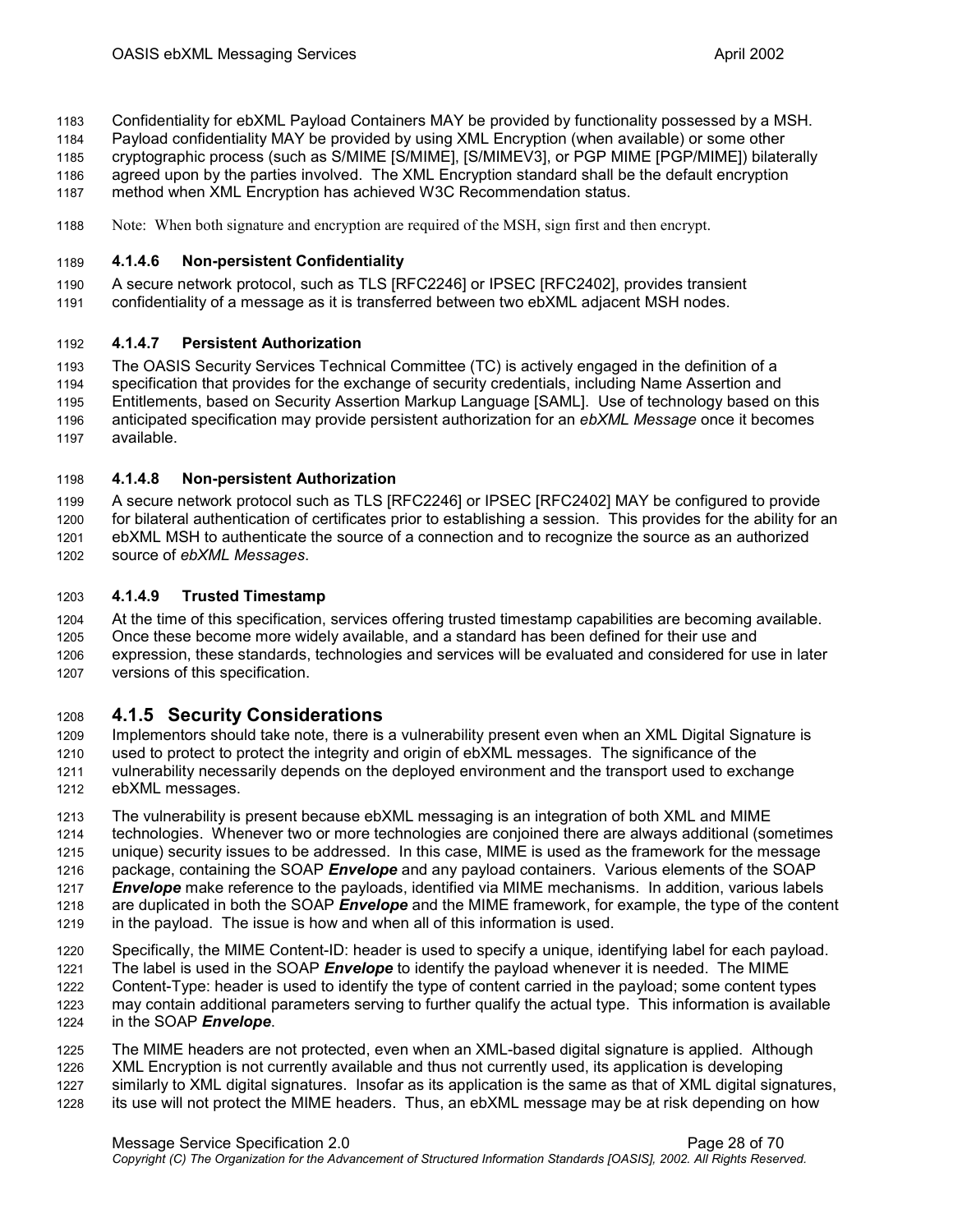- <span id="page-28-0"></span>1229 the information in the MIME headers is processed as compared to the information in the SOAP 1230 *Envelope*.
- 1231 The Content-ID: MIME header is critical. An adversary could easily mount a denial-of-service attack by 1232 mixing and matching payloads with the Content-ID: headers. As with most denial-of-service attacks, no
- 1233 specific protection is offered for this vulnerability. However, it should be detected since the digest
- 1234 calculated for the actual payload will not match the digest included in the SOAP *Envelope* when the 1235 digital signature is validated.
- 1236 The presence of the content type in both the MIME headers and SOAP *Envelope* is a problem. Ordinary 1237 security practices discourage duplicating information in two places. When information is duplicated, 1238 ordinary security practices require the information in both places to be compared to ensure they are 1239 equal. It would be considered a security violation if both sets of information fail to match.
- 1240 An adversary could change the MIME headers while a message is en route from its origin to its 1241 destination and this would not be detected when the security services are validated. This threat is less 1242 significant in a peer-to-peer transport environment as compared to a multi-hop transport environment. All 1243 implementations are at risk if the ebXML message is ever recorded in a long-term storage area since a
- 1244 compromise of that area puts the message at risk for modification.
- 1245 The actual risk depends on how an implementation uses each of the duplicate sets of information. If any 1246 processing beyond the MIME parsing for body part identification and separation is dependent on the 1247 information in the MIME headers, then the implementation is at risk of being directed to take unintended 1248 or undesirable actions. How this might be exploited is best compared to the common programming 1249 mistake of permitting buffer overflows: it depends on the creativity and persistence of the adversary.
- 1250 Thus, an implementation could reduce the risk by ensuring that the unprotected information in the MIME 1251 headers is never used except by the MIME parser for the minimum purpose of identifying and separating 1252 the body parts. This version of the specification makes no recommendation regarding whether or not an 1253 implementation should compare the duplicate sets of information nor what action to take based on the 1254 results of the comparison.

# <sup>1255</sup>**4.2 Error Handling Module**

- 1256 This section describes how one ebXML Message Service Handler (MSH) reports errors it detects in an 1257 ebXML Message to another MSH. The *ebXML Message Service* error reporting and handling module is 1258 to be considered as a layer of processing above the SOAP processor layer. This means the ebXML MSH 1259 is essentially an application-level handler of a *SOAP Message* from the perspective of the SOAP 1260 Processor. The SOAP processor MAY generate a SOAP *Fault* message if it is unable to process the 1261 message. A *Sending MSH* MUST be prepared to accept and process these SOAP *Fault* values.
- 1262 It is possible for the ebXML MSH software to cause a SOAP *Fault* to be generated and returned to the 1263 sender of a SOAP *Message*. In this event, the returned message MUST conform to the [SOAP] 1264 specification processing guidelines for SOAP *Fault* values.
- 1265 An ebXML *SOAP Message* reporting an error with a *highestSeverity* of *Warning* SHALL NOT be 1266 reported or returned as a SOAP *Fault*.

## 1267 **4.2.1.1 Definitions:**

- 1268 For clarity, two phrases are defined for use in this section:
- 1269 *"*message in error" A *message* containing or causing an error or warning of some kind
- 1270 "message reporting the error" A *message* containing an ebXML *ErrorList* element that describes the 1271 warning(s) and/or error(s) found in a message in error (also referred to as an *Error Message* elsewhere in 1272 this document).

# <sup>1273</sup>**4.2.2 Types of Errors**

1274 One MSH needs to report errors to another MSH*.* For example, errors associated with: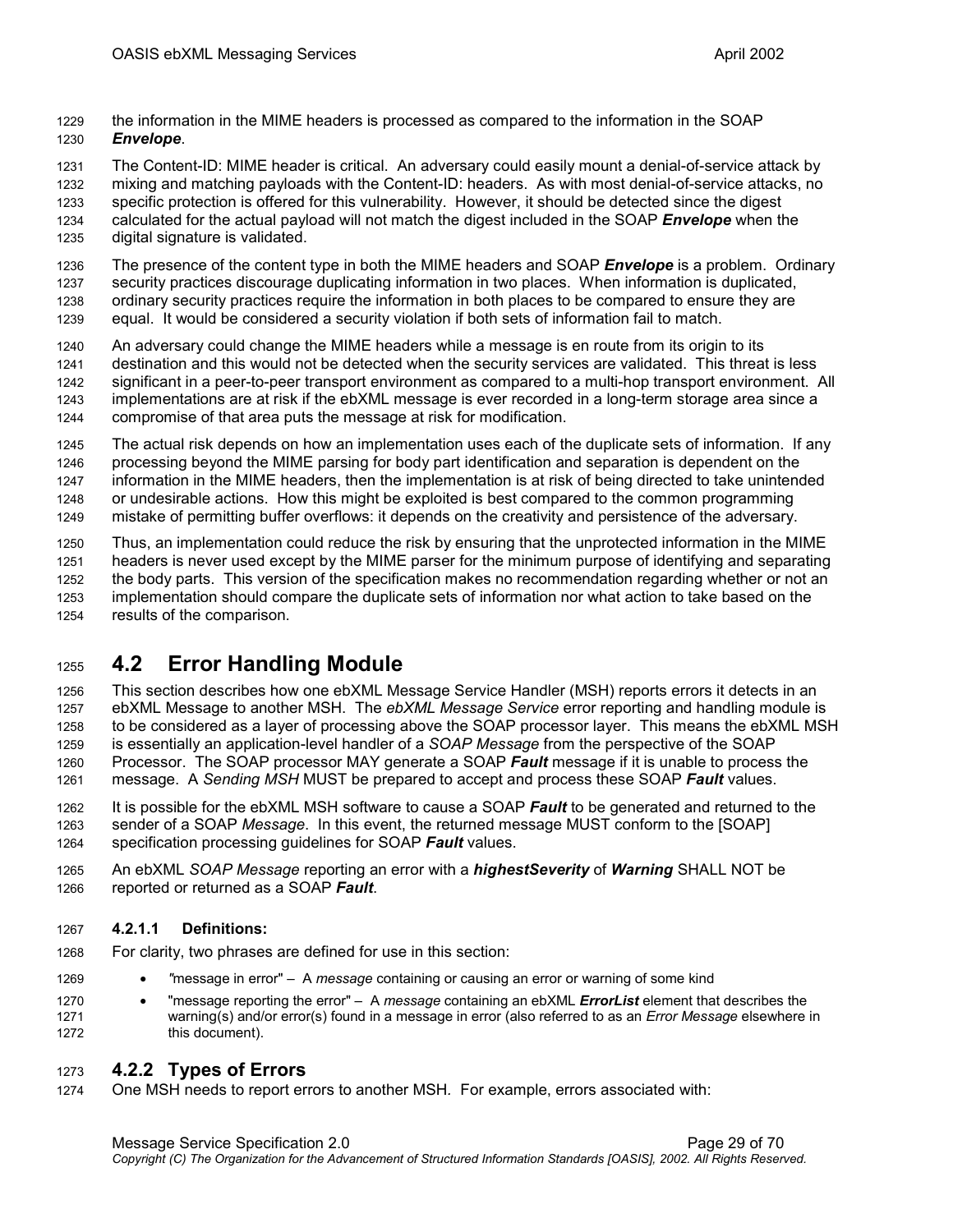- <span id="page-29-0"></span>1275 • ebXML namespace qualified content of the *SOAP Message* document (see section [2.3.1\)](#page-14-0)
- 1276 reliable messaging failures (see section [6.5.7\)](#page-42-0)
- 1277 security (see section [4.1\)](#page-23-0)
- 1278 Unless specified to the contrary, all references to "an error" in the remainder of this specification imply 1279 any or all of the types of errors listed above or defined elsewhere.
- 1280 Errors associated with data communications protocols are detected and reported using the standard 1281 mechanisms supported by that data communications protocol and do not use the error reporting 1282 mechanism described here.

## <sup>1283</sup>**4.2.3 ErrorList Element**

- 1284 The existence of an *ErrorList* extension element within the SOAP *Header* element indicates the 1285 message identified by the *RefToMessageId* in the *MessageHeader* element has an error.
- 1286 The *ErrorList* element consists of:
- 1287 *id* attribute (see section [2.3.7](#page-16-0) for details)
- 1288 a *version* attribute (see section [2.3.8 f](#page-16-0)or details)
- 1289 a SOAP *mustUnderstand* attribute with a value of "1" (see section [2.3.9 f](#page-17-0)or details)
- 1290 *highestSeverity* attribute
- 1291 one or more *Error* elements
- 1292 If there are no errors to be reported then the *ErrorList* element MUST NOT be present.

### 1293 **4.2.3.1 highestSeverity attribute**

1294 The *highestSeverity* attribute contains the highest severity of any of the *Error* elements. Specifically, if 1295 any of the *Error* elements have a *severity* of *Error, highestSeverity* MUST be set to *Error*; otherwise, 1296 *highestSeverity* MUST be set to *Warning*.

### 1297 **4.2.3.2 Error Element**

- 1298 An *Error* element consists of:
- 1299 *id* attribute (see section [2.3.7](#page-16-0) for details)
- 1300 *codeContext* attribute
- 1301 *errorCode* attribute
- 1302 *severity* attribute
- 1303 *location* attribute
- 1304 *Description* element

### 1305 **4.2.3.2.1 id attribute**

1306 If the error is a part of an ebXML element, the *id* of the element MAY be provided for error tracking.

### 1307 **4.2.3.2.2 codeContext attribute**

- 1308 The *codeContext* attribute identifies the namespace or scheme for the *errorCodes*. It MUST be a URI. 1309 Its default value is *urn:oasis:names:tc:ebxml-msg:service:errors*. If it does not have the default value, 1310 then it indicates an implementation of this specification has used its own *errorCode* attribute values.
- 1311 Use of a *codeContext* attribute value other than the default is NOT RECOMMENDED. In addition, an
- 1312 implementation of this specification should not use its own *errorCode* attribute values if an existing
- 1313 *errorCode* as defined in this section has the same or very similar meaning.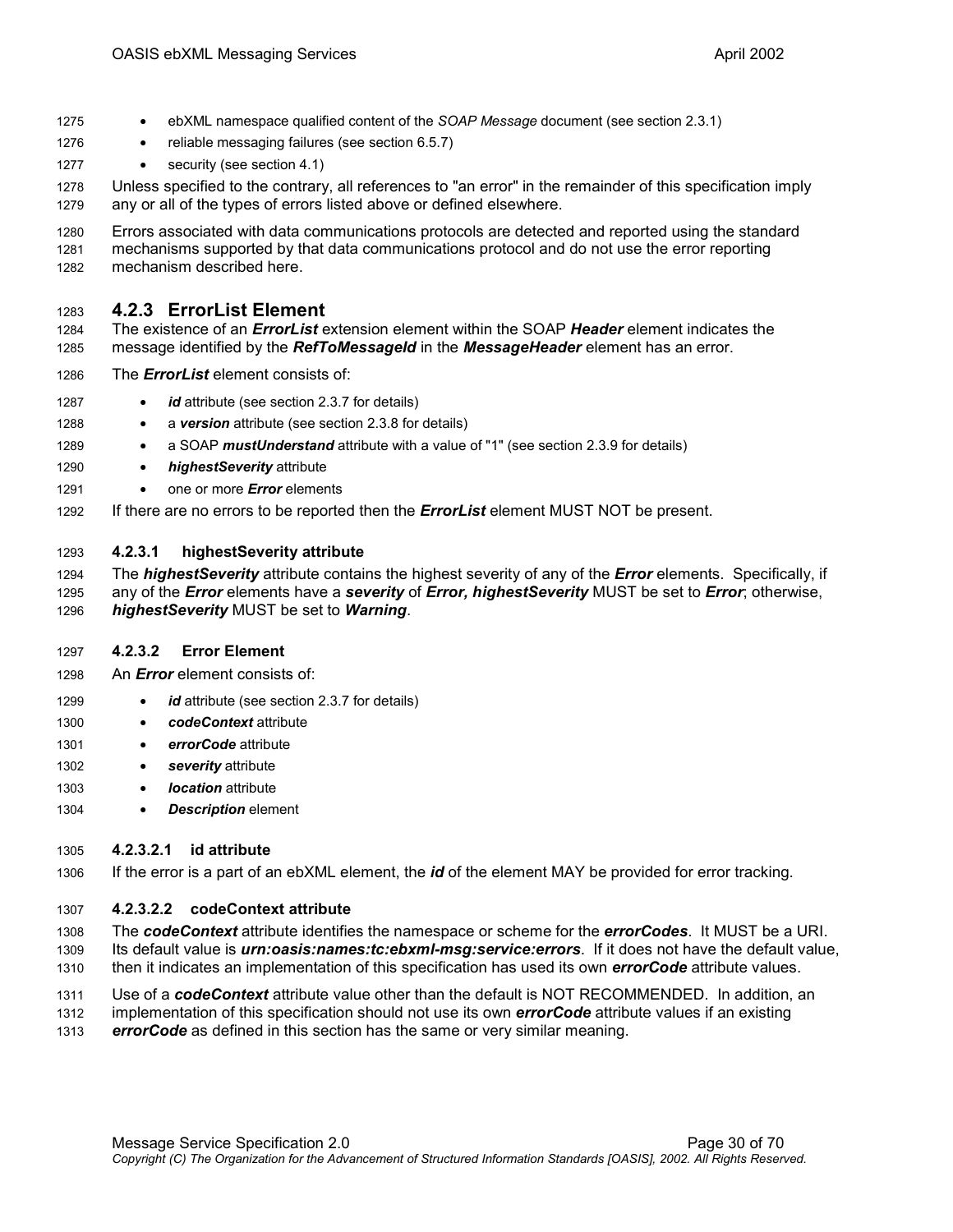### <span id="page-30-0"></span>1314 **4.2.3.2.3 errorCode attribute**

1315 The REQUIRED *errorCode* attribute indicates the nature of the error in the message in error. Valid 1316 values for the *errorCode* and a description of the code's meaning are given in the next section.

#### 1317 **4.2.3.2.4 severity attribute**

- 1318 The REQUIRED *severity* attribute indicates the severity of the error. Valid values are:
- 1319 *Warning*  This indicates other messages in the conversation could be generated in the normal way in spite 1320 of this problem.
- 1321 *Error*  This indicates there is an unrecoverable error in the message and no further message processing 1322 should occur. Appropriate failure conditions should be communicated to the Application.

#### 1323 **4.2.3.2.5 location attribute**

- 1324 The *location* attribute points to the part of the message containing the error.
- 1325 If an error exists in an ebXML element and the containing document is "well formed" (see XML [XML]), 1326 then the content of the *location* attribute MUST be an XPointer [XPointer].
- 1327 If the error is associated with an ebXML Payload Container, then *location* contains the content-id of 1328 the MIME part in error, using URI scheme "cid**"**.

### 1329 **4.2.3.2.6 Description Element**

1330 The content of the *Description* element provides a narrative description of the error in the language 1331 defined by the *xml:lang* attribute. The XML parser or other software validating the message typically 1332 generates the message. The content is defined by the vendor/developer of the software that generated 1333 the *Error* element. (See section [3.1.8\)](#page-21-0)

### 1334 **4.2.3.3 ErrorList Sample**

1335 An example of an *ErrorList* element is given below.

```
1336 <eb:ErrorList eb:id="3490sdo", eb:highestSeverity="error" eb:version="2.0" SOAP:mustUnderstand="1"> 
             1337 <eb:Error eb:errorCode="SecurityFailure" eb:severity="Error" eb:location="URI_of_ds:Signature"> 
1338 <eb:Description xml:lang="en-US">Validation of signature failed<eb:Description><br>1339 </eb:Error>
1339 \lt/eb:Error><br>1340 \lteb:Error
             <eb:Error ...> ... </eb:Error>
1341 </eb:ErrorList>
```
### 1342 **4.2.3.4 errorCode values**

1343 This section describes the values for the *errorCode* attribute used in a *message reporting an erro*r. They 1344 are described in a table with three headings:

1345 • the first column contains the value to be used as an *errorCode*, e.g. *SecurityFailure*  1346 • the second column contains a "Short Description" of the *errorCode*. This narrative MUST NOT be used in 1347 the content of the *Error* element. 1348 • the third column contains a "Long Description" that provides an explanation of the meaning of the error and 1349 provides guidance on when the particular *errorCode* should be used.

### 1350 **4.2.3.4.1 Reporting Errors in the ebXML Elements**

1351 The following list contains error codes that can be associated with ebXML elements:

| <b>Error Code</b>         | <b>Short Description</b>                                 | <b>Long Description</b>                                                                                                                                                                  |
|---------------------------|----------------------------------------------------------|------------------------------------------------------------------------------------------------------------------------------------------------------------------------------------------|
| <b>ValueNotRecognized</b> | Element content or<br>attribute value not<br>recognized. | Although the document is well formed and valid, the element/<br>attribute contains a value that could not be recognized and<br>therefore could not be used by the ebXML Message Service. |
| <b>NotSupported</b>       | Element or attribute not                                 | Although the document is well formed and valid, a module is                                                                                                                              |

Message Service Specification 2.0 **Page 31 of 70** Page 31 of 70

*Copyright (C) The Organization for the Advancement of Structured Information Standards [OASIS], 2002. All Rights Reserved.*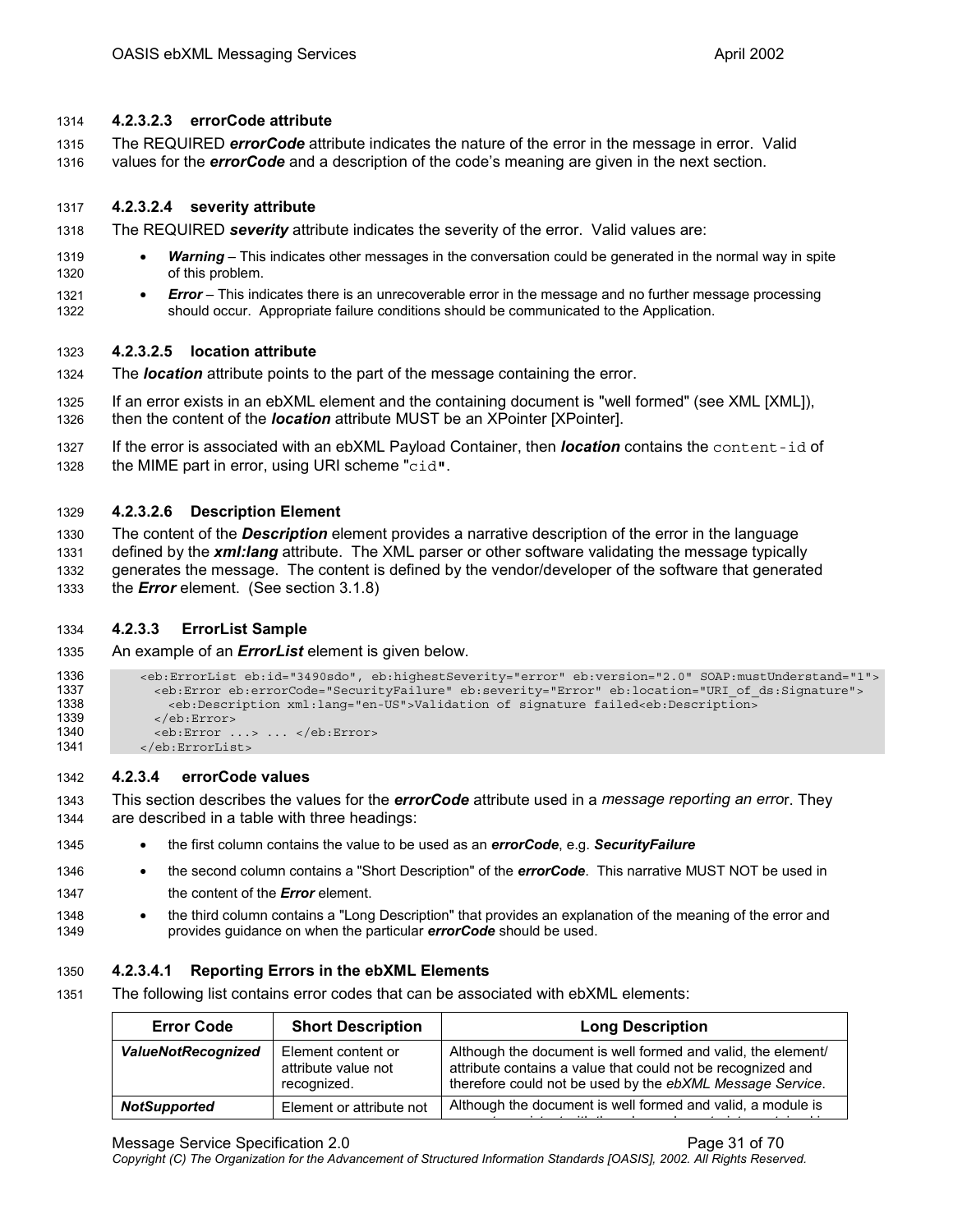|                     | supported                                                                                   | present consistent with the rules and constraints contained in<br>this specification, but is not supported by the ebXML Message<br>Service processing the message.                                                                                                                                                                  |
|---------------------|---------------------------------------------------------------------------------------------|-------------------------------------------------------------------------------------------------------------------------------------------------------------------------------------------------------------------------------------------------------------------------------------------------------------------------------------|
| <b>Inconsistent</b> | Element content or<br>attribute value<br>inconsistent with other<br>elements or attributes. | Although the document is well formed and valid, according to<br>the rules and constraints contained in this specification the<br>content of an element or attribute is inconsistent with the<br>content of other elements or their attributes.                                                                                      |
| <b>OtherXml</b>     | Other error in an<br>element content or<br>attribute value.                                 | Although the document is well formed and valid, the element<br>content or attribute value contains values that do not conform<br>to the rules and constraints contained in this specification and<br>is not covered by other error codes. The content of the Error<br>element should be used to indicate the nature of the problem. |

### 1352 **4.2.3.4.2 Non-XML Document Errors**

| 1353 |  | The following are error codes that identify errors not associated with the ebXML elements: |
|------|--|--------------------------------------------------------------------------------------------|
|      |  |                                                                                            |

| <b>Error Code</b>        | <b>Short Description</b>                 | <b>Long Description</b>                                                                                                                                                                    |
|--------------------------|------------------------------------------|--------------------------------------------------------------------------------------------------------------------------------------------------------------------------------------------|
| <b>DeliveryFailure</b>   | Message Delivery<br>Failure              | A message has been received that either probably or definitely<br>could not be sent to its next destination.                                                                               |
|                          |                                          | Note: if <i>severity</i> is set to <i>Warning</i> then there is a small probability<br>that the message was delivered.                                                                     |
| <b>TimeToLiveExpired</b> | Message Time To Live<br>Expired          | A message has been received that arrived after the time<br>specified in the TimeToLive element of the MessageHeader<br>element.                                                            |
| <b>SecurityFailure</b>   | Message Security<br><b>Checks Failed</b> | Validation of signatures or checks on the authenticity or<br>authority of the sender of the message have failed.                                                                           |
| <b>MimeProblem</b>       | URI resolve error                        | If an xlink: href attribute contains a URI, not a content id (URI)<br>scheme "cid"), and the URI cannot be resolved, then it is an<br>implementation decision whether to report the error. |
| <b>Unknown</b>           | Unknown Error                            | Indicates that an error has occurred not covered explicitly by<br>any of the other errors. The content of the Error element<br>should be used to indicate the nature of the problem.       |

## <sup>1354</sup>**4.2.4 Implementing Error Reporting and Handling**

### 1355 **4.2.4.1 When to Generate Error Messages**

1356 When a MSH detects an error in a message it is strongly RECOMMENDED the error is reported to the 1357 MSH that sent the message in error. This is possible when:

- 1358 the Error Reporting Location (see section 4.2.4.2) to which the message reporting the error should be sent 1359 can be determined
- 1360 the message in error does not have an *ErrorList* element with *highestSeverity* set to *Error*.
- 1361 If the Error Reporting Location cannot be found or the message in error has an *ErrorList* element with 1362 *highestSeverity* set to *Error*, it is RECOMMENDED:
- 1363 the error is logged
- 1364 the problem is resolved by other means
- 1365 no further action is taken.

### 1366 **4.2.4.2 Identifying the Error Reporting Location**

1367 The Error Reporting Location is a URI specified by the sender of the message in error that indicates 1368 where to send a *message reporting the erro*r.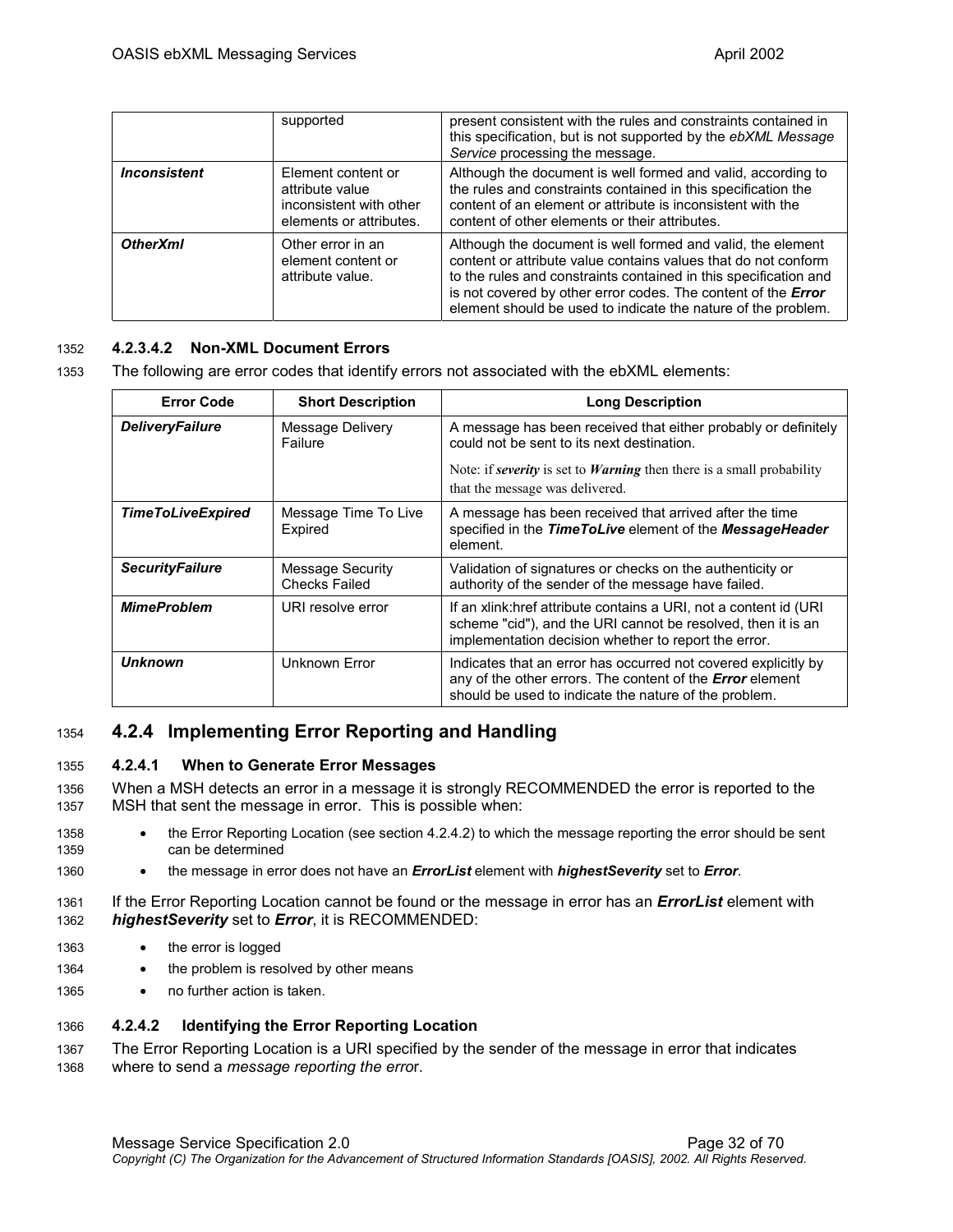- <span id="page-32-0"></span>1369 The *ErrorURI* implied by the *CPA*, identified by the *CPAId* on the message, SHOULD be used.
- 1370 Otherwise, the recipient MAY resolve an *ErrorURI* using the *From* element of the message in error. If 1371 neither is possible, no error will be reported to the sending *Party*.
- 1372 Even if the message in error cannot be successfully analyzed, MSH implementers MAY try to determine 1373 the Error Reporting Location by other means. How this is done is an implementation decision.

### 1374 **4.2.4.3 Service and Action Element Values**

- 1375 An *ErrorList* element can be included in a SOAP *Header* that is part of a *message* being sent as a result 1376 of processing of an earlier message. In this case, the values for the *Service* and *Action* elements are 1377 set by the designer of the Service. This method MUST NOT be used if the *highestSeverity* is *Error*.
- 1378 An *ErrorList* element can also be included in an independent *message*. In this case the values of the 1379 *Service* and *Action* elements MUST be set as follows:
- 1380 *The Service element MUST be set to: urn:oasis:names:tc:ebxml-msg:service*
- 1381 The *Action* element MUST be set to *MessageError*.

# <sup>1382</sup>**4.3 SyncReply Module**

1383 It may be necessary for the sender of a message, using a synchronous communications protocol, such as 1384 HTTP, to receive the associated response message over the same connection the request message was 1385 delivered. In the case of HTTP, the sender of the HTTP request message containing an ebXML message 1386 needs to have the response ebXML message delivered to it on the same HTTP connection.

1387 If there are intermediary nodes (either ebXML MSH nodes or possibly other SOAP nodes) involved in the 1388 message path, it is necessary to provide some means by which the sender of a message can indicate it is 1389 expecting a response so the intermediary nodes can keep the connection open.

1390 The *SyncReply* ebXML SOAP extension element is provided for this purpose.

# <sup>1391</sup>**4.3.1 SyncReply Element**

1392 The *SyncReply* element MAY be present as a direct child descendant of the SOAP *Header* element. It 1393 consists of:

- 1394 an *id* attribute (see section [2.3.7](#page-16-0) for details)
- 1395 a *version* attribute (see section [2.3.8 f](#page-16-0)or details)
- 1396 a SOAP *actor* attribute with the REQUIRED value of "*http://schemas.xmlsoap.org/soap/actor/next*"
- 1397 a SOAP *mustUnderstand* attribute with a value of "1" (see section [2.3.9 f](#page-17-0)or details)

1398 If present, this element indicates to the receiving SOAP or ebXML MSH node the connection over which 1399 the message was received SHOULD be kept open in expectation of a response message to be returned 1400 via the same connection.

1401 This element MUST NOT be used to override the value of *syncReplyMode* in the CPA*.* If the value of 1402 *syncReplyMode* is *none* and a *SyncReply* element is present, the *Receiving MSH* should issue an error 1403 with *errorCode* of *Inconsistent* and a *severity* of *Error* (see section [4.1.5\)](#page-28-0).

- 1404 An example of a *SyncReply* element:
- 1405 <eb:SyncReply eb:id="3833kkj9" eb:version="2.0" SOAP:mustUnderstand="1" 1406 SOAP:actor="http://schemas.xmlsoap.org/soap/actor/next"/>

# <sup>1407</sup>**5 Combining ebXML SOAP Extension Elements**

1408 This section describes how the various ebXML SOAP extension elements may be used in combination.

# <sup>1409</sup>**5.1.1 MessageHeader Element Interaction**

1410 The *MessageHeader* element MUST be present in every message.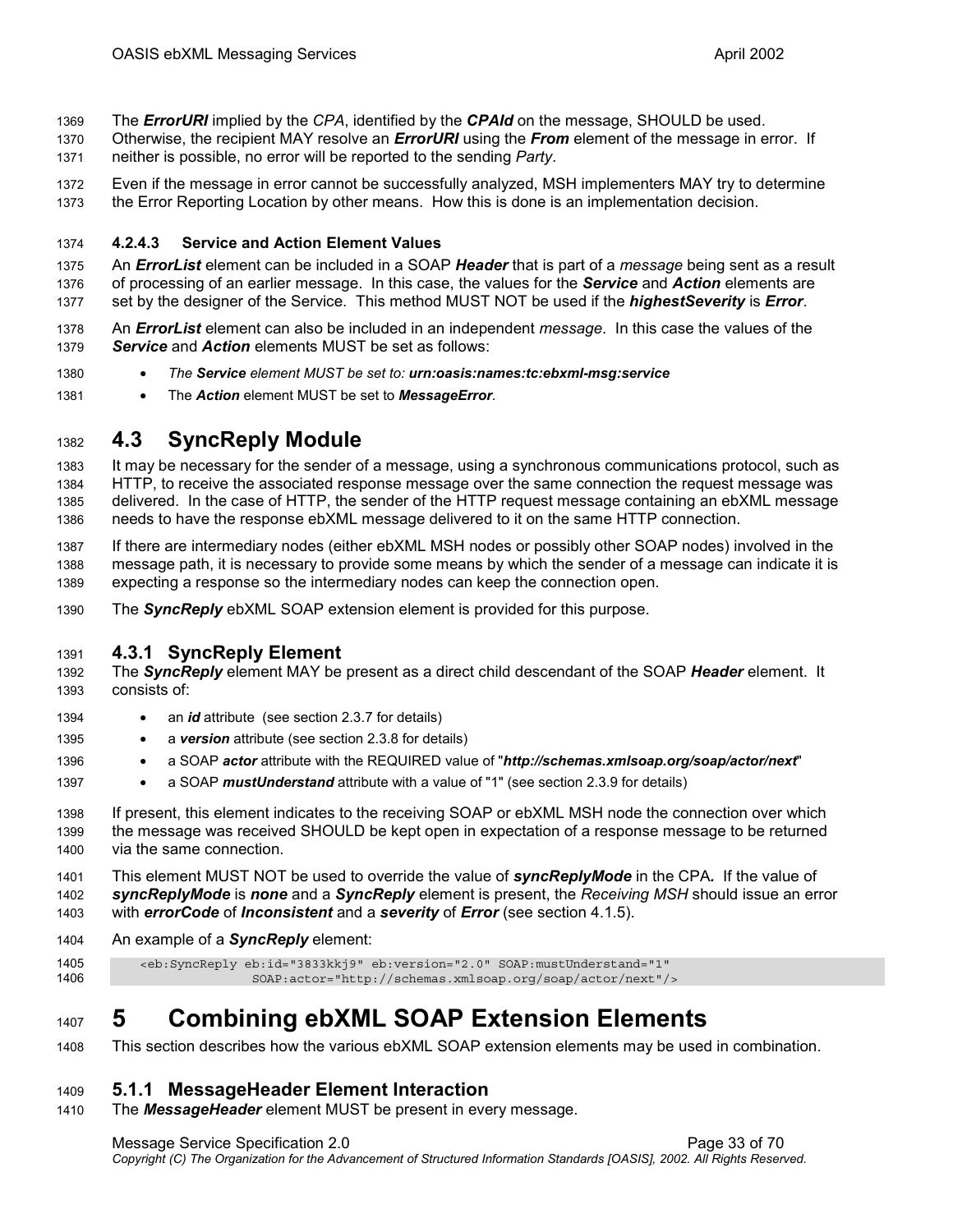### <span id="page-33-0"></span><sup>1411</sup>**5.1.2 Manifest Element Interaction**

1412 The *Manifest* element MUST be present if there is any data associated with the message not present in 1413 the *Header Container*. This applies specifically to data in the *Payload Container*(s) or elsewhere, e.g. on 1414 the web.

### <sup>1415</sup>**5.1.3 Signature Element Interaction**

1416 One or more XML Signature [XMLDSIG] *Signature* elements MAY be present on any message.

### <sup>1417</sup>**5.1.4 ErrorList Element Interaction**

- 1418 If the *highestSeverity* attribute on the *ErrorList* is set to *Warning*, then this element MAY be present 1419 with any element.
- 1420 If the *highestSeverity* attribute on the *ErrorList* is set to *Error*, then this element MUST NOT be present 1421 with the *Manifest* element

### <sup>1422</sup>**5.1.5 SyncReply Element Interaction**

- 1423 The *SyncReply* element MAY be present on any outbound message sent using synchronous
- 1424 communication protocol.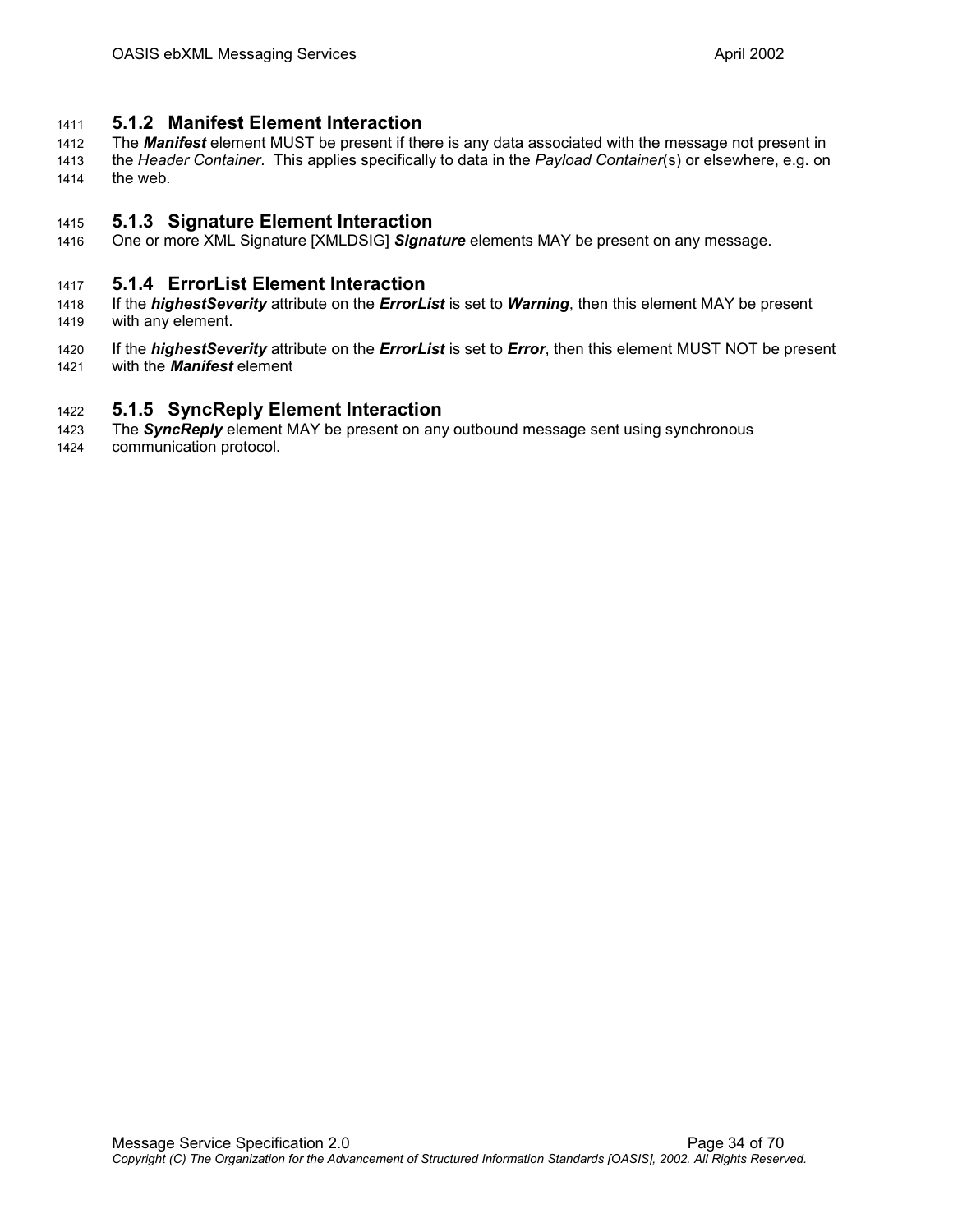# <span id="page-34-0"></span><sup>1425</sup>**Part II. Additional Features**

# <sup>1426</sup>**6 Reliable Messaging Module**

1427 Reliable Messaging defines an interoperable protocol such that two Message Service Handlers (MSH) 1428 can reliably exchange messages, using acknowledgment, retry and duplicate detection and elimination 1429 mechanisms, resulting in the *To Party* receiving the message Once-And-Only-Once. The protocol is 1430 flexible, allowing for both store-and-forward and end-to-end reliable messaging.

1431 Reliability is achieved by a *Receiving MSH* responding to a message with an *Acknowledgment Message*. 1432 An *Acknowledgment Message* is any ebXML message containing an *Acknowledgment* element. Failure 1433 to receive an *Acknowledgment Message* by a *Sending MSH* MAY trigger successive retries until such 1434 time as an *Acknowledgment Message* is received or the predetermined number of retries has been 1435 exceeded at which time the *From Party* MUST be notified of the probable delivery failure.

1436 Whenever an identical message may be received more than once, some method of duplicate detection 1437 and elimination is indicated, usually through the mechanism of a *persistent store*.

# <sup>1438</sup>**6.1 Persistent Storage and System Failure**

1439 A MSH that supports Reliable Messaging MUST keep messages sent or received reliably in *persistent*  1440 *storage*. In this context *persistent storage* is a method of storing data that does not lose information after 1441 a system failure or interruption.

1442 This specification recognizes different degrees of resilience may be realized depending upon the 1443 technology used to store the data. However, at a minimum, persistent storage with the resilience 1444 characteristics of a hard disk (or equivalent) SHOULD be used. It is strongly RECOMMENDED that 1445 implementers of this specification use technology resilient to the failure of any single hardware or 1446 software component.

- 1447 After a system interruption or failure, a MSH MUST ensure that messages in persistent storage are 1448 processed as if the system failure or interruption had not occurred. How this is done is an implementation 1449 decision.
- 1450 In order to support the filtering of duplicate messages, a *Receiving MSH* MUST save the *MessageId* in 1451 *persistent storage*. It is also RECOMMENDED the following be kept in *persistent storage*:
- 1452 the complete message, at least until the information in the message has been passed to the application or 1453 other process needing to process it,
- 1454 the time the message was received, so the information can be used to generate the response to a *Message*  1455 *Status Request* (see section [7.1.1\)](#page-44-0),
- 1456 the complete response message.

# <sup>1457</sup>**6.2 Methods of Implementing Reliable Messaging**

1458 Support for Reliable Messaging is implemented in one of the following ways:

- 1459 using the ebXML Reliable Messaging protocol,
- 1460 using ebXML SOAP structures together with commercial software products that are designed to provide 1461 reliable delivery of messages using alternative protocols,
- 1462 user application support for some features, especially duplicate elimination, or
- 1463 some mixture of the above options on a per-feature basis.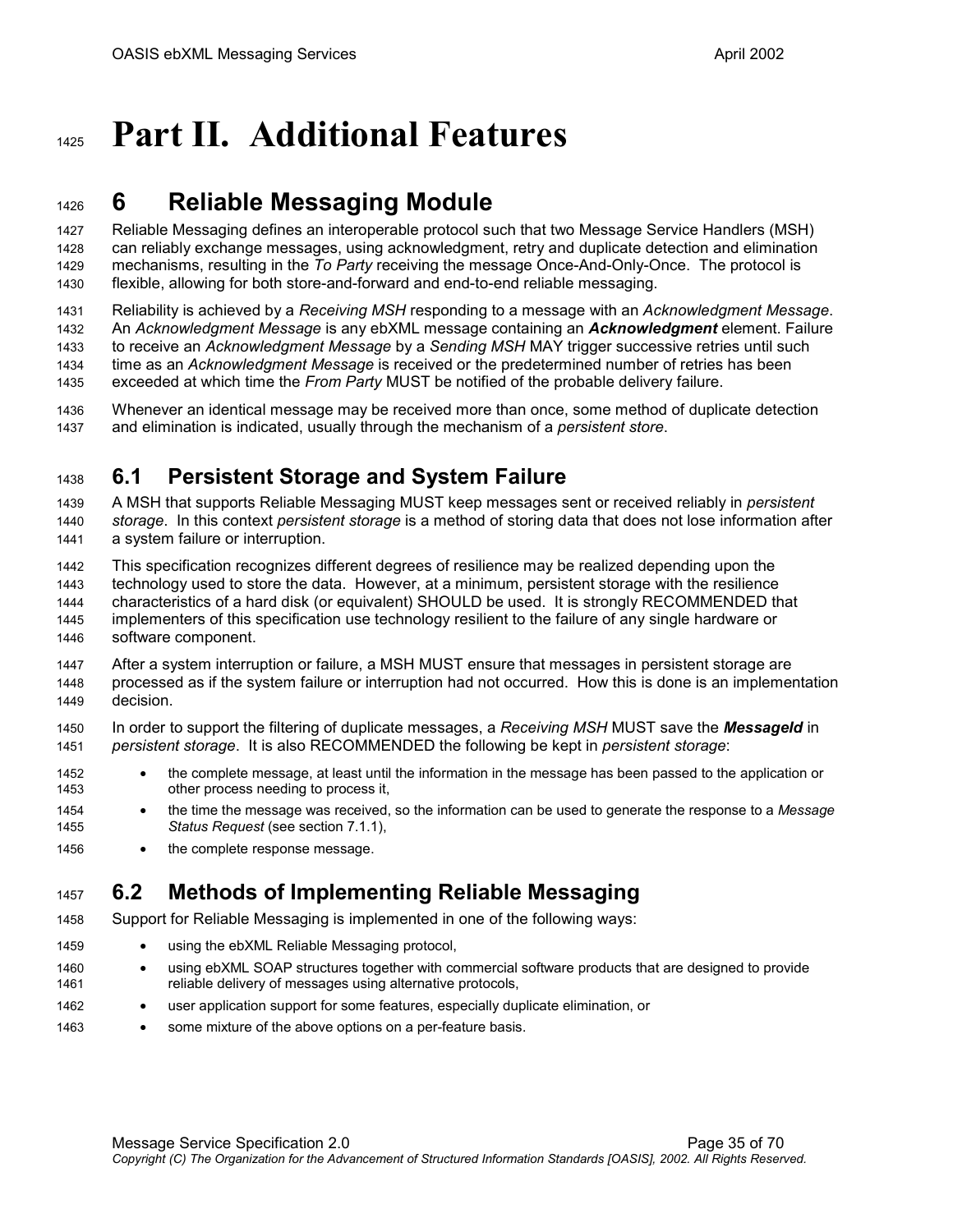# <span id="page-35-0"></span><sup>1464</sup>**6.3 Reliable Messaging SOAP Header Extensions**

## <sup>1465</sup>**6.3.1 AckRequested Element**

1466 The *AckRequested* element is an OPTIONAL extension to the SOAP *Header* used by the *Sending MSH* 1467 to request a *Receiving MSH,* acting in the role of the actor URI identified in the SOAP *actor* attribute, 1468 returns an *Acknowledgment Message*.

- 1469 The *AckRequested* element contains the following:
- 1470 a *id* attribute (see section [2.3.7 f](#page-16-0)or details)
- 1471 a *version* attribute (see section [2.3.8 f](#page-16-0)or details)
- 1472 a SOAP *mustUnderstand* attribute with a value of "1" (see section [2.3.9 f](#page-17-0)or details)
- 1473 a SOAP *actor* attribute
- 1474 a *signed* attribute

1475 This element is used to indicate to a *Receiving MSH,* acting in the role identified by the SOAP *actor* 1476 attribute, whether an *Acknowledgment Message* is expected, and if so, whether the message should be 1477 signed by the *Receiving MSH*.

1478 An *ebXML Message* MAY have zero, one, or two instances of an *AckRequested* element. A single MSH 1479 node SHOULD only insert one *AckRequested* element. If there are two *AckRequested* elements 1480 present, they MUST have different values for their respective SOAP *actor* attributes. At most one 1481 *AckRequested* element can be targeted at the *actor* URI meaning *Next MSH* (see section [2.3.10\)](#page-17-0) and at 1482 most one *AckRequested* element can be targeted at the *actor* URI meaning *To Party MSH* (see section 1483 [2.3.11\)](#page-17-0) for any given message.

### 1484 **6.3.1.1 SOAP actor attribute**

1485 The *AckRequested* element MUST be targeted at either the Next MSH or the *To Party MSH* (these are 1486 equivalent for single-hop routing). This is accomplished by including a SOAP *actor* with a URN value 1487 with one of the two ebXML *actor* URNs defined in sections [2.3.10](#page-17-0) and [2.3.11](#page-17-0) or by leaving this attribute 1488 out. The default *actor* targets the To Party MSH.

### 1489 **6.3.1.2 signed attribute**

1490 The REQUIRED *signed* attribute is used by a *From Party* to indicate whether or not a message received 1491 by the *To Party MSH* should result in the *To Party* returning a signed *Acknowledgment Message* – 1492 containing a [XMLDSIG] *Signature* element as described in section [4.1.](#page-23-0) Valid values for *signed* are:

- 1493 *true*  a signed *Acknowledgment Message* is requested, or
- 1494 *false*  an unsigned *Acknowledgment Message* is requested.
- 1495 Before setting the value of the *signed* attribute in *AckRequested*, the *Sending MSH* SHOULD check if 1496 the *Receiving MSH* supports *Acknowledgment Messages* of the type requested (see also [ebCPP]).
- 1497 When a *Receiving MSH* receives a message with *signed* attribute set to *true* or *false* then it should verify 1498 it is able to support the type of *Acknowledgment Message* requested.
- 1499 If the *Receiving MSH* can produce the *Acknowledgment Message* of the type requested, then it MUST 1500 return to the Sending *MSH* a message containing an *Acknowledgment* element.
- 1501 If the *Receiving MSH* cannot return an *Acknowledgment Message* as requested it MUST report the error to 1502 the *Sending MSH* using an *errorCode* of *Inconsistent* and a *severity* of either *Error* if inconsistent with the 1503 CPA, or *Warning* if not supported..

### 1504 **6.3.1.3 AckRequested Sample**

1505 In the following example, an *Acknowledgment Message* is requested of a MSH node acting in the role of 1506 the *To Party* (see section [2.3.11\)](#page-17-0). The *Acknowledgment* element generated MUST be targeted to the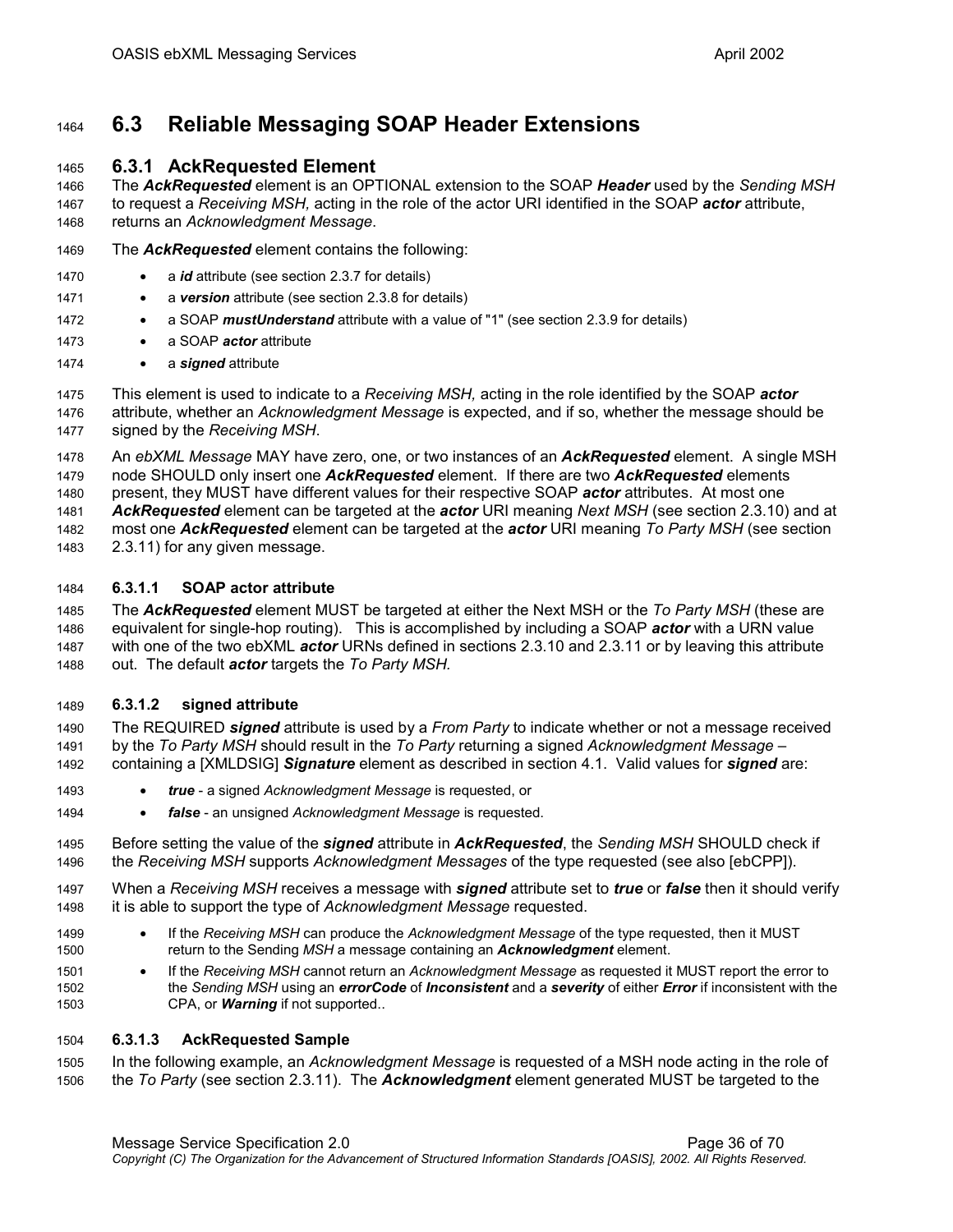<span id="page-36-0"></span>1507 ebXML MSH node acting in the role of the *From Party* along the reverse message path (end-to-end 1508 acknowledgment).

1509 <eb:AckRequested SOAP:mustUnderstand="1" eb:version="2.0" eb:signed="false"/>

### 1510 **6.3.1.4 AckRequested Element Interaction**

- 1511 An *AckRequested* element MUST NOT be included on a message with only an *Acknowledgment*
- 1512 element (no payload). This restriction is imposed to avoid endless loops of *Acknowledgement Messages.*  1513 An *Error Message* MUST NOT contain an *AckRequested* element.

### <sup>1514</sup>**6.3.2 Acknowledgment Element**

1515 The *Acknowledgment* element is an OPTIONAL extension to the SOAP *Header* used by one Message 1516 Service Handler to indicate to another Message Service Handler that it has received a message. The

- 1517 *RefToMessageId* element in an *Acknowledgment* element is used to identify the message being 1518 acknowledged by its *MessageId.*
- 1519 The *Acknowledgment* element consists of the following elements and attributes:
- 1520 an *id* attribute (see section [2.3.7 f](#page-16-0)or details)
- 1521 a *version* attribute (see section [2.3.8 f](#page-16-0)or details)
- 1522 a SOAP *mustUnderstand* attribute with a value of "1" (see section [2.3.9 f](#page-17-0)or details)
- 1523 a SOAP *actor* attribute
- 1524 a *Timestamp* element
- 1525 a *RefToMessageId* element
- 1526 a *From* element
- 1527 zero or more [XMLDSIG] *Reference* element(s)

### 1528 **6.3.2.1 SOAP actor attribute**

1529 The SOAP *actor* attribute of the *Acknowledgment* element SHALL have a value corresponding to the 1530 *AckRequested* element of the message being acknowledged. If there is no SOAP *actor* attribute 1531 present on an *Acknowledgment* element, the default target is the *To Party MSH* (see section for [10.1.3\)](#page-50-0).

### 1532 **6.3.2.2 Timestamp Element**

1533 The REQUIRED *Timestamp* element is a value representing the time that the message being

1534 acknowledged was received by the *MSH* generating the acknowledgment message. It must conform to a 1535 dateTime [XMLSchema] and is expressed as UTC (section [3.1.6.2\)](#page-20-0).

### 1536 **6.3.2.3 RefToMessageId Element**

1537 The REQUIRED *RefToMessageId* element contains the *MessageId* of the message whose delivery is 1538 being reported.

### 1539 **6.3.2.4 From Element**

- 1540 This is the same element as the *From* element within *MessageHeader* element (see section [3.1.1\)](#page-18-0).
- 1541 However, when used in the context of an *Acknowledgment* element, it contains the identifier of the *Party*  1542 generating the A*cknowledgment Message*.
- 1543 If the *From* element is omitted then the *Party* sending the element is identified by the *From* element in 1544 the *MessageHeader* element.

### 1545 **6.3.2.5 [XMLDSIG] Reference Element**

1546 An *Acknowledgment Message* MAY be used to enable non-repudiation of receipt by a MSH by including 1547 one or more *Reference* elements, from the XML Signature [XMLDSIG] namespace, derived from the

1548 *message being acknowledged* (see section [4.1.3](#page-24-0) for details). The *Reference* element(s) MUST be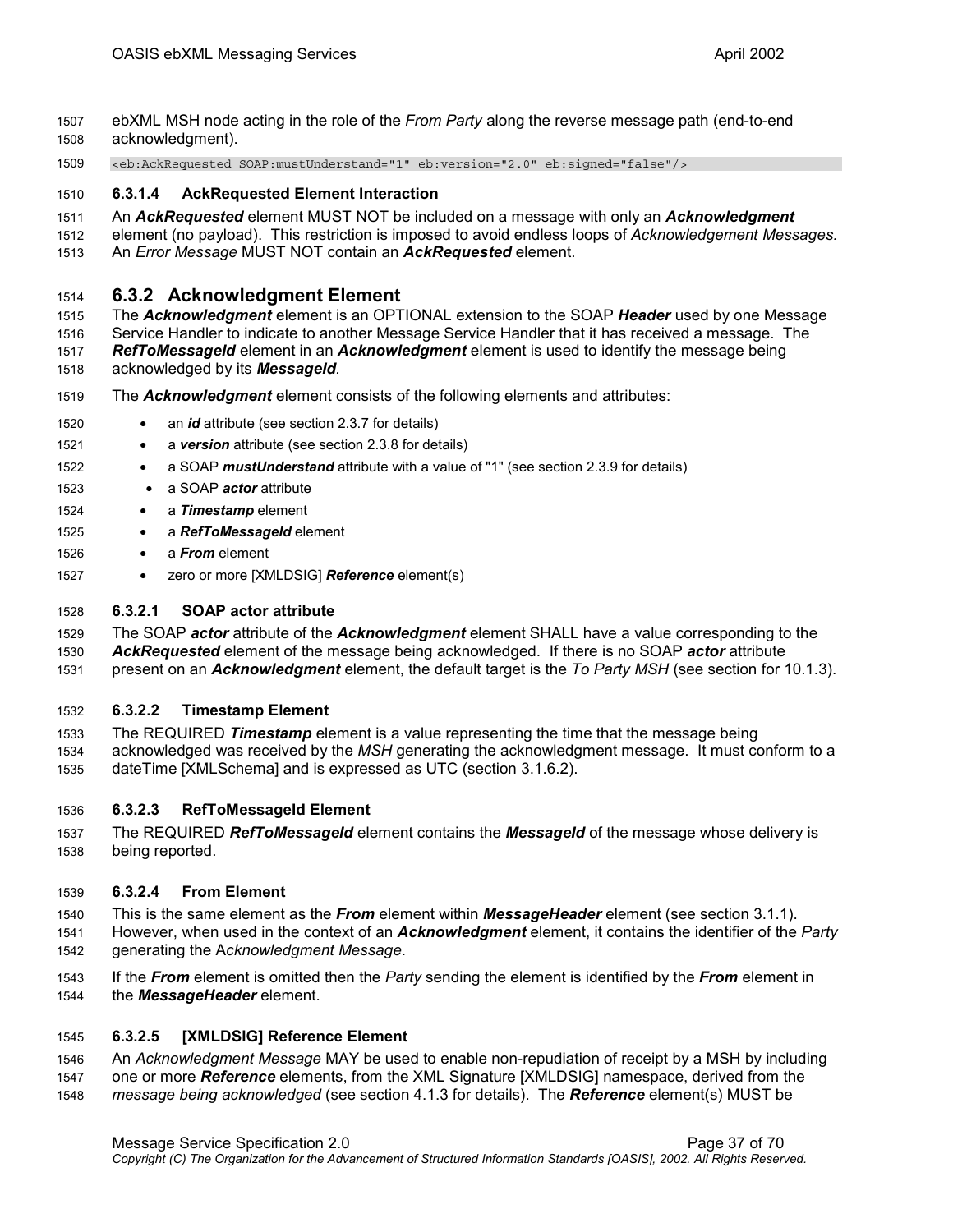<span id="page-37-0"></span>1549 namespace qualified to the aforementioned namespace and MUST conform to the XML Signature

1550 [XMLDSIG] specification. If the *message being acknowledged* contains an *AckRequested* element with 1551 a *signed* attribute set to *true*, then the [XMLDSIG] *Reference* list is REQUIRED.

1552 Receipt of an *Acknowledgment Message*, indicates the original message reached its destination. Receipt 1553 of a signed *Acknowledgment Message* validates the sender of the *Acknowledgment Message*. However, 1554 a signed *Acknowledgment Message* does not indicate whether the message arrived intact. Including a 1555 digest (see [XMLDSIG] section 4.3.3) of the original message in the *Acknowledgment Message* indicates 1556 to the original sender what was received by the recipient of the message being acknowledged. The 1557 digest contained in the *Acknowledgment Message* may be compared to a digest of the original message. 1558 If the digests match, the message arrived intact. Such a digest already exists in the original message, if it 1559 is signed, contained within the [XMLDSIG] *Signature* / *Reference* element(s).

1560 If the original message is signed, the [XMLDSIG] *Signature* / *Reference* element(s) of the original 1561 message will be identical to the *Acknowledgment* / [XMLDSIG] *Reference* element(s) in the 1562 *Acknowledgment Message*. If the original message is not signed, the [XMLDSIG] *Reference* element 1563 must be derived from the original message (see section [4.1.3\)](#page-24-0).

- 1564 Upon receipt of an end-to-end *Acknowledgment Message*, the *From Party MSH* MAY notify the
- 1565 application of successful delivery for the referenced message. This MSH SHOULD ignore subsequent 1566 *Error* or *Acknowledgment Message*s with the same *RefToMessageId* value.
- 1567 **6.3.2.6 Acknowledgment Sample**

### 1568 An example *Acknowledgment* element targeted at the *To Party MSH*:

<eb:Acknowledgment SOAP:mustUnderstand="1" eb:version="2.0"> <eb:Timestamp>2001-03-09T12:22:30</eb:Timestamp> <eb:RefToMessageId>323210:e52151ec74:7ffc@xtacy</eb:RefToMessageId> <eb:From> <eb:PartyId>uri:www.example.com</eb:PartyId> </eb:From> </eb:Acknowledgment>

### 1574 **6.3.2.7 Sending an Acknowledgment Message by Itself**

- 1575 If there are no errors in the message received and an *Acknowledgment Message* is being sent on its own, 1576 not as a message containing payload data, then the *Service* and *Action* MUST be set as follows:
- 1577 the *Service* element MUST be set to *urn:oasis:names:tc:ebxml-msg:service*
- 1578 the *Action* element MUST be set to *Acknowledgment*

### 1579 **6.3.2.8 Acknowledgment Element Interaction**

1580 An *Acknowledgment* element MAY be present on any message, except as noted in section [6.3.1.4.](#page-36-0) An 1581 *Acknowledgment Message* MUST NOT be returned for an *Error Message*.

# <sup>1582</sup>**6.4 Reliable Messaging Parameters**

1583 This section describes the parameters required to control reliable messaging. Many of these parameters 1584 can be obtained from a CPA.

# <sup>1585</sup>**6.4.1 DuplicateElimination**

1586 The *DuplicateElimination* element MUST be used by the *From Party MSH* to indicate whether the 1587 *Receiving MSH* MUST eliminate duplicates (see section [6.6](#page-43-0) for Reliable Messaging behaviors). If the 1588 value of *duplicateElimination* in the CPA is *never*, *DuplicateElimination* MUST NOT be present.

- 1589 If *DuplicateElimination* is present The *To Party MSH* must persist messages in a persistent store so 1590 duplicate messages will be presented to the *To Party* Application At-Most-Once, or
- 1591 If *DuplicateElimination* is not present The *To Party MSH* is not required to maintain the message in 1592 persistent store and is not required to check for duplicates.
- 1593 If *DuplicateElimination* is present, the *To Party MSH* must adopt a reliable messaging behavior (see 1594 section [6.6\)](#page-43-0) causing duplicate messages to be ignored.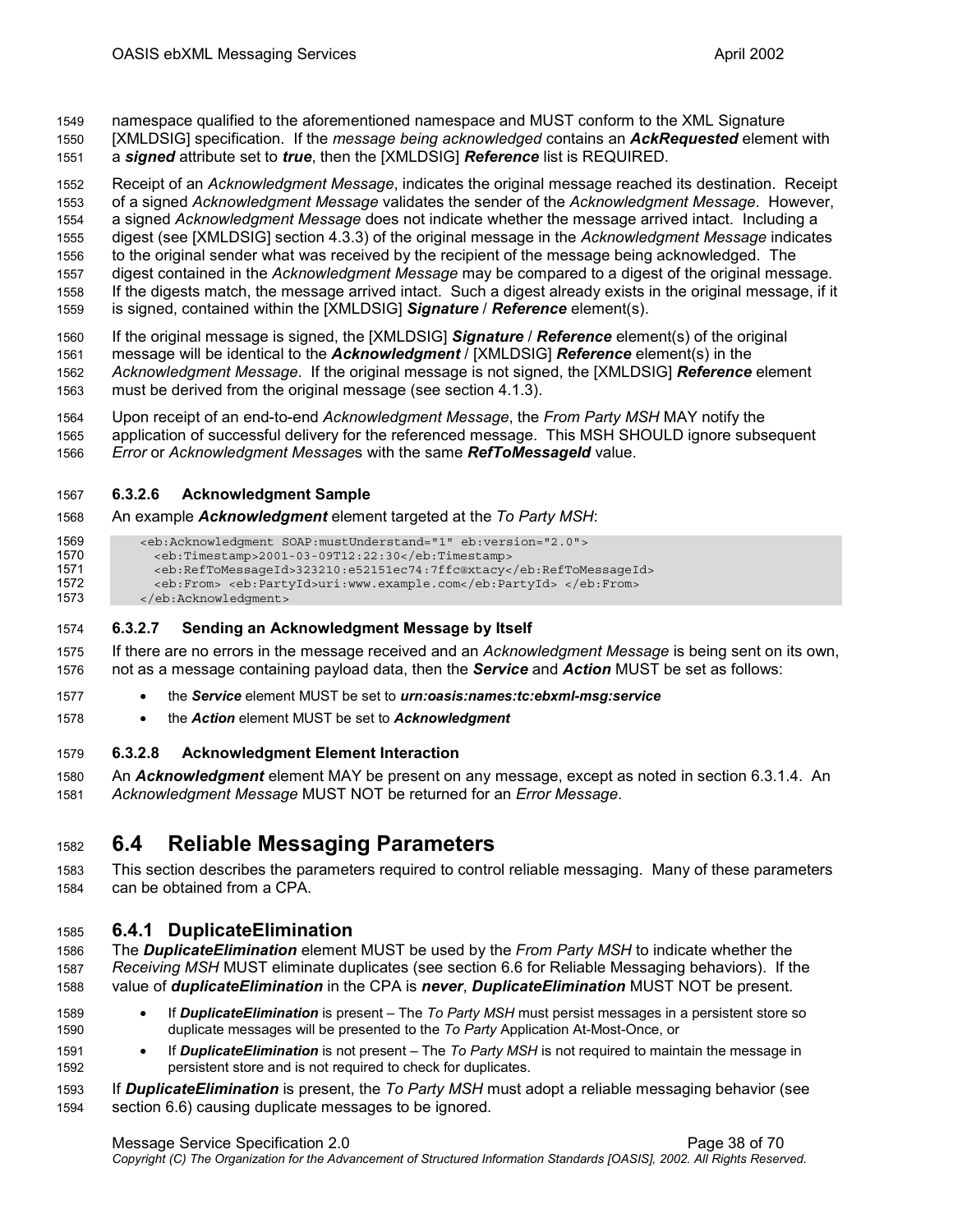<span id="page-38-0"></span>1595 If *DuplicateElimination* is not present, a *Receiving MSH* is not required to check for duplicate message 1596 delivery. Duplicate messages might be delivered to an application and persistent storage of messages is 1597 not required – although elimination of duplicates is still allowed.

1598 If the *To Party* is unable to support the requested functionality, or if the value of *duplicateElimination* in 1599 the CPA does not match the implied value of the element, the *To Party* SHOULD report the error to the 1600 *From Party* using an *errorCode* of *Inconsistent* and a *Severity* of *Error*.

## <sup>1601</sup>**6.4.2 AckRequested**

1602 The *AckRequested* parameter is used by the *Sending MSH* to request a *Receiving MSH,* acting in the 1603 role of the actor URI identified in the SOAP *actor* attribute, return an *Acknowledgment Message*  1604 containing an *Acknowledgment* element (see section [6.3.1\)](#page-35-0).

## <sup>1605</sup>**6.4.3 Retries**

1606 The *Retries* parameter, from a CPA, is an integer value specifying the maximum number of times a 1607 *Sending MSH* SHOULD attempt to redeliver an unacknowledged *message* using the same 1608 communications protocol.

### <sup>1609</sup>**6.4.4 RetryInterval**

1610 The *RetryInterval* parameter, from a CPA, is a time value, expressed as a duration in accordance with 1611 the *duration* [XMLSchema] data type. This value specifies the minimum time a *Sending MSH* SHOULD

1612 wait between *Retries*, if an *Acknowledgment Message* is not received or if a communications error was 1613 detected during an attempt to send the message. *RetryInterval* applies to the time between sending of

1614 the original message and the first retry as well as the time between retries.

### <sup>1615</sup>**6.4.5 TimeToLive**

1616 *TimeToLive* is defined in section [3.1.6.4.](#page-21-0)

1617 For a reliably delivered message, *TimeToLive* MUST conform to:

1618 *TimeToLive* > *Timestamp* + ((*Retries + 1)* \* *RetryInterval*).

1619 where *TimeStamp* comes from *MessageData*.

### <sup>1620</sup>**6.4.6 PersistDuration**

1621 The *PersistDuration* parameter, from a CPA, is the minimum length of time, expressed as a *duration*  1622 [XMLSchema], data from a reliably sent *Message*, is kept in *Persistent Storage* by a *Receiving MSH*.

1623 If the *PersistDuration* has passed since the message was first sent, a *Sending MSH* SHOULD NOT 1624 resend a message with the same *MessageId*.

1625 If a message cannot be sent successfully before *PersistDuration* has passed, then the *Sending MSH* 1626 should report a delivery failure (see section [6.5.7\)](#page-42-0).

1627 *TimeStamp* for a reliably sent message (found in the message header), plus its *PersistDuration* (found 1628 in the CPA), must be greater than its *TimeToLive* (found in the message header).

## <sup>1629</sup>**6.4.7 syncReplyMode**

1630 The *syncReplyMode* parameter from the CPA is used only if the data communications protocol is

1631 *synchronous* (e.g. HTTP). If the communications protocol is not *synchronous*, then the value of

1632 *syncReplyMode* is ignored. If the *syncReplyMode* attribute is not present, it is semantically equivalent 1633 to its presence with a value of *none*. If the *syncReplyMode* parameter is not *none*, a *SyncReply*

1634 element MUST be present and the MSH must return any response from the application or business

1635 process in the payload of the *synchronous* reply message, as specified in the CPA. Valid values of

1636 *syncReplyMode* are *mshSignalsOnly*, *signalsOnly*, *signalsAndRespose*, *responseOnly*, and *none*. 1637 See also the description of *syncReplyMode* in the CPPA [ebCPP] specification.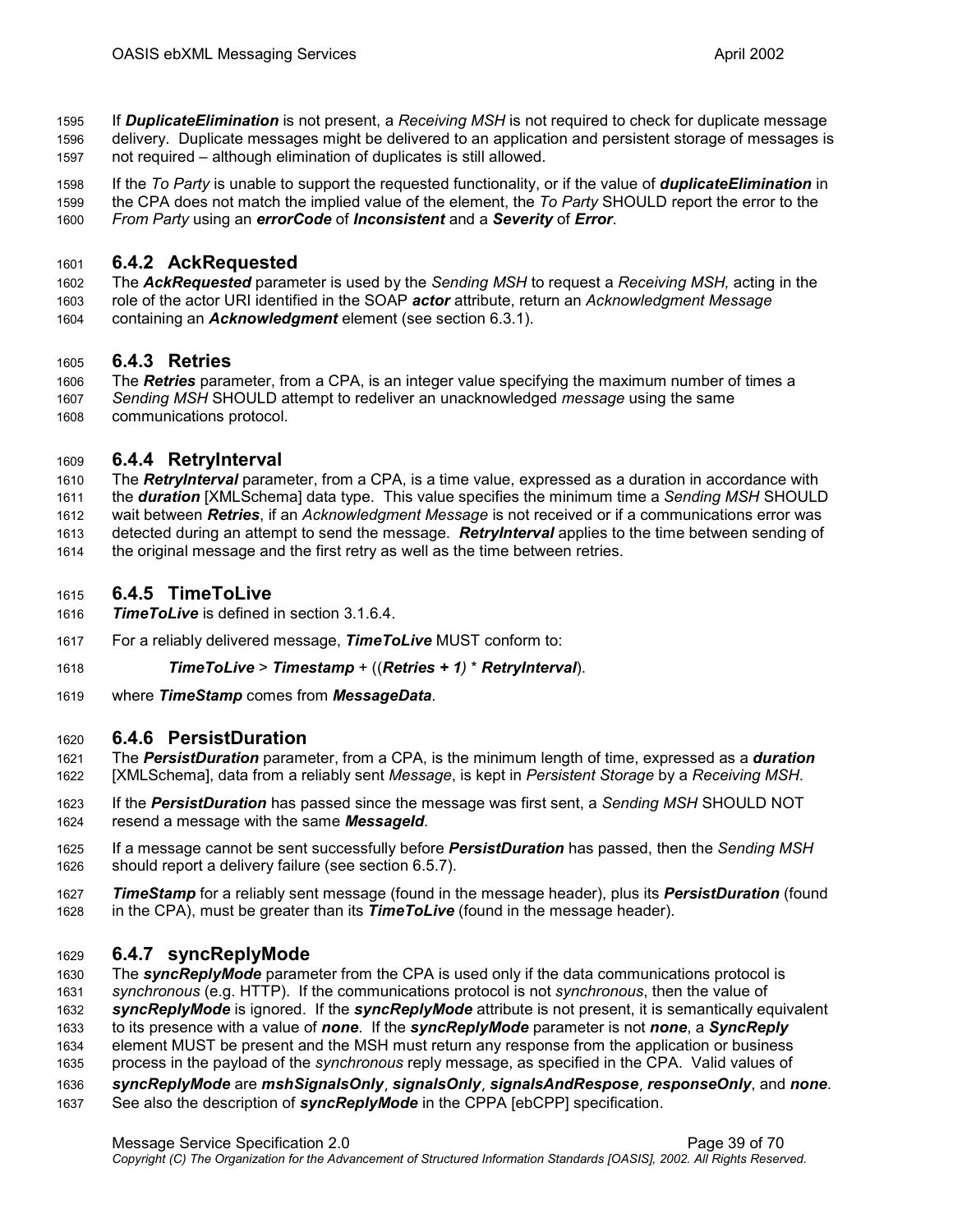<span id="page-39-0"></span>1638 If the value of *syncReplyMode* is *none* and a *SyncReply* element is present, the *Receiving MSH* should 1639 issue an error with *errorCode* of *Inconsistent* and a *severity* of *Error* (see section [4.1.5\)](#page-28-0).

# <sup>1640</sup>**6.5 ebXML Reliable Messaging Protocol**

1641 The ebXML Reliable Messaging Protocol is illustrated by the following figure.



1642

1643 **Figure 6-1 Indicating a message has been received** 

1644 The receipt of the *Acknowledgment Message* indicates the message being acknowledged has been 1645 successfully received and either processed or persisted by the *Receiving MSH*.

1646 An *Acknowledgment Message* MUST contain an *Acknowledgment* element as described in section [6.3.1](#page-35-0)

1647 with a *RefToMessageId* containing the same value as the *MessageId* element in the *message being*  1648 *acknowledged*.

## <sup>1649</sup>**6.5.1 Sending Message Behavior**

- 1650 If a MSH is given data by an application needing to be sent reliably, the MSH MUST do the following:
- 1651 1. Create a message from components received from the application.
- 1652 2. Insert an *AckRequested* element as defined in section [6.3.1.](#page-35-0)
- 1653 3. Save the message in *persistent storage* (see section [6.1\)](#page-34-0).
- 1654 4. Send the message to the *Receiving MSH*.
- 1655 5. Wait for the return of an *Acknowledgment Message* acknowledging receipt of this specific 1656 message and, if it does not arrive before *RetryInterval* has elapsed, or if a communications 1657 protocol error is encountered, then take the appropriate action as described in section [6.5.4.](#page-40-0)
- <sup>1658</sup>**6.5.2 Receiving Message Behavior**
- 1659 If this is an *Acknowledgment Message* as defined in section [6](#page-34-0) then:
- 1660 1 Look for a message in *persistent storage* with a *MessageId* the same as the value of 1661 *RefToMessageId* on the received Message.
- 1662 2 If a message is found in *persistent storage* then mark the persisted message as delivered.
- 1663 If the *Receiving MSH* is NOT the *To Party MSH* (as defined in section [2.3.10](#page-17-0) and [2.3.11\)](#page-17-0), then see 1664 section [10.1.3](#page-50-0) for the behavior of the *AckRequested* element.
- 1665 If an *AckRequested* element is present (not an *Acknowledgment Message*) then:
- 1666 1 If the message is a duplicate (i.e. there is a *MessageId* held in persistent storage containing the 1667 same value as the *MessageId* in the received message), generate an *Acknowledgment Message* 1668 (see section [6.5.3\)](#page-40-0). Follow the procedure in section [6.5.5](#page-41-0) for resending lost *Acknowledgment*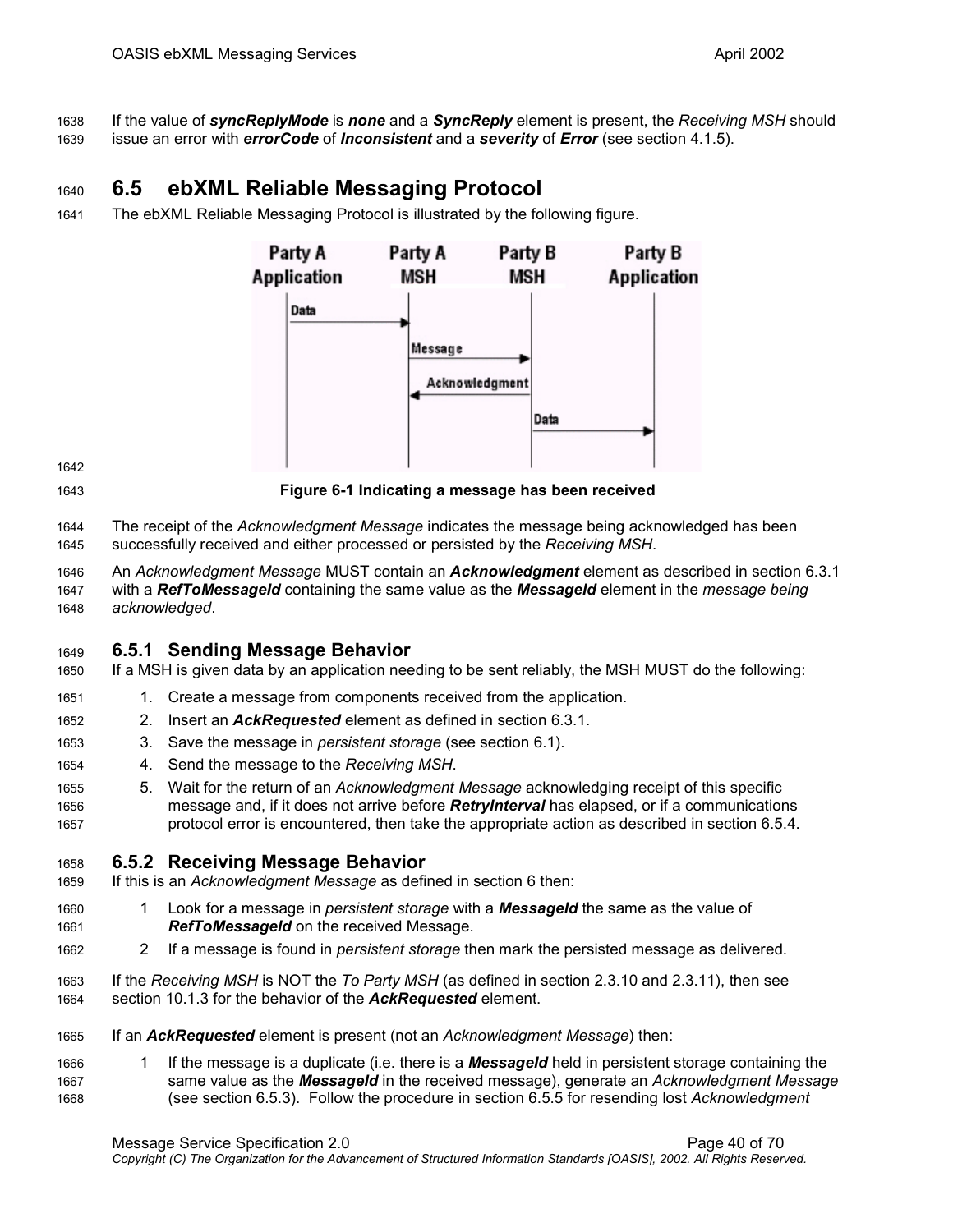- <span id="page-40-0"></span>1669 *Messages*. The *Receiving MSH* MUST NOT deliver the message to the application interface. 1670 Note: The check for duplicates is only performed when *DuplicateElimination* is present.
- 1671 2 If the message is not a duplicate or (there is no *MessageId* held in persistent storage 1672 corresponding to the *MessageId* in the received message) then:
- 1673 a If there is a *DuplicateElimination* element, save the *MessageId* of the received message in 1674 persistent storage. As an implementation decision, the whole message MAY be stored.
- 1675 b Generate an *Acknowledgment Message* in response (this may be as part of another 1676 message). The *Receiving MSH* MUST NOT send an *Acknowledgment Message* until the 1677 message has been safely stored in *persistent storage* or delivered to the application 1678 interface. Delivery of an *Acknowledgment Message* constitutes an obligation by the 1679 *Receiving MSH* to deliver the message to the application or forward to the next MSH in the 1680 message path as appropriate.
- 1681 If there is no *AckRequested* element then do the following:
- 1682 1 If there is a *DuplicateElimination* element, and the message is a duplicate, then do nothing.
- 1683 2 Otherwise, deliver the message to the application interface

1684 If the *Receiving MSH* node is operating as an intermediary along the message's message path, then it 1685 MAY use store-and-forward behavior. However, it MUST NOT filter out perceived duplicate messages 1686 from their normal processing at that node.

1687 If an *Acknowledgment Message* is received unexpectedly, it should be ignored. No error should be sent.

### <sup>1688</sup>**6.5.3 Generating an Acknowledgment Message**

- 1689 An *Acknowledgment Message* MUST be generated whenever a message is received with an 1690 *AckRequested* element having a SOAP *actor* URI targeting the *Receiving MSH* node.
- 1691 As a minimum, it MUST contain an *Acknowledgment* element with a *RefToMessageId* containing the 1692 same value as the *MessageId* element in the message being acknowledged. This message MUST be 1693 placed in persistent storage with the same *PersistDuration* as the original message.
- 1694 The *Acknowledgment Message* can be sent at the same time as the response to the received message. 1695 In this case, the values for the *MessageHeader* elements of the *Acknowledgment Message* are 1696 determined by the *Service* and *Action* associated with the business response.
- 1697 If an *Acknowledgment Message* is being sent on its own, then the value of the *MessageHeader* elements 1698 MUST be set as follows:
- 1699 The *Service* element MUST be set to: *urn:oasis:names:tc:ebxml-msg:service*
- 1700 The *Action* element MUST be set to *Acknowledgment*.
- 1701 The *From* element MAY be populated with the *To* element extracted from the message received and all 1702 child elements from the *To* element received SHOULD be included in this *From* element.
- 1703 The *To* element MAY be populated with the *From* element extracted from the message received and all 1704 child elements from the *From* element received SHOULD be included in this *To* element.
- 1705 The *RefToMessageId* element MUST be set to the *MessageId* of the message received.

## <sup>1706</sup>**6.5.4 Resending Lost Application Messages**

- 1707 This section describes the behavior required by the sender and receiver of a message in order to handle 1708 lost messages. A message is "lost" when a *Sending MSH* does not receive a positive acknowledgment to
- 1709 a message. For example, it is possible a *message* was lost: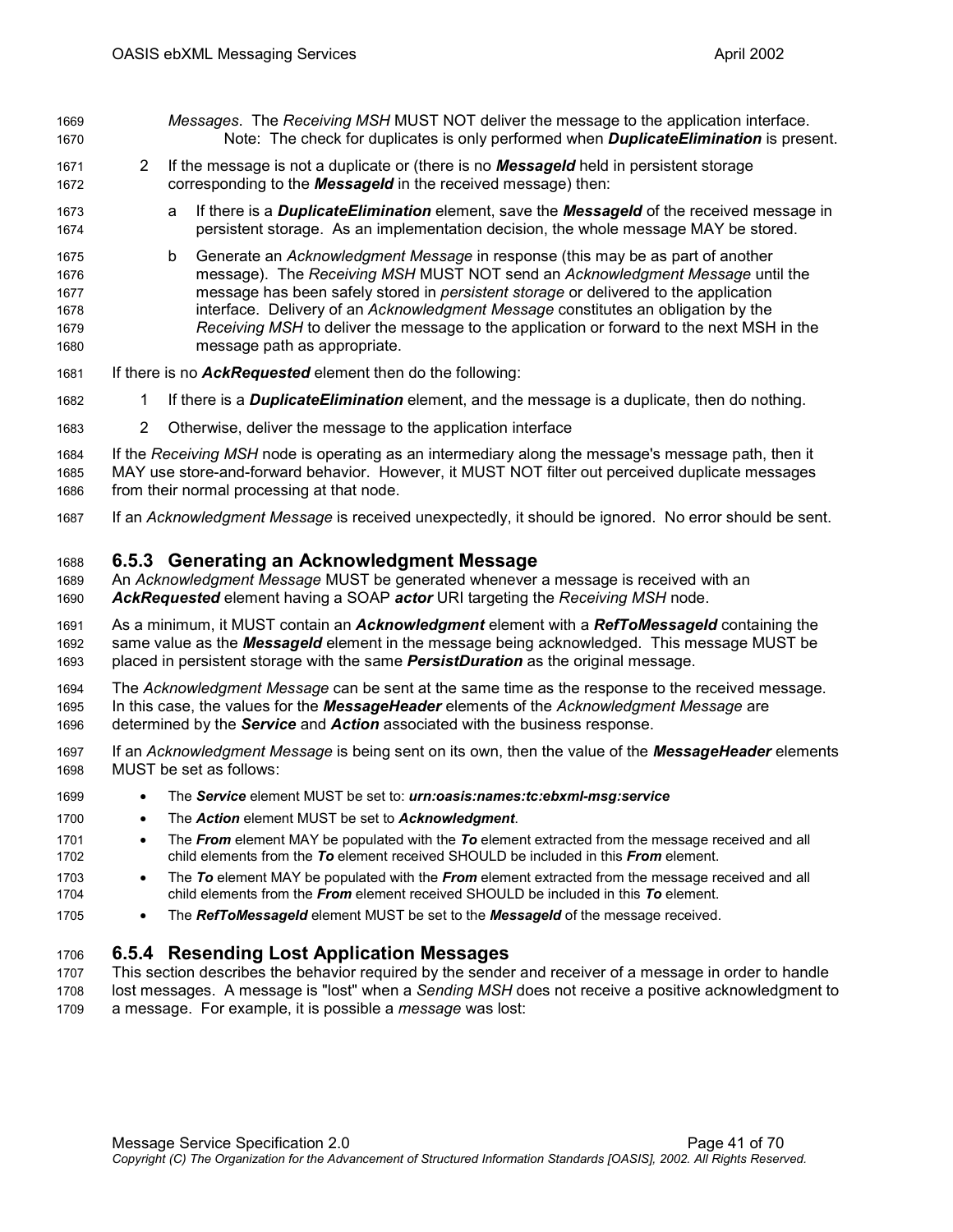<span id="page-41-0"></span>

1710

### 1711 **Figure 6-2 Undelivered Message**

1712 It is also possible the *Acknowledgment Message* was lost, for example:



1713

- 1714 **Figure 6-3 Lost Acknowledgment Message**
- 1715 Note: *Acknowledgment Messages* are never acknowledged.
- 1716 The rules applying to the non-receipt of an anticipated Acknowledgment due to the loss of either the 1717 application message or the *Acknowledgment Message* are as follows:
- 1718 The *Sending MSH* MUST resend the original message if an *Acknowledgment Message* has been requested 1719 but has not been received and the following are true:
- 1720 At least the time specified in the *RetryInterval* parameter has passed since the message was last sent,
- 1721 The message has been resent less than the number of times specified in the *Retries* parameter.
- 1722 If the *Sending MSH* does not receive an *Acknowledgment Message* after the maximum number of retries, 1723 the *Sending MSH* SHALL notify the application and/or system administrator function of the failure to receive 1724 an *Acknowledgment Message* (see also section [4.2.3.2.4 c](#page-30-0)oncerning treatment of errors).
- 1725 If the *Sending MSH* detects a communications protocol error, the *Sending MSH* MUST resend the message 1726 using the same algorithm as if it has not received an *Acknowledgment Message*.

# <sup>1727</sup>**6.5.5 Resending Acknowledgments**

- 1728 If the *Receiving MSH* receives a message it discovers to be a duplicate, it should resend the original 1729 *Acknowledgment Message* if the message is stored in *persistent store*. In this case, do the following:
- 1730 Look in persistent storage for the first response to the received message (i.e. it contains a 1731 *RefToMessageId* that matches the *MessageId* of the received message).
- 1732 If a response message was found in *persistent storage* then resend the persisted message back to the 1733 MSH that sent the received message. If no response message was found in *persistent storage,* then:
- 1734 (1) If *syncReplyMode* is not set to *none* and if the CPA indicates an application response is 1735 included, then it must be the case that the application has not finished processing the earlier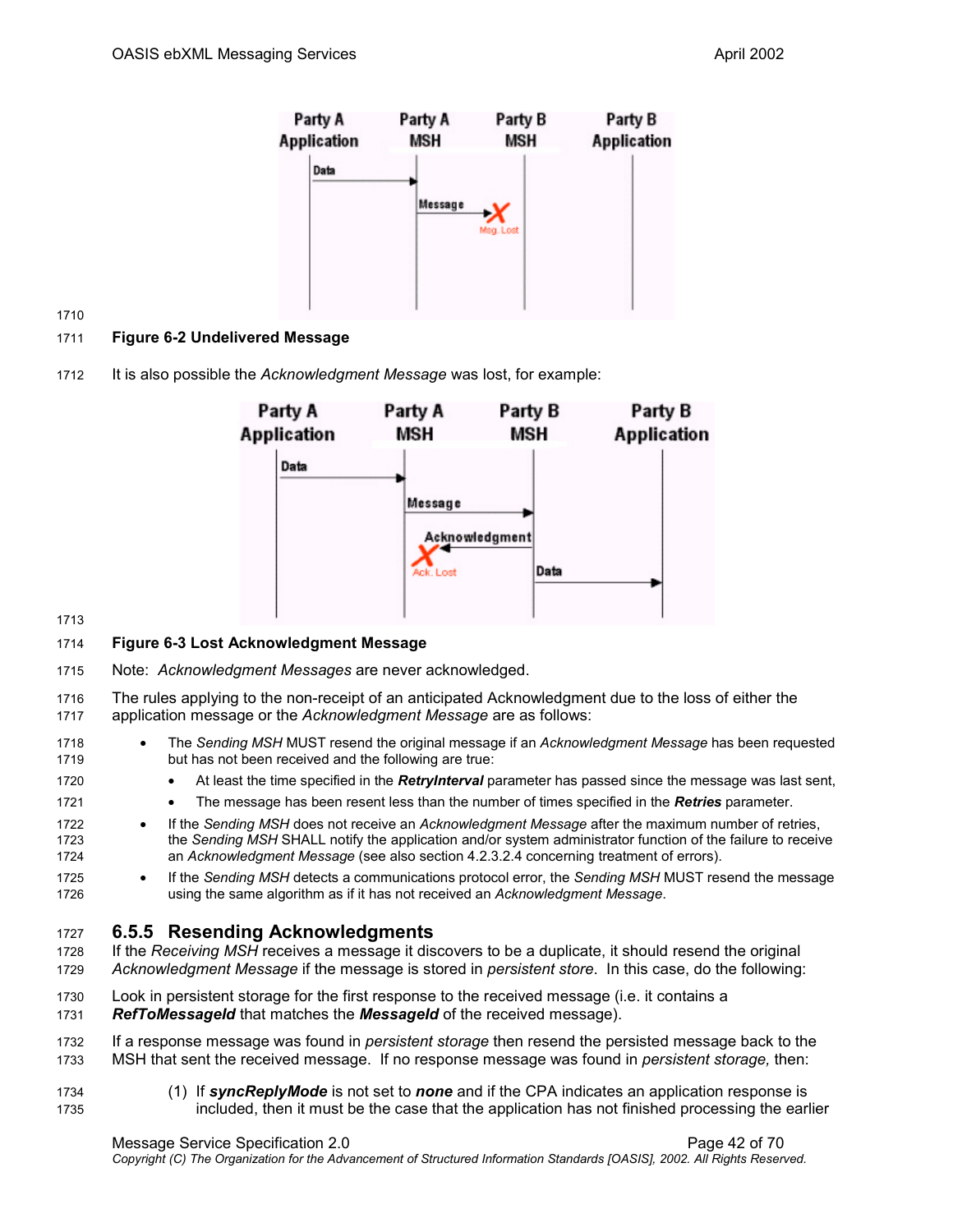- <span id="page-42-0"></span>1736 copy of the same message. Therefore, wait for the response from the application and then 1737 return that response synchronously over the same connection that was used for the 1738 retransmission.
- 1739 (2) Otherwise, generate an *Acknowledgment Message*.

# <sup>1740</sup>**6.5.6 Duplicate Message Handling**

- 1741 In the context of this specification:
- 1742 an "identical message" a *message* containing the same ebXML SOAP *Header, Body* and ebXML Payload 1743 Container(s) as the earlier sent *message*.
- 1744 a "duplicate message*"* a *message* containing the same *MessageId* as a previously received message.
- 1745 the "first response message*"* the message with the earliest *Timestamp* in the *MessageData* element 1746 having the same *RefToMessageId* as the duplicate message.



1747

# 1748 **Figure 6-4 Resending Unacknowledged Messages**

- 1749 The diagram above shows the behavior to be followed by the *Sending* and *Receiving MSH* for messages 1750 sent with an *AckRequested* element and a *DuplicateElimination* element. Specifically:
- 1751 1) The sender of the *message* (e.g. Party A MSH) MUST resend the "identical message*"* if no 1752 *Acknowledgment Message* is received.
- 1753 2) When the recipient (Party B MSH) of the *message* receives a "duplicate message", it MUST resend to 1754 the sender (Party A MSH) an *Acknowledgment Message* identical to the *first response message* sent 1755 to the sender Party A MSH).
- 1756 3) The recipient of the *message* (Party B MSH) MUST NOT forward the message a second time to the 1757 application/process.

# <sup>1758</sup>**6.5.7 Failed Message Delivery**

- 1759 If a message sent with an *AckRequested* element cannot be delivered, the MSH or process handling the 1760 message (as in the case of a routing intermediary) SHALL send a delivery failure notification to the *From*  1761 *Party.* The delivery failure notification message is an *Error Message* with *errorCode* of *DeliveryFailure* 1762 and a *severity* of:
- 1763 *Error* if the party who detected the problem could not transmit the message (e.g. the communications 1764 transport was not available)
- 1765 *Warning* if the message was transmitted, but an *Acknowledgment Message* was not received. This means 1766 the message probably was not delivered.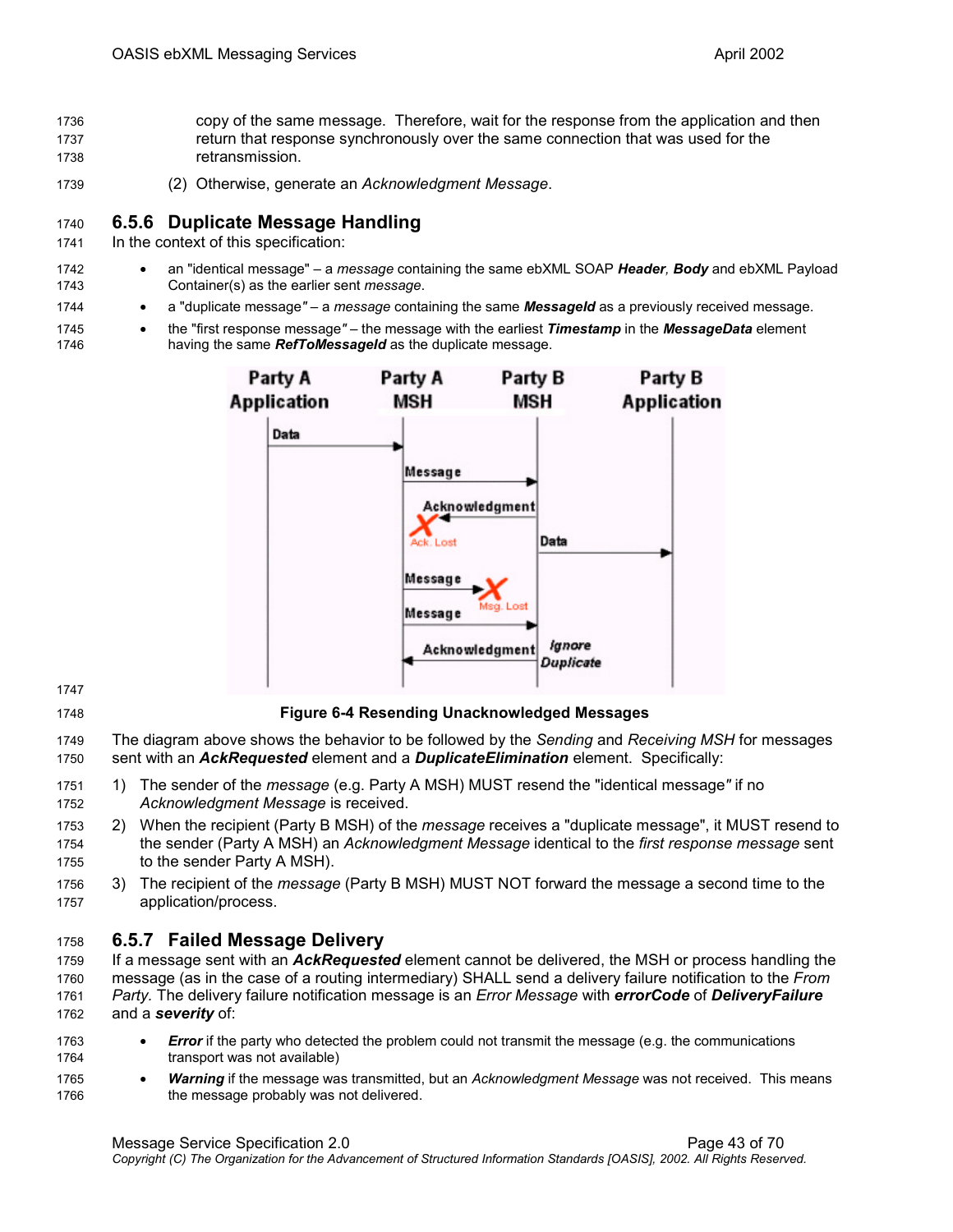<span id="page-43-0"></span>1767 It is possible an error message with an *Error* element having an *errorCode* set to *DeliveryFailure*

1768 cannot be delivered successfully for some reason. If this occurs, then the *From Party*, the ultimate 1769 destination for the *Error Message*, MUST be informed of the problem by other means. How this is done is

1770 outside the scope of this specification

1771 Note: If the *From Party MSH* receives an *Acknowledgment Message* from the *To Party MSH*, it should ignore all 1772 other *DeliveryFailure* or *Acknowledgment Messages*.

# <sup>1773</sup>**6.6 Reliable Messaging Combinations**

|                | Duplicate-<br>Elimination <sup>§</sup> | AckRequested<br><b>ToPartyMSH</b> | AckRequested<br><b>NextMSH</b> | Comment                                                                                                                                                                                          |
|----------------|----------------------------------------|-----------------------------------|--------------------------------|--------------------------------------------------------------------------------------------------------------------------------------------------------------------------------------------------|
| 1              | Υ                                      | Y                                 | Y                              | Once-And-Only-Once Reliable Messaging at the End-To-End and At-<br>Least-Once to the Intermediate. Intermediate and To Party can issue<br>Delivery Failure Notifications if they cannot deliver. |
| $\mathfrak{p}$ | Υ                                      | Y                                 | N                              | <b>Once-And-Only-Once Reliable Message at the</b><br>End-To-End level only based upon end-to-end retransmission                                                                                  |
| 3              | Υ                                      | N                                 | Y                              | At-Least-Once Reliable Messaging at the Intermediate Level -<br>Once-And-Only-Once end-to-end if all Intermediates are Reliable.<br>No End-to-End notification.                                  |
| 4              | Υ                                      | N                                 | N                              | At-Most-Once Duplicate Elimination only at the To Party<br>No retries at the Intermediate or the End.                                                                                            |
| 5              | N                                      | Υ                                 | Y                              | At-Least-Once Reliable Messaging with<br>duplicates possible at the Intermediate and the To Party.                                                                                               |
| 6              | N                                      | Y                                 | N                              | At-Least-Once Reliable Messaging<br>duplicates possible at the Intermediate and the To Party.                                                                                                    |
| 7              | N                                      | N                                 | Y                              | At-Least-Once Reliable Messaging<br>to the Intermediate and at the End.<br>No End-to-End notification.                                                                                           |
| 8              | N                                      | N                                 | N                              | <b>Best Effort</b>                                                                                                                                                                               |

*§* 1774 *Duplicate Elimination is only performed at the To Party MSH,* not at the Intermediate Level*.*

# <sup>1775</sup>**7 Message Status Service**

1776 The Message Status Request Service consists of the following:

- 1777 A Message Status Request message containing details regarding a message previously sent is sent to a 1778 Message Service Handler (MSH)
- 1779 The Message Service Handler receiving the request responds with a Message Status Response message.
- 1780 A Message Service Handler SHOULD respond to Message Status Requests for messages that have
- 1781 been sent reliably and the *MessageId* in the *RefToMessageId* is present in *persistent storage* (see 1782 section [6.1\)](#page-34-0).
- 1783 A Message Service Handler MAY respond to Message Status Requests for messages that have not been 1784 sent reliably.
- 1785 A Message Service SHOULD NOT use the Message Status Request Service to implement Reliable 1786 Messaging.
- 1787 If a *Receiving MSH* does not support the service requested, it SHOULD return an *Error Message* with an
- 1788 *errorCode* of *NotSupported* and a *highestSeverity* attribute set to *Error*.Each service is described 1789 below.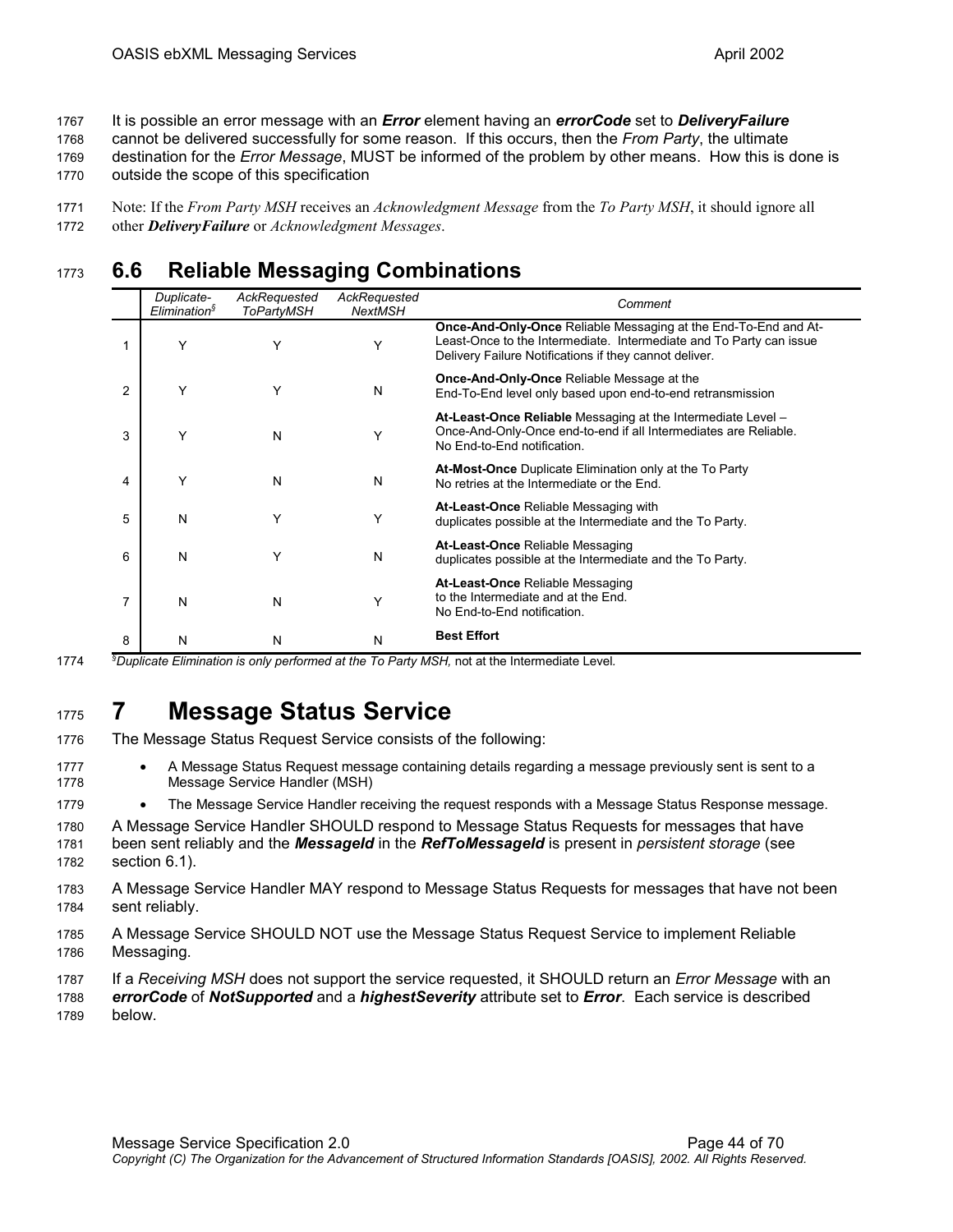# <span id="page-44-0"></span><sup>1790</sup>**7.1 Message Status Messages**

## <sup>1791</sup>**7.1.1 Message Status Request Message**

1792 A Message Status Request message consists of an *ebXML Message* with no ebXML Payload Container 1793 and the following:

- 1794 a *MessageHeader* element containing: 1795 • a *From* element identifying the *Party* that created the Message Status Request message 1796 • a *To* element identifying a *Party* who should receive the message. 1797 • a *Service* element that contains: *urn:oasis:names:tc:ebxml-msg:service*  1798 • an *Action* element that contains *StatusRequest* 1799 • a *MessageData* element 1800 • a *StatusRequest* element containing: 1801 • a *RefToMessageId* element in *StatusRequest* element containing the *MessageId* of the message 1802 whose status is being queried. 1803 • an [XMLDSIG] *Signature* element (see section [4.1](#page-23-0) for more details)
- 1804 The message is then sent to the *To Party*.

## <sup>1805</sup>**7.1.2 Message Status Response Message**

1806 Once the *To Party* receives the Message Status Request message, they SHOULD generate a Message 1807 Status Response message with no ebXML Payload Container consisting of the following:

- 1808 a *MessageHeader* element containing: 1809 **a** *From* element that identifies the sender of the Message Status Response message 1810 **a** *To* element set to the value of the *From* element in the Message Status Request message 1811 a *Service* element that contains *urn:oasis:names:tc:ebxml-msg:service*  1812 an *Action* element that contains *StatusResponse* 1813 **a** *MessageData* element containing: 1814 • a *RefToMessageId* that identifies the Message Status Request message. 1815 • *StatusResponse* element (see section [7.2.3\)](#page-45-0) 1816 • an [XMLDSIG] *Signature* element (see section [4.1](#page-23-0) for more details)
- 1817 The message is then sent to the *To Party*.

## <sup>1818</sup>**7.1.3 Security Considerations**

1819 Parties who receive a Message Status Request message SHOULD always respond to the message.

1820 However, they MAY ignore the message instead of responding with *messageStatus* set to

1821 *UnAuthorized* if they consider the sender of the message to be unauthorized. The decision process 1822 resulting in this course of action is implementation dependent.

# <sup>1823</sup>**7.2 StatusRequest Element**

- 1824 The OPTIONAL *StatusRequest* element is an immediate child of a SOAP *Body* and is used to identify 1825 an earlier message whose status is being requested (see section [7.3.5\)](#page-46-0).
- 1826 The *StatusRequest* element consists of the following:
- 1827 an *id* attribute (see section [2.3.7 f](#page-16-0)or details)
- 1828 a *version* attribute (see section [2.3.8 f](#page-16-0)or details)
- 1829 a *RefToMessageId* element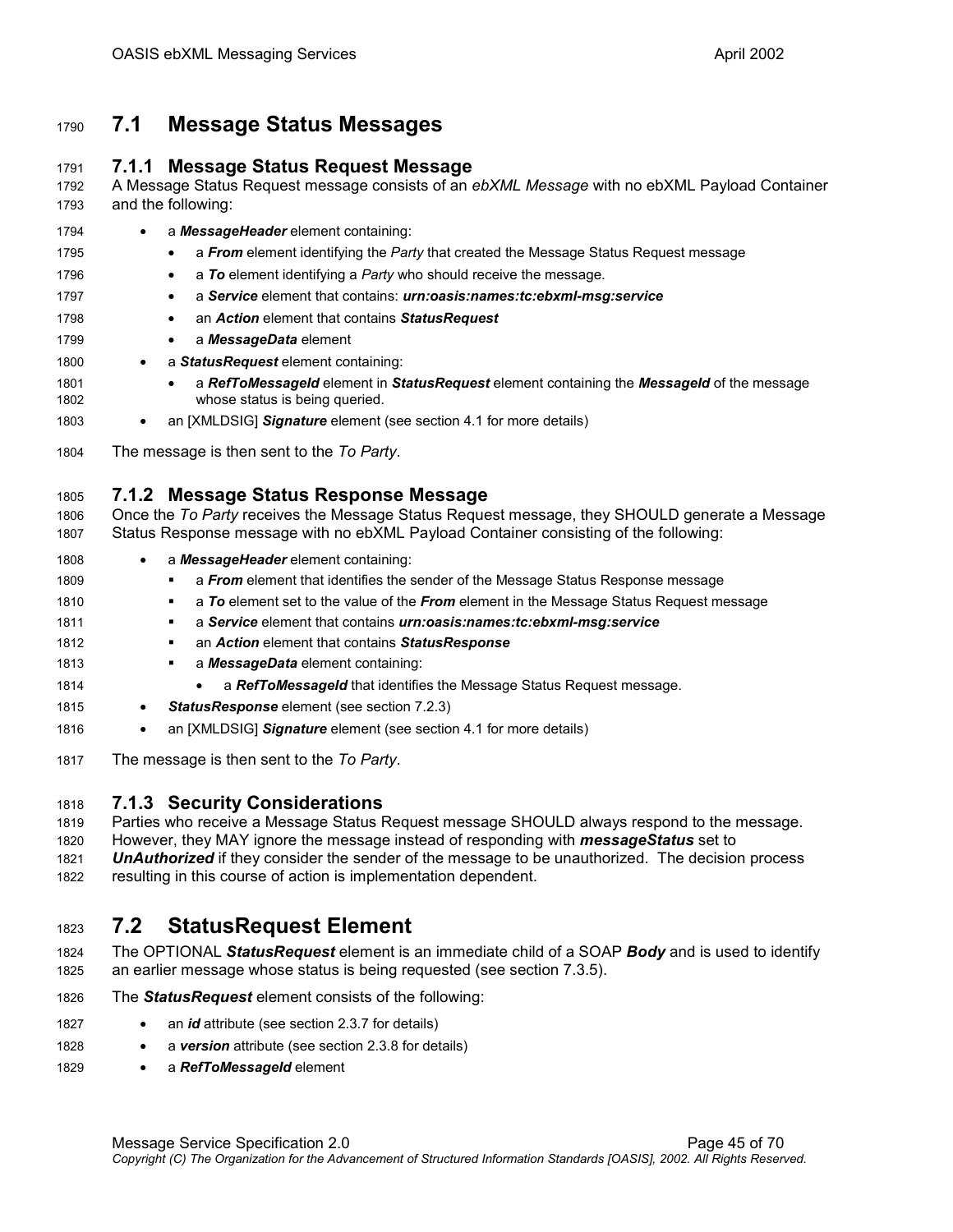### <span id="page-45-0"></span><sup>1830</sup>**7.2.1 RefToMessageId Element**

1831 A REQUIRED *RefToMessageId* element contains the *MessageId* of the message whose status is being 1832 requested.

### <sup>1833</sup>**7.2.2 StatusRequest Sample**

1834 An example of the *StatusRequest* element is given below:

```
1835 <eb:StatusRequest eb:version="2.0" > 
1836 <eb:RefToMessageId>323210:e52151ec74:-7ffc@xtacy</eb:RefToMessageId><br>1837 - </eb:StatusRequest>
            1837 </eb:StatusRequest>
```
- <sup>1838</sup>**7.2.3 StatusRequest Element Interaction**
- 1839 A *StatusRequest* element MUST NOT be present with the following elements:
- 1840 a *Manifest* element
- 1841 a *StatusResponse* element
- 1842 an *ErrorList* element

# <sup>1843</sup>**7.3 StatusResponse Element**

- 1844 The OPTIONAL *StatusResponse* element is an immediate child of a SOAP *Body* and is used by one 1845 MSH to describe the status of processing of a message.
- 1846 The *StatusResponse* element consists of the following elements and attributes:
- 1847 an *id* attribute (see section [2.3.7 f](#page-16-0)or details)
- 1848 a *version* attribute (see section [2.3.8 f](#page-16-0)or details)
- 1849 a *RefToMessageId* element
- 1850 a *Timestamp* element
- 1851 a *messageStatus* attribute

## <sup>1852</sup>**7.3.1 RefToMessageId Element**

1853 A REQUIRED *RefToMessageId* element contains the *MessageId* of the message whose status is being 1854 reported. *RefToMessageId* element child of the *MessageData* element of a message containing a 1855 *StatusResponse* element SHALL have the *MessageId* of the message containing the *StatusRequest* 1856 element to which the *StatusResponse* element applies. The *RefToMessageId* child element of the 1857 *StatusRequest* or *StatusResponse* element SHALL contain the *MessageId* of the message whose 1858 status is being queried.

### <sup>1859</sup>**7.3.2 Timestamp Element**

1860 The *Timestamp* element contains the time the message, whose status is being reported, was received 1861 (section [3.1.6.2.](#page-20-0)). This MUST be omitted if the message, whose status is being reported, is 1862 *NotRecognized* or the request was *UnAuthorized.*

### <sup>1863</sup>**7.3.3 messageStatus attribute**

- 1864 The REQUIRED *messageStatus* attribute identifies the status of the message identified by the 1865 *RefToMessageId* element. It SHALL be set to one of the following values:
- 1866 *UnAuthorized*  the Message Status Request is not authorized or accepted
- 1867 *NotRecognized*  the message identified by the *RefToMessageId* element in the *StatusResponse*  1868 element is not recognized
- 1869 *Received*  the message identified by the *RefToMessageId* element in the *StatusResponse* element has 1870 been received by the MSH
- 1871 *Processed*  the message identified by the *RefToMessageId* element in the *StatusResponse* element has 1872 been processed by the MSH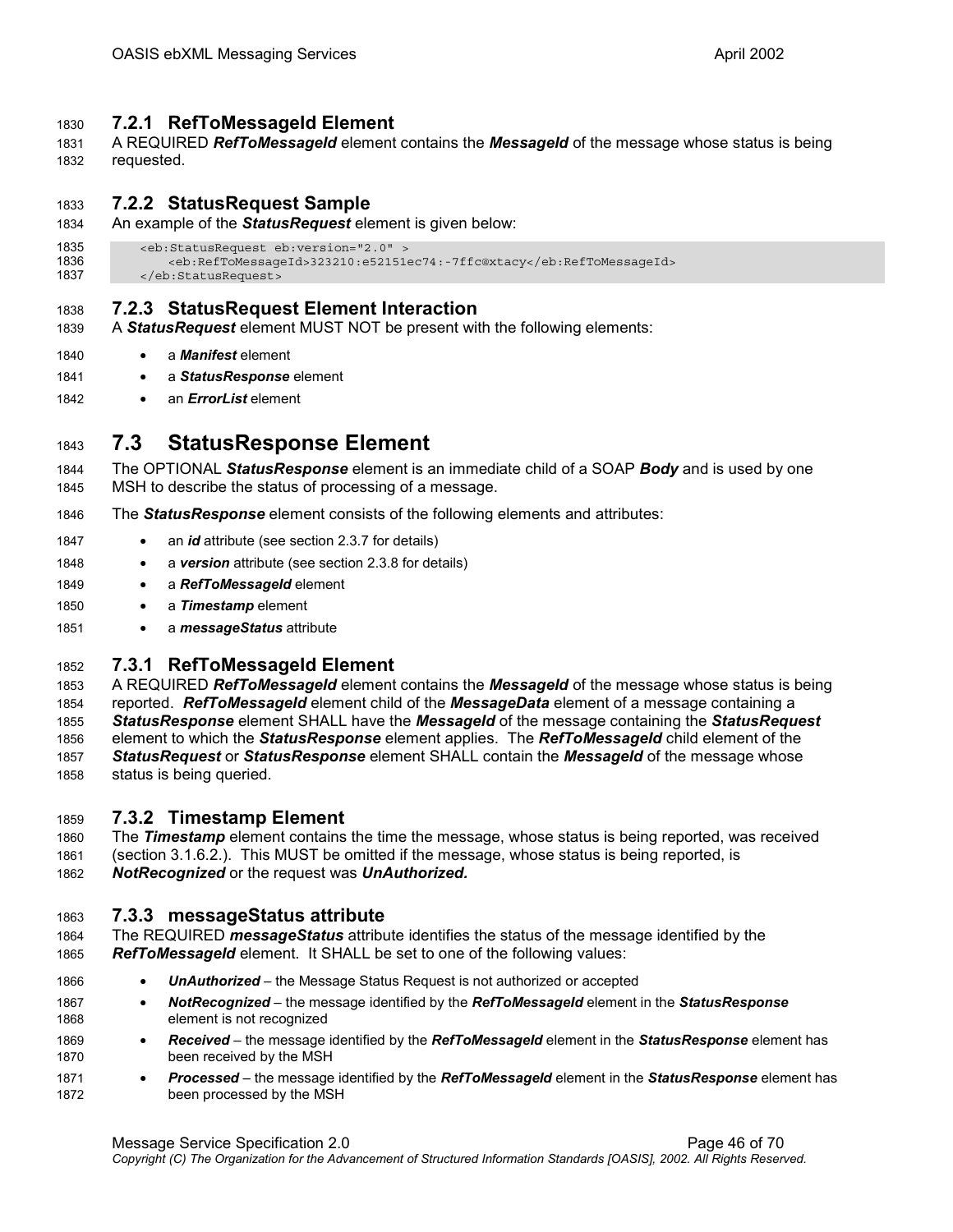- <span id="page-46-0"></span>• *Forwarded* – the message identified by the *RefToMessageId* element in the *StatusResponse* element has 1874 been forwarded by the MSH to another MSH
- Note: if a Message Status Request is sent after the elapsed time indicated by *PersistDuration* has passed since the message being queried was sent, the Message Status Response may indicate the *MessageId* was *NotRecognized* –
- 1877 the *MessageId* is no longer in persistent storage.

## **7.3.4 StatusResponse Sample**

1879 An example of the *StatusResponse* element is given below:

```
1880 <eb:StatusResponse eb:version="2.0" eb:messageStatus="Received"> 
1881 <eb:RefToMessageId>323210:e52151ec74:-7ffc@xtacy</eb:RefToMessageId> 
            1882 <eb:Timestamp>2001-03-09T12:22:30</eb:Timestamp> 
1883 </eb:StatusResponse>
```
## **7.3.5 StatusResponse Element Interaction**

- 1885 This element MUST NOT be present with the following elements:
- a *Manifest* element
- a *StatusRequest* element
- an *ErrorList* element with a *highestSeverity* attribute set to *Error*

# **8 Message Service Handler Ping Service**

- 1890 The OPTIONAL Message Service Handler Ping Service enables one MSH to determine if another MSH is 1891 operating. It consists of:
- one MSH sending a Message Service Handler Ping message to a MSH, and
- another MSH, receiving the Ping, responding with a Message Service Handler Pong message.

1894 If a *Receiving MSH* does not support the service requested, it SHOULD return an *Error Message* with an *errorCode* of *NotSupported* and a *highestSeverity* attribute set to *Error*.

# **8.1 Message Service Handler Ping Message**

1897 A Message Service Handler Ping (MSH Ping) message consists of an *ebXML Message* containing no 1898 ebXML Payload Container and the following:

• a *MessageHeader* element containing the following: • a *From* element identifying the *Party* creating the MSH Ping message • a *To* element identifying the *Party* being sent the MSH Ping message • a *CPAId* element • a *ConversationId* element • a *Service* element containing: *urn:oasis:names:tc:ebxml-msg:service*  • an *Action* element containing *Ping* • a *MessageData* element 1907 • an [XMLDSIG] **Signature** element (see section [4.1](#page-23-0) for details). 1908 The message is then sent to the *To Party*. 1909 An example Ping: . . .*Transport Headers*  SOAPAction: "ebXML"

```
1912 Content-type: multipart/related; boundary="ebXMLBoundary" 
1913 
1914 --ebXMLBoundary 
1915 Content-Type: text/xml 
1916
```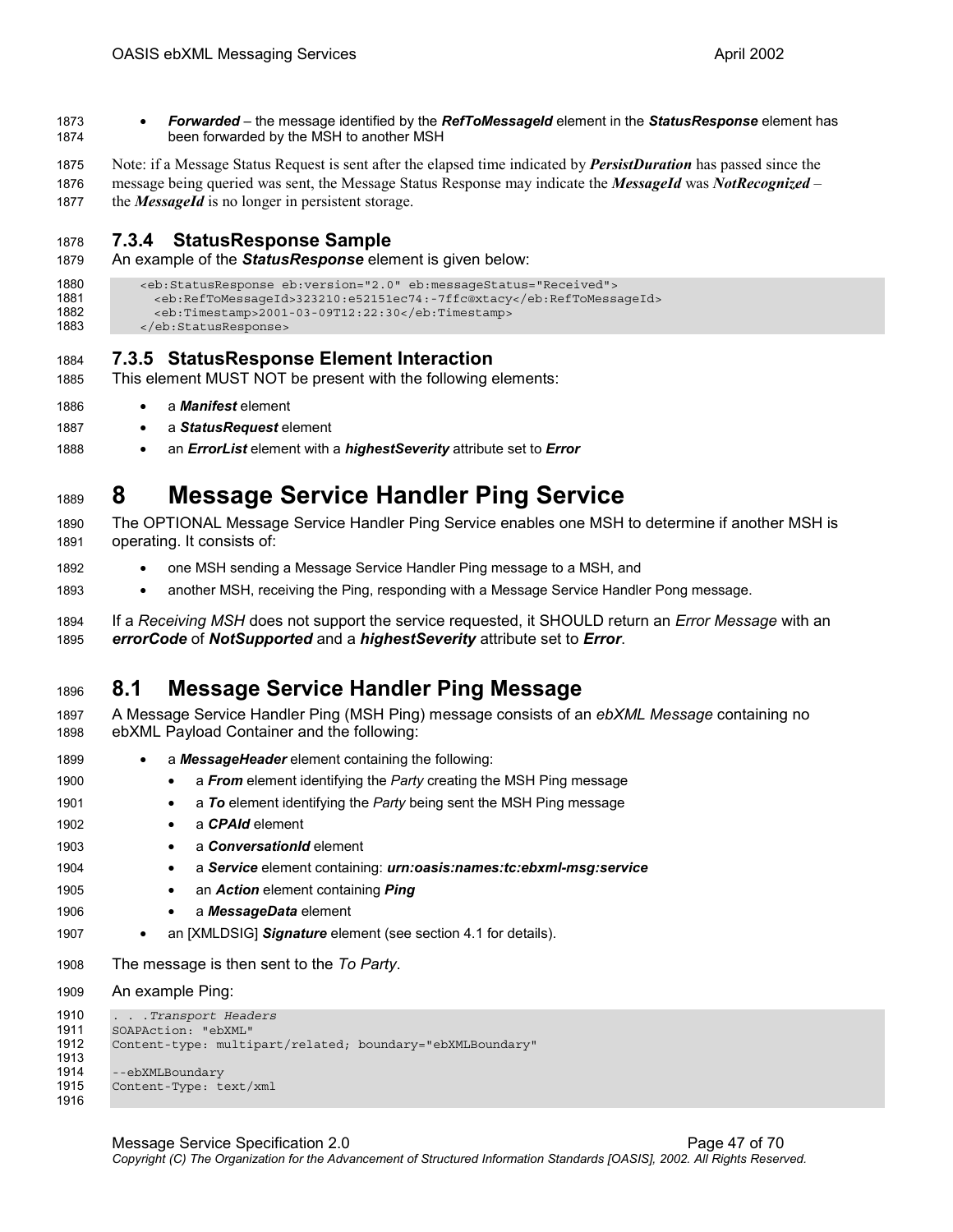```
1917 <?xml version="1.0" encoding="UTF-8"?> 
        1918 <SOAP:Envelope xmlns:xsi="http://www.w3.org/2001/XMLSchema-instance" 
1919 xmlns:SOAP="http://schemas.xmlsoap.org/soap/envelope/" 
            1920 xsi:schemaLocation="http://schemas.xmlsoap.org/soap/envelope/ 
1921 http://www.oasis-open.org/committees/ebxml-msg/schema/envelope.xsd"> 
1922 <SOAP:Header xmlns:eb="http://www.oasis-open.org/committees/ebxml-msg/schema/msg-header-2_0.xsd" 
1923 xsi:schemaLocation="http://www.oasis-open.org/committees/ebxml-msg/schema/msg-header-2_0.xsd 
1924 http://www.oasis-open.org/committees/ebxml-msg/schema/msg-header-2_0.xsd"> 
1925 <eb:MessageHeader version="2.0" SOAP:mustUnderstand="1" 
1926 xmlns=eb:"http://www.oasis-open.org/committees/ebxml-msg/schema/msg-header-2_0.xsd"<br>1927 xsi:schemaLocation="http://www.oasis-open.org/committees/ebxml-msg/schema/msg-heade
               1927 xsi:schemaLocation="http://www.oasis-open.org/committees/ebxml-msg/schema/msg-header-2_0.xsd 
1928 http://www.oasis-open.org/committees/ebxml-msg/schema/msg-header-2_0.xsd"> 
1929 <eb:From> <eb:PartyId>urn:duns:123456789</eb:PartyId> </eb:From> 
1930 \leftarrow eb:To> \leftarrow eb:PartyId>urn:duns:912345678</eb:PartyId> </eb:To><br>1931 \leftarrow eb:CPAId>20001209-133003-28572</eb:CPAId>
1931 <eb:CPAId>20001209-133003-28572</eb:CPAId><br>1932 <eb:ConversationId>20010215-111213-28572</
              \leqeb:ConversationId>20010215-111213-28572\leq/eb:ConversationId>
1933 <eb:Service>urn:oasis:names:tc:ebxml-msg:service</eb:Service> 
1934 <eb:Action>Ping</eb:Action>
1935 <eb:MessageData>
1936 <eb:MessageId>20010215-111212-28572@example.com</eb:MessageId> 
1937 <eb:Timestamp>2001-02-15T11:12:12</eb:Timestamp> 
1938 </eb:MessageData><br>1939 </eb:MessageHeader>
1939 </eb:MessageHeader><br>1940 </sOAP:Header>
1940 </SOAP:Header><br>1941 <SOAP:Body/>
       <SOAP:Body/>
1942 </SOAP:Envelope> 
1943 
1944 --ebXMLBoundary––
```
Note: The above example shows a Multipart/Related MIME structure with only one bodypart.

# **8.2 Message Service Handler Pong Message**

1947 Once the *To Party* receives the MSH Ping message, they MAY generate a Message Service Handler 1948 Pong (MSH Pong) message consisting of an ebXML Message containing no ebXML Payload Container 1949 and the following:

| 1950         | a MessageHeader element containing the following:                                                                                                   |
|--------------|-----------------------------------------------------------------------------------------------------------------------------------------------------|
| 1951         | a From element identifying the creator of the MSH Pong message<br>$\bullet$                                                                         |
| 1952         | a To element identifying a Party that generated the MSH Ping message<br>$\bullet$                                                                   |
| 1953         | a CPAId element<br>$\bullet$                                                                                                                        |
| 1954         | a ConversationId element<br>$\bullet$                                                                                                               |
| 1955         | a Service element containing the value: urn:oasis:names:tc:ebxml-msg:service<br>$\bullet$                                                           |
| 1956         | an Action element containing the value Pong<br>$\bullet$                                                                                            |
| 1957         | a MessageData element containing:<br>$\bullet$                                                                                                      |
| 1958         | a RefToMessageId identifying the MSH Ping message.                                                                                                  |
| 1959         | an [XMLDSIG] Signature element (see section 4.1.1 for details).                                                                                     |
| 1960         | An example Pong:                                                                                                                                    |
| 1961         | .Transport Headers                                                                                                                                  |
| 1962<br>1963 | SOAPAction: "ebXML"<br>Content-Type: text/xml                                                                                                       |
| 1964         |                                                                                                                                                     |
| 1965         | xml version="1.0" encoding="UTF-8"?                                                                                                                 |
| 1966         | <soap:envelope <="" td="" xmlns:xsi="http://www.w3.org/2001/XMLSchema-instance"></soap:envelope>                                                    |
| 1967         | xmlns:SOAP="http://schemas.xmlsoap.org/soap/envelope/"                                                                                              |
| 1968<br>1969 | xsi:schemaLocation="http://schemas.xmlsoap.org/soap/envelope/<br>http://www.oasis-open.org/committees/ebxml-msq/schema/envelope.xsd">               |
| 1970         | <soap:header <="" td="" xmlns:eb="http://www.oasis-open.org/committees/ebxml-msg/schema/msg-header-2 0.xsd"></soap:header>                          |
| 1971         | xsi:schemaLocation="http://www.oasis-open.org/committees/ebxml-msq/schema/msq-header-2 0.xsd                                                        |
| 1972         | http://www.oasis-open.org/committees/ebxml-msq/schema/msq-header-2 0.xsd">                                                                          |
| 1973<br>1974 | <eb:messaqeheader eb:version="2.0" soap:mustunderstand="1"><br/><eb:from> <eb:partyid>urn:duns:912345678</eb:partyid> </eb:from></eb:messaqeheader> |
| 1975         | <eb:partyid>urn:duns:123456789</eb:partyid><br>$<$ e $b$ : To $>$                                                                                   |
|              |                                                                                                                                                     |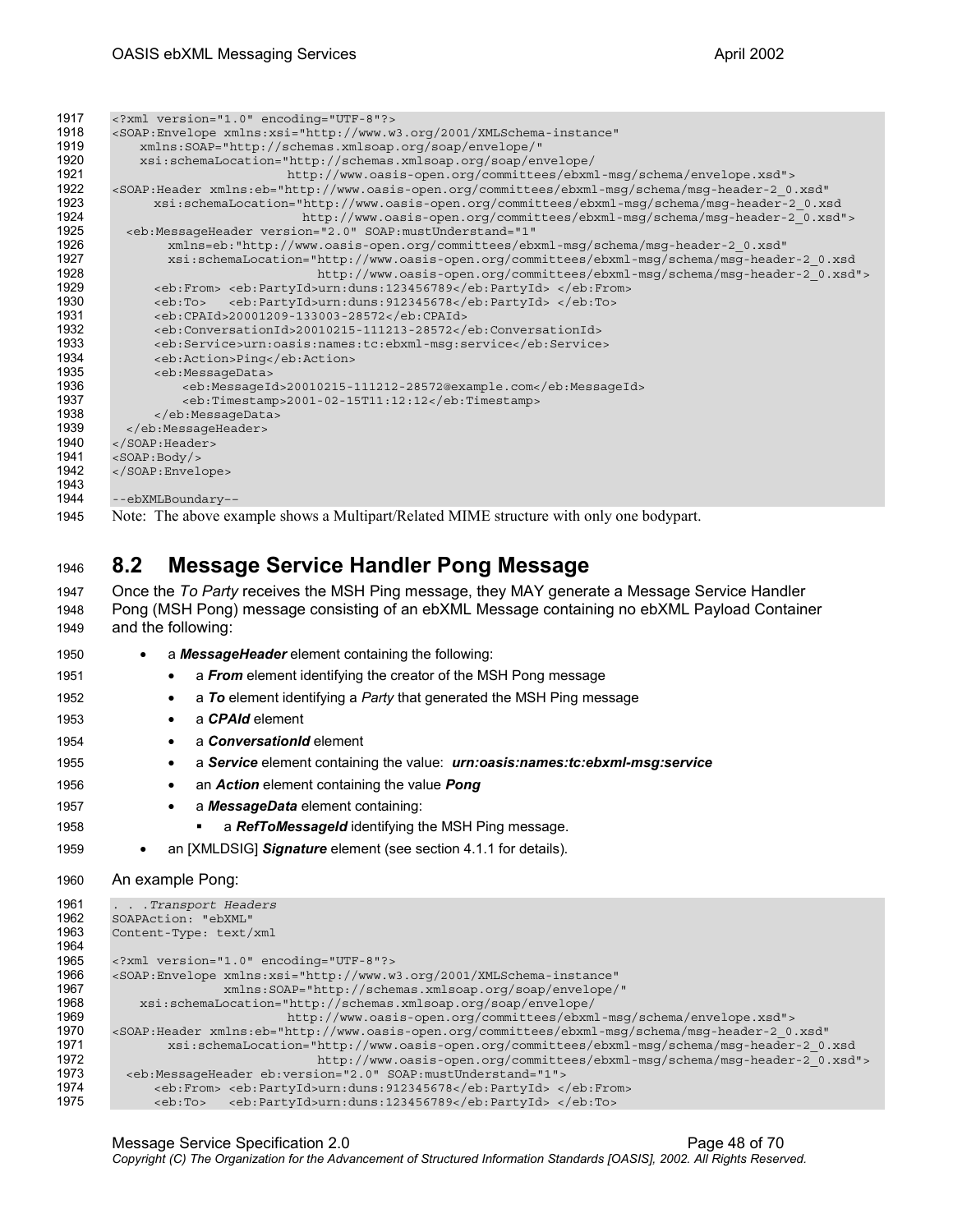<span id="page-48-0"></span>

| 1976 | <eb:cpaid>20001209-133003-28572</eb:cpaid>                               |
|------|--------------------------------------------------------------------------|
| 1977 | <eb:conversationid>20010215-111213-28572</eb:conversationid>             |
| 1978 | <eb:service>urn:oasis:names:tc:ebxml-msq:service</eb:service>            |
| 1979 | <eb:action>Pong</eb:action>                                              |
| 1980 | <eb:messagedata></eb:messagedata>                                        |
| 1981 | <eb:messaqeid>20010215-111213-395884@example2.com</eb:messaqeid>         |
| 1982 | <eb:timestamp>2001-02-15T11:12:13</eb:timestamp>                         |
| 1983 | <eb:reftomessaqeid>20010215-111212-28572@example.com</eb:reftomessaqeid> |
| 1984 |                                                                          |
| 1985 |                                                                          |
| 1986 | $<$ /SOAP:Header>                                                        |
| 1987 | $<$ SOAP: Body/>                                                         |
| 1988 |                                                                          |
|      |                                                                          |

1989 Note: This example shows a non-multipart MIME structure.

# <sup>1990</sup>**8.3 Security Considerations**

1991 Parties who receive a MSH Ping message SHOULD always respond to the message. However, there is 1992 a risk some parties might use the MSH Ping message to determine the existence of a Message Service 1993 Handler as part of a security attack on that MSH. Therefore, recipients of a MSH Ping MAY ignore the 1994 message if they consider that the sender of the message received is unauthorized or part of some attack. 1995 The decision process that results in this course of action is implementation dependent.

# <sup>1996</sup>**9 MessageOrder Module**

1997 The *MessageOrder* module allows messages to be presented to the *To Party* in a particular order. This 1998 is accomplished through the use of the *MessageOrder* element. Reliable Messaging MUST be used 1999 when a *MessageOrder* element is present.

2000 *MessageOrder* module MUST only be used in conjunction with the ebXML Reliable Messaging Module 2001 (section [6\)](#page-34-0) with a scheme of Once-And-Only-Once (sections [6.6\)](#page-43-0). If a sequence is sent and one 2002 message fails to arrive at the *To Party MSH*, all subsequent messages will also fail to be presented to the 2003 *To Party* Application (see *status* attribute section 9.1.1).

# <sup>2004</sup>**9.1 MessageOrder Element**

2005 The *MessageOrder* element is an OPTIONAL extension to the SOAP *Header* requesting the 2006 preservation of message order in this conversation.

- 2007 The *MessageOrder* element contains the following:
- 2008 a *id* attribute (see section [2.3.7\)](#page-16-0)
- 2009 a *version* attribute (see section [2.3.8 f](#page-16-0)or details)
- 2010 a SOAP *mustUnderstand* attribute with a value of "1" (see section [2.3.9 f](#page-17-0)or details)
- 2011 a *SequenceNumber* element
- 2012 When the *MessageOrder* element is present, *DuplicateElimination* MUST also be present and 2013 *SyncReply* MUST NOT be present.

## <sup>2014</sup>**9.1.1 SequenceNumber Element**

2015 The REQUIRED *SequenceNumber* element indicates the sequence a *Receiving MSH* MUST process 2016 messages. The *SequenceNumber* is unique within the *ConversationId* and MSH. The *From Party MSH* 2017 and the *To Party MSH* each set an independent *SequenceNumber* as the *Sending MSH* within the 2018 *ConversationId*. It is set to zero on the first message from that MSH within a conversation and then 2019 incremented by one for each subsequent message sent.

2020 A MSH that receives a message with a *SequenceNumber* element MUST NOT pass the message to an 2021 application until all the messages with a lower *SequenceNumber* have been passed to the application.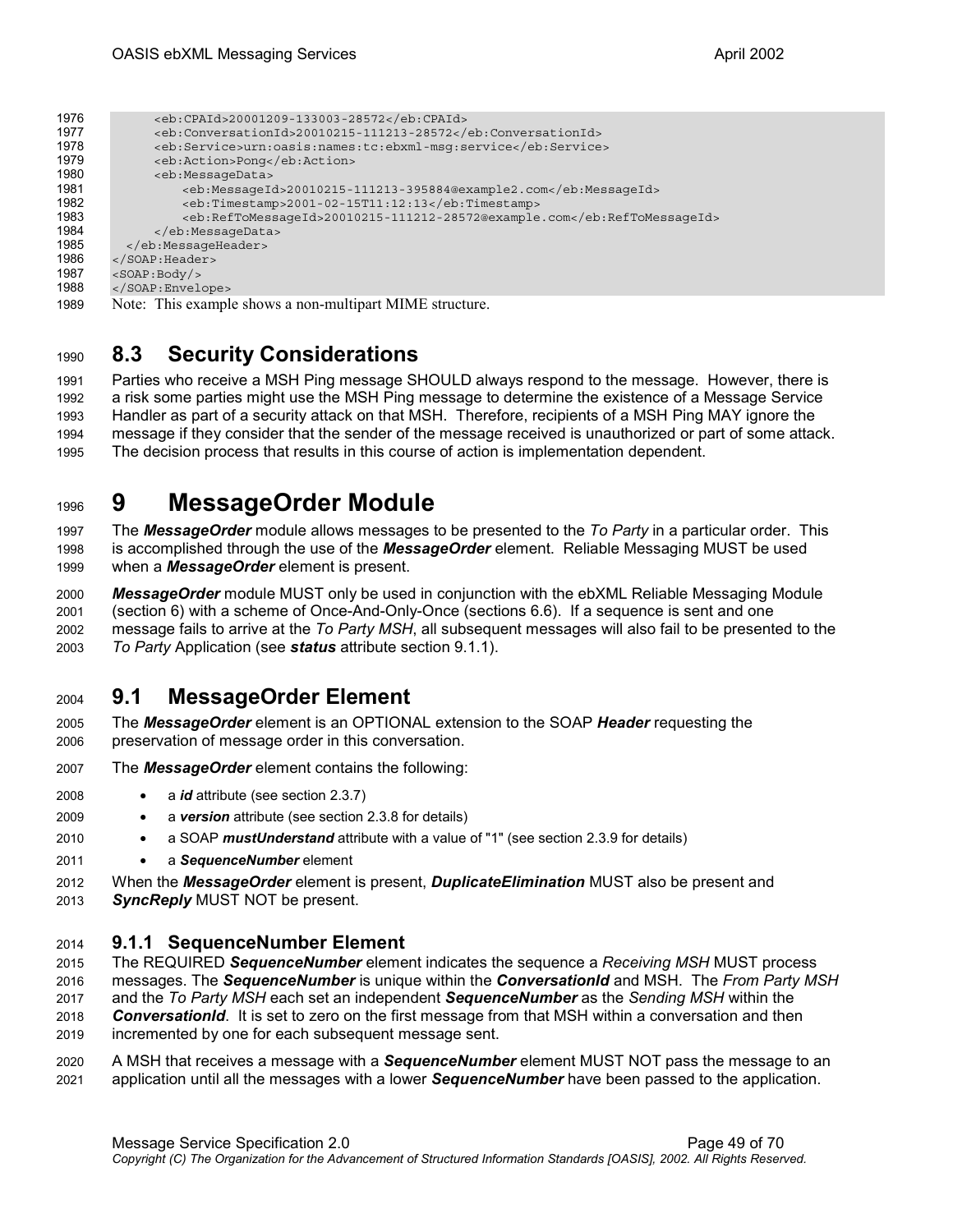<span id="page-49-0"></span>2022 If the implementation defined limit for saved out-of-sequence messages is reached, then the *Receiving*  2023 *MSH* MUST indicate a delivery failure to the *Sending MSH* with *errorCode* set to *DeliveryFailure* and 2024 *severity* set to *Error* (see section [4.1.5\)](#page-28-0).

2025 The *SequenceNumber* element is an integer value incremented by the *Sending MSH* (e.g. 0, 1, 2, 3, 4...) 2026 for each application-prepared message sent by that MSH within the *ConversationId*. The next value after 2027 99999999 in the increment is "0". The value of *SequenceNumber* consists of ASCII numerals in the 2028 range 0-99999999. In following cases, *SequenceNumber* takes the value "0":

- 2029 1. First message from the *Sending MSH* within the conversation
- 2030 2. First message after resetting *SequenceNumber* information by the *Sending MSH*
- 2031 3. First message after wraparound (next value after 99999999)
- 2032 The *SequenceNumber* element has a single attribute, *status*. This attribute is an enumeration, which 2033 SHALL have one of the following values:
- 2034 *Reset* the *SequenceNumber* is reset as shown in 1 or 2 above
- 2035 *Continue* the *SequenceNumber* continues sequentially (including 3 above)

2036 When the *SequenceNumber* is set to "0" because of 1 or 2 above, the *Sending MSH* MUST set the 2037 *status* attribute of the message to *Reset*. In all other cases, including 3 above, the *status* attribute 2038 MUST be set to *Continue*. The default value of the *status* attribute is *Continue*.

2039 A *Sending MSH* MUST wait before resetting the *SequenceNumber* of a conversation until it has received 2040 confirmation of all the messages previously sent for the conversation. Only when all the sent Messages 2041 are accounted for, can the *Sending MSH* reset the *SequenceNumber*.

## <sup>2042</sup>**9.1.2 MessageOrder Sample**

2043 An example of the *MessageOrder* element is given below:

```
2044 <eb:MessageOrder eb:version="2.0" SOAP:mustUnderstand="1"> 
2045 <eb:SequenceNumber>00000010</eb:SequenceNumber> 
2046 </eb:MessageOrder>
```
# <sup>2047</sup>**9.2 MessageOrder Element Interaction**

2048 For this version of the ebXML Messaging Specification, the *MessageOrder* element MUST NOT be 2049 present with the *SyncReply* element. If these two elements are received in the same message, the 2050 *Receiving MSH* SHOULD report an error (see section [4.1.5\)](#page-28-0) with *errorCode* set to *Inconsistent* and 2051 *severity* set to *Error*.

# <sup>2052</sup>**10 Multi-Hop Module**

2053 Multi-hop is the process of passing the message through one or more intermediary nodes or MSH's. An 2054 Intermediary is any node or MSH where the message is received, but is not the *Sending* or *Receiving* 2055 *MSH*. This node is called an Intermediary.

2056 Intermediaries may be for the purpose of Store-and-Forward or may be involved in some processing 2057 activity such as a trusted third-party timestamp service. For the purposes of this version of this 2058 specification, Intermediaries are considered only as Store-and-Forward entities.

2059 Intermediaries MAY be involved in removing and adding SOAP extension elements or modules targeted 2060 either to the *Next* SOAP node or the *NextMSH*. SOAP rules specify, the receiving node must remove 2061 any element or module targeted to the *Next* SOAP node. If the element or module needs to continue to 2062 appear on the SOAP message destined to the *Next* SOAP node, or in this specification the *NextMSH*, it 2063 must be reapplied. This deleting and adding of elements or modules poses potential difficulties for signed 2064 ebXML messages. Any Intermediary node or MSH MUST NOT change, format or in any way modify any 2065 element not targeted to the Intermediary. Any such change may invalidate the signature.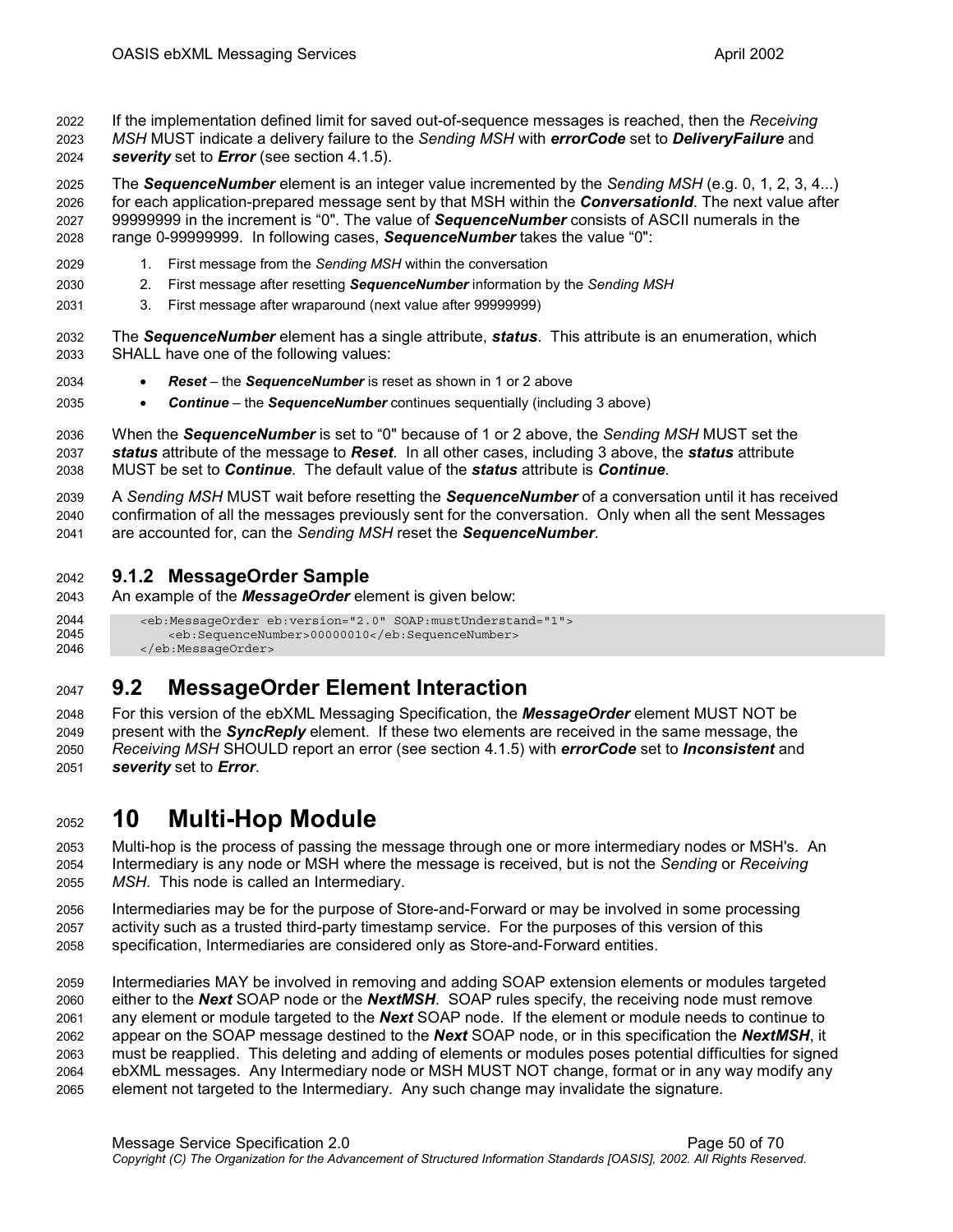# <span id="page-50-0"></span><sup>2066</sup>**10.1 Multi-hop Reliable Messaging**

2067 Multi-hop (hop-to-hop) Reliable Messaging is accomplished using the *AckRequested* element (section 2068 [6.3.1\)](#page-35-0) and an *Acknowledgment Message* containing an *Acknowledgment* element (section [6.3.1.4\)](#page-36-0) each 2069 with a SOAP *actor* of *Next MSH* (section [2.3.10\)](#page-17-0) between the *Sending MSH* and the *Receiving MSH*. 2070 This MAY be used in store-and-forward multi-hop situations.

2071 The use of the duplicate elimination is not required for Intermediate nodes. Since duplicate elimination by 2072 an intermediate MSH can interfere with End-to-End Reliable Messaging Retries, the intermediate MSH 2073 MUST know it is an intermediate and MUST NOT perform duplicate elimination tasks.

2074 At this time, the values of *Retry* and *RetryInterval* between Intermediate MSHs remains implementation 2075 specific. See section [6.4](#page-37-0) for more detail on Reliable Messaging.

## <sup>2076</sup>**10.1.1 AckRequested Sample**

2077 An example of the *AckRequested* element targeted at the *NextMSH* is given below:

2078 <eb:AckRequested SOAP:mustUnderstand="1" eb:version="2.0" eb:signed="false" 2079 SOAP:actor="urn:oasis:names:tc:ebxml-msg:actor:nextMSH"/>

2080 In the preceding example, an *Acknowledgment Message* is requested of the next ebXML MSH node (see 2081 section [2.3.10\)](#page-17-0) in the message. The *Acknowledgment* element generated MUST be targeted at the next 2082 ebXML MSH node along the reverse message path (the *Sending MSH*) using the SOAP *actor* with a 2083 value of *NextMSH* (section [2.3.10\)](#page-17-0).

2084 Any Intermediary receiving an *AckRequested* with SOAP *actor* of *NextMSH* MUST remove the 2085 *AckRequested* element before forwarding to the next MSH. Any Intermediary MAY insert a single 2086 *AckRequested* element into the SOAP *Header* with a SOAP *actor* of *NextMSH*. There SHALL NOT be 2087 two *AckRequested* elements targeted at the next MSH.

2088 When the *SyncReply* element is present, an *AckRequested* element with SOAP *actor* of *NextMSH* 2089 MUST NOT be present. If the *SyncReply* element is not present, the Intermediary MAY return the 2090 Intermediate *Acknowledgment Message* synchronously with a synchronous transport protocol. If these 2091 two elements are received in the same message, the *Receiving MSH* SHOULD report an error (see 2092 section [4.1.5\)](#page-28-0) with *errorCode* set to *Inconsistent* and *severity* set to *Error*.

# <sup>2093</sup>**10.1.2 Acknowledgment Sample**

2094 An example of the *Acknowledgment* element targeted at the *NextMSH* is given below:

```
2095 <eb:Acknowledgment SOAP:mustUnderstand="1" eb:version="2.0" 
2096 SOAP:actor="urn:oasis:names:tc:ebxml-msg:actor:nextMSH"> 
2097 <eb:Timestamp>2001-03-09T12:22:30</eb:Timestamp> 
2098 <eb:RefToMessageId>323210:e52151ec74:-7ffc@xtacy</eb:RefToMessageId> 
2099 <eb:From> <eb:PartyId>uri:www.example.com</eb:PartyId> </eb:From> 
2100 </eb:Acknowledgment>
```
## <sup>2101</sup>**10.1.3 Multi-Hop Acknowledgments**

2102 There MAY be two *AckRequested* elements on the same message. An *Acknowledgement* MUST be 2103 sent for each *AckRequested* using an identical SOAP *actor* attribute as the *AckRequested* element.

2104 If the *Receiving MSH* is the *To Party MSH*, then see section [6.5.2.](#page-39-0) If the *Receiving MSH* is the *To Party*  2105 *MSH* and there is an *AckRequested* element targeting the Next MSH (the *To Party MSH* is acting in both 2106 roles), then perform both procedures (this section and section [6.5.2\)](#page-39-0) for generating *Acknowledgment*  2107 *Messages*. This MAY require sending two *Acknowledgment* elements, possibly on the same message, 2108 one targeted for the *Next MSH* and one targeted for the *To Party MSH*.

2109 There MAY be multiple *Acknowledgements* elements, on the same message or on different messages, 2110 returning from either the Next MSH or from the *To Party MSH*. A MSH supporting Multi-hop MUST

- 2111 differentiate, based upon the *actor*, which *Acknowledgment* is being returned and act accordingly.
- 2112 If this is an *Acknowledgment Message* as defined in section [6](#page-34-0) then: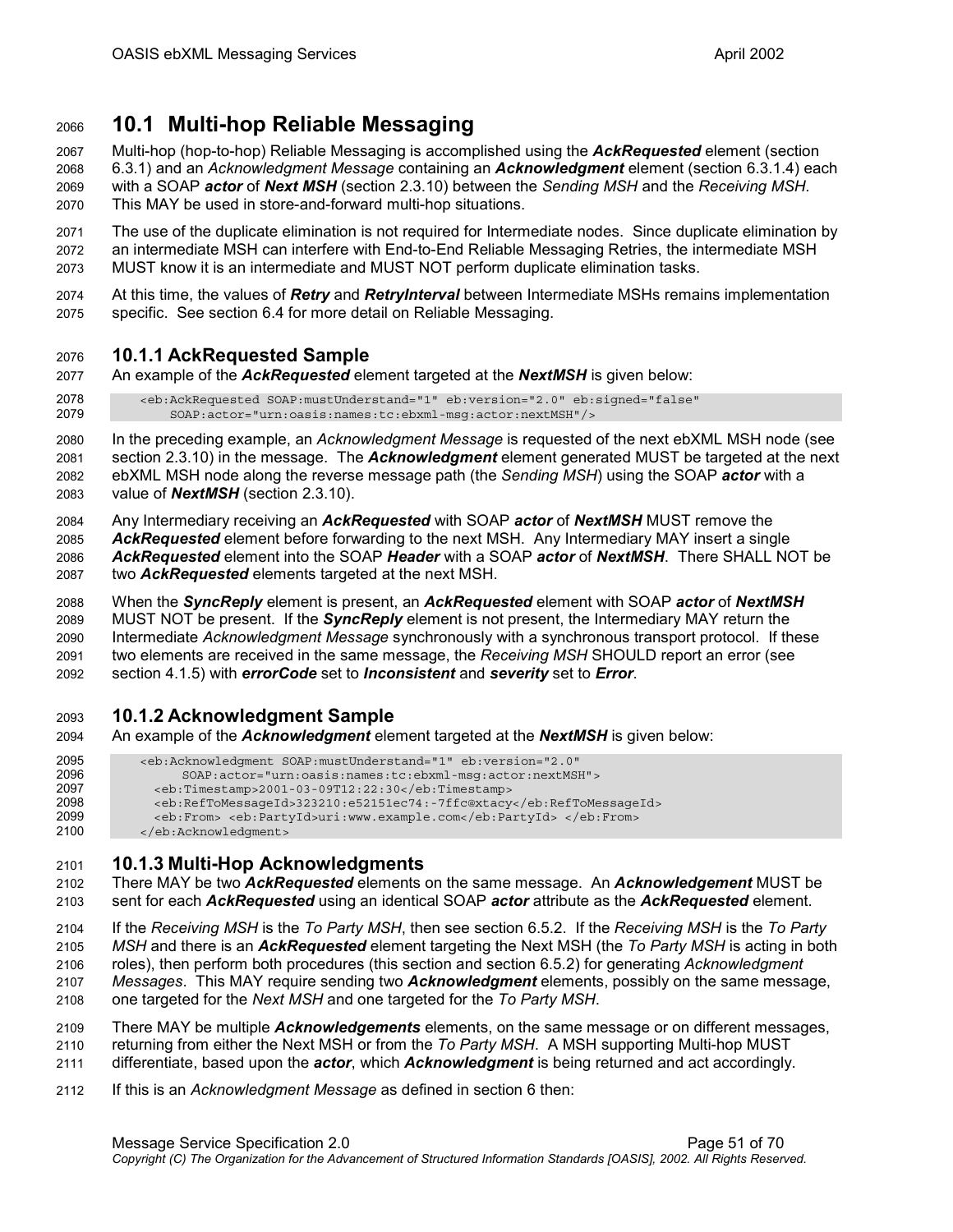- <span id="page-51-0"></span>2113 1 Look for a message in *persistent storage* with a *MessageId* the same as the value of 2114 *RefToMessageId* on the received Message.
- 2115 2 If a message is found in *persistent storage* then mark the persisted message as delivered.

2116 If an *AckRequested* element is present (not an *Acknowledgment Message*) then generate an 2117 *Acknowledgment Message* in response (this may be as part of another message). The *Receiving MSH* 2118 MUST NOT send an *Acknowledgment Message* until the message has been persisted or delivered to the 2119 *Next MSH*.

### <sup>2120</sup>**10.1.4 Signing Multi-Hop Acknowledgments**

2121 When a signed Intermediate *Acknowledgment Message* is requested (i.e. a signed *Acknowledgment* 2122 *Message* with a SOAP *actor* of *NextMSH*), it MUST be sent by itself and not bundled with any other 2123 message. The XML Signature [XMLDSIG] *Signature* element with *Transforms*, as described in section 2124 [4.1.3,](#page-24-0) will exclude this *Acknowledgment* element. To send a signed *Acknowledgment Message* with 2125 SOAP *actor* of *NextMSH*, create a message with no payloads, including a single *Acknowledgment* 2126 element (see section [6.3.2.6\)](#page-37-0), and a [XMLDSIG] *Signature* element with the following *Transforms*:

| 2127 | <transforms></transforms>                                                                 |
|------|-------------------------------------------------------------------------------------------|
| 2128 | <transform algorithm="http://www.w3.org/2000/09/xmldsig#enveloped-signature"></transform> |
| 2129 | <transform algorithm="http://www.w3.org/TR/2001/REC-xml-c14n-20010315"></transform>       |
| 2130 |                                                                                           |

### <sup>2131</sup>**10.1.5 Multi-Hop Security Considerations**

2132 SOAP messaging allows intermediaries to add or remove elements targeted to the intermediary node. 2133 This has potential conflicts with end-to-end signatures since the slightest change in any character of the 2134 SOAP *Envelope* or to a payload will invalidate the *ds:Signature* by changing the calculated digest. 2135 Intermediaries MUST NOT add or remove elements unless they contain a SOAP *actor* of *next* or 2136 *nextMSH*. Intermediaries MUST NOT disturb white space – line terminators (CR/LF), tabs, spaces, etc. – 2137 outside those elements being added or removed.

# <sup>2138</sup>**10.2 Message Ordering and Multi-Hop**

2139 Intermediary MSH nodes MUST NOT participate in Message Order processing as specified in section [9.](#page-48-0)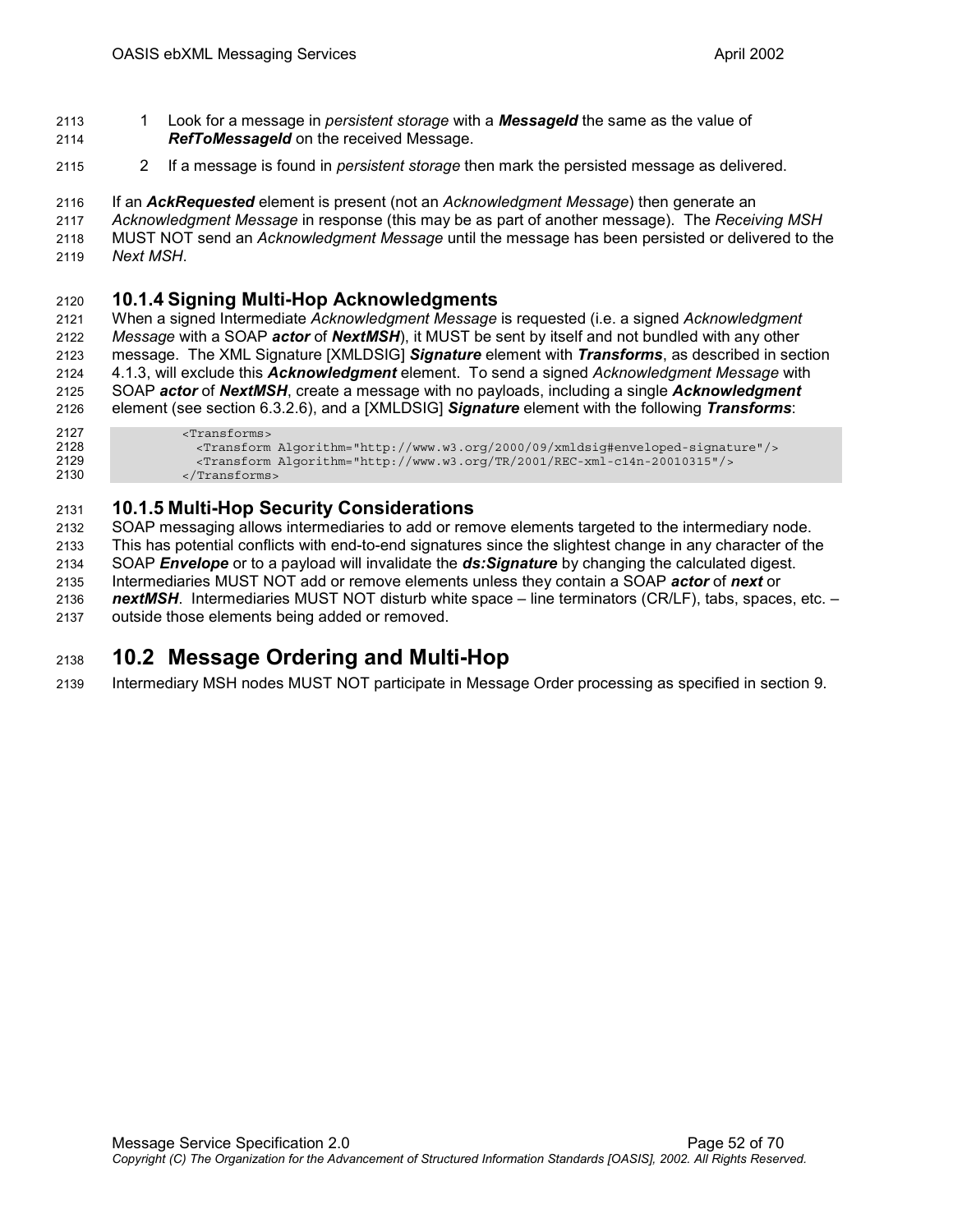# <span id="page-52-0"></span><sup>2140</sup>**Part III. Normative Appendices**

# <sup>2141</sup>**Appendix A The ebXML SOAP Extension Elements Schema**

2142 The OASIS ebXML Messaging Technical Committee has provided a version of the SOAP 1.1 envelope 2143 schema specified using the schema vocabulary that conforms to the W3C XML Schema 2144 Recommendation specification [XMLSchema].

- 2145 SOAP1.1- http://www.oasis-open.org/committees/ebxml-msg/schema/envelope.xsd
- 2146 It was necessary to craft a schema for the XLINK [XLINK] attribute vocabulary to conform to the W3C 2147 XML Schema Recommendation [XMLSchema]. This schema is referenced from the ebXML SOAP 2148 extension elements schema and is available from the following URL:
- 2149 Xlink http://www.oasis-open.org/committees/ebxml-msg/schema/xlink.xsd

```
2150 <?xml version="1.0" encoding="UTF-8"?> 
2151 <!-- Some parsers may require explicit declaration of xmlns:xml="http://www.w3.org/XML/1998/namespace". 
              In that case, a copy of this schema augmented with the above declaration should be cached and used
2153 for the purpose of schema validation on ebXML messages. --> 
2154 <schema targetNamespace="http://www.oasis-open.org/committees/ebxml-msg/schema/msg-header-2_0.xsd" 
2155 xmlns:tns="http://www.oasis-open.org/committees/ebxml-msg/schema/msg-header-2_0.xsd"<br>2156 xmlns:ds="http://www.w3.org/2000/09/xmldsig#"
          2156 xmlns:ds="http://www.w3.org/2000/09/xmldsig#" 
2157 xmlns:xlink="http://www.w3.org/1999/xlink" 
2158 xmlns:soap="http://schemas.xmlsoap.org/soap/envelope/"<br>2159 xmlns="http://www.w3.org/2001/XMLSchema"
          2159 xmlns="http://www.w3.org/2001/XMLSchema" 
2160 elementFormDefault="qualified"<br>2161 attributeFormDefault="qualifie
          2161 attributeFormDefault="qualified" 
2162 version="2.0"><br>2163 <import namesp
2163 <import namespace="http://www.w3.org/2000/09/xmldsig#"<br>2164 schemaLocation="http://www.w3.org/TR/xmldsig-core/xm
            2164 schemaLocation="http://www.w3.org/TR/xmldsig-core/xmldsig-core-schema.xsd"/> 
2165 <import namespace="http://www.w3.org/1999/xlink" 
2166 schemaLocation="http://www.oasis-open.org/committees/ebxml-msg/schema/xlink.xsd"/> 
2167 <import namespace="http://schemas.xmlsoap.org/soap/envelope/" 
2168 schemaLocation="http://www.oasis-open.org/committees/ebxml-msg/schema/envelope.xsd"/> 
2169 <import namespace="http://www.w3.org/XML/1998/namespace"<br>2170 schemaLocation="http://www.w3.org/2001/03/xml.xsd"/>
            schemaLocation="http://www.w3.org/2001/03/xml.xsd"/>
2171 <!-- MANIFEST, for use in soap:Body element --><br>2172 <element name="Manifest">
2172 <element name="Manifest"><br>2173 <complexType>
            <complexType>
2174 <sequence> 
2175 <element ref="tns:Reference" maxOccurs="unbounded"/> 
                 2176 <any namespace="##other" processContents="lax" minOccurs="0" maxOccurs="unbounded"/> 
2177 </sequence>
2178 <attributeGroup ref="tns:bodyExtension.grp"/> 
2179 </complexType> 
2180 </element>
2181 <element name="Reference"> 
2182 <complexType> 
2183 <sequence><br>2184 <element
                2184 <element ref="tns:Schema" minOccurs="0" maxOccurs="unbounded"/> 
2185 <element ref="tns:Description" minOccurs="0" maxOccurs="unbounded"/> 
2186 <any namespace="##other" processContents="lax" minOccurs="0" maxOccurs="unbounded"/><br>2187 </sequence>
               </sequence>
2188 <attribute ref="tns:id"/><br>2189 <attribute ref="xlink:type
              <attribute ref="xlink:type" fixed="simple"/>
2190 <attribute ref="xlink:href" use="required"/> 
2191 <attribute ref="xlink:role"/> 
2192 <anyAttribute namespace="##other" processContents="lax"/> 
2193 </complexType> 
2194 </element><br>2195 <element n
2195 <element name="Schema"><br>2196 <complexType>
            <complexType>
2197 - attribute name="location" type="anyURI" use="required"/><br>2198 - attribute name="version" type="tns:non-empty-string"/>
               <attribute name="version" type="tns:non-empty-string"/>
2199 </complexType>
```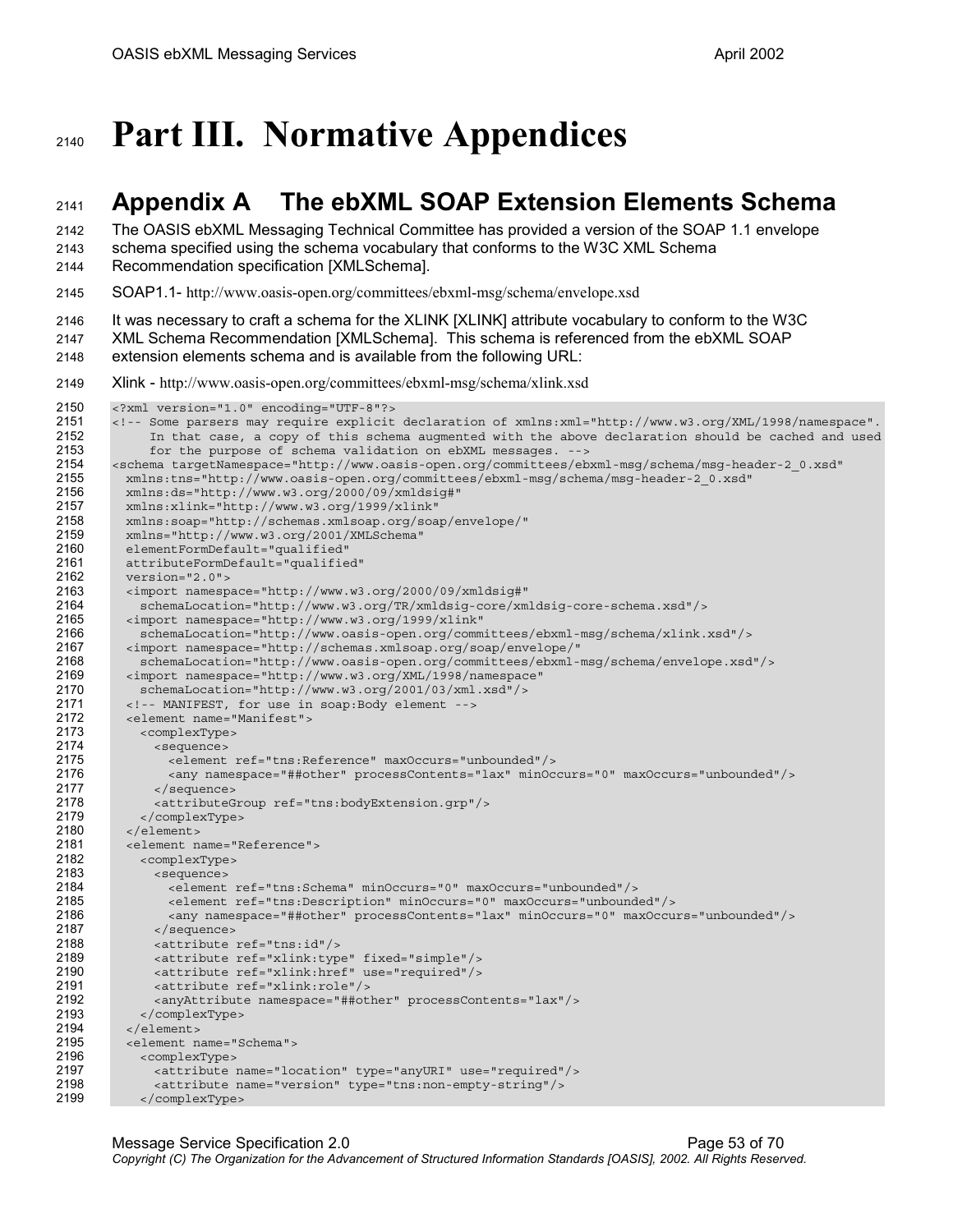```
2200 </element><br>2201 < element>
           2201 <!-- MESSAGEHEADER, for use in soap:Header element --> 
2202 <element name="MessageHeader"><br>2203 <complexType>
            2203 <complexType> 
2204 <sequence> 
2205 <element ref="tns:From"/> 
2206 <element ref="tns:To"/>
2207 <element ref="tns:CPAId"/><br>2208 <element ref="tns:Conversa
                 2208 <element ref="tns:ConversationId"/> 
2209 <element ref="tns:Service"/><br>2210 <element ref="tns:Action"/>
2210 <element ref="tns:Action"/><br>2211 <element ref="tns:MessaqeDa
2211 <element ref="tns:MessageData"/><br>2212 <element ref="tns:DuplicateElimi
2212 <element ref="tns:DuplicateElimination" minOccurs="0"/> 
2213 <element ref="tns:Description" minOccurs="0" maxOccurs="unbounded"/> 
2214 <any namespace="##other" processContents="lax" minOccurs="0" maxOccurs="unbounded"/><br>2215 </sequence>
               </sequence>
2216 <attributeGroup ref="tns:headerExtension.grp"/><br>2217 </complexType>
             </complexType>
2218 </element>
2219 <element name="CPAId" type="tns:non-empty-string"/> 
2220 <element name="ConversationId" type="tns:non-empty-string"/><br>2221 <element name="Service">
2221 <element name="Service"><br>2222 <complexType>
2222 <complexType><br>2223 > <simpleCont
2223 <simpleContent><br>2224 <simpleContent>
2224 <extension base="tns:non-empty-string"><br>2225 <attribute name="type" type="tns:non-
2225 <attribute name="type" type="tns:non-empty-string"/><br>2226 </extension>
2226 </extension><br>2227 </simpleConten
2227 </simpleContent><br>2228 </complexType>
            </complexType>
2229 </element>
2230 <element name="Action" type="tns:non-empty-string"/><br>2231 <element name="MessageData">
           <element name="MessageData">
2232 <complexType> 
2233 <sequence><br>2234 <sequence>
2234 <element ref="tns:MessageId"/><br>2235 <element ref="tns:Timestamp"/>
2235 <element ref="tns:Timestamp"/> 
2236 <element ref="tns:RefToMessageId" minOccurs="0"/><br>2237 <element ref="tns:TimeToLive" minOccurs="0"/>
2237 <element ref="tns:TimeToLive" minOccurs="0"/><br>2238 </sequence>
2238 </sequence><br>2239 </complexType
2239 </complexType><br>2240 </element>
           </element>
2241 <element name="MessageId" type="tns:non-empty-string"/> 
2242 <element name="TimeToLive" type="dateTime"/> 
2243 <element name="DuplicateElimination"> 
2244 </element>
2245 <!-- SYNC REPLY, for use in soap:Header element --> 
2246 <element name="SyncReply"><br>2247 <complexType>
            2247 <complexType> 
2248 <sequence><br>2249 <sequence>
2249 <any namespace="##other" processContents="lax" minOccurs="0" maxOccurs="unbounded"/><br>2250 </sequence>
2250 </sequence><br>2251 <attributeG
2251 <attributeGroup ref="tns:headerExtension.grp"/><br>2252 <attribute ref="soap:actor" use="required"/>
               <attribute ref="soap:actor" use="required"/>
2253 </complexType><br>2254 </element>
           </element>
2255 <!-- MESSAGE ORDER, for use in soap:Header element --> 
2256 <element name="MessageOrder"><br>2257 <complexType>
2257 <complexType><br>2258 <sequence>
2258 <sequence> 
2259 <element ref="tns:SequenceNumber"/> 
2260 <any namespace="##other" processContents="lax" minOccurs="0" maxOccurs="unbounded"/><br>2261 </sequence>
               </sequence>
2262 <attributeGroup ref="tns:headerExtension.grp"/> 
2263 </complexType> 
2264 </element>
2265 <element name="SequenceNumber" type="tns:sequenceNumber.type"/> 
2266 <!-- ACK REQUESTED, for use in soap:Header element --> 
2267 <element name="AckRequested"><br>2268 <complexType>
             <complexType>
2269 <sequence><br>2270 <sequence>
                 2270 <any namespace="##other" processContents="lax" minOccurs="0" maxOccurs="unbounded"/>
```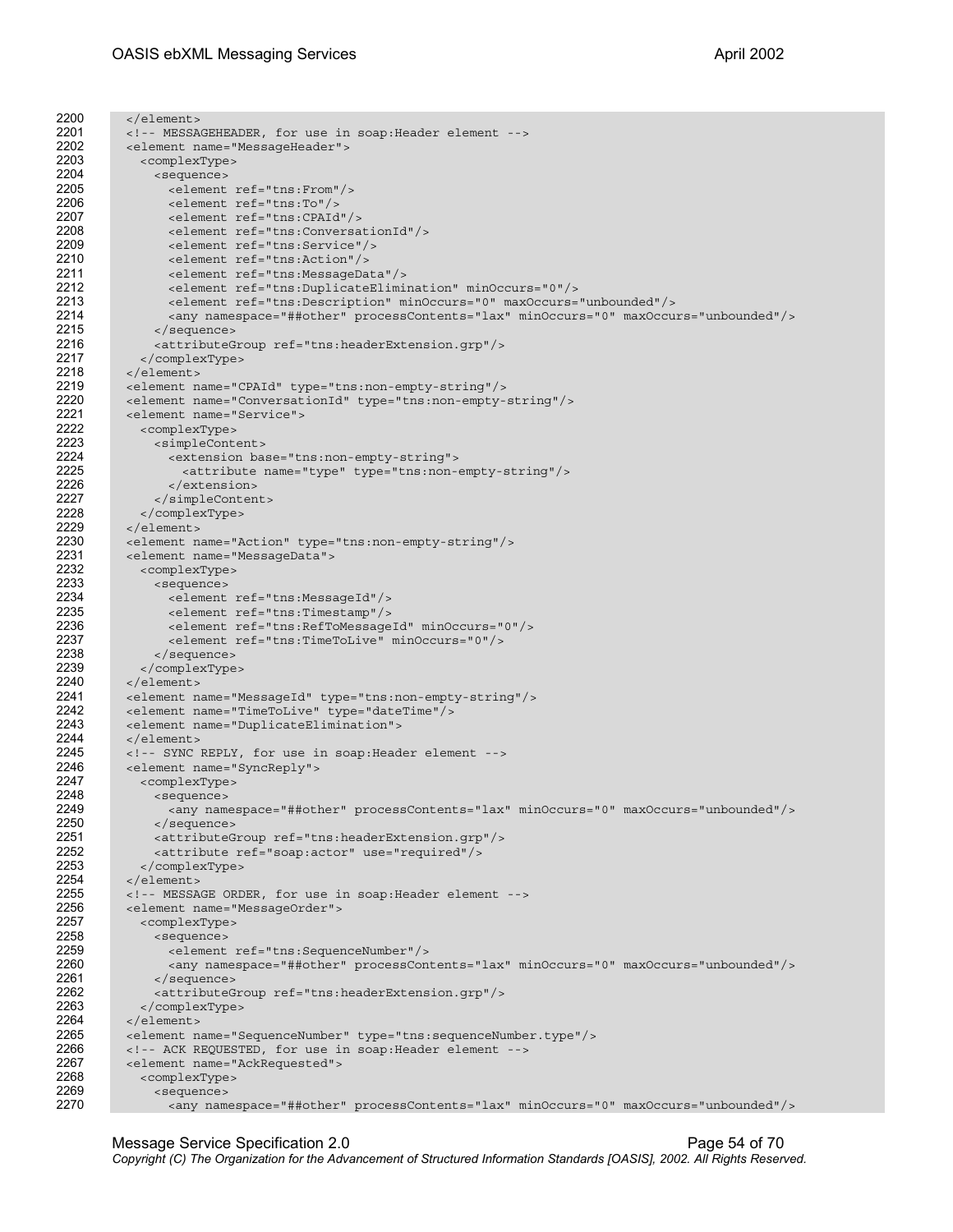```
2271 </sequence><br>2272 <attribute
              2272 <attributeGroup ref="tns:headerExtension.grp"/> 
2273 <attribute ref="soap:actor"/> 
              2274 <attribute name="signed" type="boolean" use="required"/> 
2275 </complexType> 
2276 </element>
2277 <!-- ACKNOWLEDGMENT, for use in soap:Header element --> 
2278 <element name="Acknowledgment"><br>2279 <complexTvpe>
            <complexType>
2280 <sequence> 
2281 <element ref="tns:Timestamp"/><br>2282 <element ref="tns:RefToMessage
2282 <element ref="tns:RefToMessageId"/> 
               2283 <element ref="tns:From" minOccurs="0"/> 
2284 <element ref="ds:Reference" minOccurs="0" maxOccurs="unbounded"/> 
2285 <any namespace="##other" processContents="lax" minOccurs="0" maxOccurs="unbounded"/><br>2286 </sequence>
              </sequence>
2287 <attributeGroup ref="tns:headerExtension.grp"/><br>2288 <attribute ref="soap:actor"/>
              <attribute ref="soap:actor"/>
2289 </complexType> 
2290 </element>
2291 <!-- ERROR LIST, for use in soap: Header element --><br>2292 <element name="ErrorList">
2292 <element name="ErrorList"><br>2293 <complexType>
2293 <complexType><br>2294 <complexType>
2294 <sequence> 
2295 <element ref="tns:Error" maxOccurs="unbounded"/> 
2296 <any namespace="##other" processContents="lax" minOccurs="0" maxOccurs="unbounded"/><br>2297 </sequence>
              2297 </sequence> 
2298 <attributeGroup ref="tns:headerExtension.grp"/><br>2299 <attribute name="highestSeverity" type="tns:sev
              2299 <attribute name="highestSeverity" type="tns:severity.type" use="required"/> 
2300 </complexType> 
2301 </element><br>2302 <element na
          <element name="Error">
2303 <complexType> 
2304 <sequence><br>2305 <sequence>
2305 <element ref="tns:Description" minOccurs="0"/> 
2306 <any namespace="##other" processContents="lax" minOccurs="0" maxOccurs="unbounded"/><br>2307 </sequence>
2307 </sequence><br>2308 <attribute:
2308 <attribute ref="tns:id"/><br>2309 <attribute name="codeCont"
2309 <attribute name="codeContext" type="anyURI" 
2310 default="urn:oasis:names:tc:ebxml-msg:service:errors"/> 
              2311 <attribute name="errorCode" type="tns:non-empty-string" use="required"/> 
2312 <attribute name="severity" type="tns:severity.type" use="required"/> 
2313 <attribute name="location" type="tns:non-empty-string"/> 
2314 <anyAttribute namespace="##other" processContents="lax"/> 
2315 </complexType> 
2316 </element><br>2317 <!-- STATU
2317 <!-- STATUS RESPONSE, for use in soap:Body element --> 2318 <element name="StatusResponse">
          2318 <element name="StatusResponse"> 
2319 <complexType><br>2320 <sequence>
2320 < sequence><br>2321 < sequence>
2321 <element ref="tns:RefToMessageId"/> 
                2322 <element ref="tns:Timestamp" minOccurs="0"/> 
2323 <any namespace="##other" processContents="lax" minOccurs="0" maxOccurs="unbounded"/> 
2324 </sequence><br>2325 <attributeG:
              2325 <attributeGroup ref="tns:bodyExtension.grp"/> 
2326 <attribute name="messageStatus" type="tns:messageStatus.type" use="required"/> 
2327 </complexType><br>2328 </element>
2328 </element><br>2329 <!-- STATU
2329 <!-- STATUS REQUEST, for use in soap:Body element --> 2330 <element name="StatusRequest">
2330 <element name="StatusRequest"><br>2331 <complexType>
2331 <complexType><br>2332 <sequence>
              2332 <sequence> 
2333 <element ref="tns:RefToMessageId"/> 
2334 <any namespace="##other" processContents="lax" minOccurs="0" maxOccurs="unbounded"/> 
2335 </sequence> 
2336 <attributeGroup ref="tns:bodyExtension.grp"/> 
2337 </complexType> 
2338 </element><br>2339 <!-- COMMOI
          \langle !-- COMMON TYPES -->
2340 <complexType name="sequenceNumber.type"><br>2341 <simpleContent>
            2341 <simpleContent>
```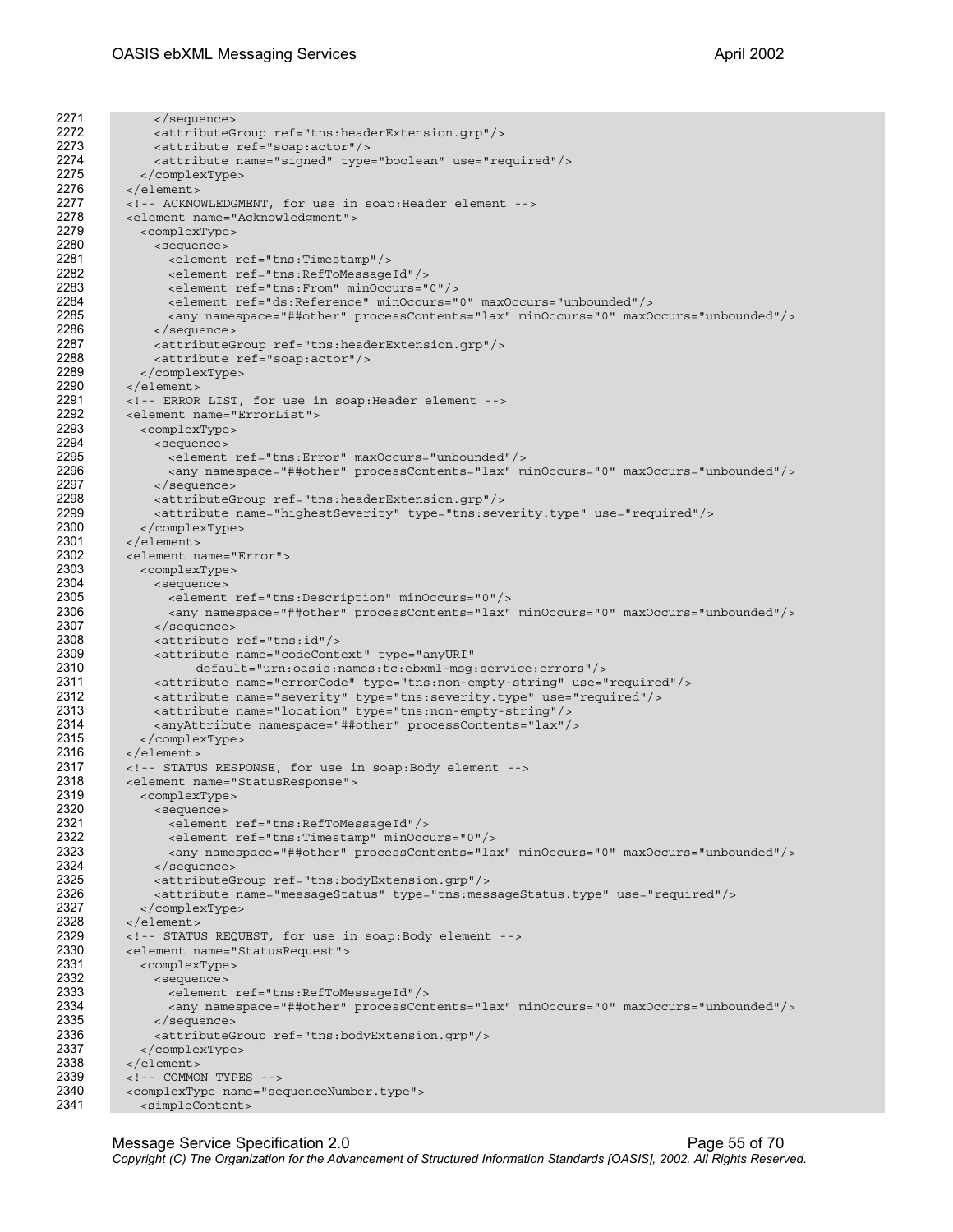```
2342 - extension base="nonNegativeInteger"><br>2343 - attribute name="status" type="tns:
                 2343 <attribute name="status" type="tns:status.type" default="Continue"/> 
2344 </extension><br>2345 </simpleConten
             2345 </simpleContent> 
2346 </complexType> 
2347 <simpleType name="status.type"> 
2348 <restriction base="NMTOKEN"> 
2349 <enumeration value="Reset"/> 
               2350 <enumeration value="Continue"/> 
2351 </restriction><br>2352 </simpleType>
2352 </simpleType><br>2353 <simpleType na
2353 <simpleType name="messageStatus.type"><br>2354 <restriction base="NMTOKEN">
2354 <restriction base="NMTOKEN"> 
2355 <enumeration value="UnAuthorized"/> 
2356 <enumeration value="NotRecognized"/><br>2357 <enumeration value="Received"/>
               2357 <enumeration value="Received"/> 
2358 <enumeration value="Processed"/> 
2359 <enumeration value="Forwarded"/> 
2360 </restriction>
2361 </simpleType> 
2362 <simpleType name="non-empty-string"><br>2363 <restriction base="string">
2363 <restriction base="string"><br>2364 <minLength value="1"/>
2364 <minLength value="1"/><br>2365 </restriction>
2365 </restriction><br>2366 </simpleType>
          </simpleType>
2367 <simpleType name="severity.type"><br>2368 <restriction base="NMTOKEN">
            <restriction base="NMTOKEN">
2369 <enumeration value="Warning"/><br>2370 <enumeration value="Error"/>
               2370 <enumeration value="Error"/> 
2371 </restriction>
2372 </simpleType> 
2373 <!-- COMMON ATTRIBUTES and ATTRIBUTE GROUPS --> 
2374 <attribute name="id" type="ID"/> 
2375 <attribute name="version" type="tns:non-empty-string"/> 
2376 <attributeGroup name="headerExtension.grp"><br>2377 <attribute ref="tns:id"/>
2377 <attribute ref="tns:id"/><br>2378 <attribute ref="tns:versic
2378 <attribute ref="tns:version" use="required"/> 
2379 <attribute ref="soap:mustUnderstand" use="required"/> 
             2380 <anyAttribute namespace="##other" processContents="lax"/> 
2381 </attributeGroup><br>2382 <attributeGroup n
          2382 <attributeGroup name="bodyExtension.grp"> 
2383 <attribute ref="tns:id"/> 
2384 <attribute ref="tns:version" use="required"/> 
2385 <anyAttribute namespace="##other" processContents="lax"/> 
2386 </attributeGroup> 
2387 <!-- COMMON ELEMENTS --><br>2388 <element name="PartyId">
2388 <element name="PartyId"><br>2389 <complexType>
            <complexType>
2390 <simpleContent> 
2391 > extension base="tns:non-empty-string"><br>2392 > estiminate name="type" type="tns:non-empty-
2392 <attribute name="type" type="tns:non-empty-string"/><br>2393 </extension>
                 2393 </extension> 
2394 </simpleContent> 
2395 </complexType><br>2396 </element>
          2396 </element> 
2397 <element name="To"> 
2398 <complexType><br>2399 <complexType>
2399 <sequence> 
2400 <element ref="tns:PartyId" maxOccurs="unbounded"/> 
2401 <element name="Role" type="tns:non-empty-string" minOccurs="0"/><br>2402 </sequence>
2402 </sequence><br>2403 </complexType
             </complexType>
2404 \times/element2405 <element name="From"> 
2406 <complexType> 
2407 <sequence> 
2408 <element ref="tns:PartyId" maxOccurs="unbounded"/> 
2409 <element name="Role" type="tns:non-empty-string" minOccurs="0"/><br>2410 </sequence>
               </sequence>
2411 </complexType><br>2412 </element>
         2412 </element>
```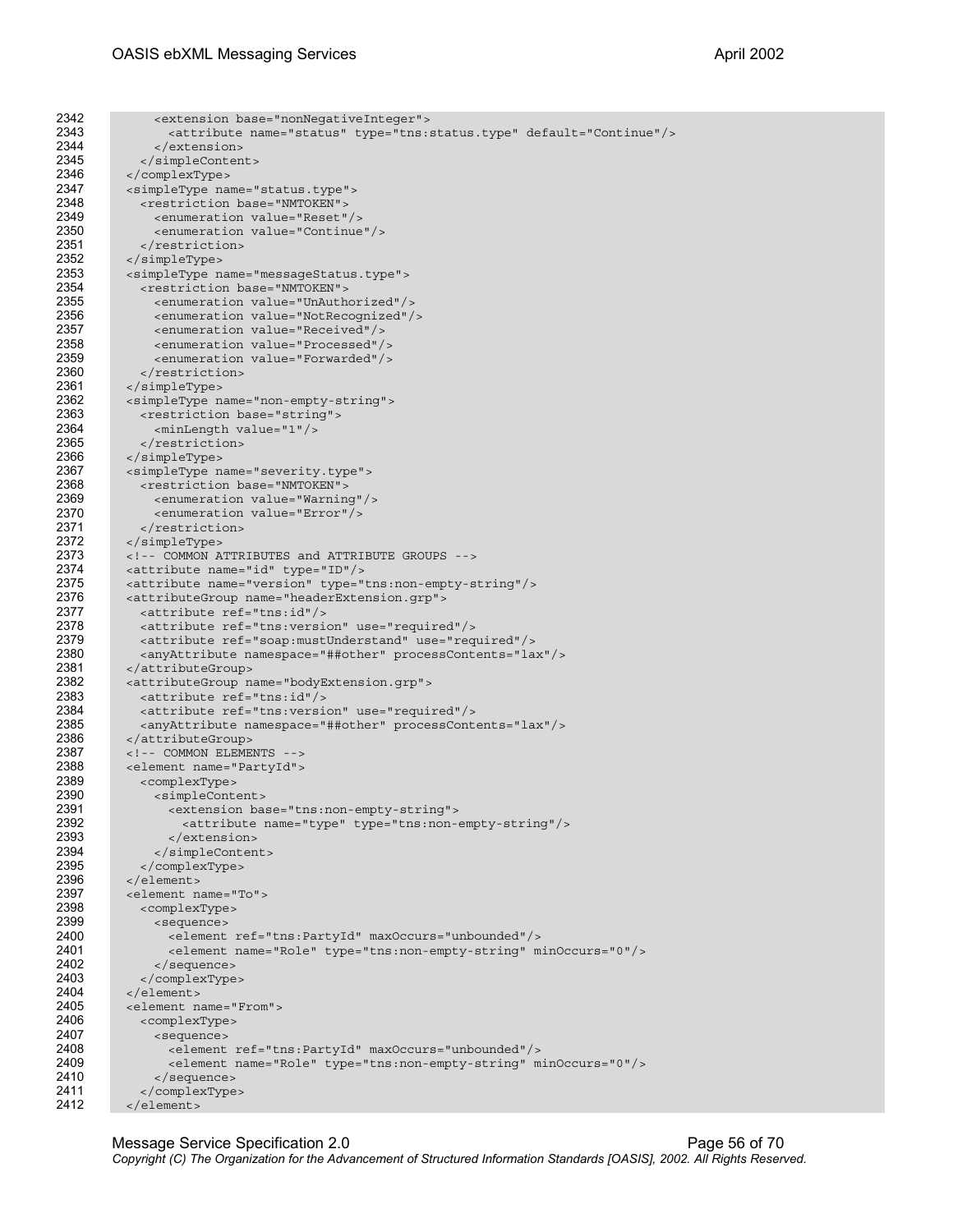| 2413 | <element name="Description"></element>                                |
|------|-----------------------------------------------------------------------|
| 2414 | <complextype></complextype>                                           |
| 2415 | <simplecontent></simplecontent>                                       |
| 2416 | <extension base="tns:non-empty-string"></extension>                   |
| 2417 | <attribute ref="xml:lang" use="required"></attribute>                 |
| 2418 |                                                                       |
| 2419 |                                                                       |
| 2420 |                                                                       |
| 2421 | $\langle$ element>                                                    |
| 2422 | <element name="RefToMessaqeId" type="tns:non-empty-string"></element> |
| 2423 | <element name="Timestamp" type="dateTime"></element>                  |
| 2424 | $\langle$ schema>                                                     |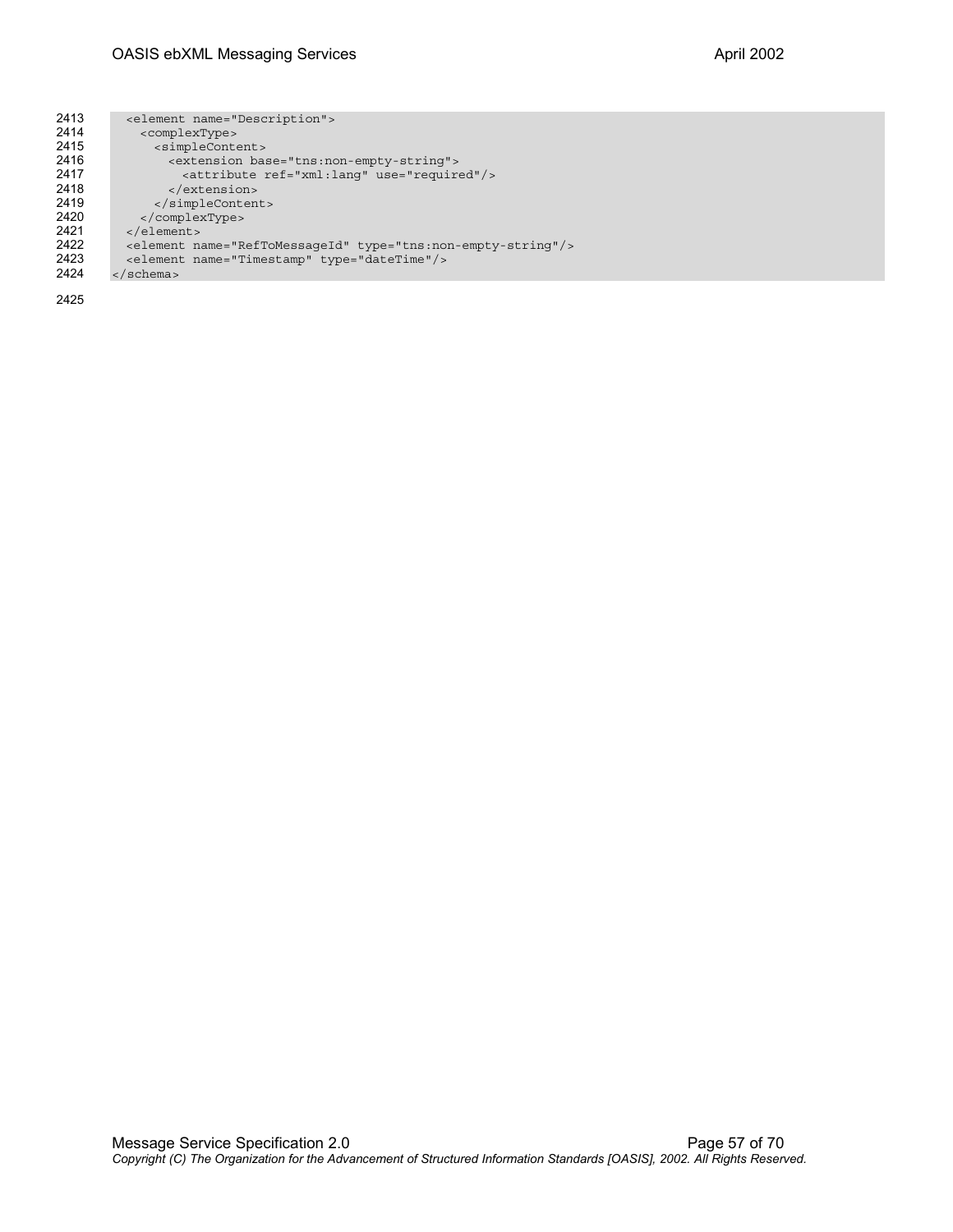# <span id="page-57-0"></span><sup>2425</sup>**Appendix B Communications Protocol Bindings**

### <sup>2426</sup>**B.1 Introduction**

2427 One of the goals of this specification is to design a message handling service usable over a variety of 2428 network and application level transport protocols. These protocols serve as the "carrier" of ebXML 2429 Messages and provide the underlying services necessary to carry out a complete ebXML Message 2430 exchange between two parties. HTTP, FTP, Java Message Service (JMS) and SMTP are examples of 2431 application level transport protocols. TCP and SNA/LU6.2 are examples of network transport protocols. 2432 Transport protocols vary in their support for data content, processing behavior and error handling and 2433 reporting. For example, it is customary to send binary data in raw form over HTTP. However, in the case 2434 of SMTP it is customary to "encode" binary data into a 7-bit representation. HTTP is equally capable of 2435 carrying out *synchronous* or *asynchronous* message exchanges whereas it is likely that message 2436 exchanges occurring over SMTP will be *asynchronous*. This section describes the technical details 2437 needed to implement this abstract ebXML Message Handling Service over particular transport protocols.

2438 This section specifies communications protocol bindings and technical details for carrying *ebXML*  2439 *Message Service* messages for the following communications protocols:

- 2440 Hypertext Transfer Protocol [RFC2616], in both *asynchronous* and *synchronous* forms of transfer.
- 2441 Simple Mail Transfer Protocol [RFC2821], in *asynchronous* form of transfer only.

## <sup>2442</sup>**B.2 HTTP**

### <sup>2443</sup>**B.2.1 Minimum level of HTTP protocol**

2444 Hypertext Transfer Protocol Version 1.1 [RFC2616] is the minimum level of protocol that MUST be used.

## <sup>2445</sup>**B.2.2 Sending ebXML Service messages over HTTP**

2446 Even though several HTTP request methods are available, this specification only defines the use of HTTP 2447 POST requests for sending *ebXML Message Service* messages over HTTP. The identity of the ebXML 2448 MSH (e.g. ebxmlhandler) may be part of the HTTP POST request:

2449 POST /ebxmlhandler HTTP/1.1

2450 Prior to sending over HTTP, an ebXML Message MUST be formatted according to ebXML Message 2451 Service Specification. Additionally, the messages MUST conform to the HTTP specific MIME canonical 2452 form constraints specified in section 19.4 of RFC 2616 [RFC2616] specification.

2453 HTTP protocol natively supports 8-bit and Binary data. Hence, transfer encoding is OPTIONAL for such 2454 parts in an ebXML Service Message prior to sending over HTTP. However, content-transfer-encoding of 2455 such parts (e.g. using base64 encoding scheme) is not precluded by this specification.

- 2456 The rules for forming an HTTP message containing an ebXML Service Message are as follows:
- 2457 The **Content-Type: Multipart/Related** MIME header with the associated parameters, from the 2458 ebXML Service Message Envelope MUST appear as an HTTP header.
- 2459 All other MIME headers that constitute the ebXML Message Envelope MUST also become part of the HTTP 2460 header.
- 2461 The mandatory SOAPAction HTTP header field must also be included in the HTTP header and MAY have 2462 a value of "ebXML"
- 2463 SOAPAction: **"ebXML"**
- 2464 Other headers with semantics defined by MIME specifications, such as Content-Transfer-Encoding, SHALL 2465 NOT appear as HTTP headers. Specifically, the "MIME-Version: 1.0" header MUST NOT appear as an 2466 HTTP header. However, HTTP-specific MIME-like headers defined by HTTP 1.1 MAY be used with the 2467 semantic defined in the HTTP specification.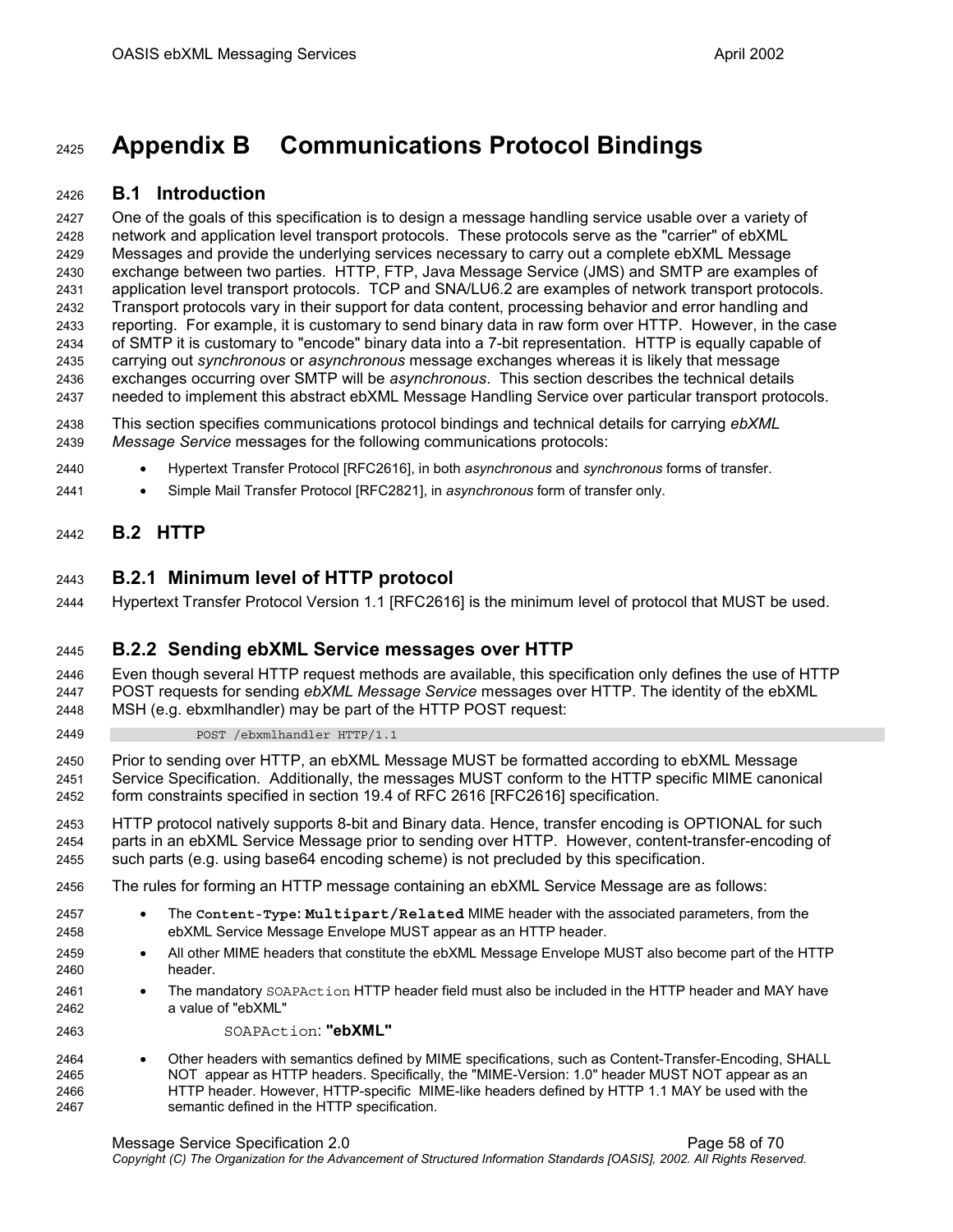<span id="page-58-0"></span>• All ebXML Service Message parts that follow the ebXML Message Envelope, including the MIME boundary 2469 string, constitute the HTTP entity body. This encompasses the SOAP *Envelope* and the constituent ebXML 2470 parts and attachments including the trailing MIME boundary strings. 2471 The example below shows an example instance of an HTTP POST ebXML Service Message: POST /servlet/ebXMLhandler HTTP/1.1 Host: www.example2.com 2474 SOAPAction: "ebXML"<br>2475 Content-type: multi 2475 Content-type: multipart/related; boundary="BoundarY"; type="text/xml";<br>2476 start="<ebxhmheader111@example.com>" start="<ebxhmheader111@example.com>" 2477<br>2478 --BoundarY Content-ID: <ebxhmheader111@example.com> Content-Type: text/xml 2481<br>2482 <?xml version="1.0" encoding="UTF-8"?> <SOAP:Envelope xmlns:xlink="http://www.w3.org/1999/xlink" xmlns:xsi="http://www.w3.org/2001/XMLSchema-instance" xmlns:SOAP="http://schemas.xmlsoap.org/soap/envelope/" xmlns:eb="http://www.oasis-open.org/committees/ebxml-msg/schema/msg-header-2\_0.xsd" xsi:schemaLocation="http://schemas.xmlsoap.org/soap/envelope/ 2488 http://www.oasis-open.org/committees/ebxml-msg/schema/envelope.xsd<br>2489 http://www.oasis-open.org/committees/ebxml-msg/schema/msg-header-2 http://www.oasis-open.org/committees/ebxml-msg/schema/msg-header-2\_0.xsd http://www.oasis-open.org/committees/ebxml-msg/schema/msg-header-2\_0.xsd"> 2491 < SOAP: Header><br>2492 < eb: Message <eb:MessageHeader SOAP:mustUnderstand="1" eb:version="2.0"> <eb:From> <eb:PartyId>urn:duns:123456789</eb:PartyId> </eb:From> <eb:To> <eb:PartyId>urn:duns:912345678</eb:PartyId> </eb:To> <eb:CPAId>20001209-133003-28572</eb:CPAId>  $\leftarrow$  eb:ConversationId>20001209-133003-28572</eb:ConversationId><br>2501  $\leftarrow$  eb:Service>urn:services:SupplierOrderProcessinq</eb:Service 2501 <eb:Service>urn:services:SupplierOrderProcessing</eb:Service><br>2502 <eb:Action>NewOrder</eb:Action> 2502 <eb:Action>NewOrder</eb:Action><br>2503 <eb:MessaqeData> 2503 <eb:MessageData><br>2504 <eb:MessageId> 2504 <eb:MessageId>20001209-133003-28572@example.com</eb:MessageId><br>2505 <eb:Timestamp>2001-02-15T11:12:12</eb:Timestamp>  $\leq$   $\leq$   $\leq$   $\leq$   $\leq$   $\leq$   $\leq$   $\leq$   $\leq$   $\leq$   $\leq$   $\leq$   $\leq$   $\leq$   $\leq$   $\leq$   $\leq$   $\leq$   $\leq$   $\leq$   $\leq$   $\leq$   $\leq$   $\leq$   $\leq$   $\leq$   $\leq$   $\leq$   $\leq$   $\leq$   $\leq$   $\leq$   $\leq$   $\leq$   $\leq$   $\leq$ </eb:MessageData> </eb:MessageHeader> </SOAP:Header> <SOAP:Body> <eb:Manifest eb:version="2.0"> <eb:Reference xlink:href="cid:ebxmlpayload111@example.com" xlink:role="XLinkRole" xlink:type="simple"> <eb:Description xml:lang="en-US">Purchase Order 1</eb:Description> 2514 </eb:Reference><br>2515 </eb:Manifest> </eb:Manifest> </SOAP:Body> </SOAP:Envelope> 2518<br>2519 --BoundarY Content-ID: <ebxmlpayload111@example.com> Content-Type: text/xml <?xml version="1.0" encoding="UTF-8"?> <purchase\_order><br> $2525$  <po\_number> $1 \leq l$ 2525 <po\_number>1</po\_number>2526 <part number>123</part n 2526 <part\_number>123</part\_number><br>2527 <price currency="USD">500.00</ <price currency="USD">500.00</price> </purchase\_order> --BoundarY––

### **B.2.3 HTTP Response Codes**

2532 In general, semantics of communicating over HTTP as specified in the [RFC2616] MUST be followed, for 2533 returning the HTTP level response codes. A 2xx code MUST be returned when the HTTP Posted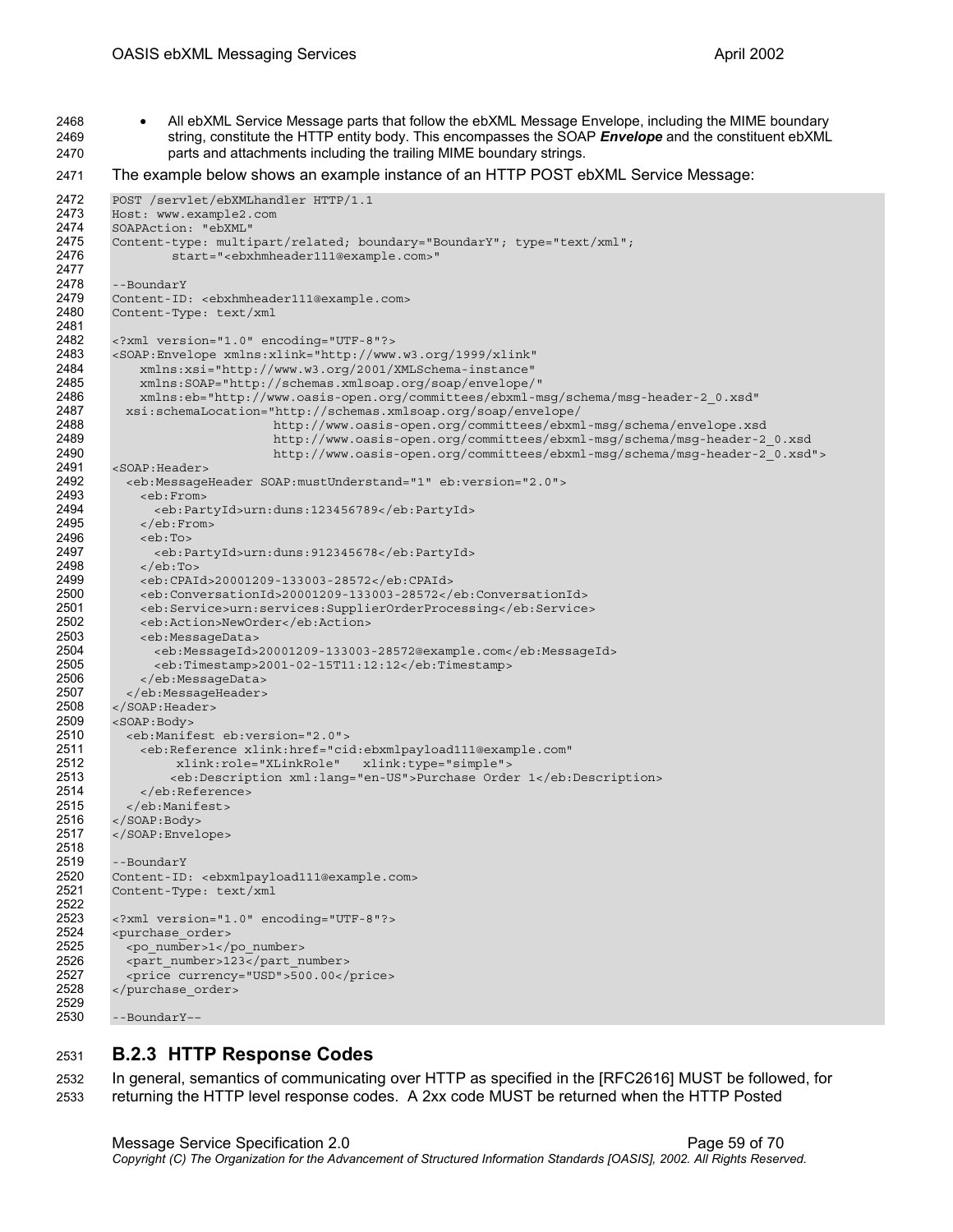<span id="page-59-0"></span>2534 message is successfully received by the receiving HTTP entity. However, see exception for SOAP error 2535 conditions below. Similarly, other HTTP codes in the 3xx, 4xx, 5xx range MAY be returned for conditions 2536 corresponding to them. However, error conditions encountered while processing an ebXML Service 2537 Message MUST be reported using the error mechanism defined by the ebXML Message Service 2538 Specification (see section [4.1.5\)](#page-28-0).

## <sup>2539</sup>**B.2.4 SOAP Error conditions and Synchronous Exchanges**

2540 The SOAP 1.1 specification states:

2541 "*In case of a SOAP error while processing the request, the SOAP HTTP server MUST issue an HTTP*  2542 *500 "Internal Server Error" response and include a SOAP message in the response containing a SOAP*  2543 *Fault element indicating the SOAP processing error.* "

2544 However, the scope of the SOAP 1.1 specification is limited to *synchronous* mode of message exchange 2545 over HTTP, whereas the ebXML Message Service Specification specifies both *synchronous* and 2546 *asynchronous* modes of message exchange over HTTP. Hence, the SOAP 1.1 specification MUST be 2547 followed for *synchronous* mode of message exchange, where the SOAP *Message* containing a SOAP 2548 *Fault* element indicating the SOAP processing error MUST be returned in the HTTP response with a 2549 response code of "HTTP 500 Internal Server Error". When *asynchronous* mode of message exchange is 2550 being used, a HTTP response code in the range 2xx MUST be returned when the message is received 2551 successfully and any error conditions (including SOAP errors) must be returned via separate HTTP Post.

## <sup>2552</sup>**B.2.5 Synchronous vs. Asynchronous**

2553 When a synchronous transport is in use, the MSH response message(s) SHOULD be returned on the 2554 same HTTP connection as the inbound request, with an appropriate HTTP response code, as described 2555 above. When the *syncReplyMode* parameter is set to values other than *none*, the application response 2556 messages, if any, are also returned on the same HTTP connection as the inbound request, rather than 2557 using an independent HTTP Post request. If the *syncReplyMode* has a value of *none*, an HTTP 2558 response with a response code as defined in section [B.2.3](#page-58-0) above and with an empty HTTP body MUST 2559 be returned in response to the HTTP Post.

## <sup>2560</sup>**B.2.6 Access Control**

2561 Implementers MAY protect their ebXML Message Service Handlers from unauthorized access through the 2562 use of an access control mechanism. The HTTP access authentication process described in "HTTP 2563 Authentication: Basic and Digest Access Authentication" [RFC2617] defines the access control 2564 mechanisms allowed to protect an ebXML Message Service Handler from unauthorized access.

2565 Implementers MAY support all of the access control schemes defined in [RFC2617] including support of 2566 the Basic Authentication mechanism, as described in [RFC2617] section 2, when Access Control is used.

2567 Implementers that use basic authentication for access control SHOULD also use communications 2568 protocol level security, as specified in the section titled "Confidentiality and Transport Protocol Level 2569 Security" in this document.

# <sup>2570</sup>**B.2.7 Confidentiality and Transport Protocol Level Security**

2571 An ebXML Message Service Handler MAY use transport layer encryption to protect the confidentiality of 2572 ebXML Messages and HTTP transport headers. The IETF Transport Layer Security specification TLS 2573 [RFC2246] provides the specific technical details and list of allowable options, which may be used by 2574 ebXML Message Service Handlers. ebXML Message Service Handlers MUST be capable of operating in 2575 backwards compatibility mode with SSL [SSL3], as defined in Appendix E of TLS [RFC2246].

2576 ebXML Message Service Handlers MAY use any of the allowable encryption algorithms and key sizes 2577 specified within TLS [RFC2246]. At a minimum ebXML Message Service Handlers MUST support the key 2578 sizes and algorithms necessary for backward compatibility with [SSL3].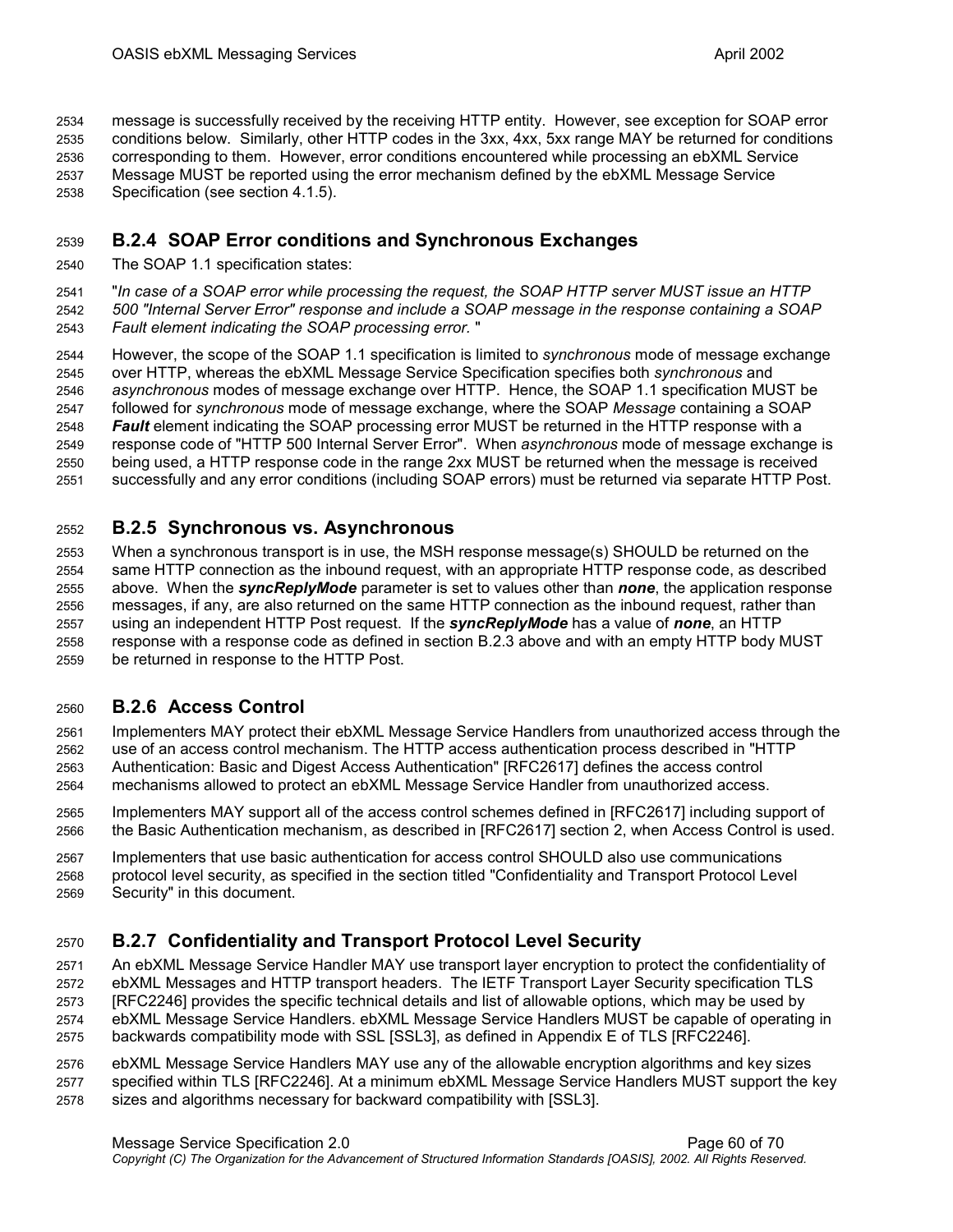- <span id="page-60-0"></span>2579 The use of 40-bit encryption keys/algorithms is permitted, however it is RECOMMENDED that stronger 2580 encryption keys/algorithms SHOULD be used.
- 2581 Both TLS [RFC2246] and SSL [SSL3] require the use of server side digital certificates. Client side
- 2582 certificate based authentication is also permitted. All ebXML Message Service handlers MUST support 2583 hierarchical and peer-to-peer or direct-trust trust models.

## <sup>2584</sup>**B.3 SMTP**

- 2585 The Simple Mail Transfer Protocol (SMTP) [RFC2821] specification is commonly referred to as Internet 2586 Electronic Mail. This specifications has been augmented over the years by other specifications, which 2587 define additional functionality "layered on top" of this baseline specifications. These include:
- 2588 Multipurpose Internet Mail Extensions (MIME) [RFC2045], [RFC2046], [RFC2387]
- 2589 SMTP Service Extension for Authentication [RFC2554]
- 2590 SMTP Service Extension for Secure SMTP over TLS [RFC2487]
- 2591 Typically, Internet Electronic Mail Implementations consist of two "agent" types:
- 2592 Message Transfer Agent (MTA): Programs that send and receive mail messages with other MTA's on 2593 behalf of MUA's. Microsoft Exchange Server is an example of a MTA
- 2594 Mail User Agent (MUA): Electronic Mail programs are used to construct electronic mail messages and 2595 communicate with an MTA to send/retrieve mail messages. Microsoft Outlook is an example of a MUA.
- 2596 MTA's often serve as "mail hubs" and can typically service hundreds or more MUA's.
- 2597 MUA's are responsible for constructing electronic mail messages in accordance with the Internet
- 2598 Electronic Mail Specifications identified above. This section describes the "binding" of an ebXML
- 2599 compliant message for transport via eMail from the perspective of a MUA. No attempt is made to define 2600 the binding of an ebXML Message exchange over SMTP from the standpoint of a MTA.

# <sup>2601</sup>**B.3.1 Minimum Level of Supported Protocols**

- 2602 Simple Mail Transfer Protocol [RFC2821]
- 2603 MIME [RFC2045] and [RFC2046]
- 2604 Multipart/Related MIME [RFC2387]

# <sup>2605</sup>**B.3.2 Sending ebXML Messages over SMTP**

- 2606 Prior to sending messages over SMTP an ebXML Message MUST be formatted according to the ebXML 2607 Message Service Specification. Additionally the messages must also conform to the syntax, format and 2608 encoding rules specified by MIME [RFC2045], [RFC2046] and [RFC2387].
- 2609 Many types of data that a party might desire to transport via email are represented as 8bit characters or 2610 binary data. Such data cannot be transmitted over SMTP [RFC2821], which restricts mail messages to 2611 7bit US-ASCII data with lines no longer than 1000 characters including any trailing CRLF line separator. If 2612 a sending Message Service Handler knows that a receiving MTA, or ANY intermediary MTA's, are 2613 restricted to handling 7-bit data then any document part that uses 8 bit (or binary) representation must be 2614 "transformed" according to the encoding rules specified in section 6 of MIME [RFC2045]. In cases where 2615 a Message Service Handler knows that a receiving MTA and ALL intermediary MTA's are capable of 2616 handling 8-bit data then no transformation is needed on any part of the ebXML Message.
- 2617 The rules for forming an ebXML Message for transport via SMTP are as follows:
- 2618 If using SMTP [RFC2821] restricted transport paths, apply transfer encoding to all 8-bit data that will be 2619 transported in an ebXML message, according to the encoding rules defined in section 6 of MIME 2620 [RFC2045]. The Content-Transfer-Encoding MIME header MUST be included in the MIME envelope portion 2621 of any body part that has been transformed (encoded).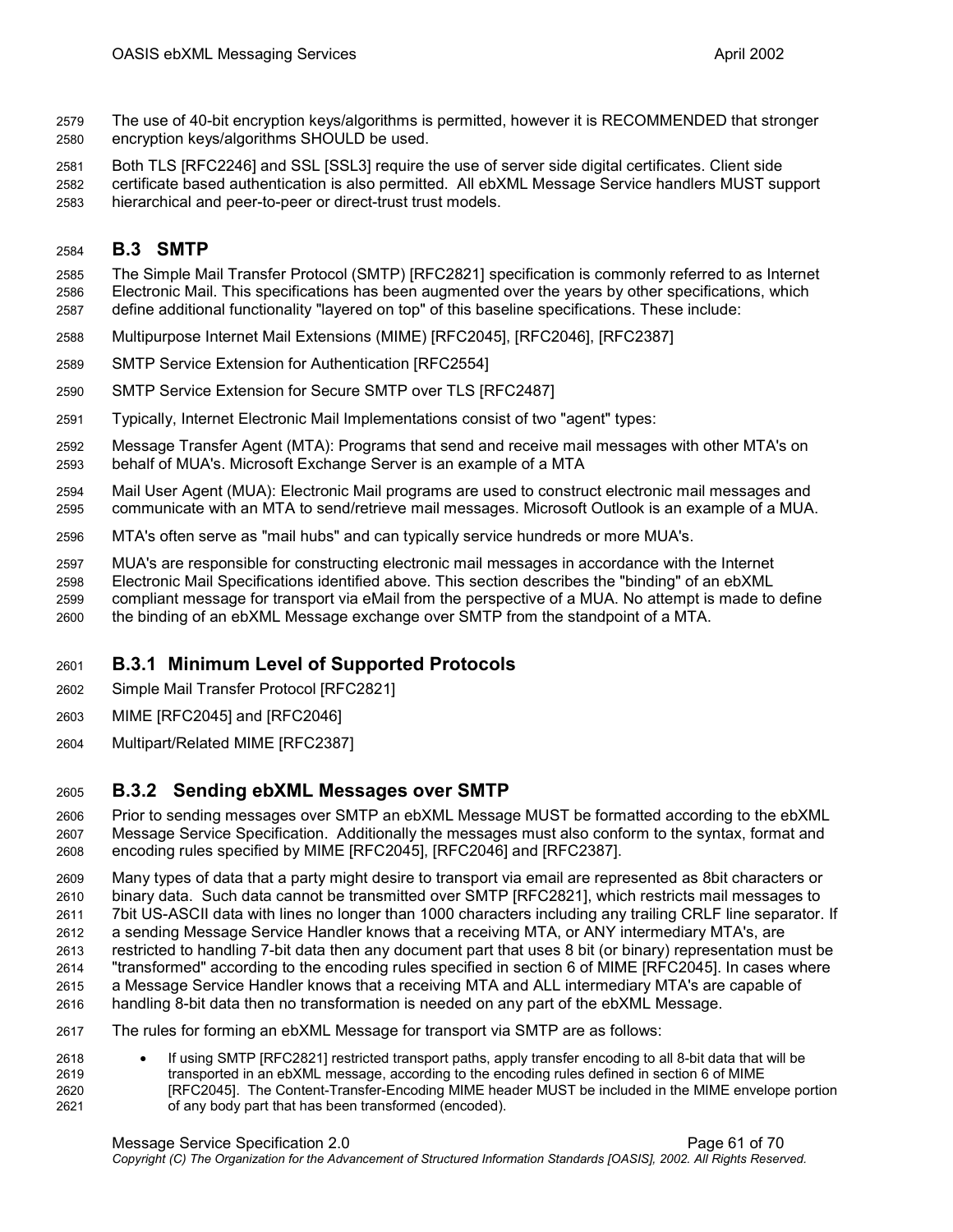• The Content-Type: Multipart/Related MIME header with the associated parameters, from the 2623 ebXML Message Envelope MUST appear as an eMail MIME header. • All other MIME headers that constitute the ebXML Message Envelope MUST also become part of the eMail 2625 MIME header. • The SOAPAction MIME header field must also be included in the eMail MIME header and MAY have the 2627 value of ebXML: SOAPAction: **"ebXML"** • The "MIME-Version: 1.0" header must appear as an eMail MIME header. • The eMail header "To:" MUST contain the SMTP [RFC2821] compliant eMail address of the ebXML 2631 Message Service Handler. • The eMail header "From:" MUST contain the SMTP [RFC2821] compliant eMail address of the senders 2633 ebXML Message Service Handler. • Construct a "Date:" eMail header in accordance with SMTP [RFC2821] • Other headers MAY occur within the eMail message header in accordance with SMTP [RFC2821] and 2636 MIME [RFC2045], however ebXML Message Service Handlers MAY choose to ignore them. 2637 The example below shows a minimal example of an eMail message containing an ebXML Message: From: ebXMLhandler@example.com 2639 To: ebXMLhandler@example2.com<br>2640 Date: Thu, 08 Feb 2001 19:32: Date: Thu, 08 Feb 2001 19:32:11 CST 2641 MIME-Version: 1.0<br>2642 SOAPAction: "ebXM SOAPAction: "ebXML" Content-type: multipart/related; boundary="BoundarY"; type="text/xml"; start="<ebxhmheader111@example.com>" This is an ebXML SMTP Example --BoundarY Content-ID: <ebxhmheader111@example.com> Content-Type: text/xml 2651<br>2652 <?xml version="1.0" encoding="UTF-8"?> 2653 <SOAP:Envelope xmlns:xlink="http://www.w3.org/1999/xlink"<br>2654 xmlns:xsi="http://www.w3.org/2001/XMLSchema-instance" xmlns:xsi="http://www.w3.org/2001/XMLSchema-instance" xmlns:SOAP="http://schemas.xmlsoap.org/soap/envelope/" xsi:schemaLocation="http://schemas.xmlsoap.org/soap/envelope/ http://www.oasis-open.org/committees/ebxml-msg/schema/envelope.xsd"> <SOAP:Header xmlns:eb="http://www.oasis-open.org/committees/ebxml-msg/schema/msg-header-2\_0.xsd" xsi:schemaLocation="http://www.oasis-open.org/committees/ebxml-msg/schema/msg-header-2\_0.xsd http://www.oasis-open.org/committees/ebxml-msg/schema/msg-header-2\_0.xsd"> <eb:MessageHeader SOAP:mustUnderstand="1" eb:version="2.0"> <eb:From> <eb:PartyId>urn:duns:123456789</eb:PartyId> 2664 </eb:From><br>2665 <eb:To> <eb:To> <eb:PartyId>urn:duns:912345678</eb:PartyId> </eb:To> <eb:CPAId>20001209-133003-28572</eb:CPAId> <eb:ConversationId>20001209-133003-28572</eb:ConversationId> <eb:Service>urn:services:SupplierOrderProcessing</eb:Service> <eb:Action>NewOrder</eb:Action> <eb:MessageData> 2673 <eb:MessageId>20001209-133003-28572@example.com</eb:MessageId><br>2674 <eb:Timestamp>2001-02-15T11:12:12</eb:Timestamp> 2674 <eb:Timestamp>2001-02-15T11:12:12</eb:Timestamp><br>2675 </eb:MessaqeData> </eb:MessageData> <eb:DuplicateElimination/> </eb:MessageHeader> </SOAP:Header> <SOAP:Body xmlns:eb="http://www.oasis-open.org/committees/ebxml-msg/schema/msg-header-2\_0.xsd" xsi:schemaLocation="http://www.oasis-open.org/committees/ebxml-msg/schema/msg-header-2\_0.xsd http://www.oasis-open.org/committees/ebxml-msg/schema/msg-header-2\_0.xsd"> <eb:Manifest eb:version="2.0"> <eb:Reference xlink:href="cid:ebxmlpayload111@example.com" 2684 xlink:role="XLinkRole"<br>2685 xlink:type="simple"> xlink:type="simple">

Message Service Specification 2.0 **Page 62 of 70** Page 62 of 70 *Copyright (C) The Organization for the Advancement of Structured Information Standards [OASIS], 2002. All Rights Reserved.*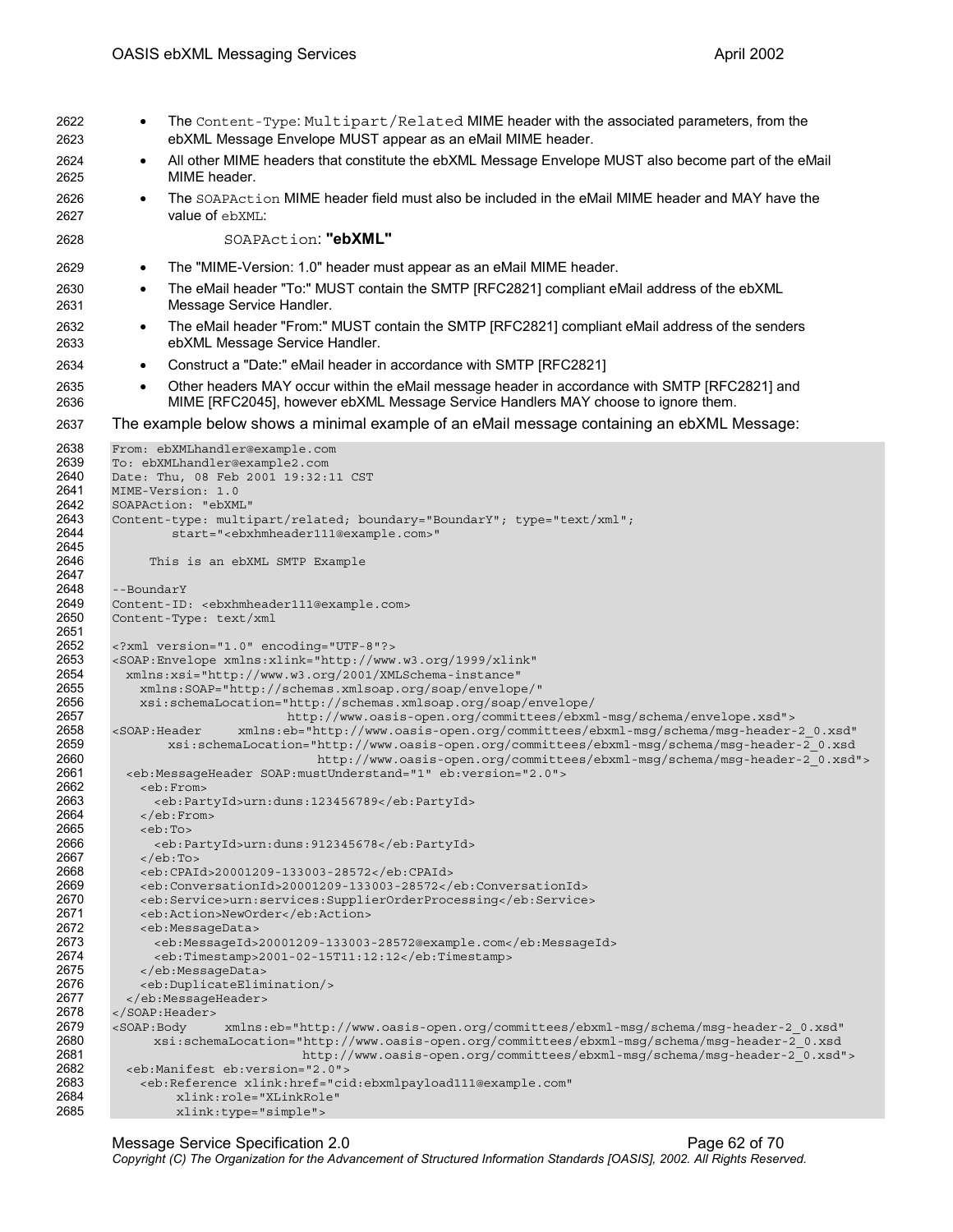```
2686 <eb:Description xml:lang="en-US">Purchase Order 1</eb:Description><br>2687 </eb:Reference>
             2687 </eb:Reference> 
2688 </eb:Manifest><br>2689 </soap:Bodys
        2689 </SOAP:Body> 
2690 </SOAP:Envelope> 
2691 
2692 --BoundarY 
2693 Content-ID: <ebxhmheader111@example.com> 
2694 Content-Type: text/xml 
2695 
2696 <?xml version="1.0" encoding="UTF-8"?> 
2697 <purchase order>
2698 <po_number>1</po_number> 
2699 <part_number>123</part_number><br>2700 <price currency="USD">500.00</
2700 <price currency="USD">500.00</price><br>2701 </purchase order>
        </purchase_order>
2702 
        --BoundarY--
```
## <sup>2704</sup>**B.3.3 Response Messages**

2705 All ebXML response messages, including errors and acknowledgments, are delivered *asynchronously* 2706 between ebXML Message Service Handlers. Each response message MUST be constructed in 2707 accordance with the rules specified in the section [B.3.2.](#page-60-0)

2708 All ebXML Message Service Handlers MUST be capable of receiving a delivery failure notification 2709 message sent by an MTA. A MSH that receives a delivery failure notification message SHOULD examine 2710 the message to determine which ebXML message, sent by the MSH, resulted in a message delivery 2711 failure. The MSH SHOULD attempt to identify the application responsible for sending the offending 2712 message causing the failure. The MSH SHOULD attempt to notify the application that a message 2713 delivery failure has occurred. If the MSH is unable to determine the source of the offending message the 2714 MSH administrator should be notified.

- 2715 MSH's which cannot identify a received message as a valid ebXML message or a message delivery 2716 failure SHOULD retain the unidentified message in a "dead letter" folder.
- 2717 A MSH SHOULD place an entry in an audit log indicating the disposition of each received message.

## <sup>2718</sup>**B.3.4 Access Control**

2719 Implementers MAY protect their ebXML Message Service Handlers from unauthorized access through the 2720 use of an access control mechanism. The SMTP access authentication process described in "SMTP 2721 Service Extension for Authentication" [RFC2554] defines the ebXML recommended access control 2722 mechanism to protect a SMTP based ebXML Message Service Handler from unauthorized access.

## <sup>2723</sup>**B.3.5 Confidentiality and Transport Protocol Level Security**

2724 An ebXML Message Service Handler MAY use transport layer encryption to protect the confidentiality of 2725 ebXML messages. The IETF "SMTP Service Extension for Secure SMTP over TLS" specification 2726 [RFC2487] provides the specific technical details and list of allowable options, which may be used.

## <sup>2727</sup>**B.3.6 SMTP Model**

2728 All *ebXML Message Service* messages carried as mail in an SMTP [RFC2821] Mail Transaction as 2729 shown in Figure B1.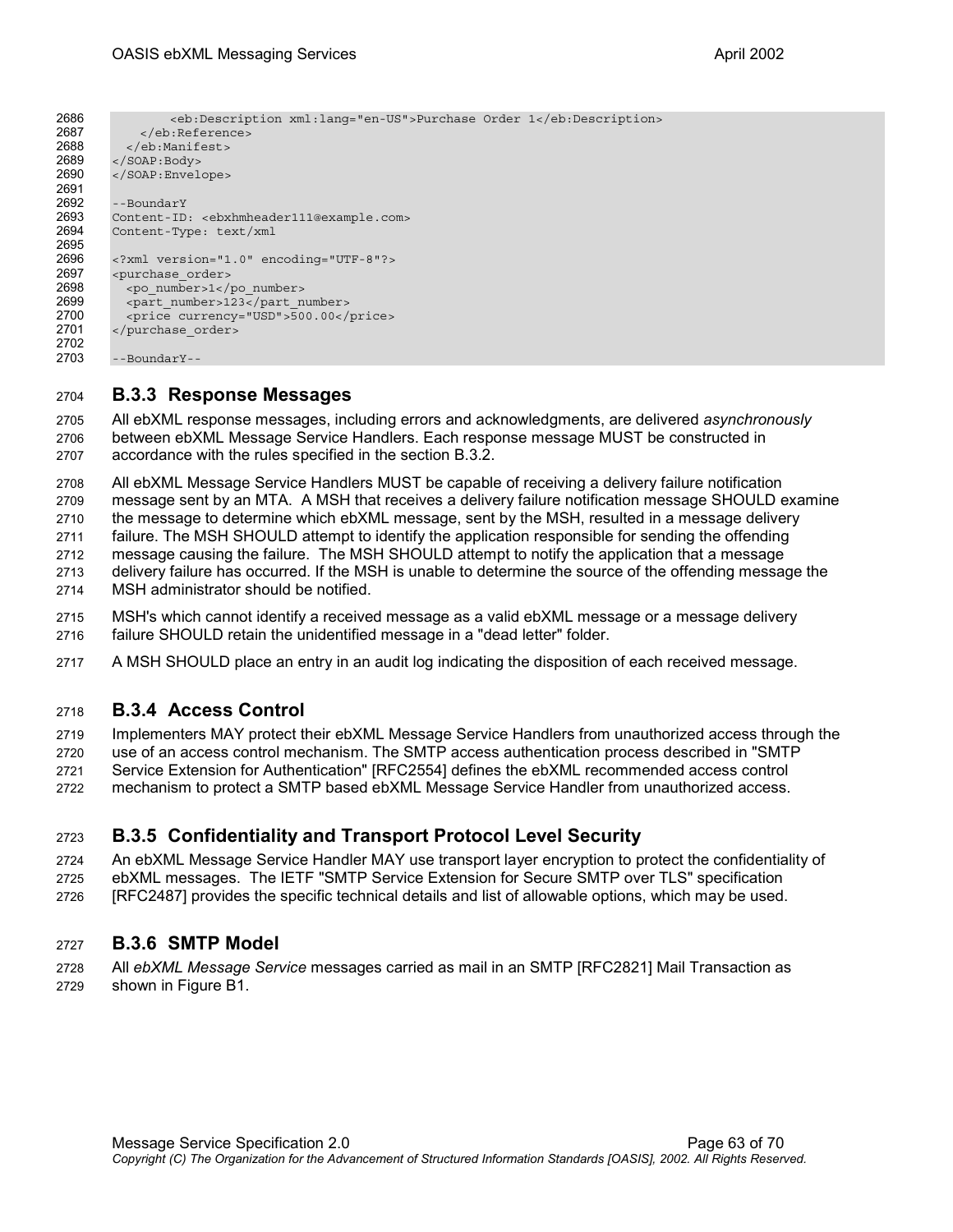<span id="page-63-0"></span>

2730

### 2731 **Figure B-1 SMTP Mail Depiction**

# <sup>2732</sup>**B.4 Communication Errors during Reliable Messaging**

2733 When the Sender or the Receiver detects a communications protocol level error (such as an HTTP, 2734 SMTP or FTP error) and Reliable Messaging is being used then the appropriate transport recovery 2735 handler will execute a recovery sequence. Only if the error is unrecoverable, does Reliable Messaging 2736 recovery take place (see section [6\)](#page-34-0).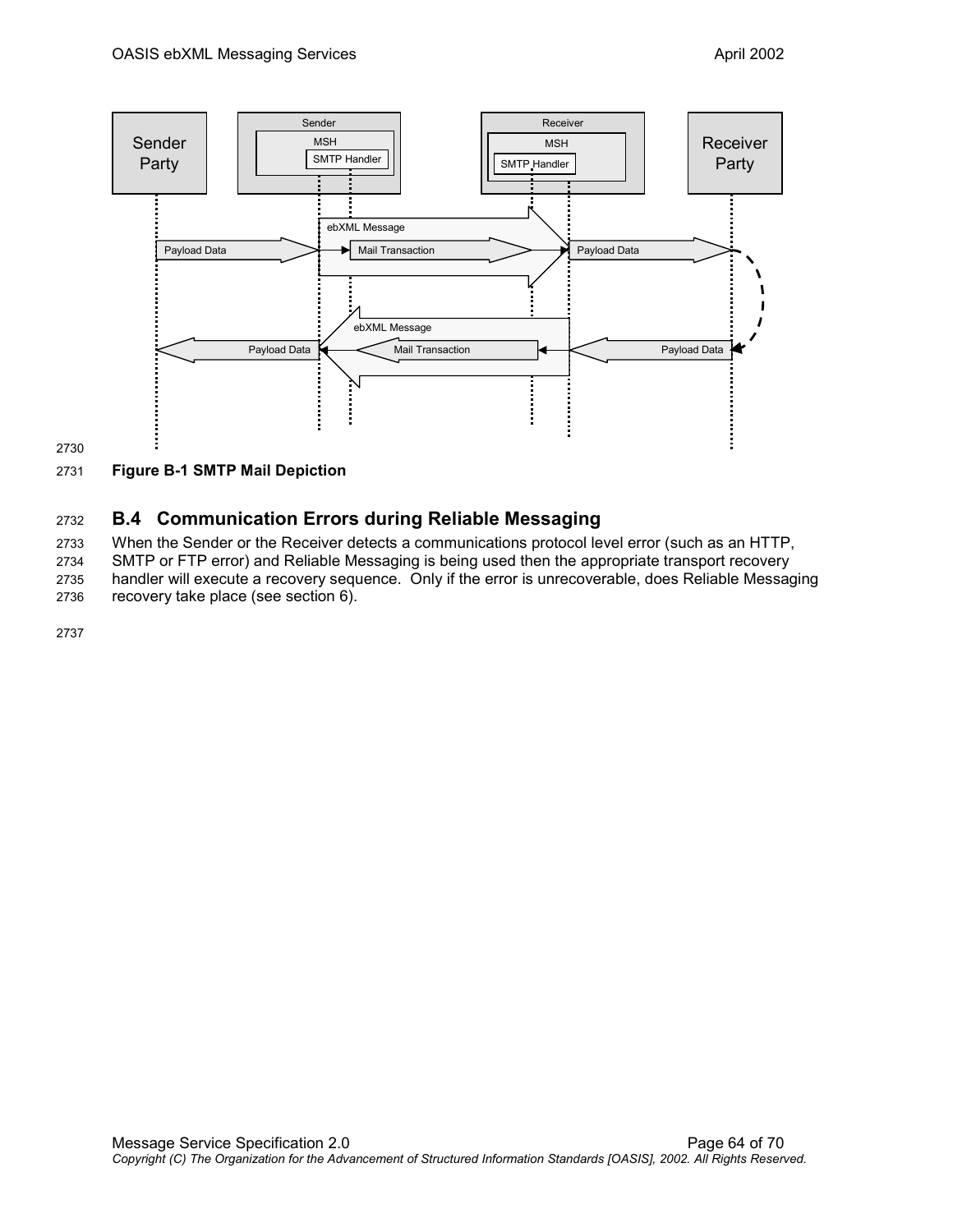# <span id="page-64-0"></span><sup>2737</sup>**Appendix C Supported Security Services**

2738 The general architecture of the ebXML Message Service Specification is intended to support all the 2739 security services required for electronic business. The following table combines the security services of 2740 the *Message Service Handler* into a set of security profiles. These profiles, or combinations of these 2741 profiles, support the specific security policy of the ebXML user community. Due to the immature state of 2742 XML security specifications, this version of the specification requires support for profiles 0 and 1 only. 2743 This does not preclude users from employing additional security features to protect ebXML exchanges; 2744 however, interoperability between parties using any profiles other than 0 and 1 cannot be guaranteed.

| Present in baseline MSH |            | Persistent digital signature | Non-persistent authentication | Persistent signed receipt | Non-persistent integrity | Persistent confidentiality | Non-persistent confidentiality | Persistent authorization | Non-persistent authorization | rusted timestamp | <b>Description of Profile</b>                                                                                   |
|-------------------------|------------|------------------------------|-------------------------------|---------------------------|--------------------------|----------------------------|--------------------------------|--------------------------|------------------------------|------------------|-----------------------------------------------------------------------------------------------------------------|
|                         | Profile 0  |                              |                               |                           |                          |                            |                                |                          |                              |                  | no security services are applied to data                                                                        |
| ✓                       | Profile 1  | ✓                            |                               |                           |                          |                            |                                |                          |                              |                  | Sending MSH applies XML/DSIG structures to<br>message                                                           |
|                         | Profile 2  |                              | ✓                             |                           |                          |                            |                                |                          | ✓                            |                  | Sending MSH authenticates and Receiving MSH<br>authorizes sender based on communication channel<br>credentials. |
|                         | Profile 3  |                              | ✓                             |                           |                          |                            | ✓                              |                          |                              |                  | Sending MSH authenticates and both MSHs negotiate<br>a secure channel to transmit data                          |
|                         | Profile 4  |                              | ✓                             |                           | ✓                        |                            |                                |                          |                              |                  | Sending MSH authenticates, the Receiving MSH<br>performs integrity checks using communications<br>protocol      |
|                         | Profile 5  |                              | ✓                             |                           |                          |                            |                                |                          |                              |                  | Sending MSH authenticates the communication<br>channel only (e.g., SSL 3.0 over TCP/IP)                         |
|                         | Profile 6  | ✓                            |                               |                           |                          |                            | ✓                              |                          |                              |                  | Sending MSH applies XML/DSIG structures to<br>message and passes in secure communications<br>channel            |
|                         | Profile 7  | ✓                            |                               | ✓                         |                          |                            |                                |                          |                              |                  | Sending MSH applies XML/DSIG structures to<br>message and Receiving MSH returns a signed receipt                |
|                         | Profile 8  | ✓                            |                               | ✓                         |                          |                            | ✓                              |                          |                              |                  | combination of profile 6 and 7                                                                                  |
|                         | Profile 9  | ✓                            |                               |                           |                          |                            |                                |                          |                              | $\checkmark$     | Profile 5 with a trusted timestamp applied                                                                      |
|                         | Profile 10 | $\checkmark$                 |                               | ✓                         |                          |                            |                                |                          |                              |                  | √ Profile 9 with Receiving MSH returning a signed receipt                                                       |
|                         | Profile 11 | $\checkmark$                 |                               |                           |                          |                            | ✓                              |                          |                              | ✓                | Profile 6 with the Receiving MSH applying a trusted<br>timestamp                                                |
|                         | Profile 12 | $\checkmark$                 |                               | ✓                         |                          |                            | ✓                              |                          |                              | ✓                | Profile 8 with the Receiving MSH applying a trusted<br>timestamp                                                |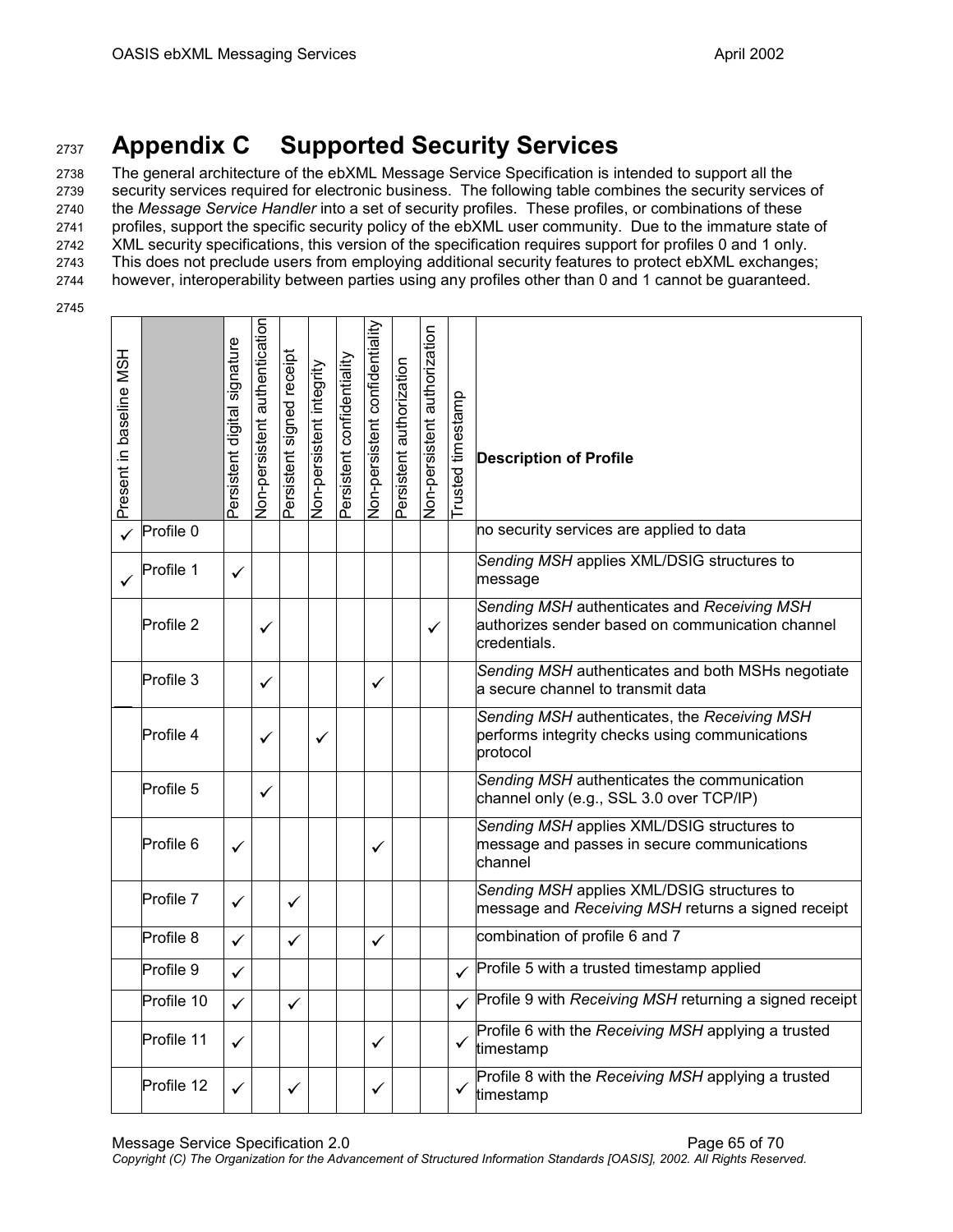| Present in baseline MSH |                                   | Persistent digital signature | Non-persistent authentication | Persistent signed receipt | Non-persistent integrity | Persistent confidentiality | Non-persistent confidentiality | ersistent authorization | Non-persistent authorization | Trusted timestamp | <b>Description of Profile</b>                                                                                                             |
|-------------------------|-----------------------------------|------------------------------|-------------------------------|---------------------------|--------------------------|----------------------------|--------------------------------|-------------------------|------------------------------|-------------------|-------------------------------------------------------------------------------------------------------------------------------------------|
|                         | Profile 13                        | ✓                            |                               |                           |                          | ✓                          |                                |                         |                              |                   | Sending MSH applies XML/DSIG structures to<br>message and applies confidentiality structures (XML-<br>Encryption)                         |
|                         | Profile 14                        | $\checkmark$                 |                               | ✓                         |                          | $\checkmark$               |                                |                         |                              |                   | Profile 13 with a signed receipt                                                                                                          |
|                         | Profile 15                        | ✓                            |                               | ✓                         |                          |                            |                                |                         |                              | $\checkmark$      | Sending MSH applies XML/DSIG structures to<br>message, a trusted timestamp is added to message,<br>Receiving MSH returns a signed receipt |
|                         | Profile 16                        | ✓                            |                               |                           |                          | ✓                          |                                |                         |                              |                   | Profile 13 with a trusted timestamp applied                                                                                               |
|                         | Profile 17                        | $\checkmark$                 |                               | ✓                         |                          | $\checkmark$               |                                |                         |                              | $\checkmark$      | Profile 14 with a trusted timestamp applied                                                                                               |
|                         | Profile 18                        | ✓                            |                               |                           |                          |                            |                                | ✓                       |                              |                   | Sending MSH applies XML/DSIG structures to<br>message and forwards authorization credentials<br>[SAML]                                    |
|                         | Profile 19                        | ✓                            |                               | ✓                         |                          |                            |                                | ✓                       |                              |                   | Profile 18 with Receiving MSH returning a signed<br>receipt                                                                               |
|                         | Profile 20                        | ✓                            |                               | ✓                         |                          |                            |                                | ✓                       |                              | ✓                 | Profile 19 with the a trusted timestamp being applied to<br>the Sending MSH message                                                       |
|                         | Profile 21                        | ✓                            |                               | ✓                         |                          | ✓                          |                                | ✓                       |                              | ✓                 | Profile 19 with the Sending MSH applying<br>confidentiality structures (XML-Encryption)                                                   |
|                         | Profile 22                        |                              |                               |                           |                          | ✓                          |                                |                         |                              |                   | Sending MSH encapsulates the message within<br>confidentiality structures (XML-Encryption)                                                |
|                         | Message Service Specification 2.0 |                              |                               |                           |                          |                            |                                |                         |                              |                   | Page 66 of 70                                                                                                                             |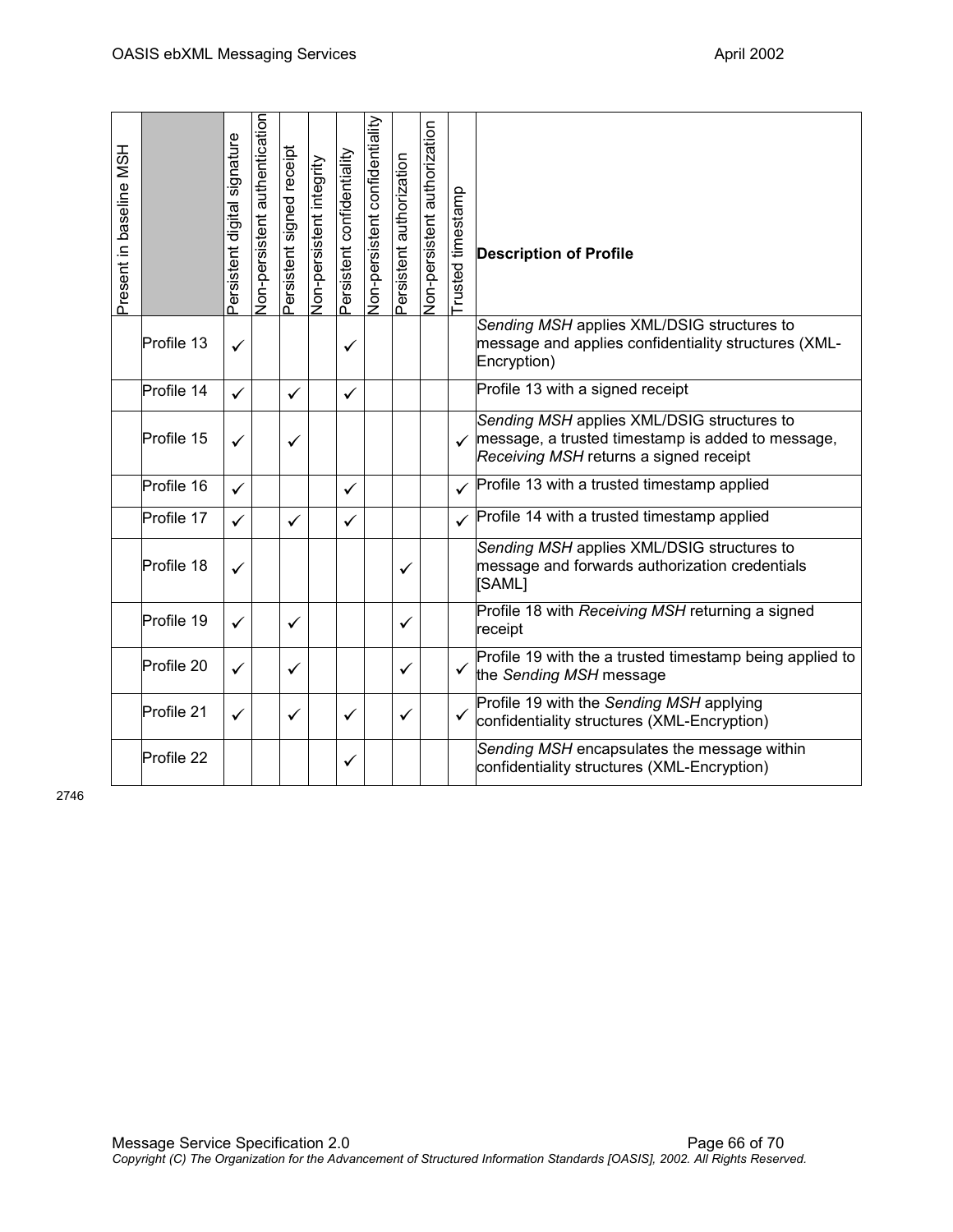# <span id="page-66-0"></span><sup>2747</sup>**References**

### <sup>2748</sup>**Normative References**

- 2749 [[RFC2119\]](http://www.rfc-editor.org/rfc/rfc2119.txt) Key Words for use in RFCs to Indicate Requirement Levels, Internet Engineering Task 2750 Force, March 1997 2751 [[RFC2045\]](http://www.rfc-editor.org/rfc/rfc2045.txt) Multipurpose Internet Mail Extensions (MIME) Part One: Format of Internet Message 2752 Bodies, N Freed & N Borenstein, Published November 1996
- 2753 [[RFC2046\]](http://www.rfc-editor.org/rfc/rfc2046.txt) Multipurpose Internet Mail Extensions (MIME) Part Two: Media Types. N. Freed, N. 2754 Borenstein. November 1996.
- 2755 [[RFC2246\]](http://www.rfc-editor.org/rfc/rfc2246.txt) Dierks, T. and C. Allen, "The TLS Protocol", January 1999.
- 2756 [[RFC2387\]](http://www.rfc-editor.org/rfc/rfc2387.txt) The MIME Multipart/Related Content-type. E. Levinson. August 1998.
- 2757 [[RFC2392\]](http://www.rfc-editor.org/rfc/rfc2392.txt) Content-ID and Message-ID Uniform Resource Locators. E. Levinson, August 1998
- 2758 [[RFC2396\]](http://www.rfc-editor.org/rfc/rfc2396.txt) Uniform Resource Identifiers (URI): Generic Syntax. T Berners-Lee, August 1998
- 2759 [[RFC2402\]](http://www.rfc-editor.org/rfc/rfc2402.txt) IP Authentication Header. S. Kent, R. Atkinson. November 1998. RFC2406 IP 2760 Encapsulating Security Payload (ESP). S. Kent, R. Atkinson. November 1998.
- 2761 [[RFC2487\]](http://www.rfc-editor.org/rfc/rfc2487.txt) SMTP Service Extension for Secure SMTP over TLS. P. Hoffman, January 1999.
- 2762 [[RFC2554\]](http://www.rfc-editor.org/rfc/rfc2554.txt) SMTP Service Extension for Authentication. J. Myers. March 1999.
- 2763 [[RFC2821\]](http://www.rfc-editor.org/rfc/rfc2821.txt) Simple Mail Transfer Protocol, J. Klensin, Editor, April 2001 Obsoletes RFC 821
- 2764 [[RFC2616\]](http://www.rfc-editor.org/rfc/rfc2616.txt) Fielding, R., Gettys, J., Mogul, J., Frystyk, H., Masinter, L., Leach, P. and T. Berners-Lee, 2765 "Hypertext Transfer Protocol, HTTP/1.1", June 1999.
- 2766 [[RFC2617\]](http://www.rfc-editor.org/rfc/rfc2617.txt) Franks, J., Hallam-Baker, P., Hostetler, J., Lawrence, S., Leach, P., Luotonen, A., Sink, 2767 E. and L. Stewart, "HTTP Authentication: Basic and Digest Access Authentication", June 2768 1999.
- 2769 [[RFC2817\]](http://www.rfc-editor.org/rfc/rfc2817.txt) Khare, R. and S. Lawrence, "Upgrading to TLS Within HTTP/1.1", May 2000.
- 2770 [[RFC2818\]](http://www.rfc-editor.org/rfc/rfc2818.txt) Rescorla, E., "HTTP Over TLS", May 2000 [SOAP] Simple Object Access Protocol
- 2771 [SOAP] W3C-Draft-Simple Object Access Protocol (SOAP) v1.1, Don Box, DevelopMentor; David 2772 Ehnebuske, IBM; Gopal Kakivaya, Andrew Layman, Henrik Frystyk Nielsen, Satish 2773 Thatte, Microsoft; Noah Mendelsohn, Lotus Development Corp.; Dave Winer, UserLand 2774 Software, Inc.; W3C Note 08 May 2000, 2775 [http://www.w3.org/TR/2000/NOTE-SOAP-20000508/](http://www.w3.org/TR/SOAP)
- 2776 [SOAPAttach] SOAP Messages with Attachments, John J. Barton, Hewlett Packard Labs; Satish Thatte 2777 and Henrik Frystyk Nielsen, Microsoft, Published Oct 09 2000 2778 [http://www.w3.org/TR/2000/NOTE-SOAP-attachments-20001211](http://www.w3.org/TR/SOAP-attachments)
- 2779 [SSL3] A. Frier, P. Karlton and P. Kocher, "The SSL 3.0 Protocol", Netscape Communications 2780 Corp., Nov 18, 1996.
- 2781 [UTF-8] UTF-8 is an encoding that conforms to ISO/IEC 10646. See [XML] for usage conventions.
- 2782 [XLINK] W3C XML Linking Recommendation, [http://www.w3.org/TR/2001/REC-xlink-20010627/](http://www.w3.org/TR/2001/REC-xlink-/20010627/)
- 2783 [XML] W3C Recommendation: Extensible Markup Language (XML) 1.0 (Second Edition), 2784 October 2000,<http://www.w3.org/TR/2000/REC-xml-20001006>
- 2785 [XMLC14N] W3C Recommendation Canonical XML 1.0, 2786 <http://www.w3.org/TR/2001/REC-xml-c14n-20010315>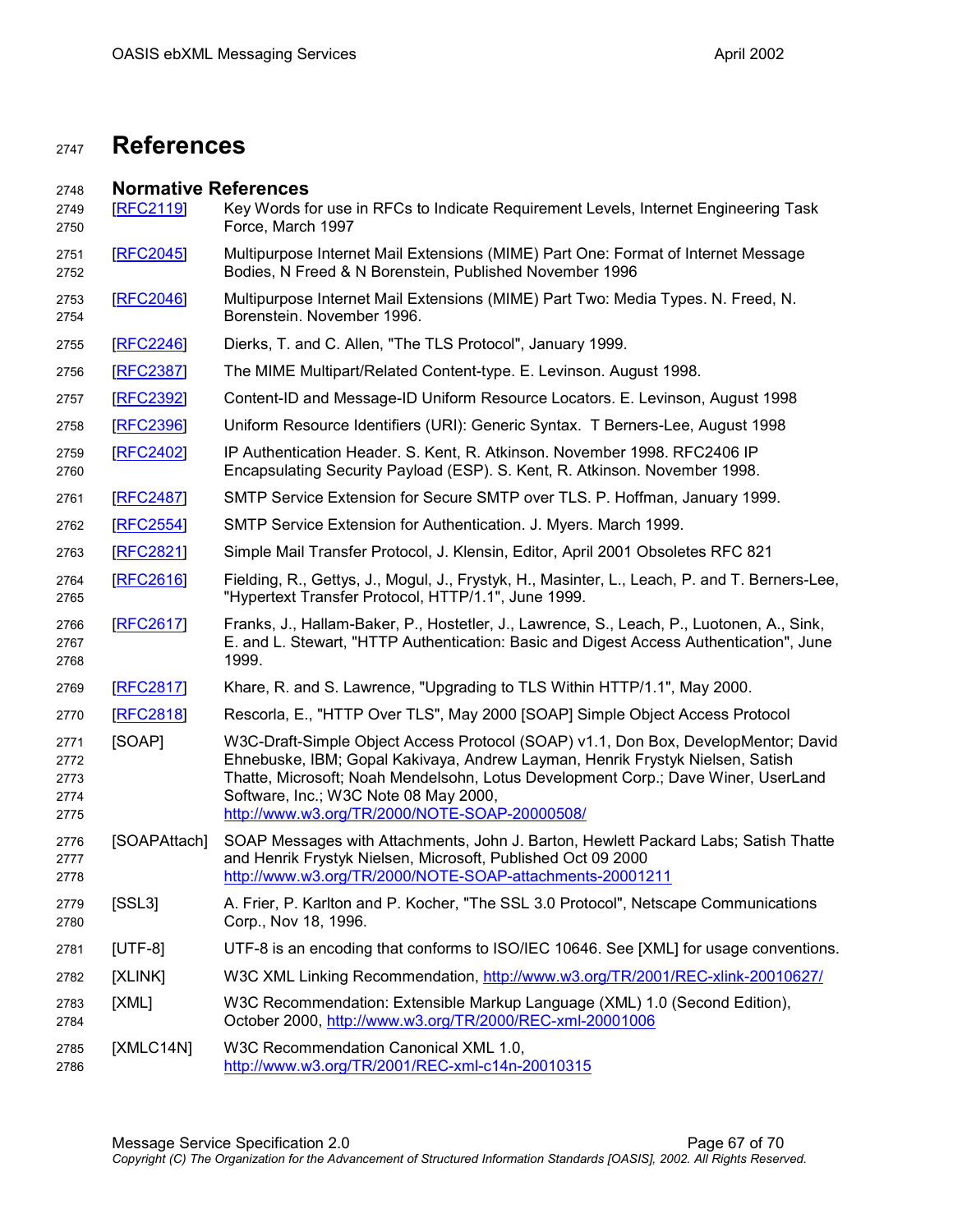<span id="page-67-0"></span>

| 2787<br>2788                 | [XMLNS]     | W3C Recommendation for Namespaces in XML, World Wide Web Consortium, 14<br>January 1999, http://www.w3.org/TR/1999/REC-xml-names-19990114/                                                                                                                             |
|------------------------------|-------------|------------------------------------------------------------------------------------------------------------------------------------------------------------------------------------------------------------------------------------------------------------------------|
| 2789<br>2790                 | [XMLDSIG]   | Joint W3C/IETF XML-Signature Syntax and Processing specification,<br>http://www.w3.org/TR/2002/REC-xmldsig-core-20020212/.                                                                                                                                             |
| 2791                         | [XMLMedia]  | RFC 3023, XML Media Types. M. Murata, S. St. Laurent, January 2001                                                                                                                                                                                                     |
| 2792<br>2793                 | [XPointer]  | XML Pointer Language (XPointer) Version 1.0, W3C Candidate Recommendation 11<br>September 2001, http://www.w3.org/TR/2001/CR-xptr-20010911/                                                                                                                            |
| 2794                         |             |                                                                                                                                                                                                                                                                        |
| 2795<br>2796<br>2797         | [ebCPP]     | <b>Non-Normative References</b><br>ebXML Collaboration Protocol Profile and Agreement specification, Version 1.0,<br>published 10 May, 2001, http://www.ebxml.org/specs/ebCCP.doc                                                                                      |
| 2798<br>2799                 | [ebBPSS]    | ebXML Business Process Specification Schema, version 1.0, published 27 April 2001,<br>http://www.ebxml.org/specs/ebBPSS.pdf.                                                                                                                                           |
| 2800<br>2801                 | [ebTA]      | ebXML Technical Architecture, version 1.04 published 16 February, 2001,<br>http://www.ebxml.org/specs/ebTA.doc                                                                                                                                                         |
| 2802<br>2803<br>2804<br>2805 | [ebRS]      | ebXML Registry Services Specification, version 2.0, published 6 December 2001<br>http://www.oasis-open.org/committees/regrep/documents/2.0/specs/ebrs.pdf,<br>published, 5 December 2001.<br>http://www.oasis-open.org/committees/regrep/documents/2.0/specs/ebrim.pdf |
| 2806<br>2807                 | [ebREQ]     | ebXML Requirements Specification, http://www.ebxml.org/specs/ebREQ.pdf,<br>published 8 May 2001.                                                                                                                                                                       |
| 2808                         | [ebGLOSS]   | ebXML Glossary, http://www.ebxml.org/specs/ebGLOSS.doc, published 11 May, 2001.                                                                                                                                                                                        |
| 2809                         | [PGP/MIME]  | RFC2015, "MIME Security with Pretty Good Privacy (PGP)", M. Elkins. October 1996.                                                                                                                                                                                      |
| 2810<br>2811                 | [SAML]      | Security Assertion Markup Language,<br>http://www.oasis-open.org/committees/security/docs/draft-sstc-use-strawman-03.html                                                                                                                                              |
| 2812<br>2813                 | [S/MIME]    | RFC 2311, "S/MIME Version 2 Message Specification", S. Dusse, P. Hoffman, B.<br>Ramsdell, L. Lundblade, L. Repka. March 1998.                                                                                                                                          |
| 2814<br>2815                 | [S/MIMECH]  | RFC 2312, "S/MIME Version 2 Certificate Handling", S. Dusse, P. Hoffman, B. Ramsdell,<br>J. Weinstein. March 1998.                                                                                                                                                     |
| 2816                         | [S/MIMEV3]  | RFC 2633 S/MIME Version 3 Message Specification. B. Ramsdell, Ed June 1999.                                                                                                                                                                                            |
| 2817<br>2818                 | [secRISK]   | ebXML Technical Architecture Risk Assessment Technical Report, version 0.36<br>published 20 April 2001                                                                                                                                                                 |
| 2819<br>2820<br>2821<br>2822 | [XMLSchema] | W3C XML Schema Recommendation,<br>http://www.w3.org/TR/2001/REC-xmlschema-0-20010502/<br>http://www.w3.org/TR/2001/REC-xmlschema-1-20010502/<br>http://www.w3.org/TR/2001/REC-xmlschema-2-20010502/                                                                    |
| 2823<br>2824                 | [XMTP]      | XMTP - Extensible Mail Transport Protocol<br>http://www.openhealth.org/documents/xmtp.htm                                                                                                                                                                              |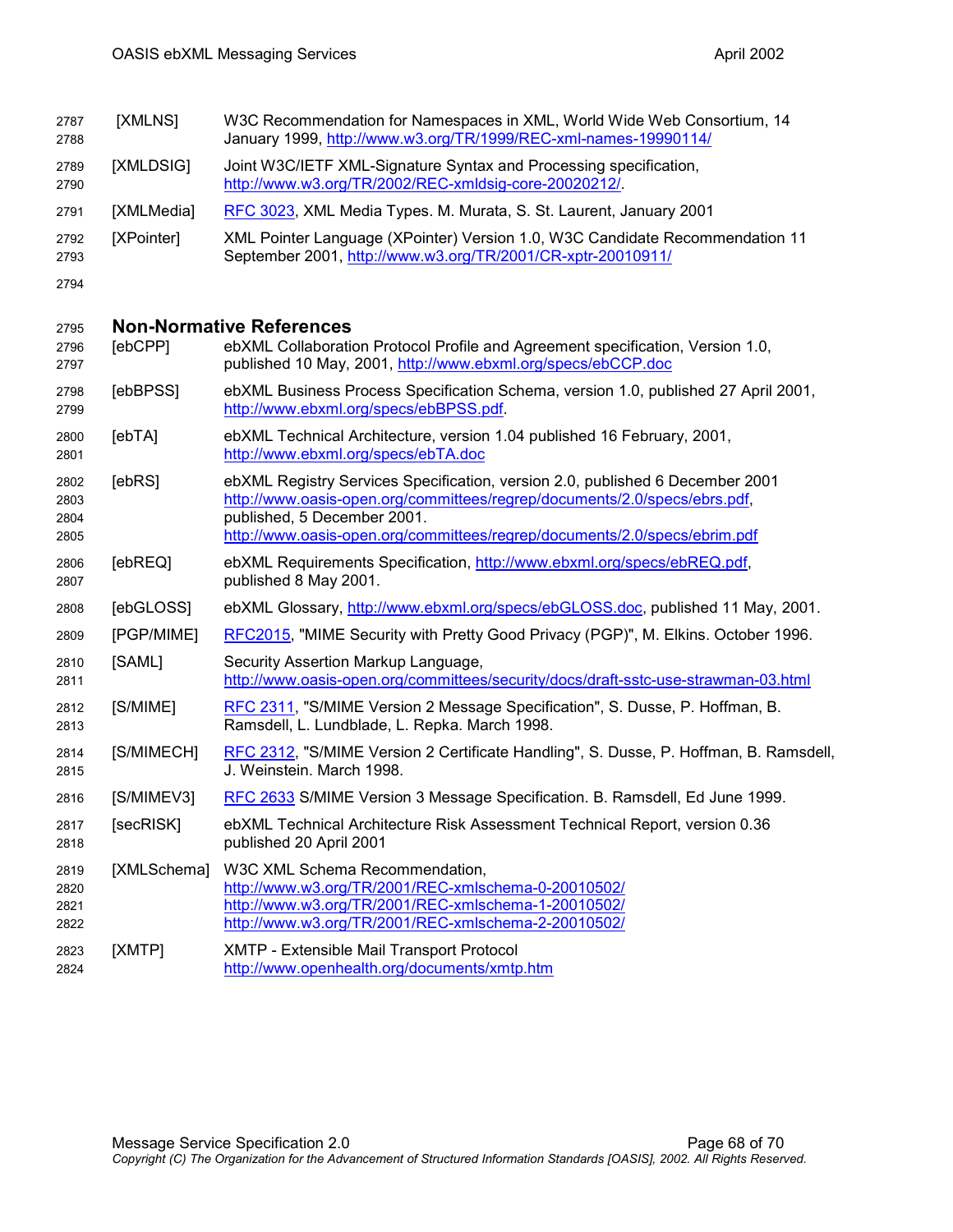# <span id="page-68-0"></span><sup>2825</sup>**Contact Information**

| <b>Team Leader</b> |                                                      |  |
|--------------------|------------------------------------------------------|--|
| Name               | lan Jones                                            |  |
| Company            | <b>British Telecommunications</b>                    |  |
| Address            | Enterprise House, 84-85 Adam Street                  |  |
| Phone:             | Cardiff, CF24 2XF United Kingdom<br>+44 29 2072 4063 |  |
| EMail:             | ian.c.jones@bt.com                                   |  |
|                    |                                                      |  |

# 2827 **Vice Team Leader** *Name* Brian Gibb *Company* Sterling Commerce

| Address | 750 W. John Carpenter Freeway |  |
|---------|-------------------------------|--|
|         | Irving, Texas 75039 USA       |  |
| Phone:  | +1 (469) 524.2628             |  |
| EMail:  | brian_gibb@stercomm.com       |  |

### 2828 **Team Editor**

| Name           | David Fischer                         |  |
|----------------|---------------------------------------|--|
| Company        | Drummond Group, Inc.                  |  |
| <b>Address</b> | P.O. Box 101567                       |  |
|                | Fort Worth, Texas 76105<br><b>USA</b> |  |
| Phone          | +1 (817) 294-7339                     |  |
| EMail          | david@drummondgroup.com               |  |

# <sup>2829</sup>**Acknowledgments**

2830 The OASIS ebXML-MS Technical Committee would like to thank the members of the original joint 2831 UN/CEFACT-OASIS ebXML Messaging Team for their work to produce v1.0 of this specification.

2832

2826 **Team Leader** 

| Ralph Berwanger    | bTrade.com                        |
|--------------------|-----------------------------------|
| Jonathan Borden    | Author of XMTP                    |
| Jon Bosak          | Sun Microsystems                  |
| Marc Breissinger   | webMethods                        |
| Dick Brooks        | Group 8760                        |
| Doug Bunting       | Ariba                             |
| David Burdett      | Commerce One                      |
| David Craft        | VerticalNet                       |
| Philippe De Smedt  | Viquity                           |
| Lawrence Ding      | WorldSpan                         |
| Rik Drummond       | Drummond Group (Chair)            |
| Andrew Eisenberg   | Progress Software                 |
| Colleen Evans      | Sonic Software                    |
| David Fischer      | Drummond Group                    |
| Christopher Ferris | Sun Microsystems                  |
| Robert Fox         | Softshare                         |
| Brian Gibb         | <b>Sterling Commerce</b>          |
| Maryann Hondo      | <b>IBM</b>                        |
| Jim Hughes         | Fujitsu                           |
| John Ibbotson      | IBM                               |
| Ian Jones          | <b>British Telecommunications</b> |
|                    |                                   |

Ravi Kacker Kraft Foods<br>
Henry Lowe OMG Henry Lowe Jim McCarthy webXI Bob Miller GXS<br>Dale Moberg Sterli Joel Munter Intel<br>Shumpei Nakagaki NEC Corporation Shumpei Nakagaki Farrukh Najmi Sun Microsystems<br>Akira Ochi Fujitsu Akira Ochi Martin Sachs IBM Saikat Saha Commerce One Masayoshi Shimamura Fujitsu Rich Salz Zolera Systems Kathy Spector<br>Nikola Stojanovic<br>Encoda S David Turner Microsoft Gordon Van Huizen Progress Software<br>Martha Warfelt DaimlerChrysler C

Prasad Yendluri

Sterling Commerce Netfish Technologies Tae Joon Song eSum Technologies, Inc. Encoda Systems, Inc. DaimlerChrysler Corporation<br>Web Methods